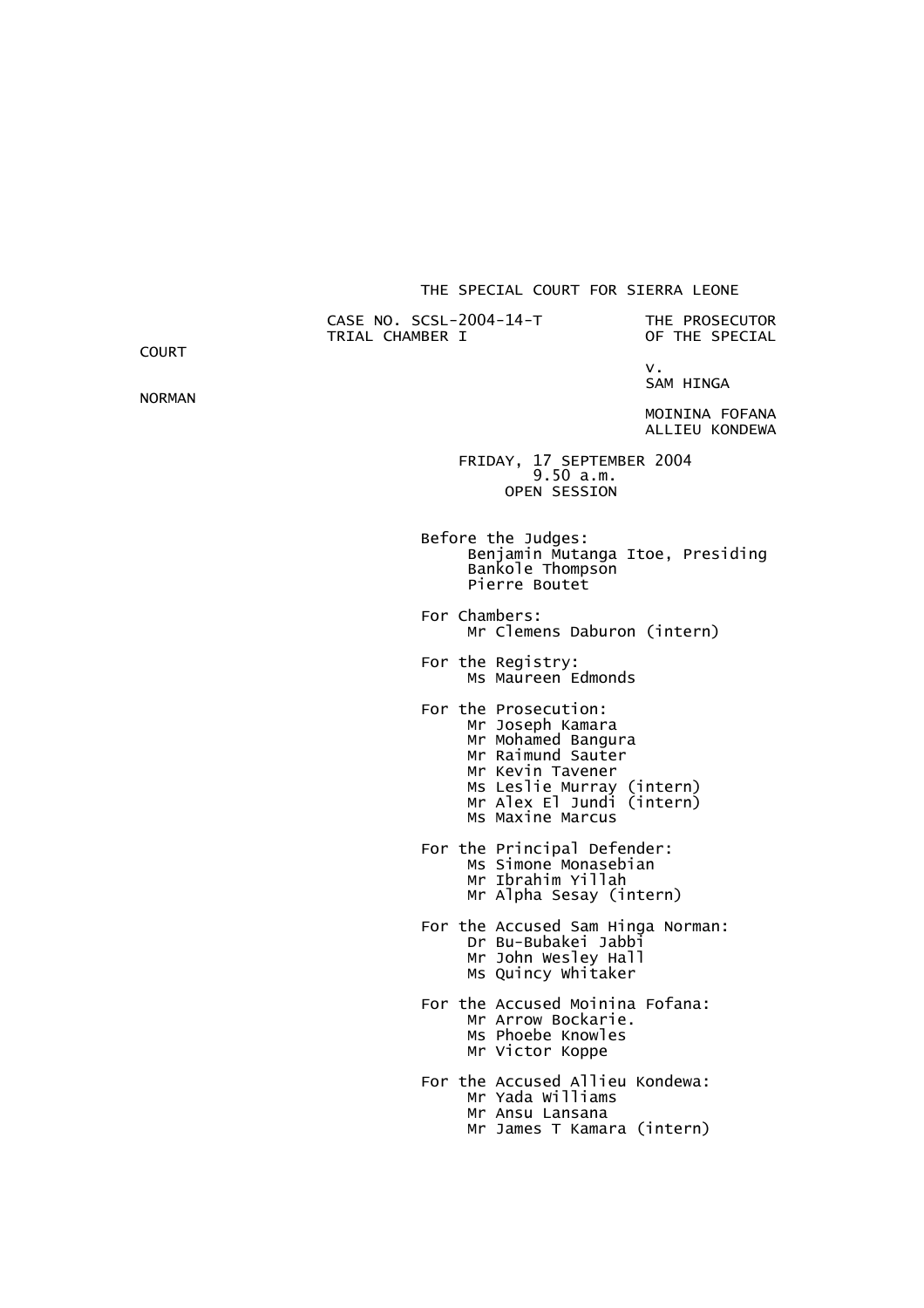1 [On resuming at 3.10 p.m.] 2 **Construction** [Open session] 3 [HN170904D] 4 [At this point in the proceedings, a portion of the 5 transcript, pages 1 to 90, was extracted and sealed under 6 separate cover, as the session was heard in camera] 7 PRESIDING JUDGE: We are resuming the session, and 8 Prosecution, please. 9 MR SAUTER: Your Honours, Prosecution calls witness TF2-042. 15:11:14 10 Witness will give her statement in English. 11 PRESIDING JUDGE: TF? 12 MR SAUTER: TF2-042. 13 WITNESS: TF2-042, sworn 14 JUDGE THOMPSON: Is it the 11th Prosecution witness? Could we 15:11:56 15 just confirm the number; the 11th or the 10th? 16 MR SAUTER: I'm not sure, I'm sorry. 17 JUDGE THOMPSON: All right, let us confirm that. 18 MR SAUTER: 10th. 19 JUDGE THOMPSON: 10th? 15:12:12 20 MR SAUTER: Yes, Your Honour. 21 EXAMINED BY MR SAUTER: 22 Q. Madam, thank you for coming. Let me first ask you some 23 questions concerning your personal data. Please, answer 24 slowly and also, you are giving your statement in 15:12:30 25 English; it has to be translated for some of the accused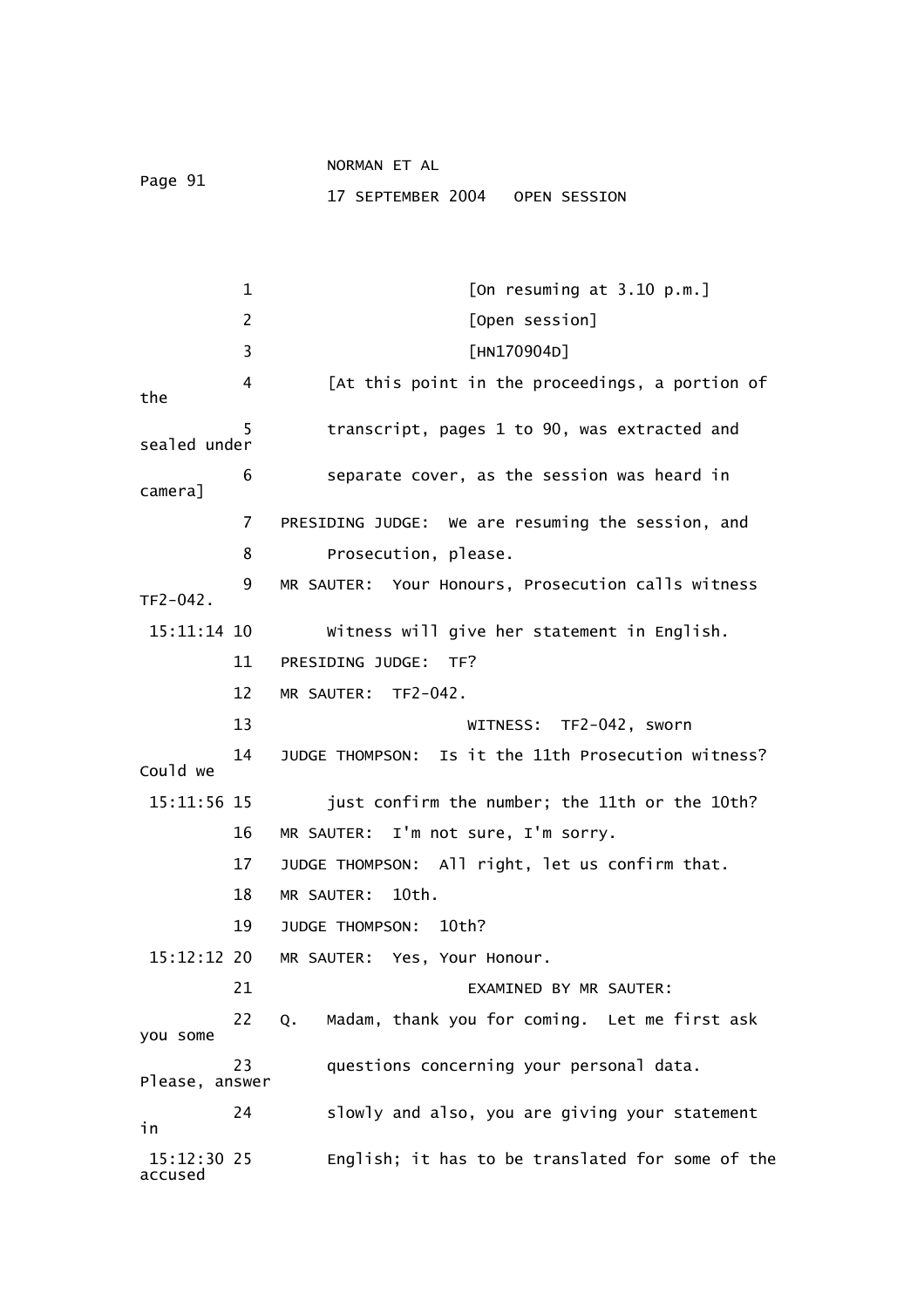- 26 to understand. Okay?
- 27 A. Yes.
- 28 MR SAUTER: So, Madam, you are --
- 29 PRESIDING JUDGE: Madam, you are welcome, but please,

speak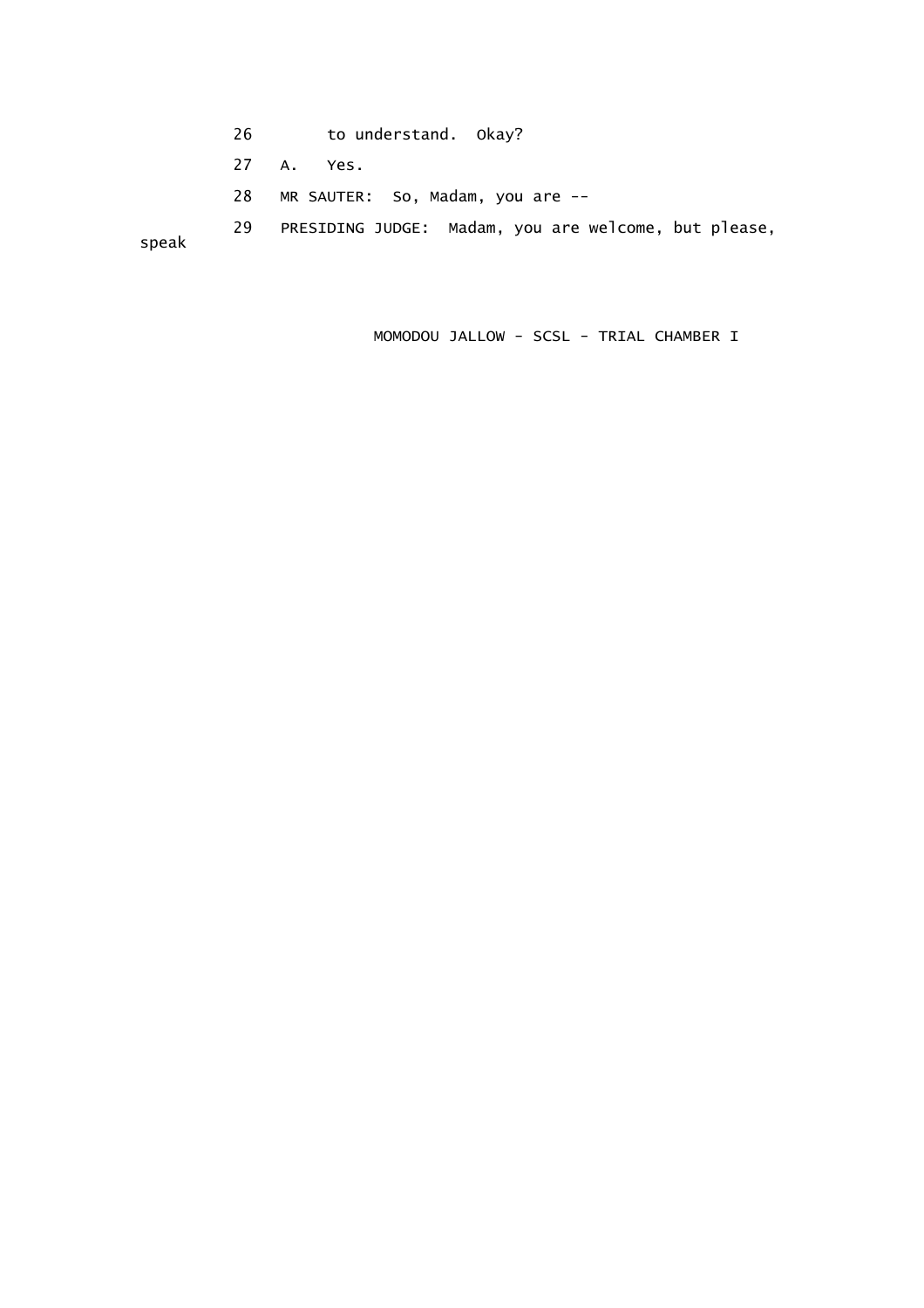|         | NORMAN ET AL                   |  |
|---------|--------------------------------|--|
| Page 92 | 17 SEPTEMBER 2004 OPEN SESSION |  |

 1 slowly like counsel has said so that what you are saying 2 can be translated to the accused persons. 3 THE WITNESS: Okay, sir. 4 PRESIDING JUDGE: 15:13:00 5 Q. You understand me. 6 A. Yes, sir. 7 MR SAUTER: 8 Q. Madam, you are 51 years old; is that correct? 9 A. Yes, sir. 15:13:12 10 Q. You were born in Freetown; correct? 11 A. Yes, sir. 12 Q. At present you are residing in xxxxx; is that correct? 13 A. Yes, sir. 14 Q. Your marital status is that of a single? 15:13:22 15 A. Yes, sir. 16 Q. You have seven children? 17 A. Yes, sir. 18 Q. Did you attend school? 19 A. Yes, sir. 15:13:34 20 JUDGE THOMPSON: But counsel, would you slow down a bit? 21 MR SAUTER: I'm sorry, Your Honour. 22 JUDGE THOMPSON: You got carried way. "I reside in xxxxxxx." 23 THE WITNESS: Yes, sir. 24 MR SAUTER: 15:13:44 25 Q. You marital status is that of a single; is that correct? 26 A. Yes, sir. 27 Q. Do you have children?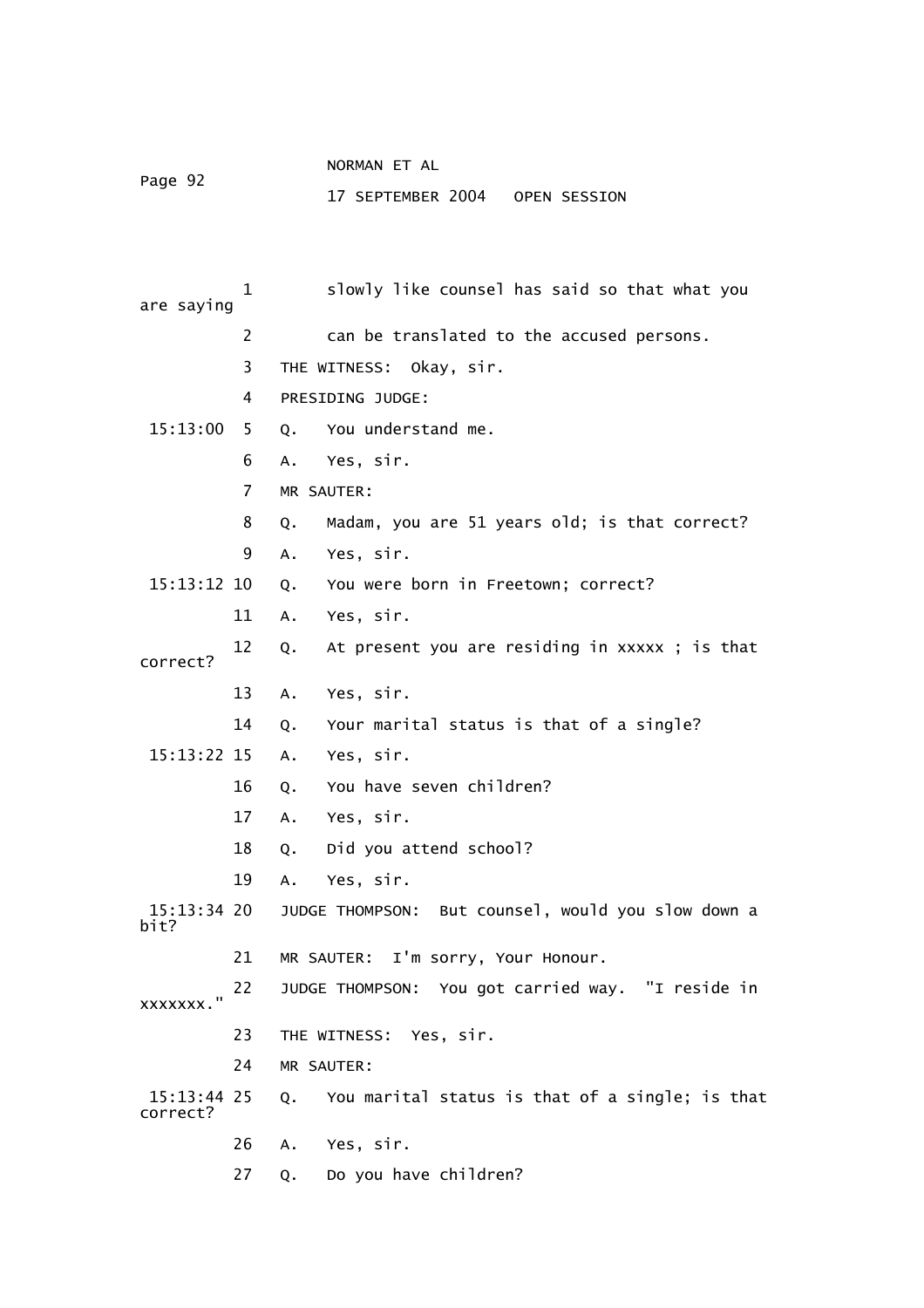- 28 A. Yes, sir.
- 29 Q. How many, please?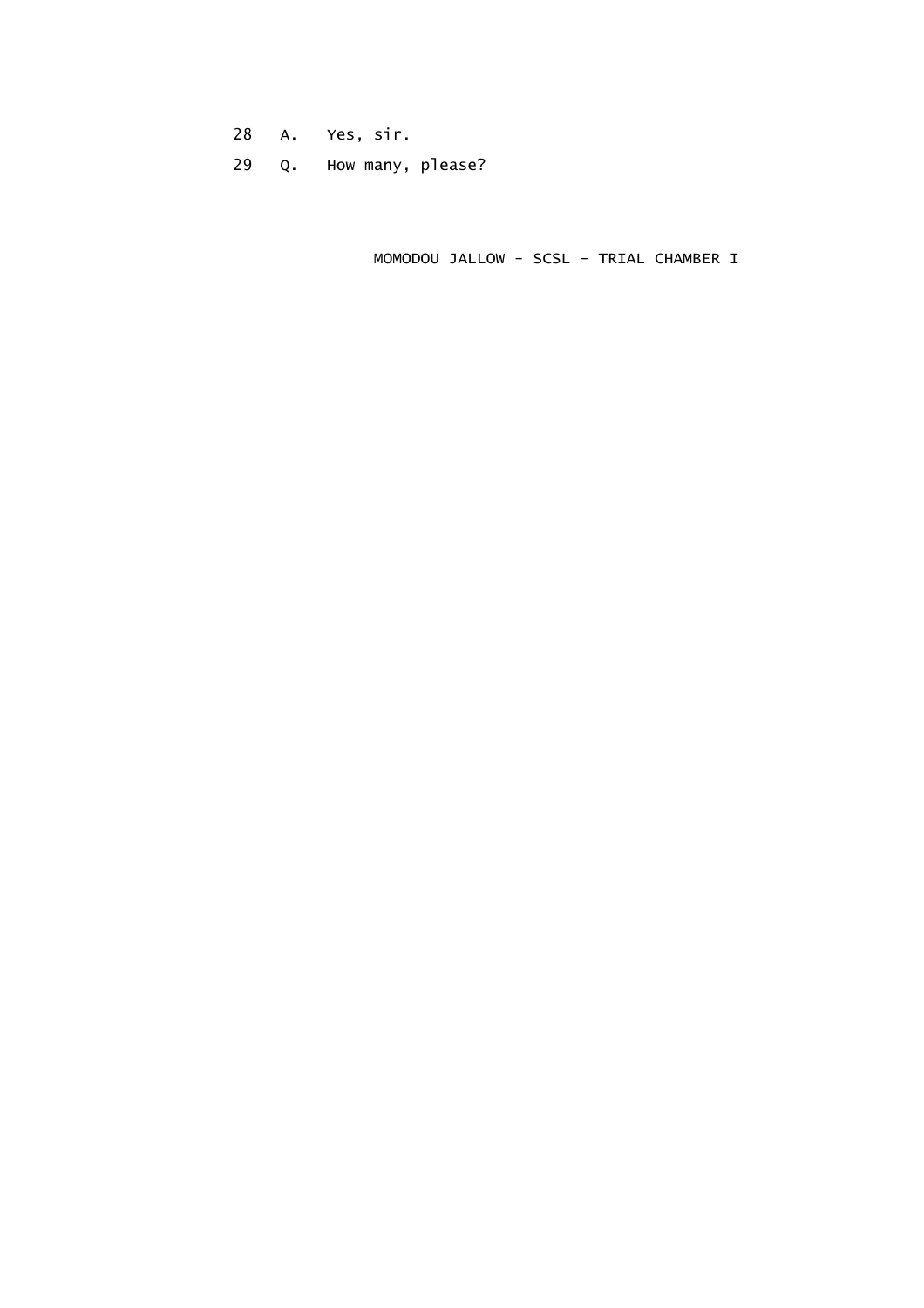|                        |    |                | NORMAN ET AL                                     |
|------------------------|----|----------------|--------------------------------------------------|
| Page 93                |    |                | 17 SEPTEMBER 2004 OPEN SESSION                   |
|                        |    |                |                                                  |
|                        |    |                |                                                  |
|                        | 1  | А.             | Seven children.                                  |
|                        | 2  | Q.             | Did you attend school?                           |
|                        | 3  | А.             | Yes, sir.                                        |
|                        | 4  | Q.             | For how many years?                              |
| 15:14:14<br>years, and | 5. | А.             | Well, I attended the primary school for seven    |
|                        | 6  |                | I did four years in secondary school.            |
| speaking?              | 7  | Q.             | Which languages apart from English are you       |
|                        | 8  |                | PRESIDING JUDGE:                                 |
|                        | 9  | Q.             | Primary school for seven years and four years in |
| 15:14:34 10            |    |                | secondary school.                                |
|                        | 11 | Α.             | Yes, sir.                                        |
|                        | 12 |                | JUDGE THOMPSON: She speaks what?                 |
|                        | 13 |                | MR SAUTER:                                       |
|                        | 14 | Q <sub>1</sub> | Which languages apart from English do you speak? |
| 15:14:46 15            |    | Α.             | Well, the local Krio.                            |
|                        | 16 | Q <sub>1</sub> | What is your profession, please?                 |
|                        | 17 | А.             | I am a xxxxxxx.                                  |
|                        | 18 | Q.             | And when did you start to work as a xxxxxxx?     |
|                        | 19 | Α.             | Since the year 1971.                             |
| 15:15:08 20            |    | Q.             | And you were permanently working as a xxxxxxx    |
|                        | 21 |                | since that time?                                 |
|                        | 22 | Α.             | Yes, sir.                                        |
| where you              | 23 | Q.             | Let's come to the year of 1998. Can you recall   |
|                        | 24 |                | have been in February 1998?                      |
| 15:15:28 25            |    | Α.             | 1998, I was in Kenema.                           |
|                        | 26 | Q.             | who at this time was in control of Kenema?       |
| AFRC was               | 27 | А.             | Well, in 1998 -- the earliest part of 1998 the   |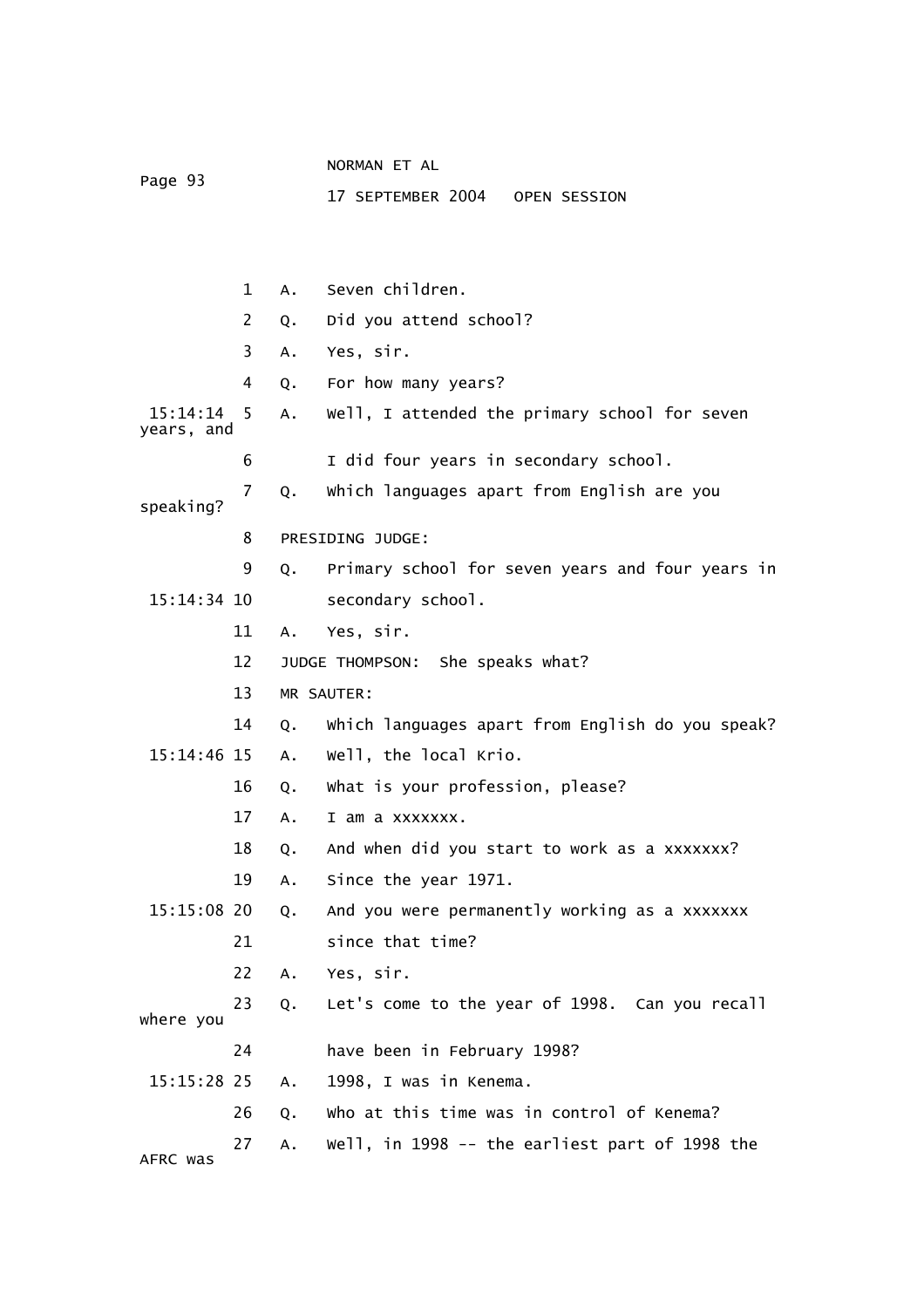| in control.<br>28 |
|-------------------|
|-------------------|

|  |  |  |  |  | 29 Q. What do you mean when you say "the earliest part |  |
|--|--|--|--|--|--------------------------------------------------------|--|
|  |  |  |  |  |                                                        |  |

of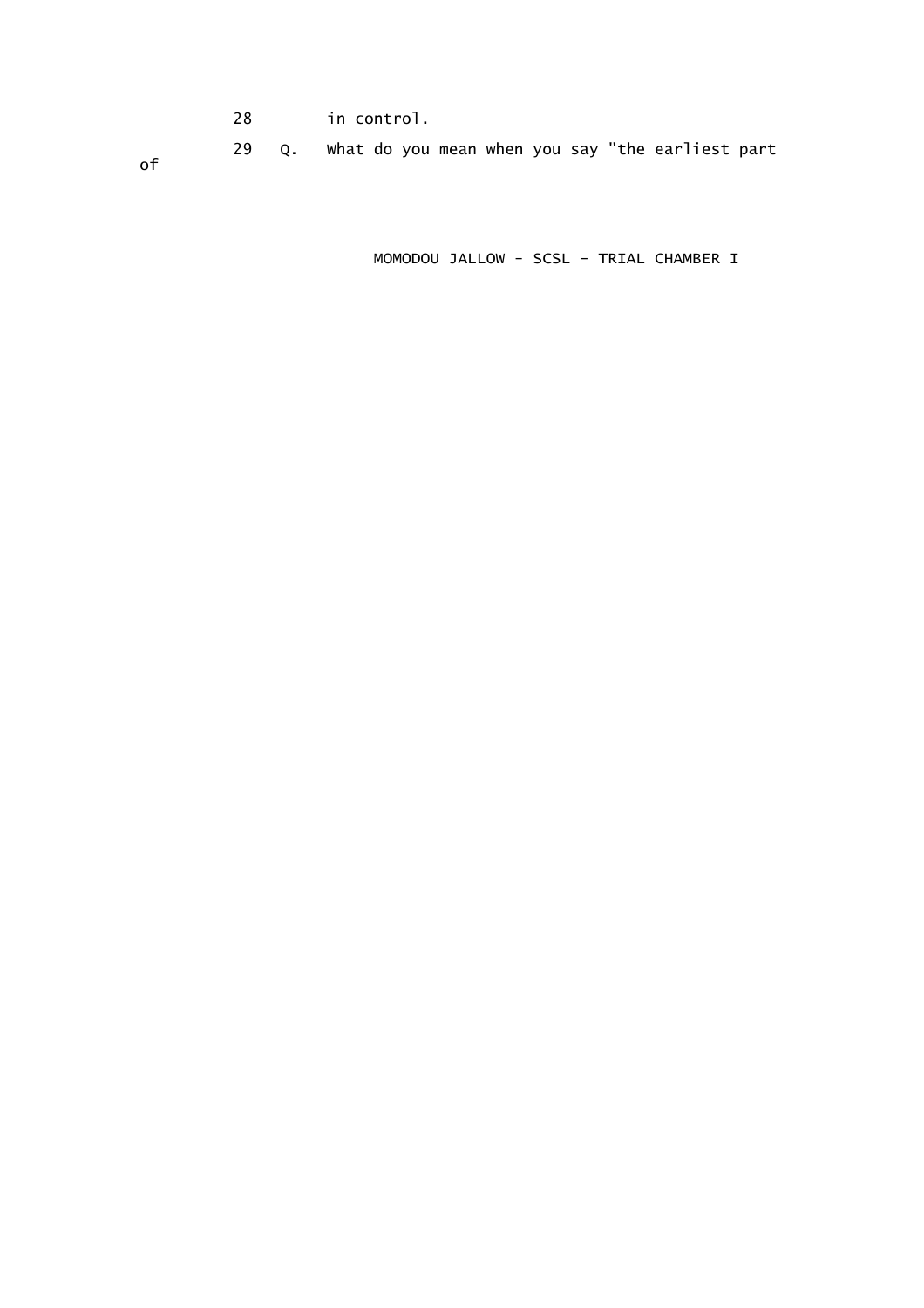|         | NORMAN ET AL                   |  |
|---------|--------------------------------|--|
| Page 94 | 17 SEPTEMBER 2004 OPEN SESSION |  |

|                             | $\mathbf 1$ |    | 1998"?                                              |
|-----------------------------|-------------|----|-----------------------------------------------------|
|                             | 2           | А. | That was between January and February 8.            |
|                             | 3           | Q. | And what do you mean this "AFRC"?                   |
|                             | 4           | А. | Armed Forces Revolutionary Council.                 |
| 15:16:16<br>what this       | 5           | Q. | Can you explain that to us a little bit more        |
|                             | 6           |    | means?                                              |
| rebels.                     | 7           | Α. | Well, the AFRC comprises of soldiers and the        |
| over                        | 8           | Q. | Thank you. Can you recall when the AFRC took        |
|                             | 9           |    | control of Kenema?                                  |
| $15:16:44$ 10               |             | А. | well, it was during the year 1997.                  |
| 1997?                       | 11          | Q. | Did, to your memory, anything specific happen in    |
|                             | 12          |    | What made the AFRC take over control of Kenema?     |
| took over                   | 13          | Α. | Well, the AFRC took over Kenema as soon as it       |
| took                        | 14          |    | the city of Freetown - the same day the soldiers    |
| $15:17:14$ 15<br>join them. |             |    | over Kenema - and they invited the rebels to        |
|                             | 16          | Q. | Thank you. How was the relationship between the     |
|                             | 17          |    | population of Kenema and the AFRC soldiers?         |
|                             | 18          | А. | Well, the relationship was not so cordial.          |
|                             | 19          | Q. | Are there -- or where there any specific reasons    |
| 15:17:52 20                 |             |    | PRESIDING JUDGE: Just wait a minute, Mr Sauter. The |
| who; and                    | 21          |    | relationship between who -- between the AFRC and    |
|                             | 22          |    | the rebels or the soldiers?                         |
|                             | 23          |    | No, no, the population of Kenema.<br>MR SAUTER:     |
| population.                 | 24          |    | PRESIDING JUDGE: The relationship between the       |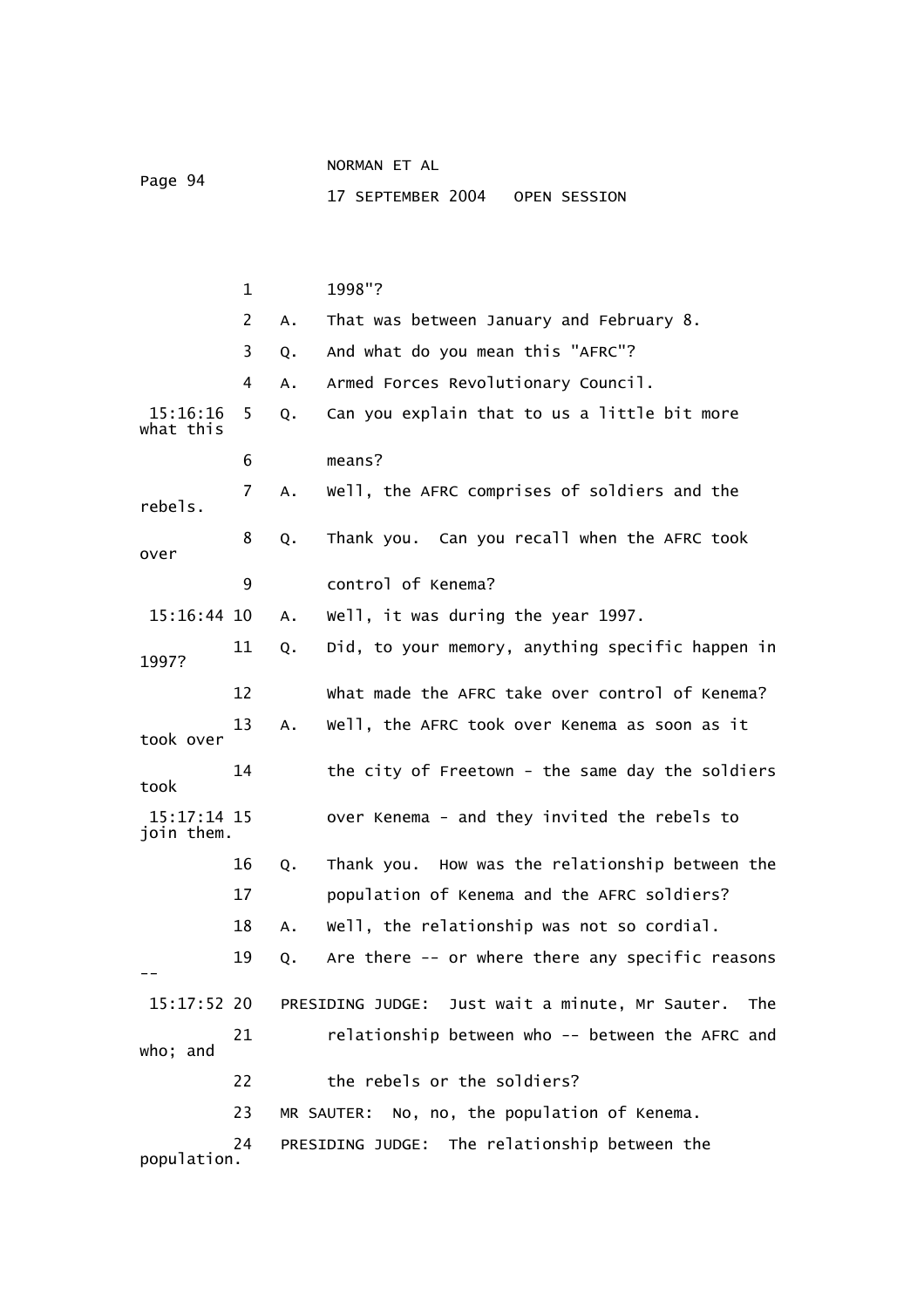15:18:06 25 MR SAUTER: Yes. 26 JUDGE THOMPSON: In between -- between the population or 27 between one -- some entity and the population? 28 MR SAUTER: My question was: How was the relationship between 29 the population of Kenema and the AFRC soldiers.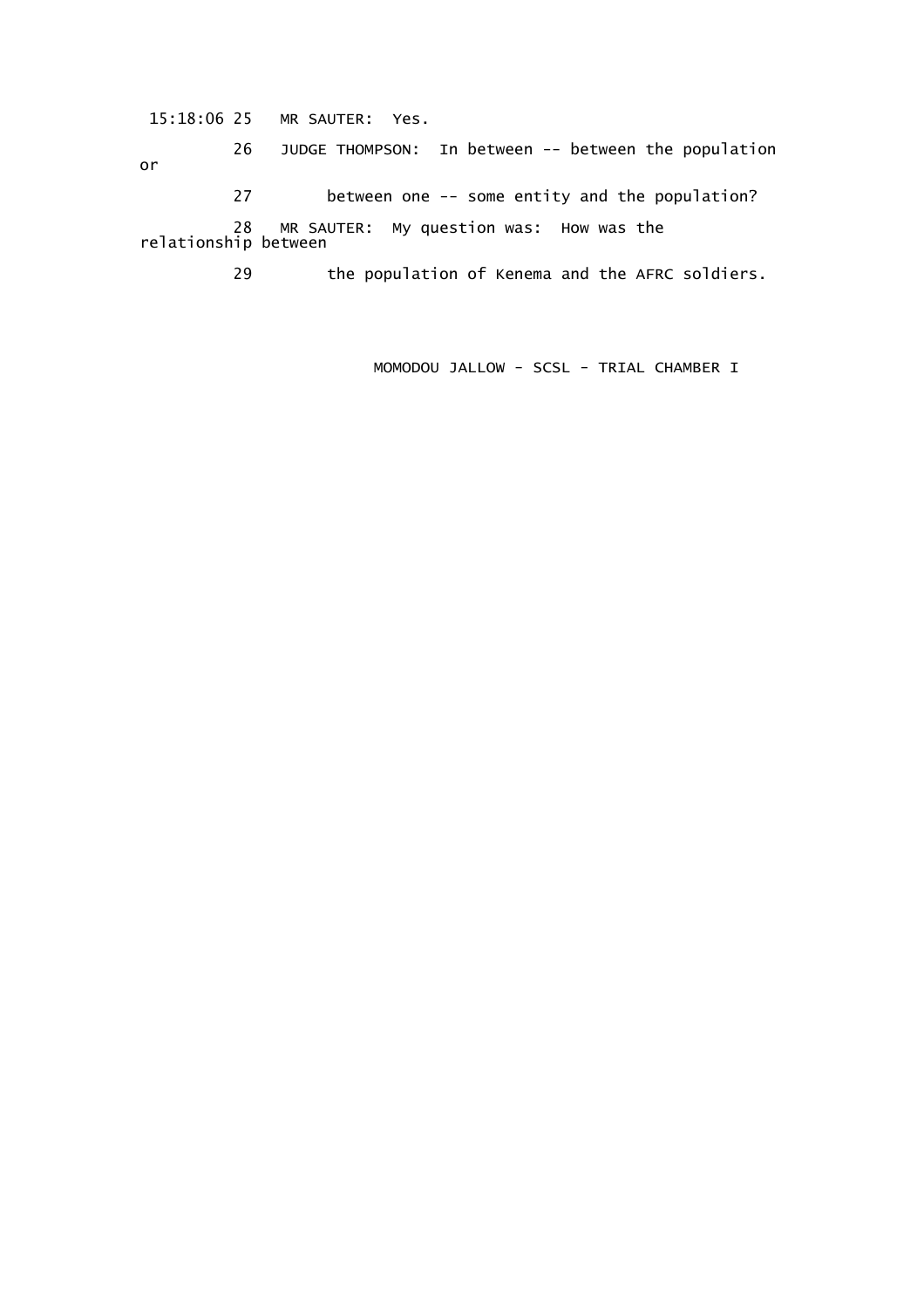NORMAN ET AL Page 95 17 SEPTEMBER 2004 OPEN SESSION

 1 JUDGE THOMPSON: Yes, that's what I thought. I didn't -- you 2 said between the population. 3 MR SAUTER: No, no, no. Between the soldiers, which means the 4 AFRC soldiers and the population. 15:18:36 5 JUDGE THOMPSON: And the AFRC -- and the population. Okay. 6 MR SAUTER: And the answer was, to my memory, "Not too 7 cordial." 8 Q. Do you know the reasons why the relationship was not too 9 cordial as you said? 15:18:56 10 A. Yes, sir. They were doing a lot of evil to the civilian 11 populace, and this include using force on them and even 12 taking them as they like to take them up, by abusing them 13 or doing other things else with them. 14 Q. I understood that you at this time worked as a xxxxx 15:19:32 15 xxxxxx xxxxxx in Kenema; is that right? 16 A. Yes, sir. 17 Q. Have you, in performing your duties, been in any way 18 affected by AFRC soldiers? 19 A. Yes, because whenever we go to work, if there is any 15:19:52 20 report against any of the members of the AFRC, the 21 soldiers or the rebels, they always advise us not to take 22 the report, but to send the people to the brigade where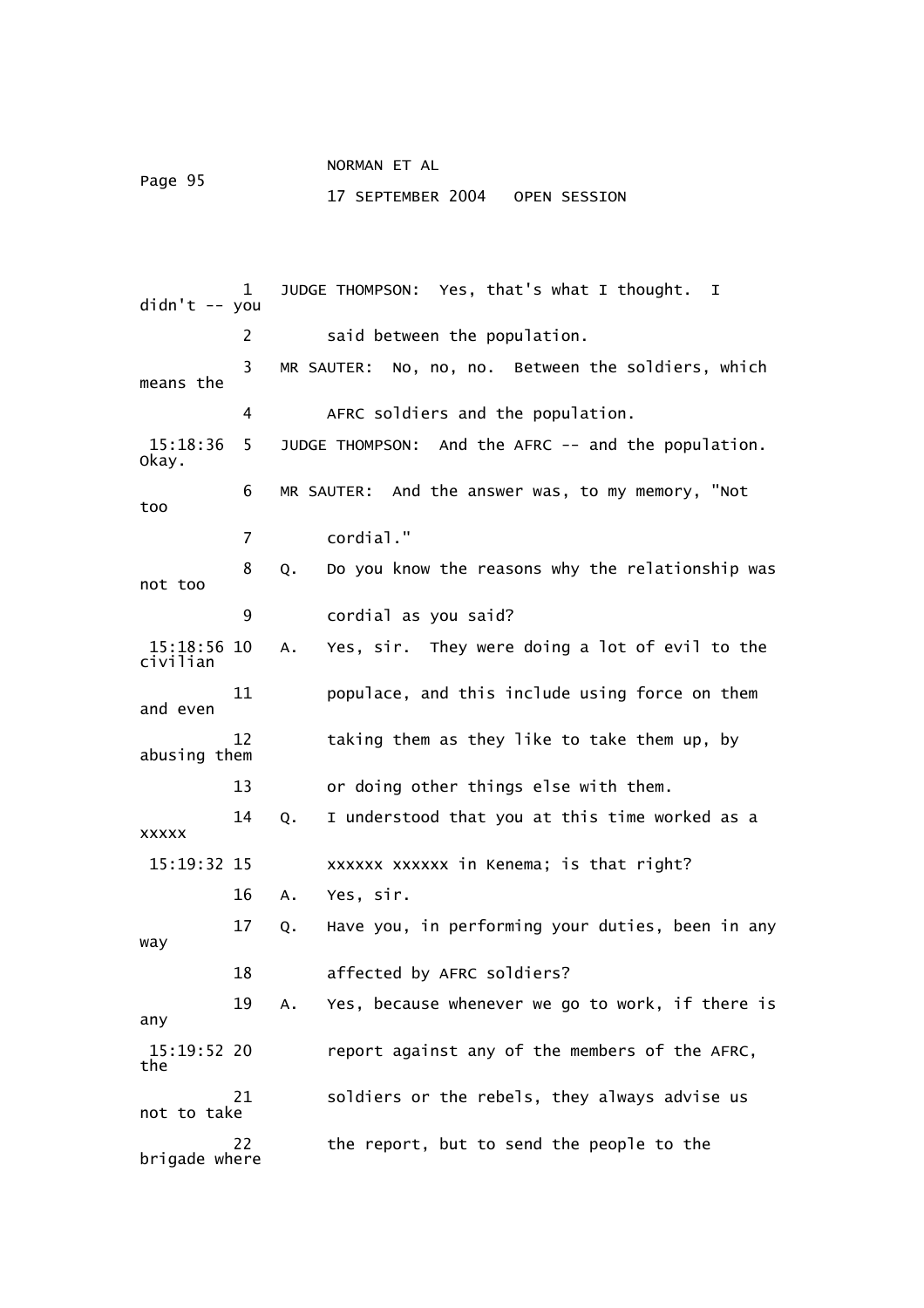they have their command. They said they would deal with 24 the people according to how they want to deal with them. 15:20:16 25 Q. So -- 26 PRESIDING JUDGE: Please, wait. Let us get the reply. The 27 reply is being recorded. Please. 28 MR SAUTER: 29 Q. So if I got you right, you could not perform your xxxx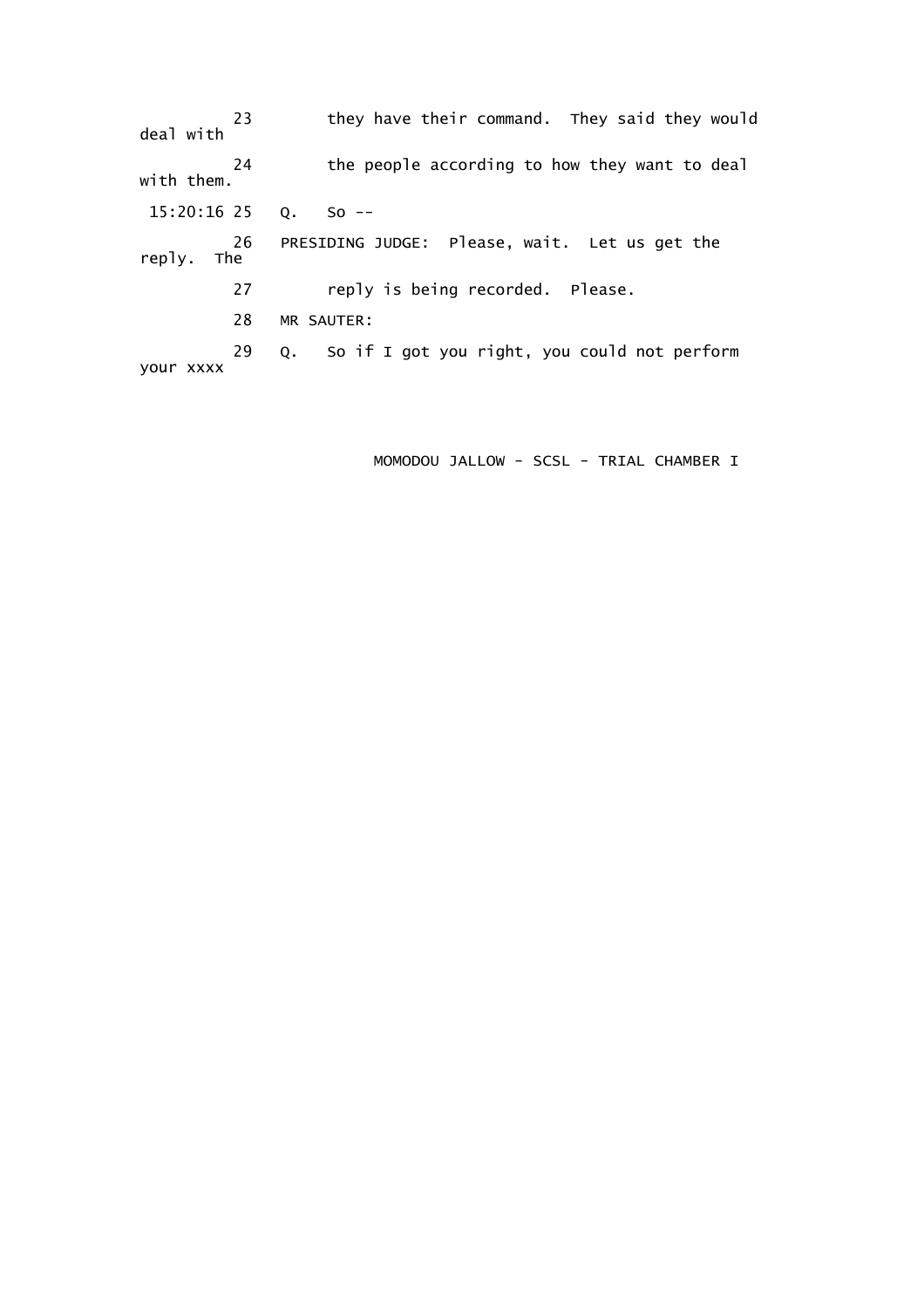| Page 96                       |    |    | 17 SEPTEMBER 2004 OPEN SESSION                   |
|-------------------------------|----|----|--------------------------------------------------|
|                               |    |    |                                                  |
|                               | 1  |    | duties properly?                                 |
|                               | 2  | А. | Yes, sir.                                        |
|                               | 3  | Q. | Do you know anything about an operation called,  |
|                               | 4  |    | "Operation Pay Yourself"?                        |
| 15:20:54                      | 5. | А. | Yes, sir.                                        |
| "Operation                    | 6  | Q. | Could you describe, to your knowledge, what      |
|                               | 7  |    | Pay Yourself" meant?                             |
| shops,                        | 8  | А. | Well, the "Operation Pay Yourself", they looted  |
| of the                        | 9  |    | houses and take whatever they wanted to take out |
| 15:21:06 10<br>Yourself," and |    |    | shops. So they called it "Operation Pay          |
|                               | 11 |    | this started on February 8th, 1998.              |
| carried out?                  | 12 | Q. | And for what time, about, this operation was     |
|                               | 13 | Α. | It lasted for days, nearly a week.               |
| Kenema?                       | 14 | Q. | Did the soldiers, AFRC, at any time leave        |
| 15:21:48 15                   |    | А. | Yes, sir.                                        |
|                               | 16 | Q. | When did they leave Kenema?                      |
| balance left                  | 17 | Α. | Well, they left Kenema on the Friday and the     |
|                               | 18 |    | on Saturday.                                     |
| Kenema?                       | 19 | Q. | Do you know for what reasons the AFRC left       |
| 15:22:18 20<br>until the      |    | А. | Well, we knew what happened, that they left      |
| left.                         | 21 |    | 15th of February. Then we came to know why they  |
| February 1998                 | 22 | Q. | So what time did you learn on the 15th of        |
| Kenema?                       | 23 |    | about the reasons for the soldiers to leave      |

NORMAN ET AL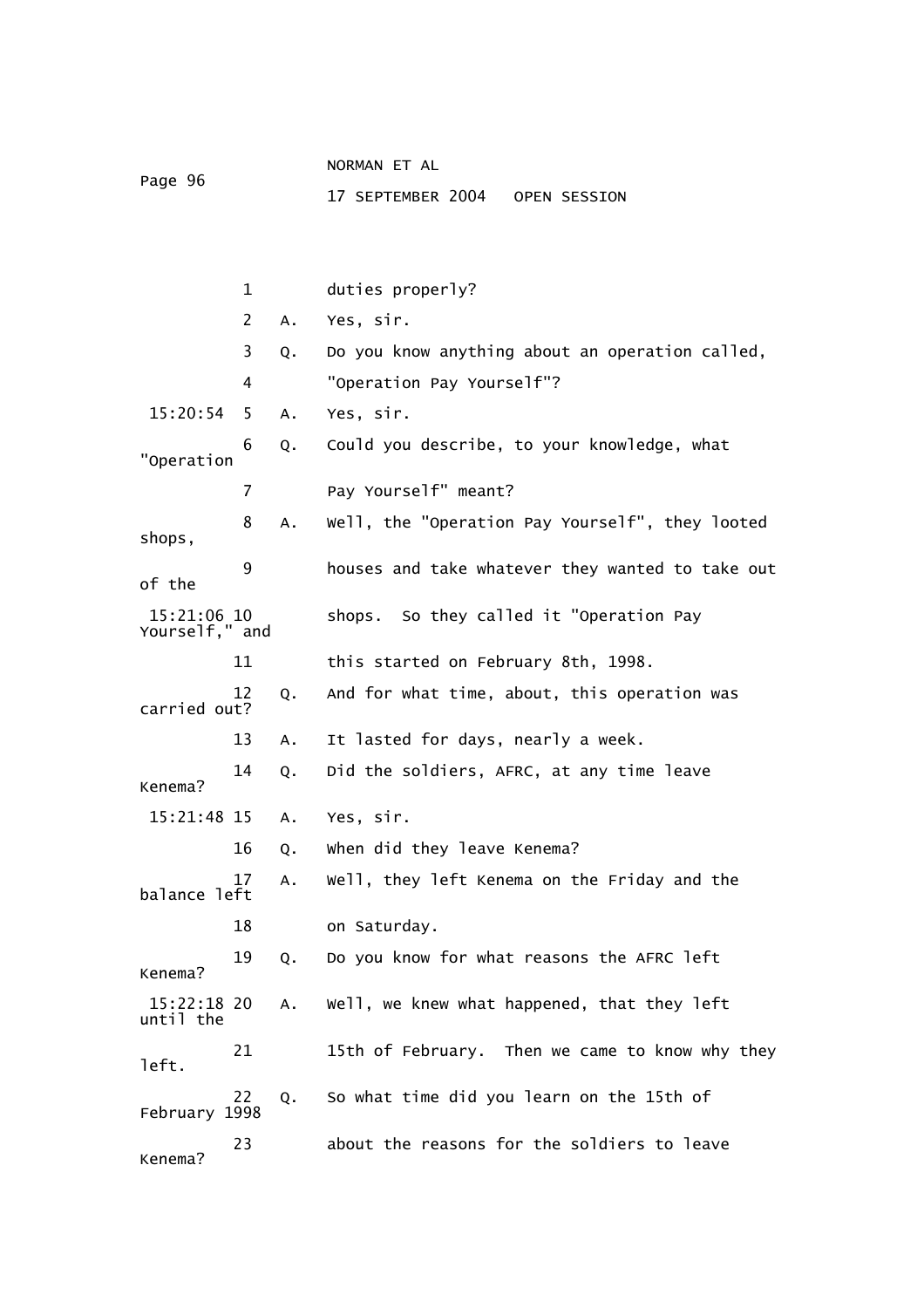| 15th of                | 24 |    | A. Well, we saw the Kamajors entering Kenema on the |
|------------------------|----|----|-----------------------------------------------------|
| 15:22:58 25<br>was the |    |    | February, the year 1998. So we were told that       |
|                        | 26 |    | reason why they fled.                               |
| they                   | 27 | 0. | What was the reaction of the population when        |
|                        | 28 |    | realised that AFRC was leaving Kenema?              |
|                        | 29 | А. | Everybody was happy.                                |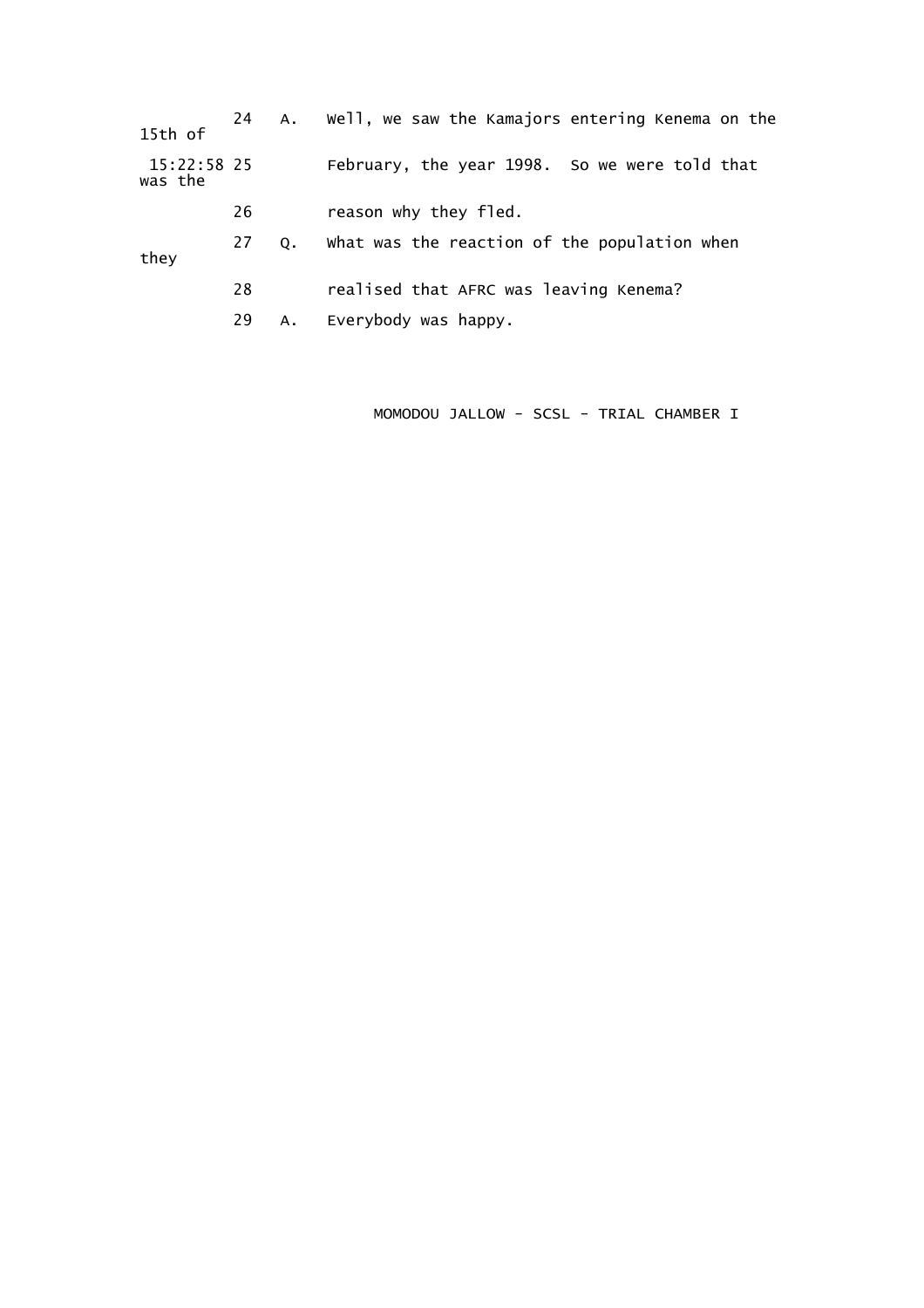|                         |    |                | NORMAN ET AL                                     |
|-------------------------|----|----------------|--------------------------------------------------|
| Page 97                 |    |                | 17 SEPTEMBER 2004<br><b>OPEN SESSION</b>         |
|                         |    |                |                                                  |
|                         |    |                |                                                  |
| leaving                 | 1  | Q.             | Did the soldiers loot property when they were    |
|                         | 2  |                | Kenema?                                          |
|                         | 3  | Α.             | Yes, sir.                                        |
| left                    | 4  | Q.             | Did the soldiers cause any devastation when they |
| 15:23:58                | 5  |                | Kenema?                                          |
|                         | 6  | Α.             | Yes, sir.                                        |
| kind or to              | 7  | Q.             | Could you please describe to the Court which     |
| leaving Kenema?         | 8  |                | which extent they caused devastation when        |
| looted houses,          | 9  | Α.             | well, what they did before they left, they       |
| 15:24:20 10<br>vehicles |    |                | properties and took then away. They even took    |
| raped people            | 11 |                | along with them, and I heard that they even      |
|                         | 12 |                | in their houses before they left.                |
|                         | 13 |                | PRESIDING JUDGE:                                 |
|                         | 14 | Q.             | That they even did what.                         |
| 15:24:38 15             |    | А.             | They even raped people in their houses.          |
|                         | 16 | Q.             | You heard.                                       |
|                         | 17 | Α.             | Yes, sir.                                        |
|                         | 18 |                | MR SAUTER:                                       |
| people                  | 19 | Q <sub>1</sub> | But you did not see that by your own eyes that   |
| 15:25:00 20<br>correct? |    |                | were being raped in their houses; is this        |
|                         | 21 | Α.             | No, sir.                                         |
| was to                  | 22 | Q.             | Okay. Did you have any information as to who     |
|                         | 23 |                | replace the soldiers in Kenema?                  |
| will be                 | 24 | А.             | Well, we were hearing that the ECOMOG soldiers   |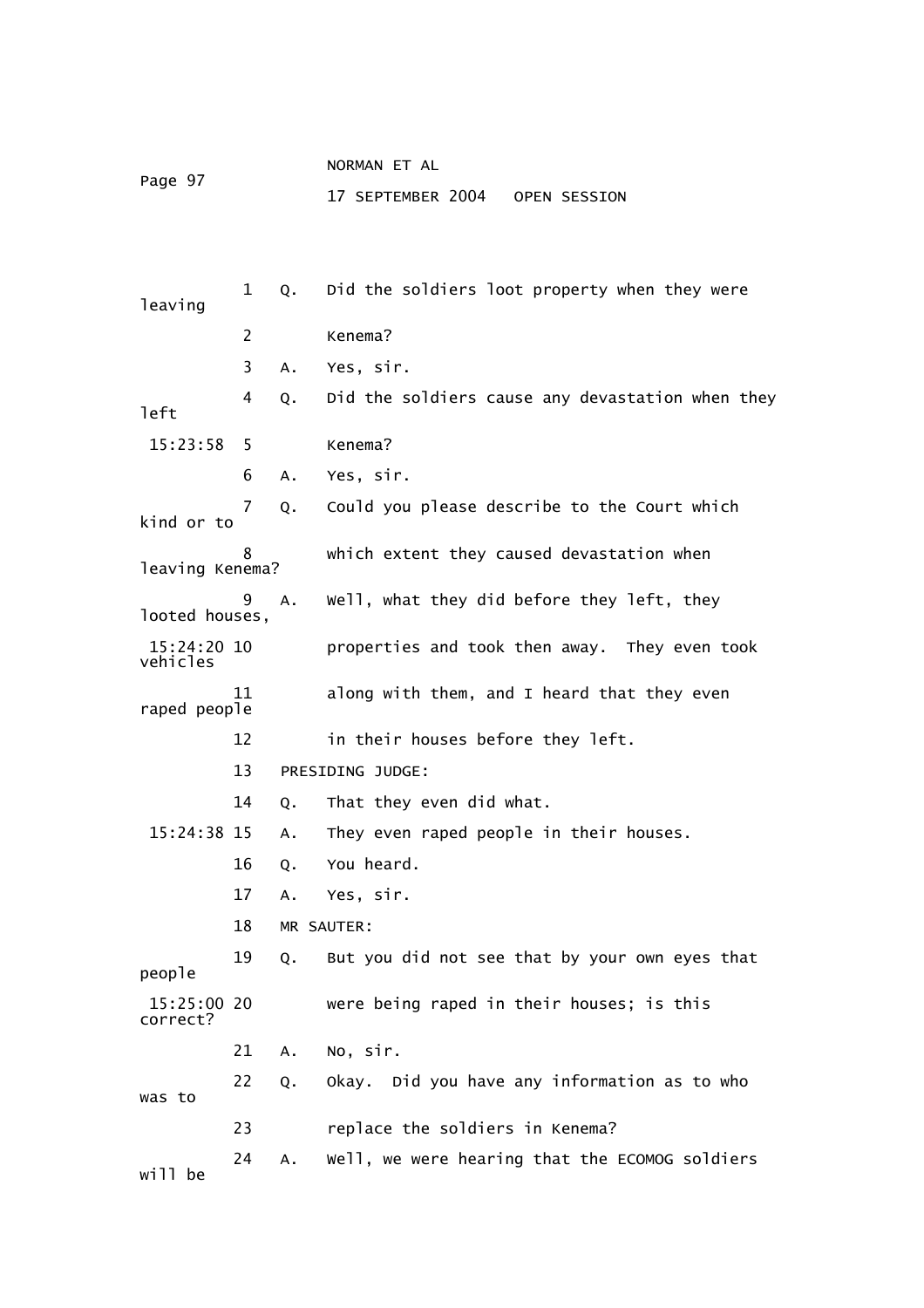| 15:25:28 25<br>heard. |    |                | coming from Liberia to Kenema. That was what we |
|-----------------------|----|----------------|-------------------------------------------------|
|                       | 26 | $\mathsf{O}$ . | And did ECOMOG come?                            |
| over.                 | 27 |                | A. Well, they came after the Kamajors had taken |
| Could                 | 28 | Q.             | When you speak about Kamajors, who do you mean? |
|                       | 29 |                | you describe what the Kamajors are?             |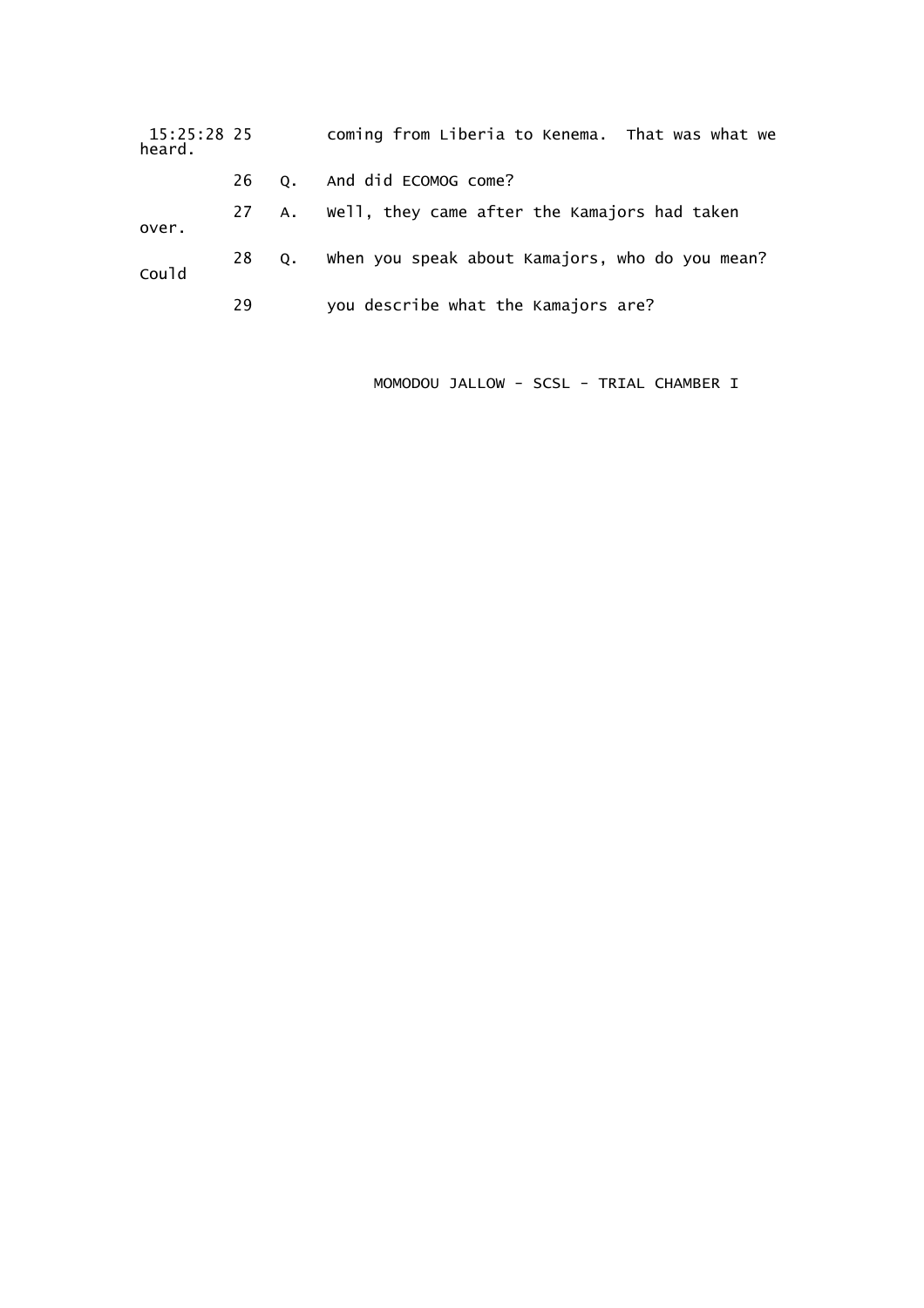NORMAN ET AL Page 98 17 SEPTEMBER 2004 OPEN SESSION

| normally                 | 1              | Α. | Well, we know them by their attire, because they    |
|--------------------------|----------------|----|-----------------------------------------------------|
| caps on                  | $\overline{2}$ |    | wear clothes with sebehs on it, and they wore       |
| caps, and                | 3              |    | their heads with also the sebehs hanging on the     |
| carried                  | 4              |    | they normally carry machetes or guns. Some          |
| 15:26:16                 | 5              |    | sticks at the initial stage in their hands.         |
| there                    | 6              | Q. | The time when AFRC had control over Kenema, had     |
|                          | 7              |    | been any Kamajors in Kenema to your knowledge?      |
| soldiers see             | 8              | А. | No, they were in hiding, because when the           |
| hiding.                  | 9              |    | any Kamajors, they killed them. So they were in     |
| 15:26:50 10<br>Kamajors? |                | Q. | Do you happen to know who was the leader of the     |
| introduced to            | 11             | А. | Yes, sir. The leader of the Kamajors was            |
| was                      | 12             |    | us, I think, about -- between 1996 and 1997.<br>He. |
| Hinga Norman.            | 13             |    | shown to us as the Kamajor boss. He was Mr          |
| police                   | 14             |    | He spoke to us in a gathering at the Kenema         |
| 15:27:22 15              |                |    | station.                                            |
| means?                   | 16             | Q. | You said, "He was introduced to us."<br>That        |
|                          | 17             | A. | Well, we were a lot of xxxxxx. We were              |
|                          | 18             |    | gathered; we were called to a meeting.              |
| Kenema xxxx              | 19             | Q. | So you mean Mr Norman was introduced to the         |
| 15:27:48 20              |                |    | xxxxxx?                                             |
|                          | 21             | А. | Yes, sir.                                           |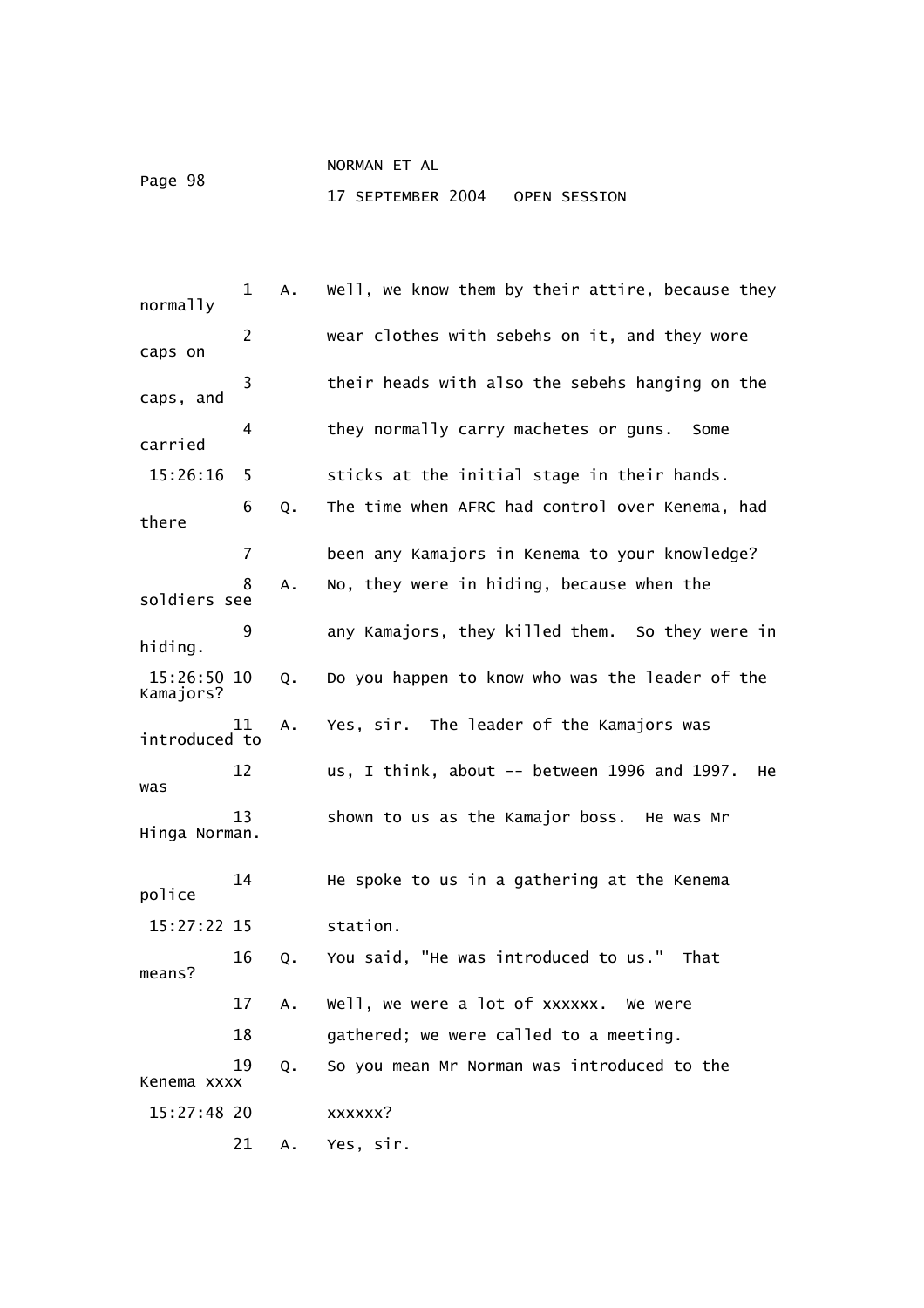| Kenema?    | 22 |             | Q. Okay. Had the Kamajors ever gained control over           |
|------------|----|-------------|--------------------------------------------------------------|
|            | 23 |             | A. Yes, sir.                                                 |
|            | 24 | Q.          | when did this happen?                                        |
| over       |    |             | 15:28:04 25 A. It was on the 15th of February that they took |
|            | 26 |             | control of Kenema Township.                                  |
| detail how | 27 | $Q_{\star}$ | Could you please describe a little bit more in               |
| Kenema?    | 28 |             | the Kamajors managed to take control over                    |
|            | 29 | А.          | Yes, sir. It was on the 15th of February 1998.               |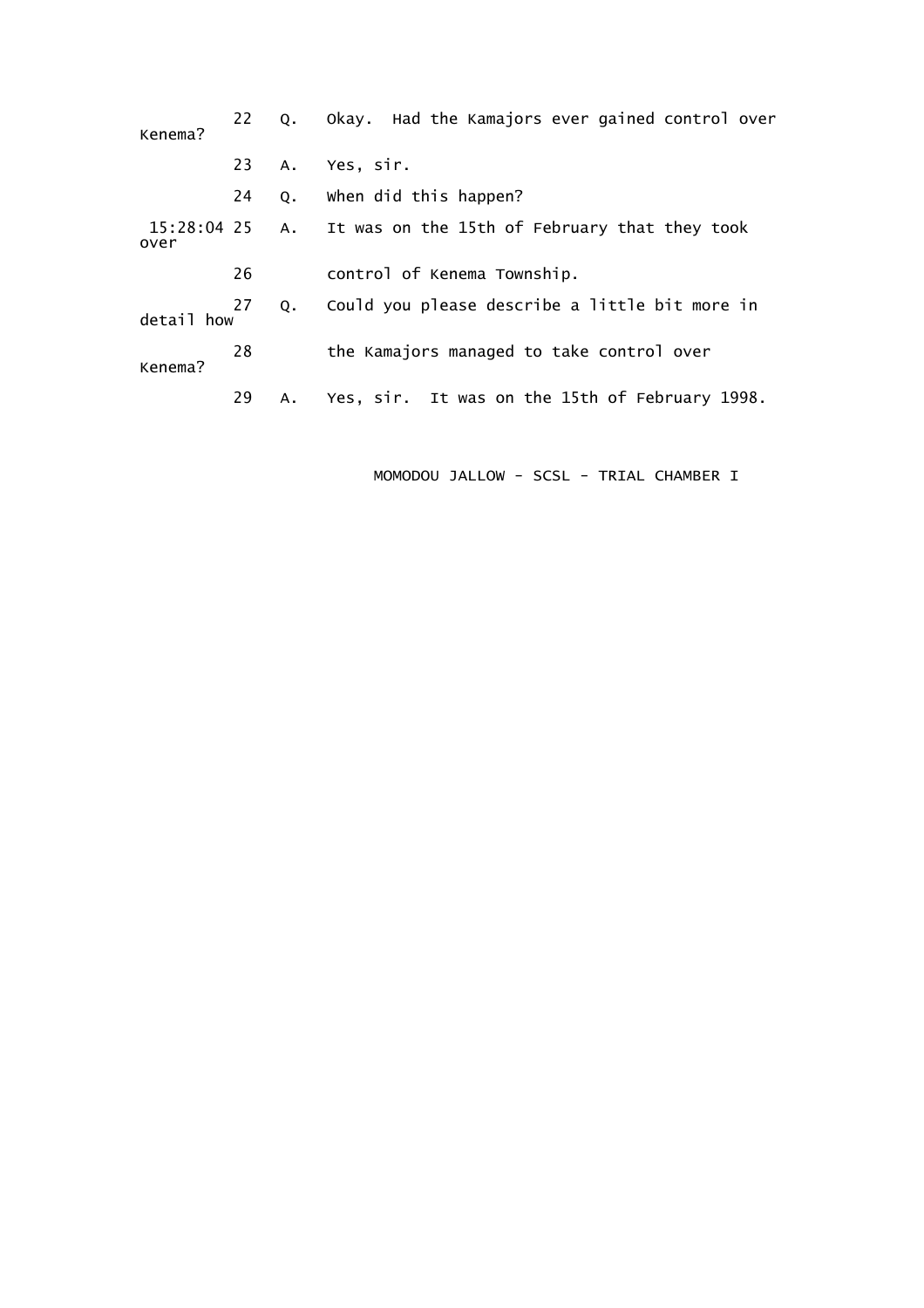NORMAN ET AL

17 SEPTEMBER 2004 OPEN SESSION

|                       | 1  | Q. | What happened on this day?                       |
|-----------------------|----|----|--------------------------------------------------|
| singing,              | 2  | А. | Yes, on this day we were hearing sounds - people |
| "Our                  | 3  |    | dancing and clapping. They were saying that,     |
| this, nearly          | 4  |    | saviour has come to Kenema". So on hearing       |
| $15:29:08$ 5          |    |    | all of us xxxxxx went out to look at hangha      |
| hangha                | 6  |    | roads because the Kamajors were travelling along |
| when<br>them.         | 7  |    | roads in groups. So we were so happy to see      |
| them, "Thank          | 8  |    | they were passing, we were saying thanks to      |
| come to               | 9  |    | you, you've come to save us. Thank you, you've   |
| 15:29:24 10           |    |    | save us".                                        |
| 15th of               | 11 | Q. | where was your residence at this time; on the    |
|                       | 12 |    | February 1998?                                   |
|                       | 13 | Α. | I was staying at xxxxxxx, Kenema.                |
| you?                  | 14 | Q. | By yourself, or did you have anyone to live with |
| 15:29:50 15           |    | Α. | Yes, I was staying there with my children.       |
|                       | 16 | Q. | At what time of the day the Kamajors came?       |
|                       | 17 | А. | It was around 7 in the morning $-7.00$ a.m.      |
| Kamajors              | 18 | Q. | And where did you stay when you learned that the |
|                       | 19 |    | were entering Kenema?                            |
| 15:30:28 20<br>of the |    | Α. | Well, I was standing along Hangha Road in front  |
|                       | 21 |    | XXXXXXXX.                                        |
| the                   | 22 | Q. | What were your personal feelings when you saw    |
|                       | 23 |    | Kamajors marching into Kenema?                   |

Page 99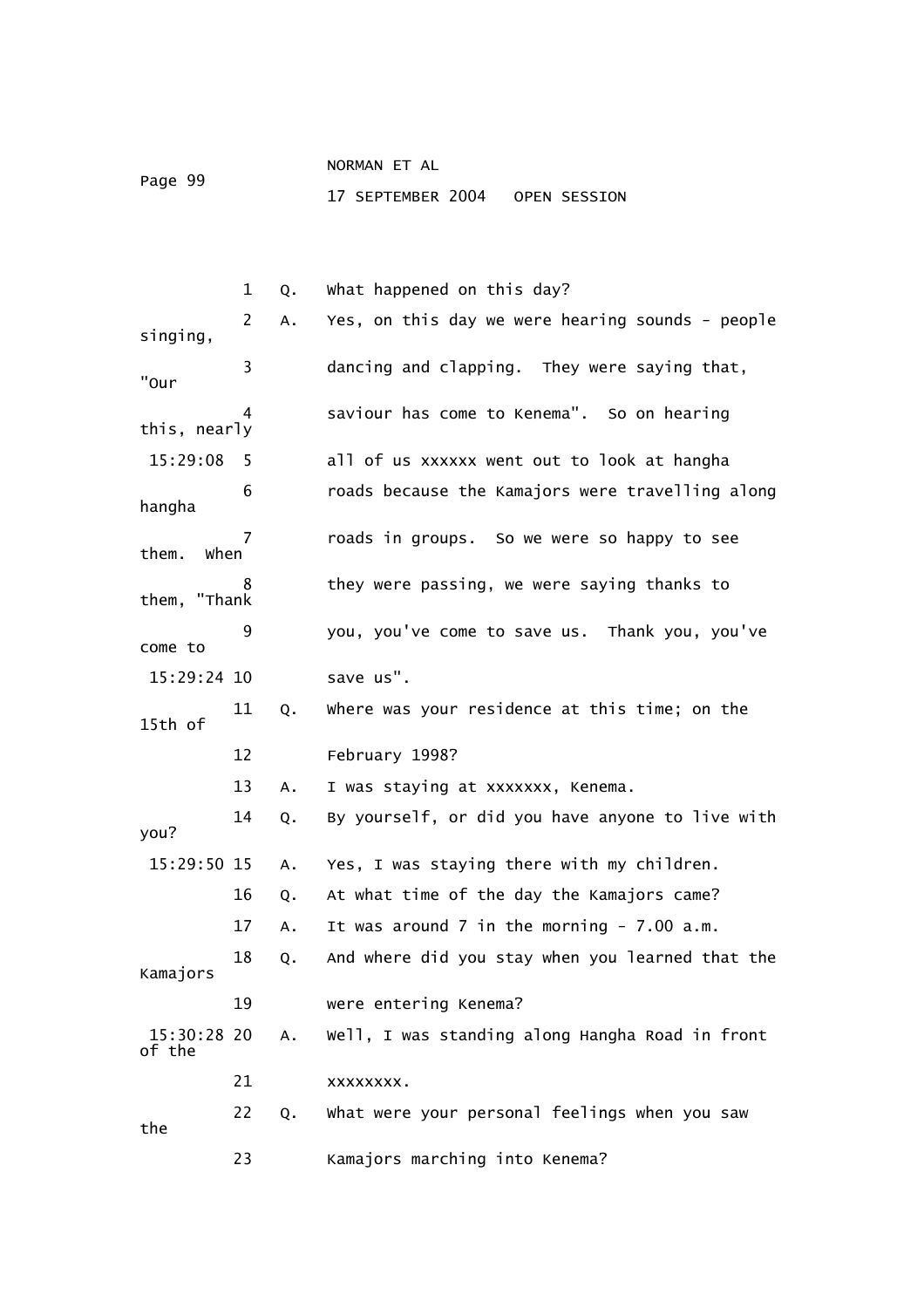24 A. I was really happy. 15:31:06 25 Q. Did you as well regard the Kamajors as the saviours? 26 A. Yes. When we saw them, we thought they were coming to 27 save us, so I also regard them as saviours. 28 Q. About how many Kamajors did you personally see entering 29 the town?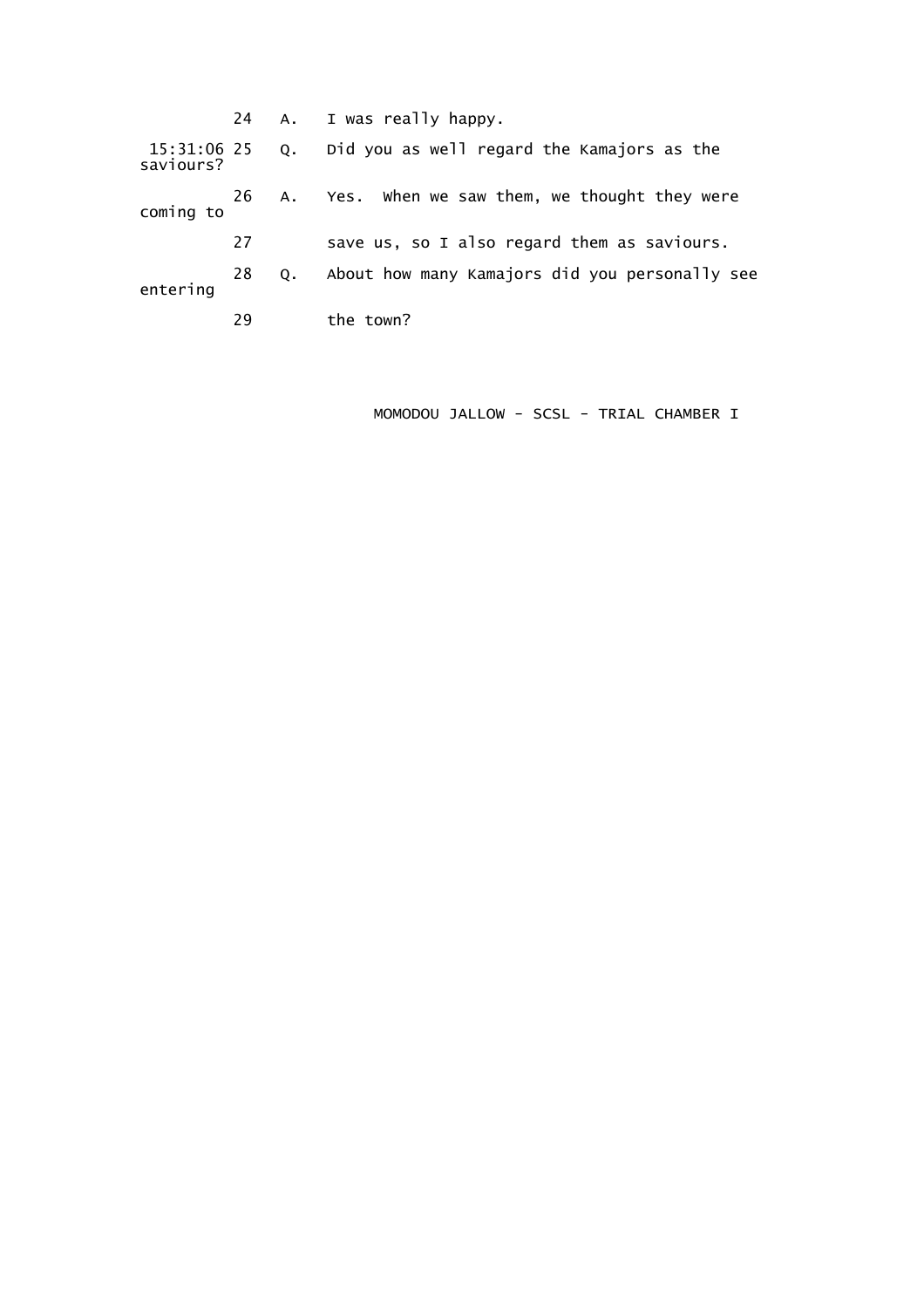|          | NORMAN ET AL                   |  |
|----------|--------------------------------|--|
| Page 100 | 17 SEPTEMBER 2004 OPEN SESSION |  |

| were in                    | 1              | Α. | They were many - there were thousands, but they  |
|----------------------------|----------------|----|--------------------------------------------------|
|                            | $\overline{2}$ |    | groups.                                          |
|                            | 3              | Q. | Did the Kamajors carry any weapon?               |
| and some of                | 4              | А. | Yes. Some of the them were carrying machetes     |
| 15:31:56                   | 5              |    | them guns.                                       |
| and guns?                  | 6              | Q. | Did they have any other weapons beside machetes  |
| was                        | 7              | А. | Well, the other weapon that I saw them holding   |
|                            | 8              |    | sticks.                                          |
| street                     | 9              | Q. | When you were standing beside the road or the    |
| 15:32:30 10<br>plain       |                |    | jubilating the Kamajors, did you wear xxxxx or   |
|                            | 11             |    | clothes?                                         |
|                            | 12             | А. | No, I was in plain clothes.                      |
| <b>XXXXX</b>               | 13             | Q. | Have you been afraid of being identified xxxxx   |
|                            | 14             |    | xxxxx?                                           |
| 15:32:56 15<br>clothes.    |                | Α. | No, I was not on duty by then, so I was in plain |
| Kamajors apart             | 16             | Q. | How did you express your sympathy for the        |
|                            | 17             |    | from waving, singing and dancing?                |
| "Thank you                 | 18             | А. | I was saying thanks to them. I was saying,       |
|                            | 19             |    | very much; thank you."                           |
| 15:33:28 20<br>around your |                | Q. | Did you, and possibly others, tie palm leaves    |
|                            | 21             |    | head?                                            |
| cloths                     | 22             | Α. | Yes. We were asked by the Kamajors to tie white  |
| of them                    | 23             |    | around our head at first. Then, later on, some   |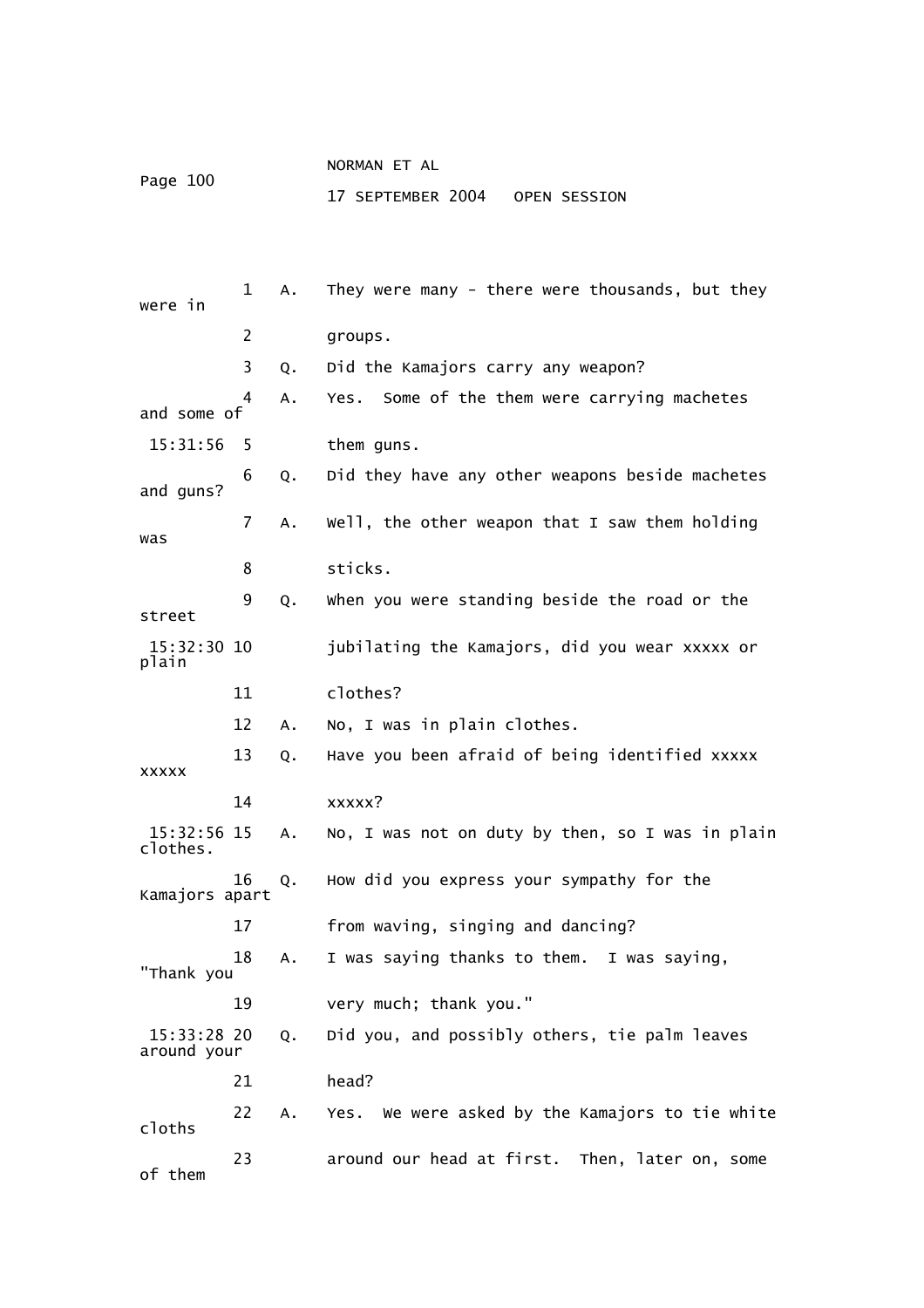24 came and told us to tie palm leaves around our heads. 15:33:56 25 Q. Could you give us an explanation what white cloths or 26 palm leaves tied around the head -- as a meaning? 27 A. Well, we don't know the meaning, sir, but they told us to 28 tie white cloths around our heads, but I don't know the 29 meaning and later we were told to take off the white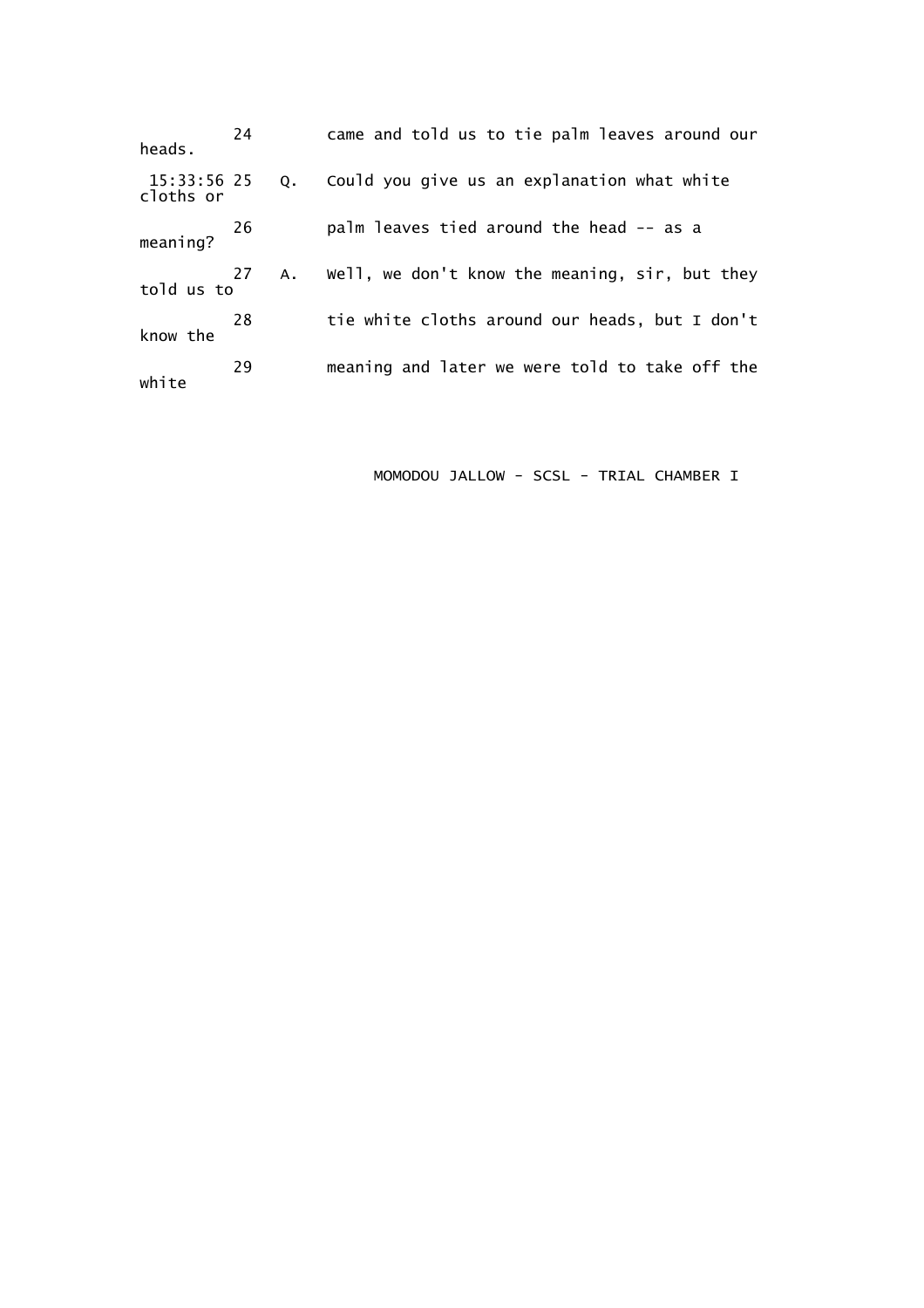|          | NORMAN ET AL                   |  |
|----------|--------------------------------|--|
| Page 101 | 17 SEPTEMBER 2004 OPEN SESSION |  |

 1 cloths and tie palm leaves on our heads, but I don't know 2 the meaning. 3 Q. How was the attitude of the Kamajors towards the people 4 greeting them, jubilating? 15:34:44 5 A. They were also singing and dancing whilst they were 6 marching on. 7 Q. I understood that there were not any hostilities at this 8 time. 9 PRESIDING JUDGE: What question was that? MR SAUTER: I understood that there were not any 15:35:06 10<br>hostilities. 11 PRESIDING JUDGE: That's very suggestive; it's very 12 suggestive. 13 JUDGE THOMPSON: It sounds leading. 14 MR SAUTER: I withdraw my question. 15:35:24 15 Q. When did you return to your xxxxx? 16 A. Well, we were told by the Kamajors to go indoors. 17 said they want to search for -- if there is any soldiers 18 around, so we were to go indoors. 19 Q. Did you obey the order? 15:35:46 20 A. Yes, sir. We obeyed the orders; all of us went to our 21 xxxxxx. 22 Q. While in your xxxxxxx, could you observe what's going on 23 outside? 24 A. No. We were sitting inside, because we were afraid when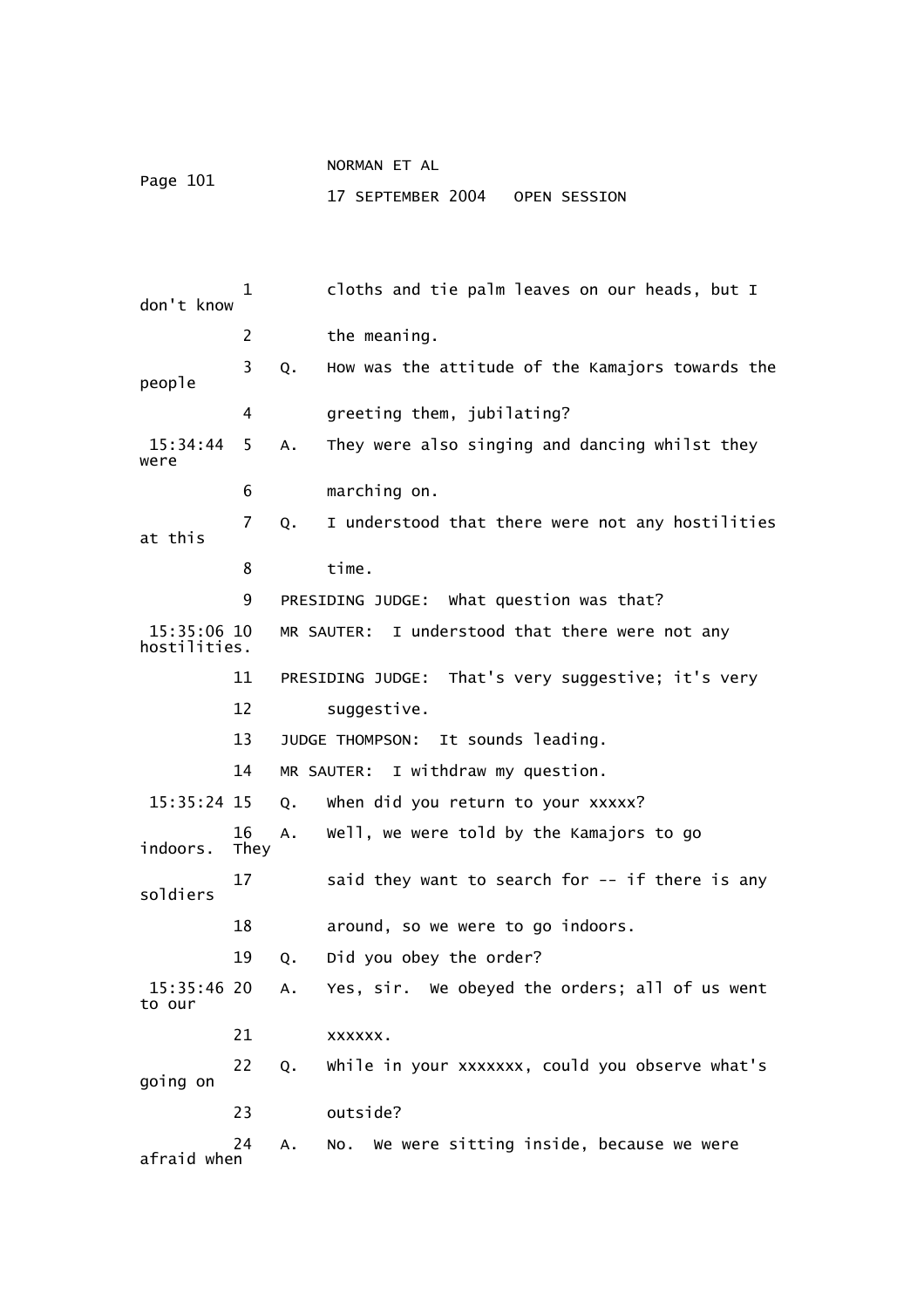| 15:36:14 25<br>were |    |    | the told us to go back to our xxxxxx. So we  |
|---------------------|----|----|----------------------------------------------|
| indoors I           | 26 |    | afraid; we were sitting indoors, but while   |
|                     | 27 |    | heard three gunshots in the air.             |
|                     | 28 | 0. | who at this time was with you in your xxxxx? |
|                     | 29 |    | A. I was there with my children.             |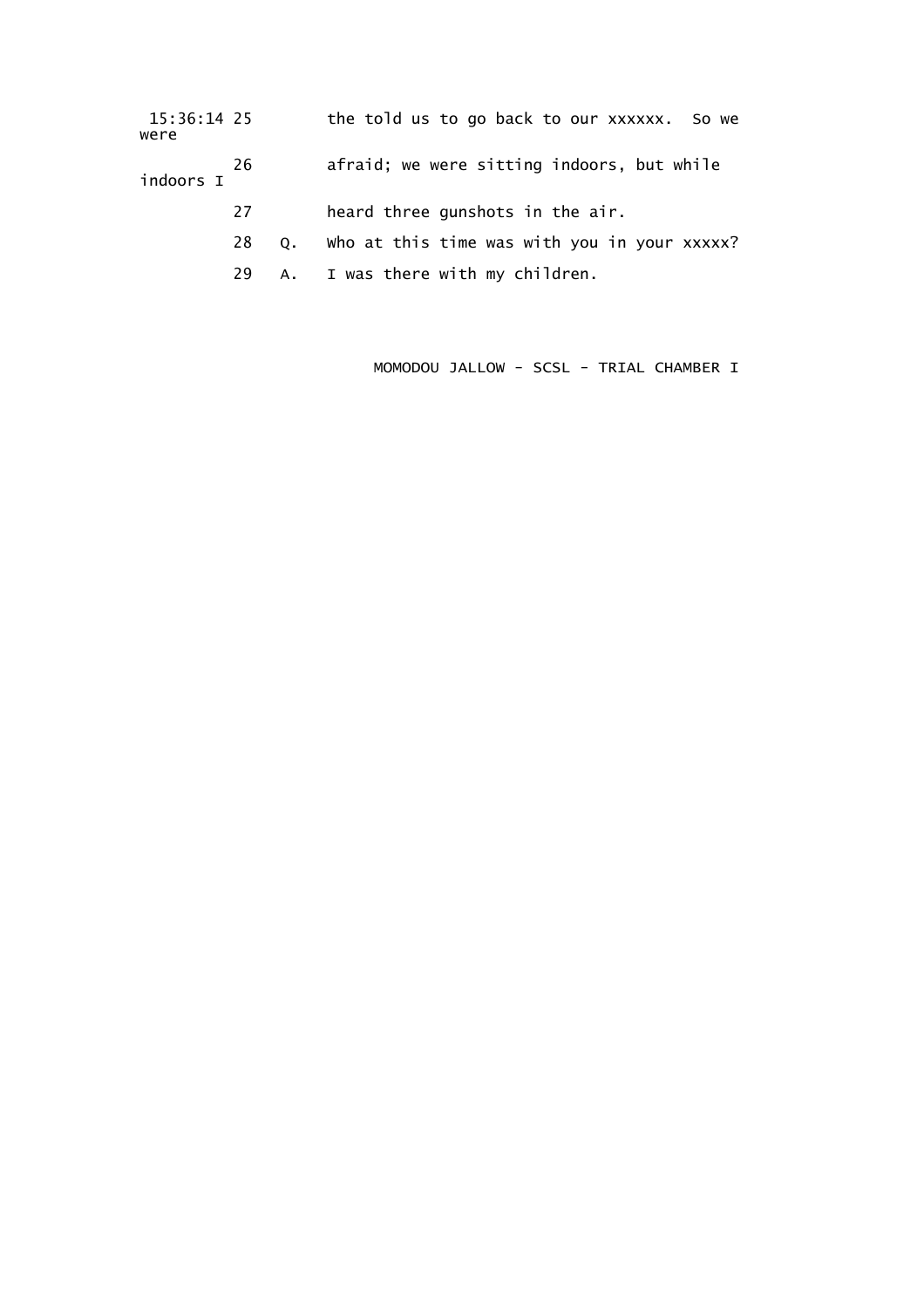|          | NORMAN ET AL                   |  |
|----------|--------------------------------|--|
| Page 102 | 17 SEPTEMBER 2004 OPEN SESSION |  |

| children in               | $\mathbf{1}$ | Q. | For what time did you stay together with your    |
|---------------------------|--------------|----|--------------------------------------------------|
|                           | 2            |    | your xxxxxx, approximately?                      |
|                           | 3            | Α. | I can't understand you, sir.                     |
| together with             | 4            | Q. | For what time approximately did you stay         |
| $15:37:08$ 5              |              |    | your children in your xxxxxx?                    |
|                           | 6            | А. | On that day?                                     |
|                           | 7            | Q. | Yes.                                             |
|                           | 8            | Α. | We stayed for few hours, sir.                    |
|                           | 9            | Q. | Did you stay there together with your children   |
| 15:37:30 10               |              |    | permanently?                                     |
| sitting                   | 11           | Α. | No, they were going out and coming in, but I was |
| in.                       | 12           |    | in the parlour. They were going out and coming   |
| "they"?                   | 13           | Q. | You are saying "they were going out." Who is     |
| Some of                   | 14           | Α. | The children, they were going out and coming.    |
| 15:37:58 15<br>some would |              |    | them would say, "I want to go to the toilet,"    |
| why they                  | 16           |    | say, "I want to go and drink water." That was    |
|                           | 17           |    | were going out.                                  |
| out, did                  | 18           | Q. | When your children returned after having been    |
|                           | 19           |    | they tell you what they observed outside?        |
| 15:38:16 20<br>me that    |              | Α. | Yes, sir. Two of my children came and they told  |
| believe                   | 21           |    | they have shot Sergeant Mason, but I did not     |
| shut their                | 22           |    | I thought they lying, so I told them to<br>them. |
|                           | 23           |    | mouth.                                           |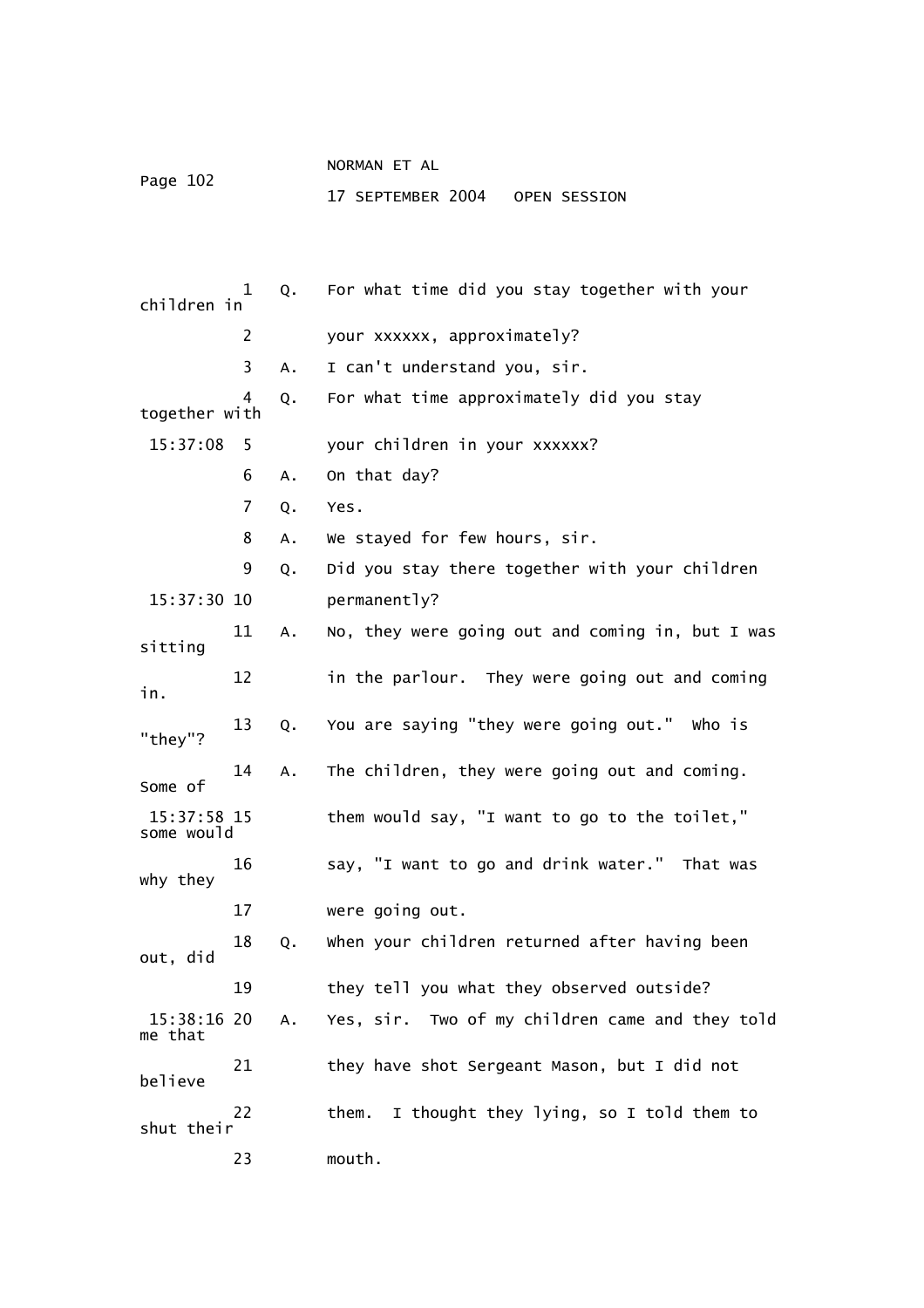24 Q. Did Kamajors came to your xxxxx?

15:38:40 25 PRESIDING JUDGE: Sergeant who?

- 26 THE WITNESS: Sergeant Mason.
- 27 MR SAUTER:

 28 Q. Did Kamajors, on this day, while you were staying in your

29 xxxxx, come to your house?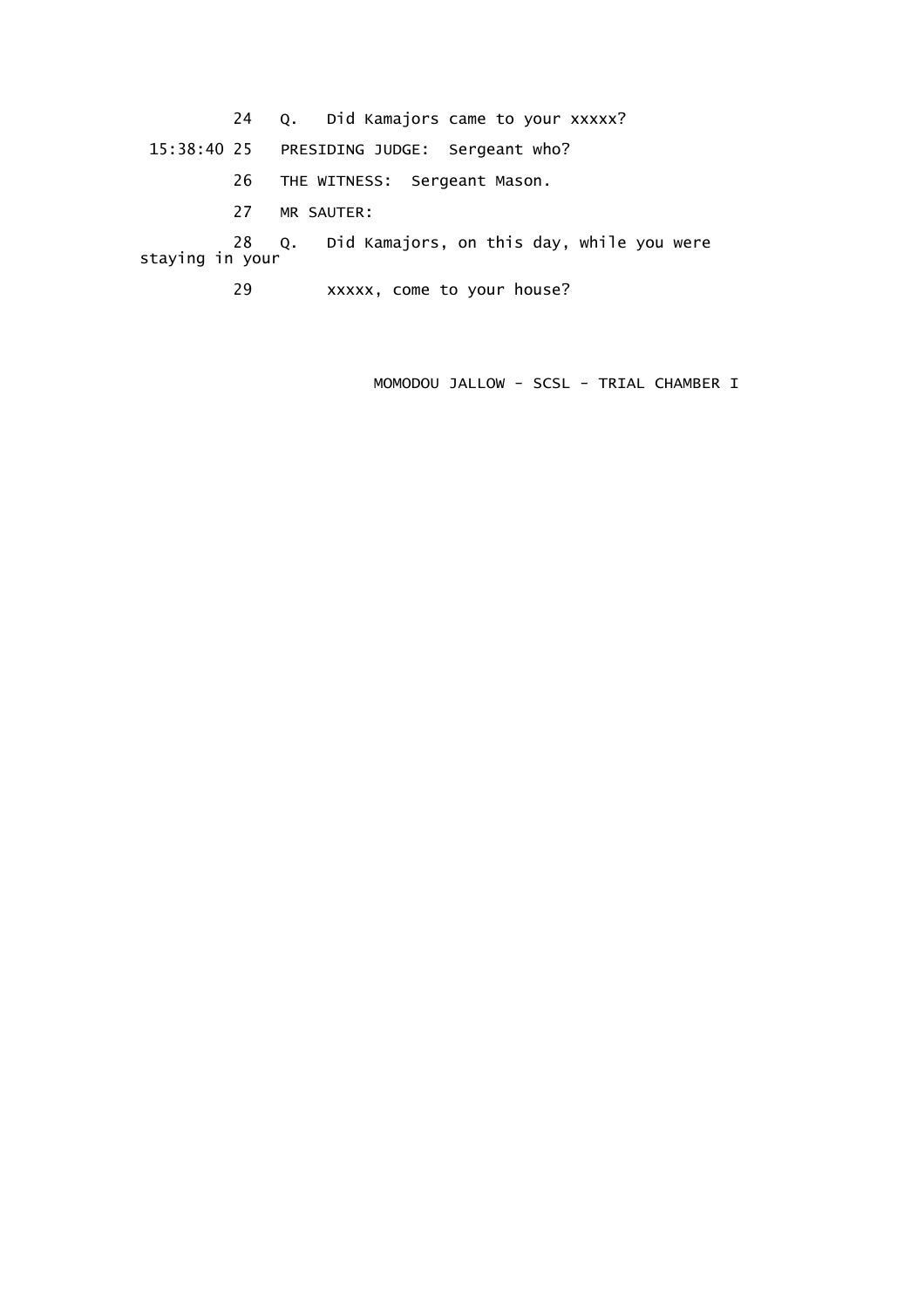| Page 103 | NORMAN ET AL                   |  |
|----------|--------------------------------|--|
|          | 17 SEPTEMBER 2004 OPEN SESSION |  |

 1 A. Yes, sir. 2 Q. What did they do? 3 A. Well, before they came to my xxxx, I heard another 4 xxxx woman screaming, but she was speaking in Mende and 15:39:22 5 I cannot hear Mende -- I do not know what she was saying. 6 So I came out to see what was happening, because her 7 xxxxxx was very near my own. So I saw her lying on the 8 ground and the Kamajors had a machete in their hand, but 9 what she was saying to them -- after she had finished 15:39:44 10 speaking, they took the machete back and they left for my 11 own xxxxx. And when they came to my own xxxxx, they 12 asked me if I have any soldier or any SSD man in my 13 xxxxx. I said, "No, I have none," but one of them know 14 me, so he told them to leave and go because I'm somebody 15:40:22 15 not harmful and very nice. So they left my xxxxxx. 16 Q. In which language you communicated with the Kamajors? 17 A. In Krio, sir. 18 Q. And this event you've just described, is the only 19 encounter with Kamajors at your xxxxxx on this day? 15:41:00 20 A. Well, after that my children told me later that the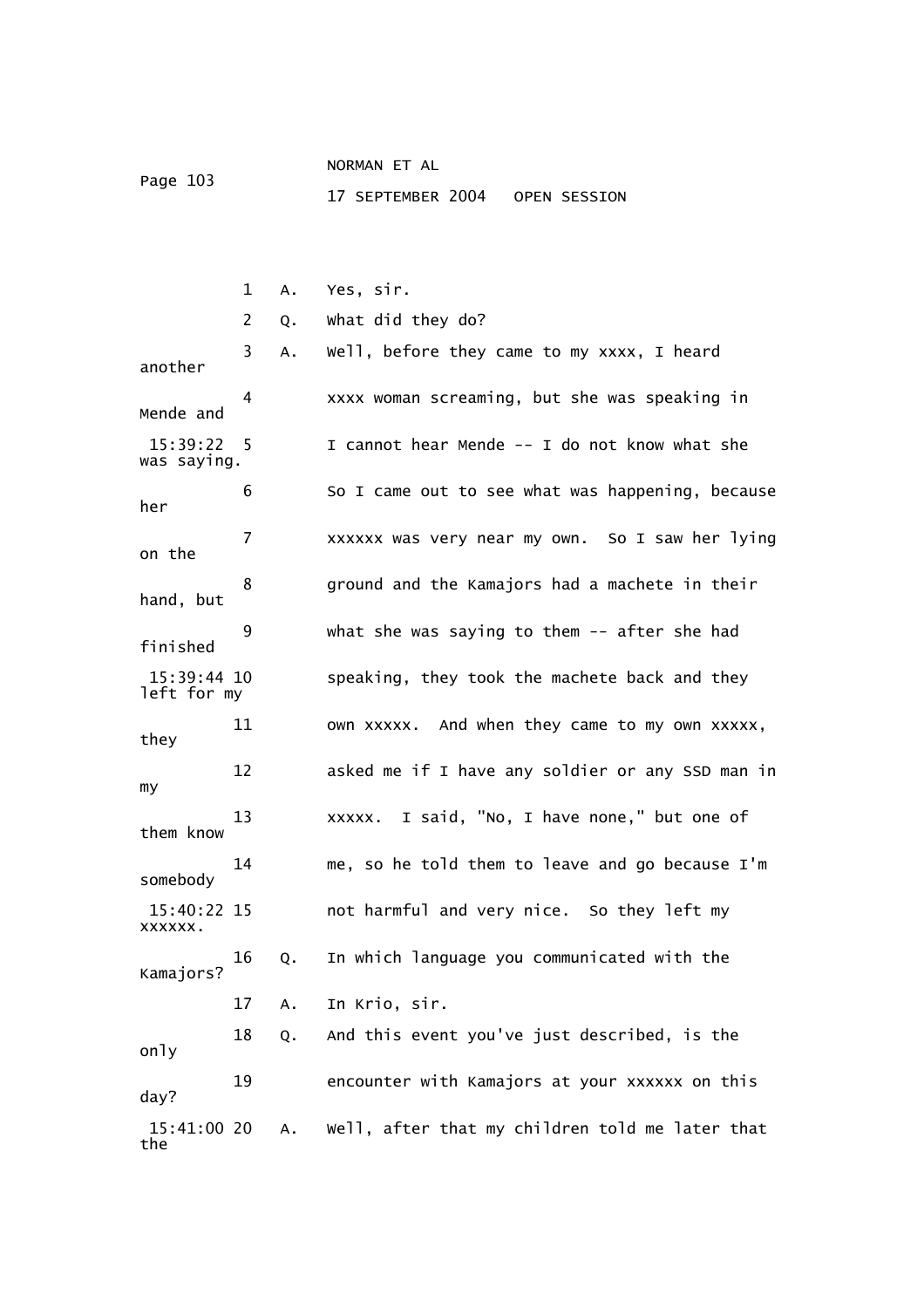| Sergeant    | 21 | Kamajors have shot down Corporal Fandai and        |
|-------------|----|----------------------------------------------------|
|             | 22 | Momoh Samura.                                      |
| people.     | 23 | PRESIDING JUDGE: Let us get the names of those     |
| Samura.     | 24 | A. Yes, sir. Couple Fandai and Sergeant Momoh      |
| 15:41:40 25 |    | Later on $I$ --                                    |
| what        | 26 | PRESIDING JUDGE: Had been shot or had been killed? |
|             | 27 | happened to them?                                  |
|             | 28 | THE WITNESS: Have been shot dead, sir.             |

29 MR SAUTER: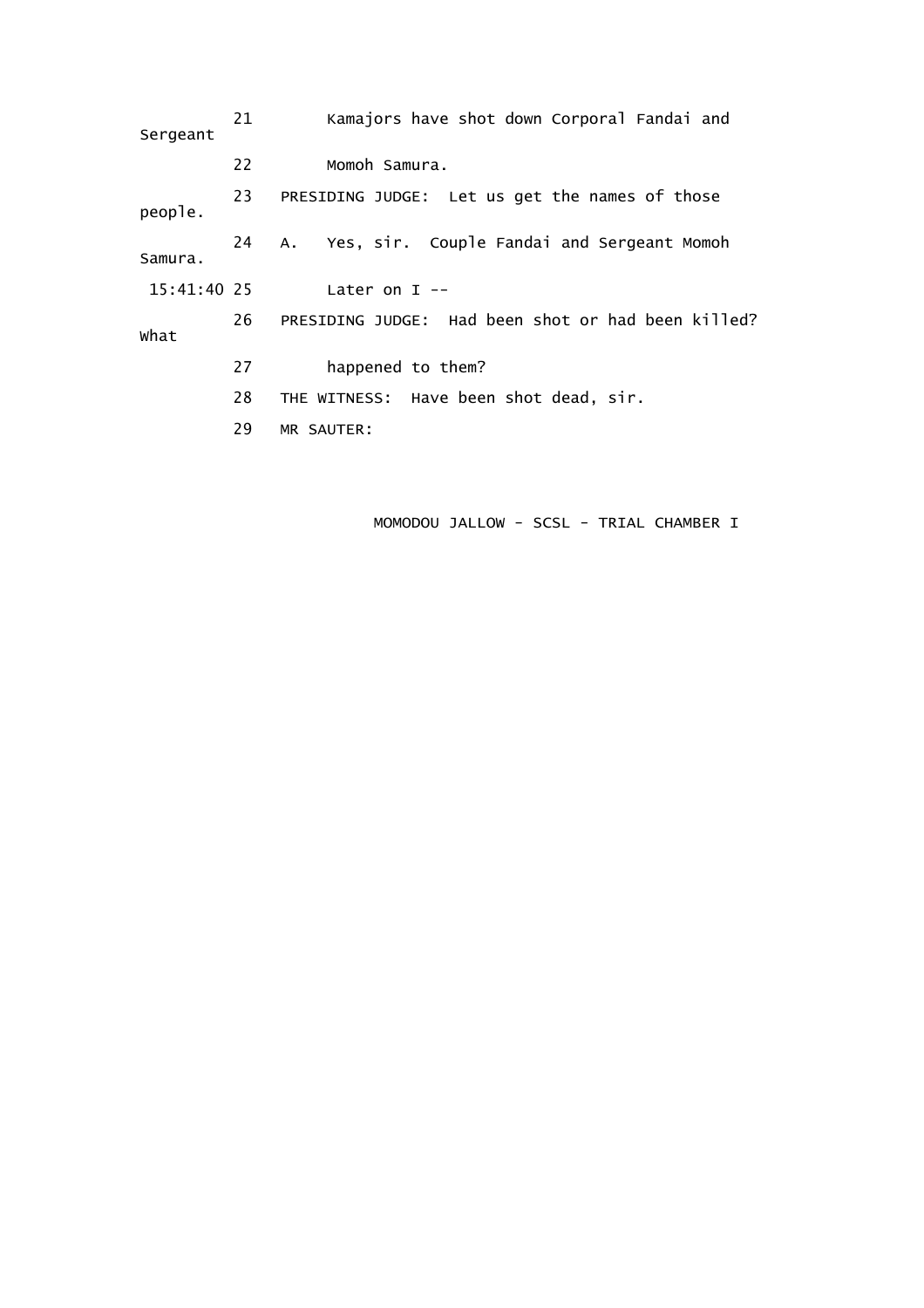|          | NORMAN ET AL                   |  |
|----------|--------------------------------|--|
| Page 104 | 17 SEPTEMBER 2004 OPEN SESSION |  |

| xxxxxx?                      | 1       | Q. | Did other troops of Kamajors come to your         |
|------------------------------|---------|----|---------------------------------------------------|
|                              | 2       | А. | Yes, sir. They came from the bicycle field end.   |
|                              | 3       | Q. | What did they do when they arrive at your xxxxx?  |
| asked me for                 | 4       | А. | Well, when they arrived at my quarters, they      |
| 15:42:24<br>without $--$ I   | 5       |    | arms and ammunition. I told them that I am        |
| with me.                     | 6<br>I. |    | haven't got either a xxxxx or any ammunition      |
| came, it                     | 7       |    | said I'm supposed to be supplied, but when they   |
| have no                      | 8       |    | was not enough for me, so I was left out.<br>So I |
|                              | 9       |    | ammunition.                                       |
| 15:42:44 10<br>not           |         | Q. | Did they believe you that you as a xxxxxxx do     |
|                              | 11      |    | have arms and ammunition at all?                  |
| that I                       | 12      | А. | No, they did not believe me; they were arguing    |
| They later                   | 13      |    | have, but I told them that I haven't got any.     |
|                              | 14      |    | came to believe that.                             |
| 15:43:10 15<br>could you see |         | Q. | when this group of Kamajors left your home,       |
|                              | 16      |    | where they are going?                             |
| furious                      | 17      | А. | Yes, sir. When they came to me they seemed so     |
| decided to                   | 18      |    | and fierce, so I was so afraid of them, but I     |
| they were                    | 19      |    | take a look to see what they were doing. So as    |
| 15:43:34 20                  |         |    | moving, I left behind them.                       |
|                              | 21      | Q. | And what else did you do?                         |
| $then - I$                   | 22      | А. | I followed them, but I kept a distance behind     |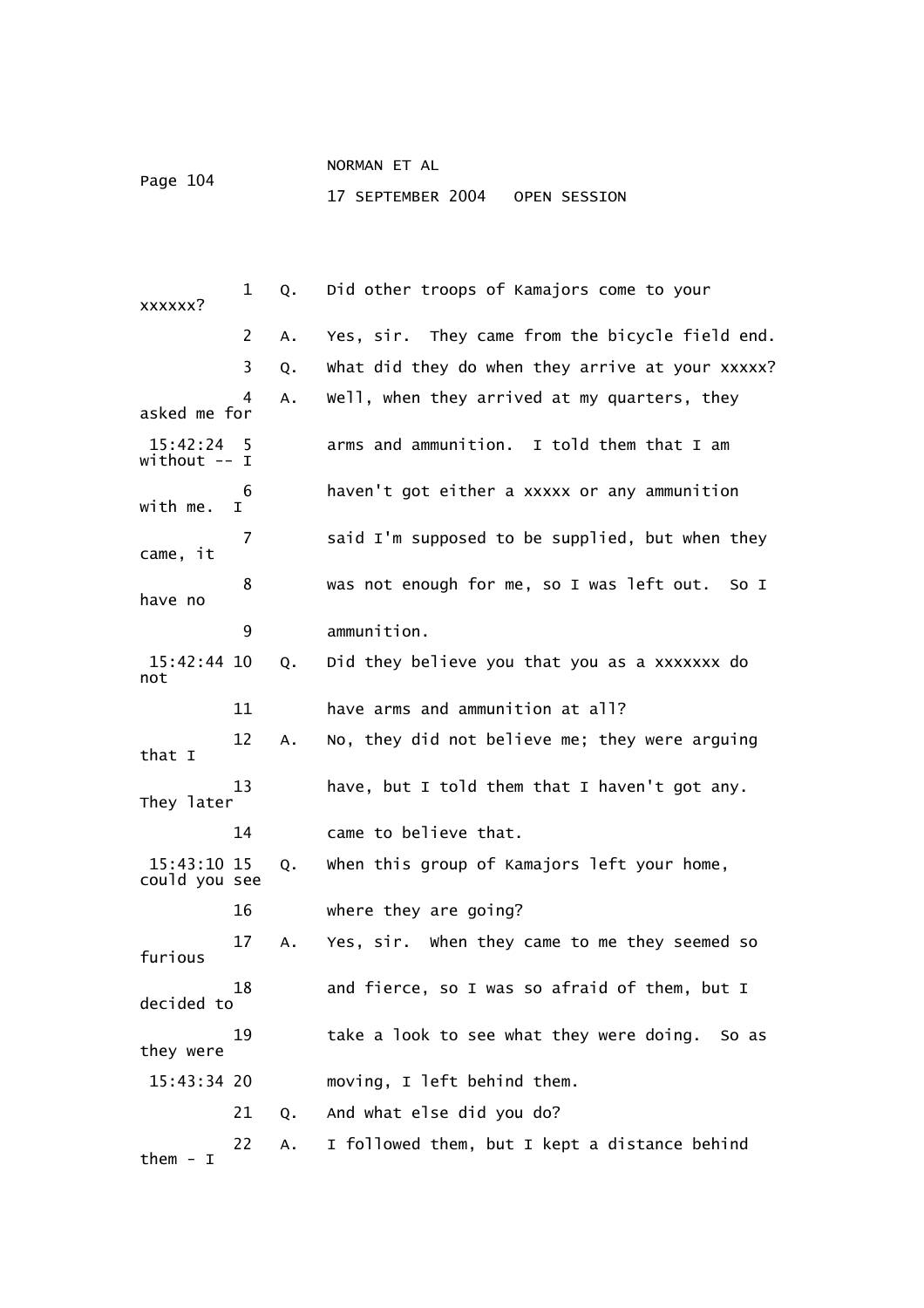| police                   | 23 |    | followed them. I saw them moving towards the    |
|--------------------------|----|----|-------------------------------------------------|
|                          | 24 |    | football field.                                 |
| 15:44:02 25 Q.<br>follow |    |    | Did anything happen as long as you were able to |
|                          | 26 |    | them?                                           |
| met two                  | 27 | A. | Yes, sir. Whilst they were on the field, they   |
|                          | 28 |    | police officers.                                |
|                          | 29 | 0. | Did you know the police officers?               |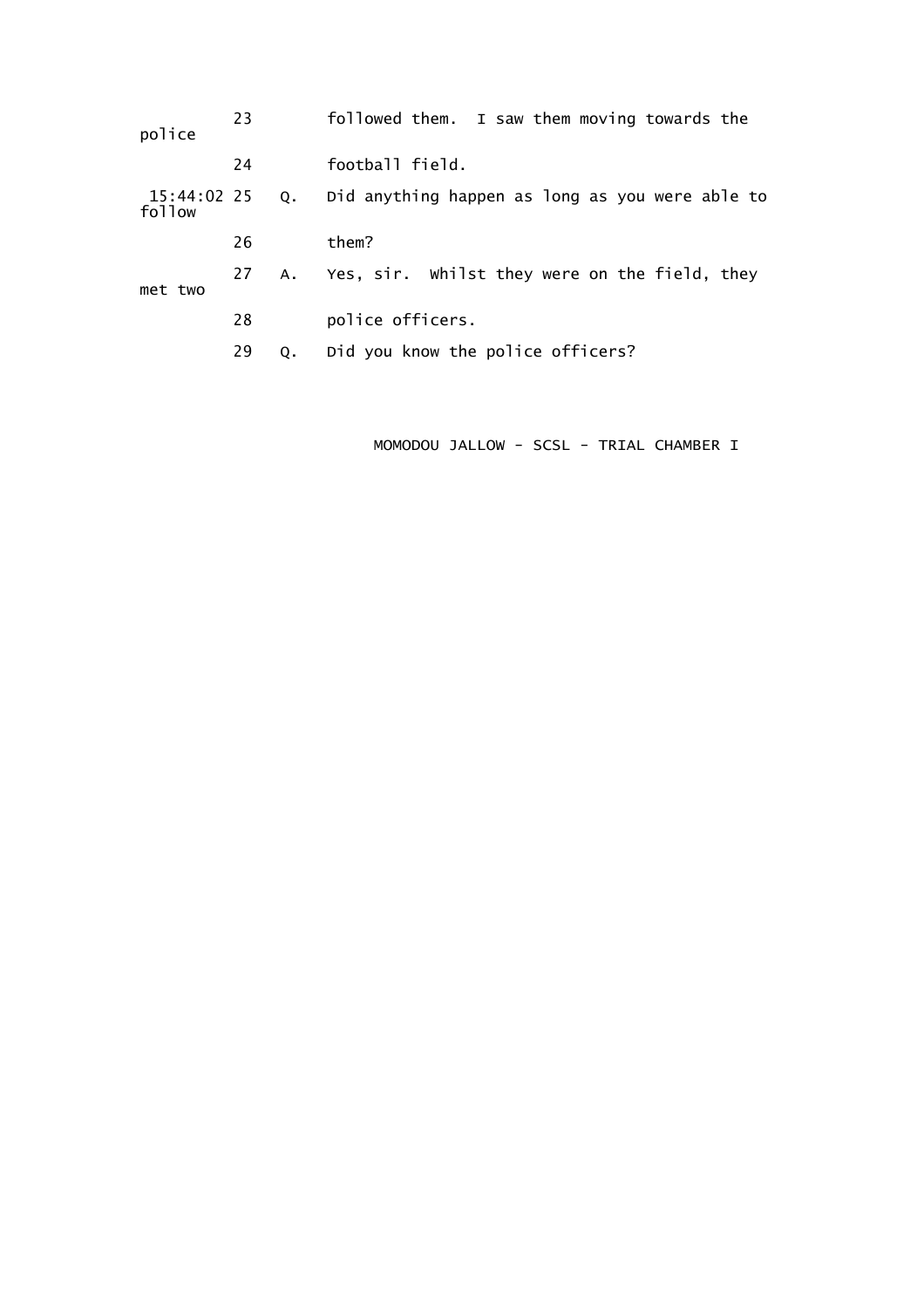| Page 105 | NORMAN ET AL                   |  |
|----------|--------------------------------|--|
|          | 17 SEPTEMBER 2004 OPEN SESSION |  |

|                        | 1  | Α. | Yes, sir.                                         |
|------------------------|----|----|---------------------------------------------------|
|                        | 2  | Q. | Could you tell the Court?                         |
|                        | 3  | А. | The one was OC Kanu.                              |
|                        | 4  | Q. | And the other one?                                |
| 15:44:38               | 5  | А. | Was Desmond Pratt.                                |
| officers?              | 6  | Q. | Did the Kamajors do anything to these police      |
| they halt              | 7  | Α. | Yes. Whilst the men were walking on the field,    |
| asked the OC           | 8  |    | them, and the police officers stopped.<br>They    |
| He told                | 9  |    | Kanu, who was the OC SSD about his own identity.  |
| 15:45:06 10            |    |    | them that he was the OC SSD. They did not --      |
|                        | 11 | Q. | Could you explain to us what OC SSD is?           |
|                        | 12 | Α. | Officer commanding special security division.     |
|                        | 13 | Q. | Okay, go ahead.                                   |
| better if              | 14 | А. | So he himself thought they would understand him   |
| 15:45:32 15<br>out his |    |    | he showed them his identify card. So he took      |
| they                   | 16 |    | identity card and showed it to them. As soon as   |
| Desmond.               | 17 |    | have read the card, they shot him, and also shot  |
| Turay, he              | 18 |    | whilst they were on this, a sergeant, Sergeant    |
|                        | 19 |    | came from behind them --                          |
|                        | 20 |    | slowly, please, slowly.<br>JUDGE OUTRÉ:           |
|                        | 21 |    | Okay, sir.<br>THE WITNESS:                        |
|                        | 22 |    | JUDGE BOUTET: Go ahead.                           |
| quarter                | 23 |    | THE WITNESS: Sergeant Turay, he came from his own |
| to $-$ just            | 24 |    | which was behind the police field. He entered     |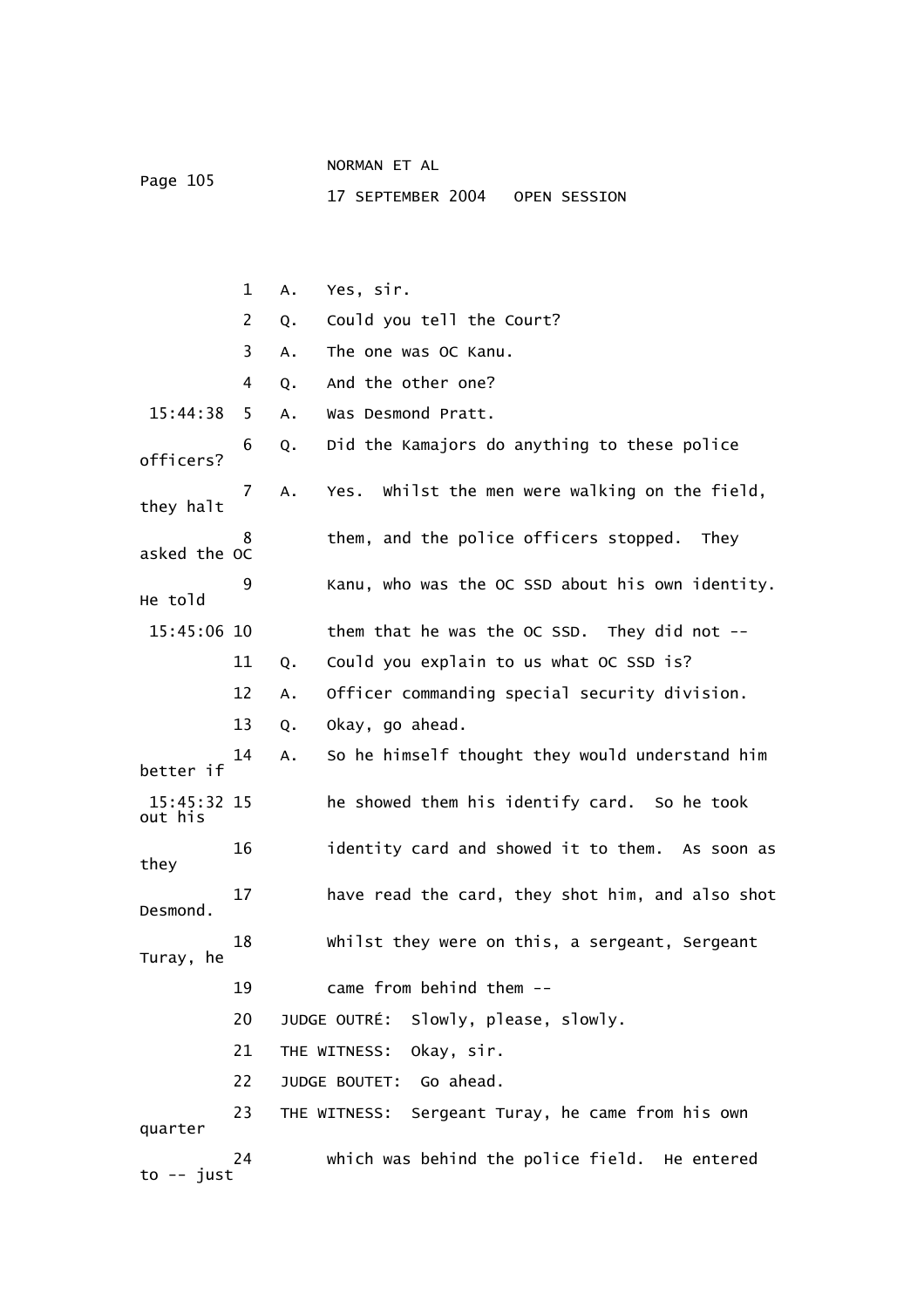to talk on behalf of the police officers. He 15:46:36 25<br>also was 26 shot - Sergeant Turay. 27 MR SAUTER: 28 Q. When you say these three police officers were shot, do 29 you mean shot to death?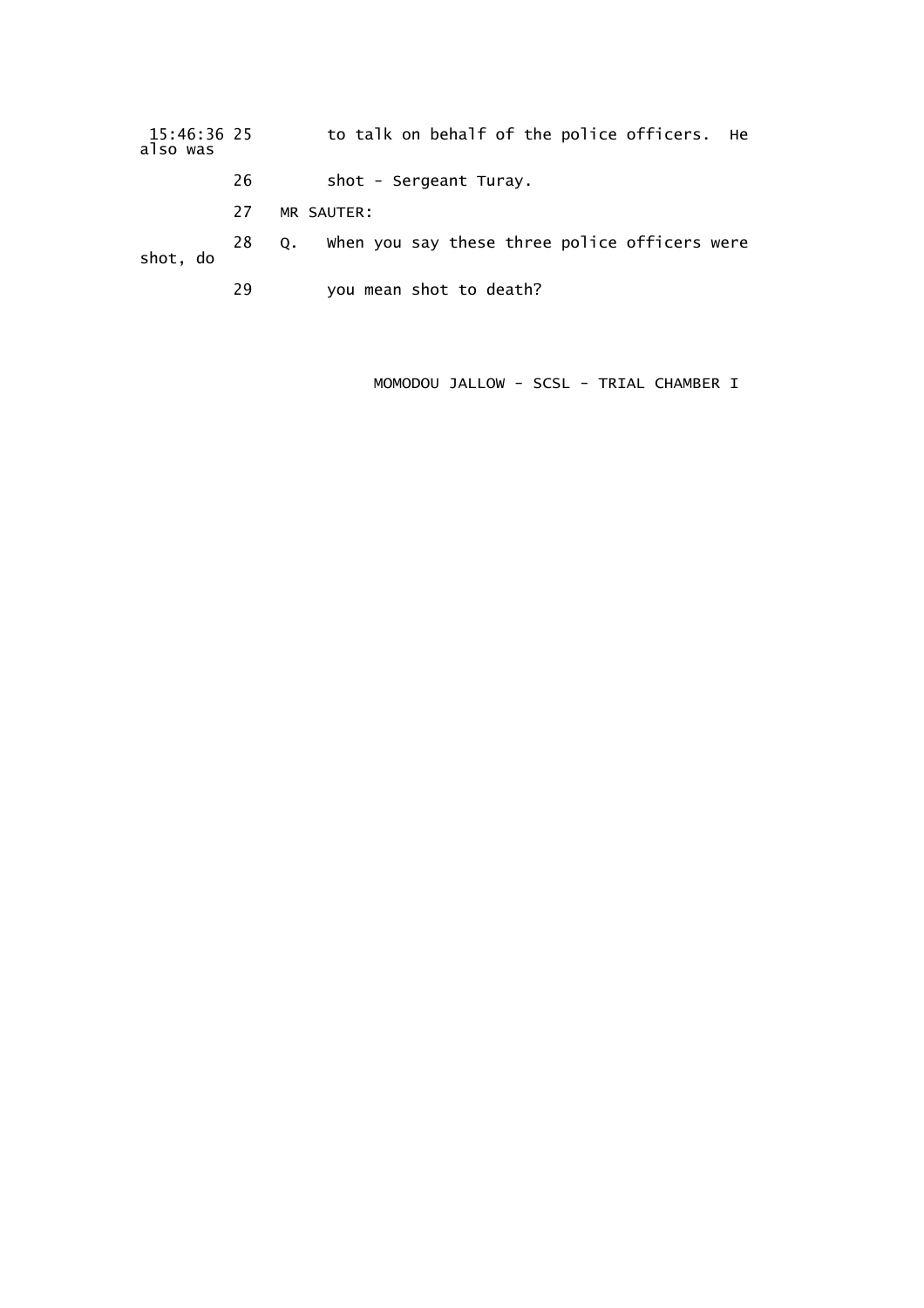|                          |    |    | NORMAN ET AL                                    |
|--------------------------|----|----|-------------------------------------------------|
| Page 106                 |    |    | 17 SEPTEMBER 2004 OPEN SESSION                  |
|                          |    |    |                                                 |
|                          |    |    |                                                 |
|                          | 1  | А. | Yes, sir, they were shot dead.                  |
|                          | 2  | Q. | And you could see it?                           |
|                          | 3  | А. | Yes, sir.                                       |
| did you                  | 4  | Q. | Having seen the killing of xxxxx xxxxxx, what   |
| 15:47:08                 | 5  |    | do?                                             |
| to my                    | 6  | А. | Well, I was so afraid, so I left and went back  |
|                          | 7  |    | XXXXX.                                          |
|                          | 8  | Q. | And did you stay in your xxxxxx?                |
| because by               | 9  | А. | Well, I left the xxxxx to meet my children,     |
| 15:47:36 10<br>one of my |    |    | then my children had all run away. They ran to  |
|                          | 11 |    | friend's place.                                 |
| your friends             | 12 | Q. | For how long approximately did you stay with    |
|                          | 13 |    | before eventually returning to your xxxxxx?     |
| between 7.00             | 14 | А. | well, it all happened within an hour's time;    |
| 15:48:00 15              |    |    | and 8.00 in the morning.                        |
| friends                  | 16 | Q. | So, once again, how long did you stay with your |
|                          | 17 |    | outside your xxxxx?                             |
|                          | 18 | А. | Okay. You mean after I had left my xxxxx?       |
|                          | 19 | Q. | Yes.                                            |
| 15:48:22 20              |    | A. | Well, I was with them for about a week.         |
|                          | 21 | Q. | Am I right that you returned to the xxxxxx the  |
| about one                | 22 |    | first time after the 15th of February after     |
|                          | 23 |    | week?                                           |
| on my                    | 24 | А. | No, it was days after that I returned to check  |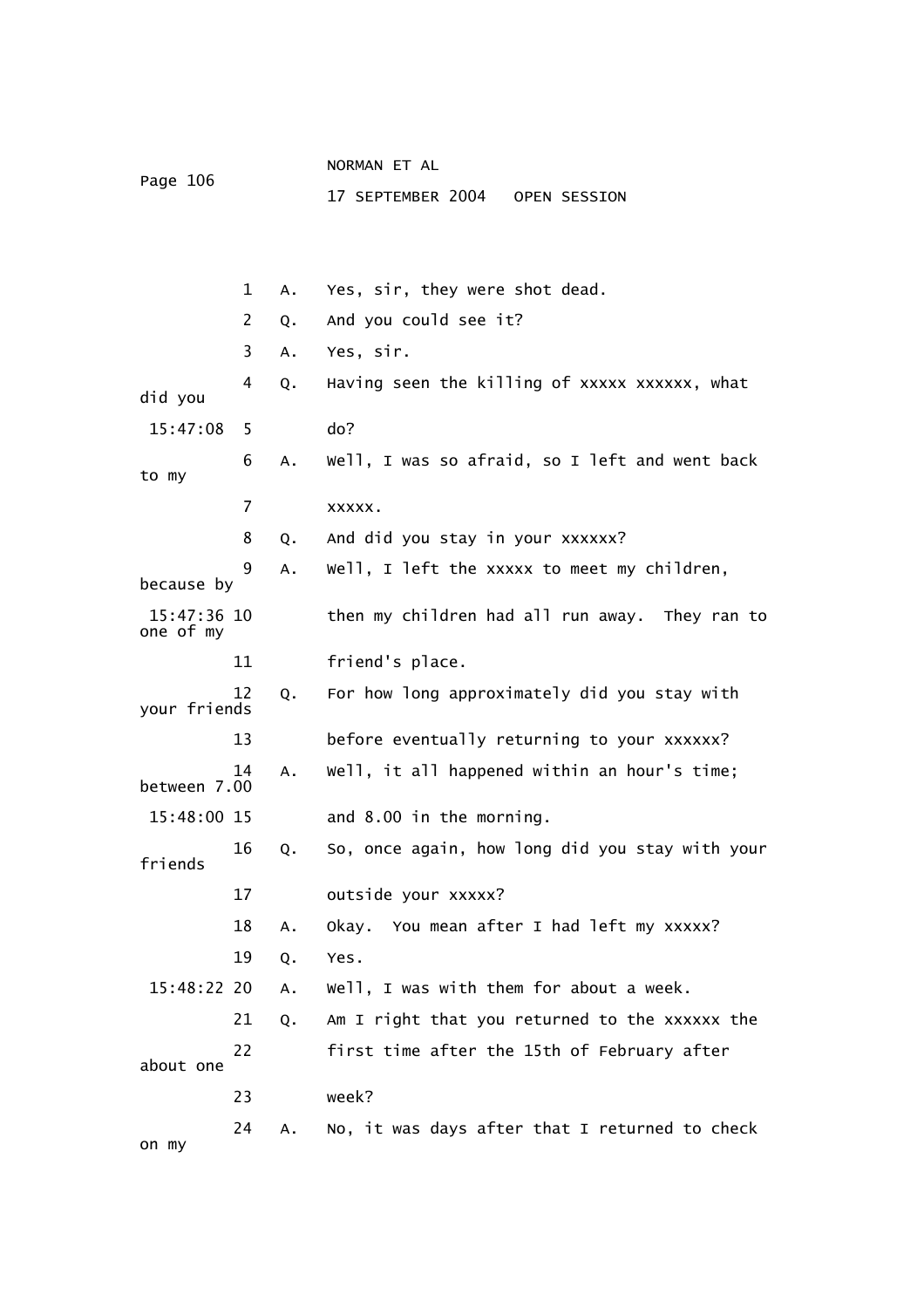| 15:48:52 25<br>was |    |    | xxxxxx, but on entering the xxxxxx, the xxxxxxx |
|--------------------|----|----|-------------------------------------------------|
| bodies by          | 26 |    | stinking by then -- stinking from the dead      |
|                    | 27 |    | then.                                           |
| see                | 28 | Q. | when being in the xxxxxxx, did you personally   |
|                    | 29 |    | any dead bodies?                                |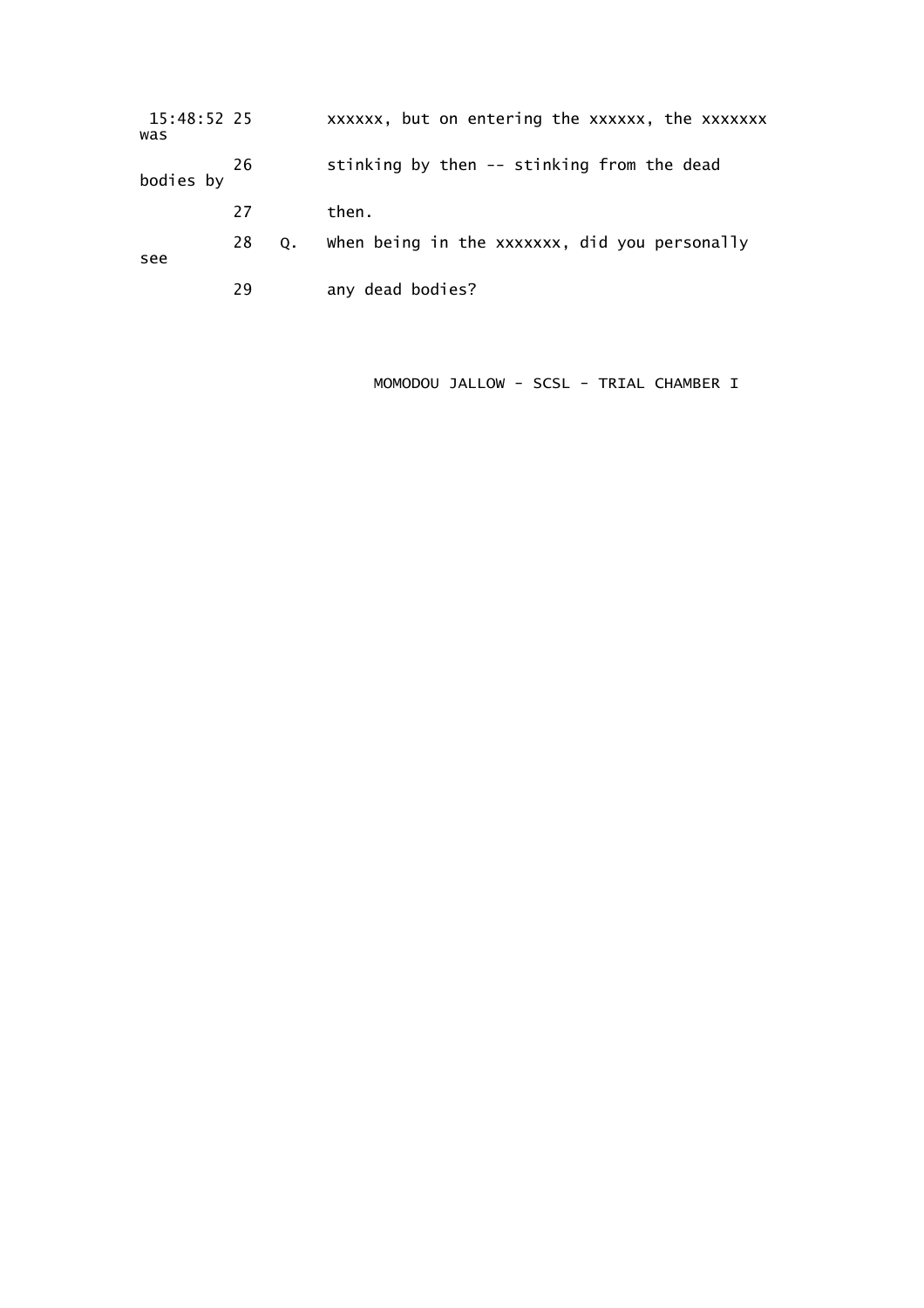|                              |              |    | NORMAN ET AL                                     |
|------------------------------|--------------|----|--------------------------------------------------|
| Page 107                     |              |    | 17 SEPTEMBER 2004 OPEN SESSION                   |
|                              |              |    |                                                  |
|                              |              |    |                                                  |
|                              | $\mathbf{1}$ |    | A. Yes, sir.                                     |
|                              | 2            | Q. | Were you able to recognise the corpses?          |
|                              | 3            | Α. | Yes, sir.                                        |
|                              | 4            | Q. | whose corpses were they?                         |
| 15:49:32 5<br>Mason,         |              | A. | I was able to recognise the corpse of Sergeant   |
| Turay, OC Kanu               | 6            |    | Corporal Fandai, Sergeant Samura, Sergeant       |
| Essai                        | 7            |    | and Desmond Pratt, and later I saw the corpse of |
|                              | 8            |    | (phonetic) Mimor.                                |
|                              | 9            |    | PRESIDING JUDGE:                                 |
| 15:49:58 10                  |              | Q. | The names again.                                 |
| Sergeant                     | 11           | А. | Yes, sir.  Sergeant Mason, Corporal Fandai,      |
| and later                    | 12           |    | Samura, Sergeant Turay, OC Kanu, Desmond Pratt,  |
|                              | 13           |    | I saw the corpse of Essai (phonetic) Mimor.      |
|                              | 14           |    | MR SAUTER:                                       |
| 15:50:54 15<br><b>XXXXXX</b> |              | Q. | Did you meet anybody else when being in the      |
|                              | 16           |    | xxxxxxxx?                                        |
| asked out                    | 17           | Α. | Yes. When I went to the police barracks, I was   |
| they                         | 18           |    | of the place by the Kamajors. They told me that  |
| officers, no                 | 19           |    | were in control, there are no more police        |
| 15:51:12 20<br>police        |              |    | more soldiers; they, the Kamajors, are the       |
|                              | 21           |    | officers and also the soldiers.                  |
|                              | 22           | Q. | Did you do anything --                           |
|                              | 23           | А. | Yes.                                             |
|                              | 24           | Q. | -- to help your dead colleagues?                 |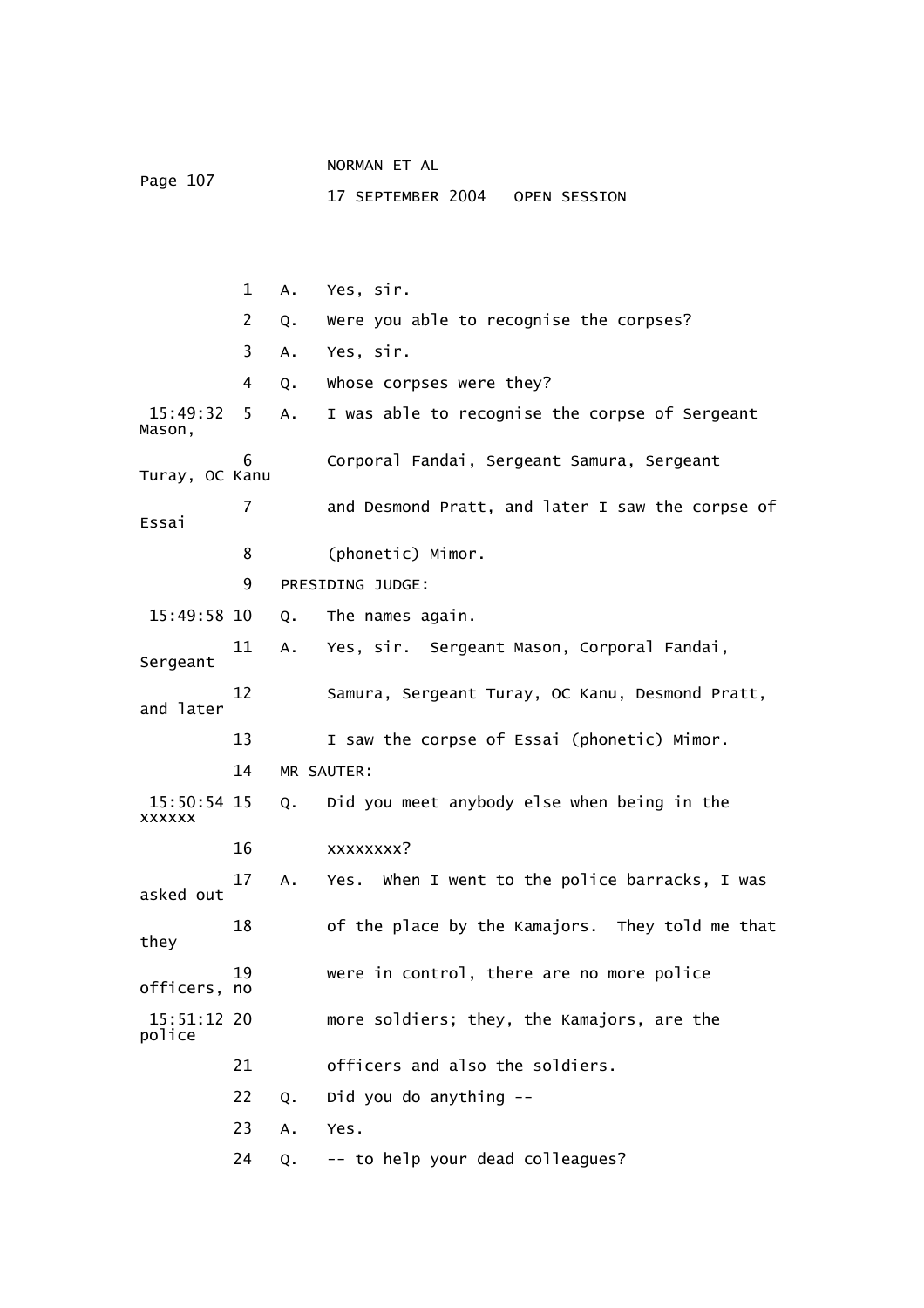| bodies. I |    | 15:51:40 25 A. Yes, sir. So I made an attempt to bury the |
|-----------|----|-----------------------------------------------------------|
| in        | 26 | wanted to go out and find some people to assist           |
| Kamajors  | 27 | digging the grave for the people, but the                 |
| before    | 28 | refused. They said I have to get permission               |
|           | 29 | burial.                                                   |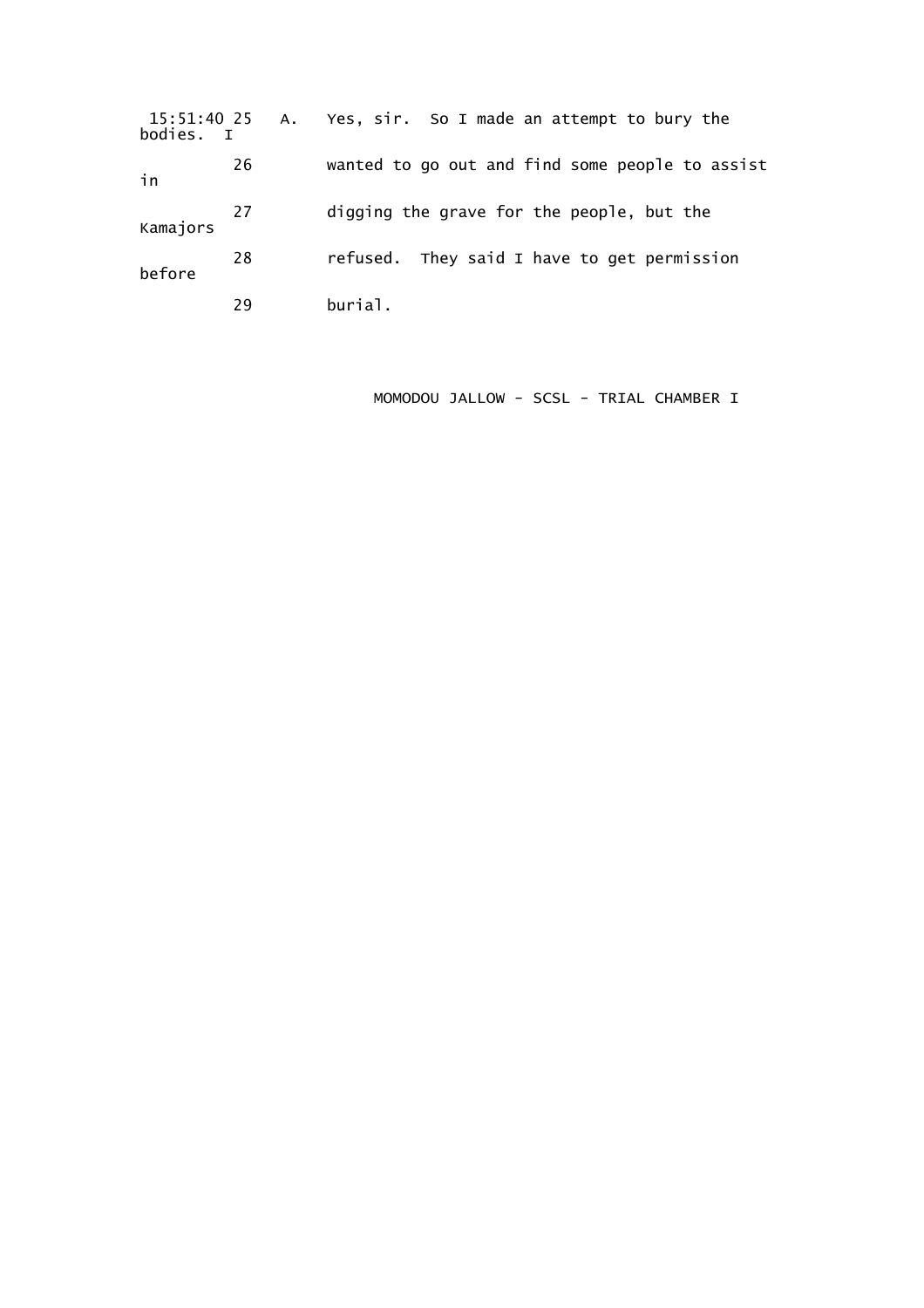NORMAN ET AL

Page 108 17 SEPTEMBER 2004 OPEN SESSION

|                              | 1  | Q. | Did you go for a permission?                     |
|------------------------------|----|----|--------------------------------------------------|
| few                          | 2  | А. | Yes, sir. I left the barracks and was going --   |
| chief, and I                 | 3  |    | yards - I met one of the Kamajor bosses - a      |
| go ahead                     | 4  |    | explained everything to him, and he told me to   |
| 15:52:20<br>together         | 5  |    | and do the burial and he was behind me. We came  |
|                              | 6  |    | and he told the Kamajors to allow us to bury our |
|                              | 7  |    | colleagues.                                      |
|                              | 8  | Q. | And did you bury your xxxxxxx?                   |
| of the                       | 9  | Α. | Yes, sir. We called boys from the neighbourhood  |
| 15:52:42 10<br>with          |    |    | barracks. They came in and dug the pit together  |
| digging to                   | 11 |    | some officers, but I left them while they were   |
| with the                     | 12 |    | prepare food for the workers. So when I came     |
| collect the                  | 13 |    | food, they ate and after that they went to       |
| dug.                         | 14 |    | dead bodies for burial in the pit that they have |
| 15:53:06 15<br>colleagues in |    | Q. | Do you happen to know how many of your           |
| by the                       | 16 |    | Kenema in the course of the taking over control  |
|                              | 17 |    | Kamajors were killed?                            |
|                              | 18 | Α. | Yes, sir.                                        |
|                              | 19 | Q. | How many?                                        |
| 15:53:24 20<br>and the       |    | Α. | Well, in fact we did bury six police officers    |
| officers                     | 21 |    | soldiers in the pit. There were seven police     |
|                              | 22 |    | that I know of in the barracks.                  |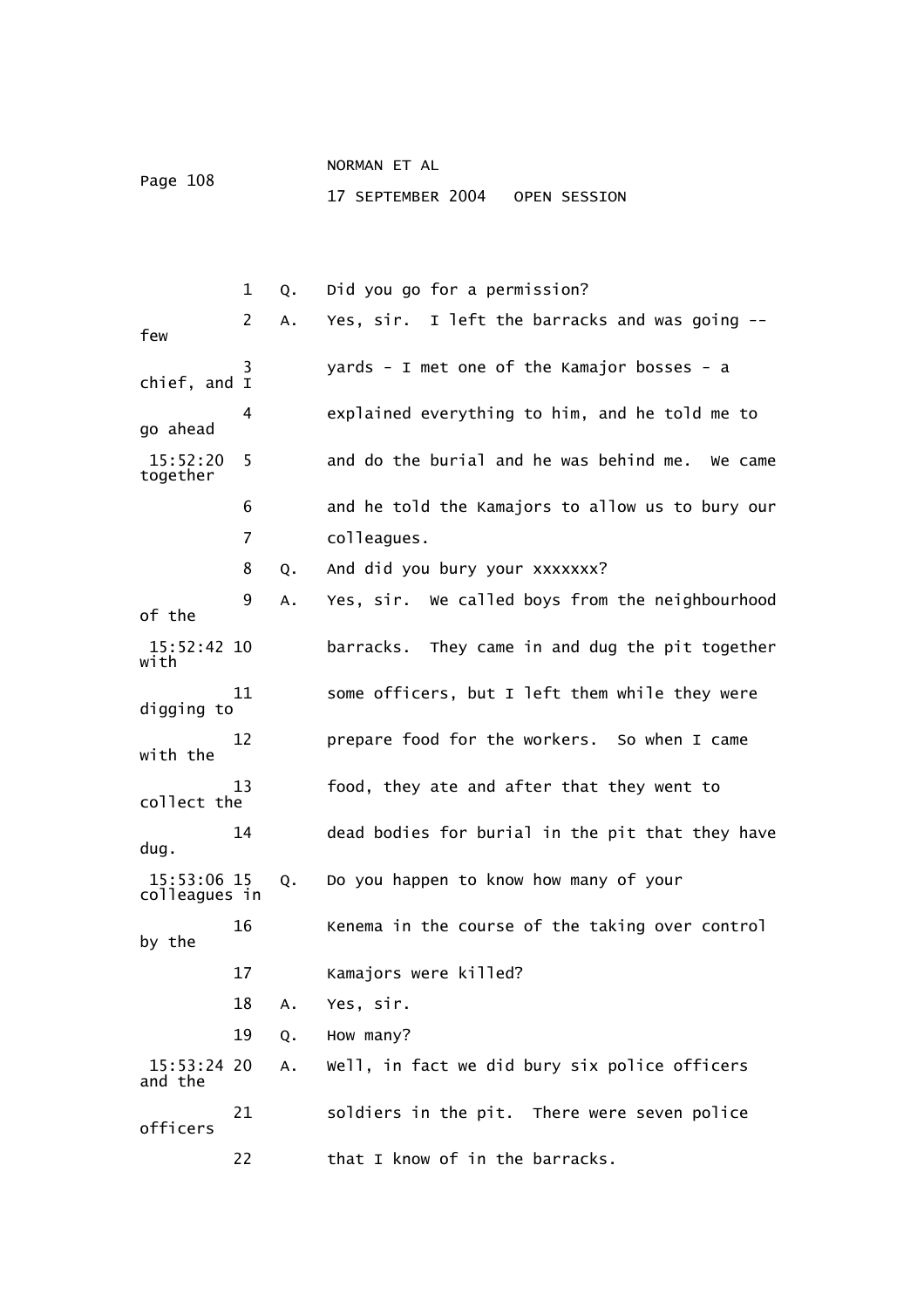|             | 23 | PRESIDING JUDGE:                                     |
|-------------|----|------------------------------------------------------|
| or          | 24 | when you say "in a pit," was it a common grave<br>0. |
| 15:53:46 25 |    | individual graves.                                   |
|             | 26 | A. It was a common grave, sir.                       |
|             | 27 | MR SAUTER:                                           |
| know the    | 28 | My question was whether or not you happen to<br>Q.   |
| the         | 29 | total number of policemen who were killed during     |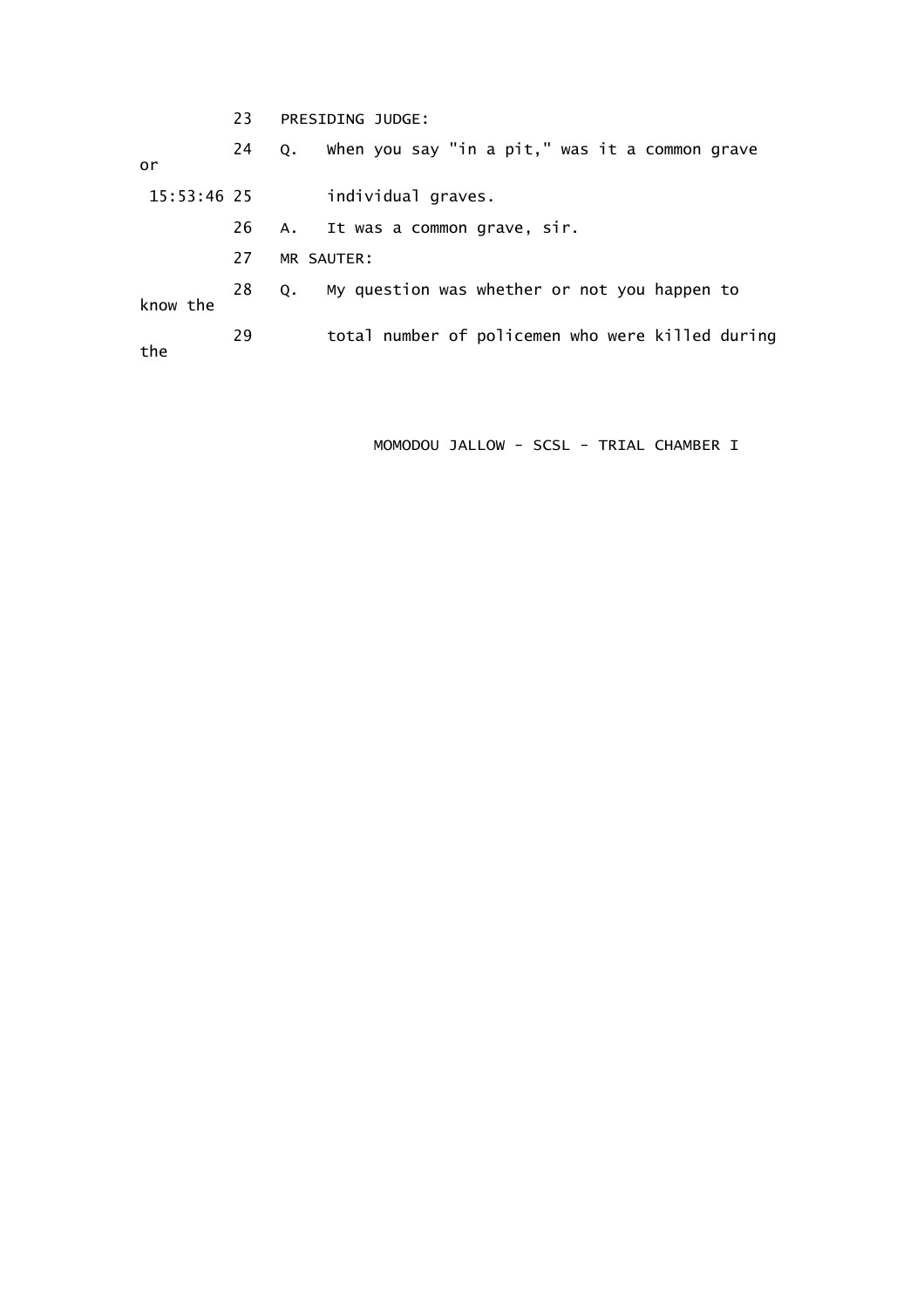|          | NORMAN ET AL                   |  |
|----------|--------------------------------|--|
| Page 109 | 17 SEPTEMBER 2004 OPEN SESSION |  |

|                         | 1  |    | course of the --                                 |
|-------------------------|----|----|--------------------------------------------------|
| know                    | 2  | Α. | Okay, the whole exercise. Well, I later came to  |
|                         | 3  |    | that there were 36 officers dead in Kenema.      |
|                         | 4  | Q. | who told you that 36 officers were killed?       |
| 15:54:28<br><b>NIC</b>  | 5  | Α. | Well, when we surrendered to the ECOMOG at the   |
| officers                | 6  |    | building in Kenema, a report was given that 36   |
|                         | 7  |    | were killed.                                     |
|                         | 8  |    | PRESIDING JUDGE:                                 |
|                         | 9  | Q. | You mean 36 police officers?                     |
| 15:54:46 10             |    | Α. | Yes, sir.                                        |
|                         | 11 |    | MR SAUTER:                                       |
|                         | 12 | Q. | Are you speaking of a report made by ECOMOG?     |
| the                     | 13 | Α. | No, sir. The police officers gave the report to  |
|                         | 14 |    | ECOMOG officers.                                 |
| 15:55:04 15<br>officers |    | Q. | Do you know why the Kamajors were killing police |
|                         | 16 |    | in Kenema?                                       |
| were                    | 17 | Α. | Yes. I later learnt that the police officers     |
| duties, and             | 18 |    | disturbing them whilst they want to do their     |
| juntas, so we           | 19 |    | also they said we worked together with the       |
| 15:55:34 20             |    |    | were all juntas, because during AFRC time, each  |
| never                   | 21 |    | government department were on strike, but we     |
| are                     | 22 |    | strike. So they said we worked with them, so we  |
|                         | 23 |    | juntas also.                                     |
|                         | 24 | Q. | when you say "junta," whom do you mean as junta? |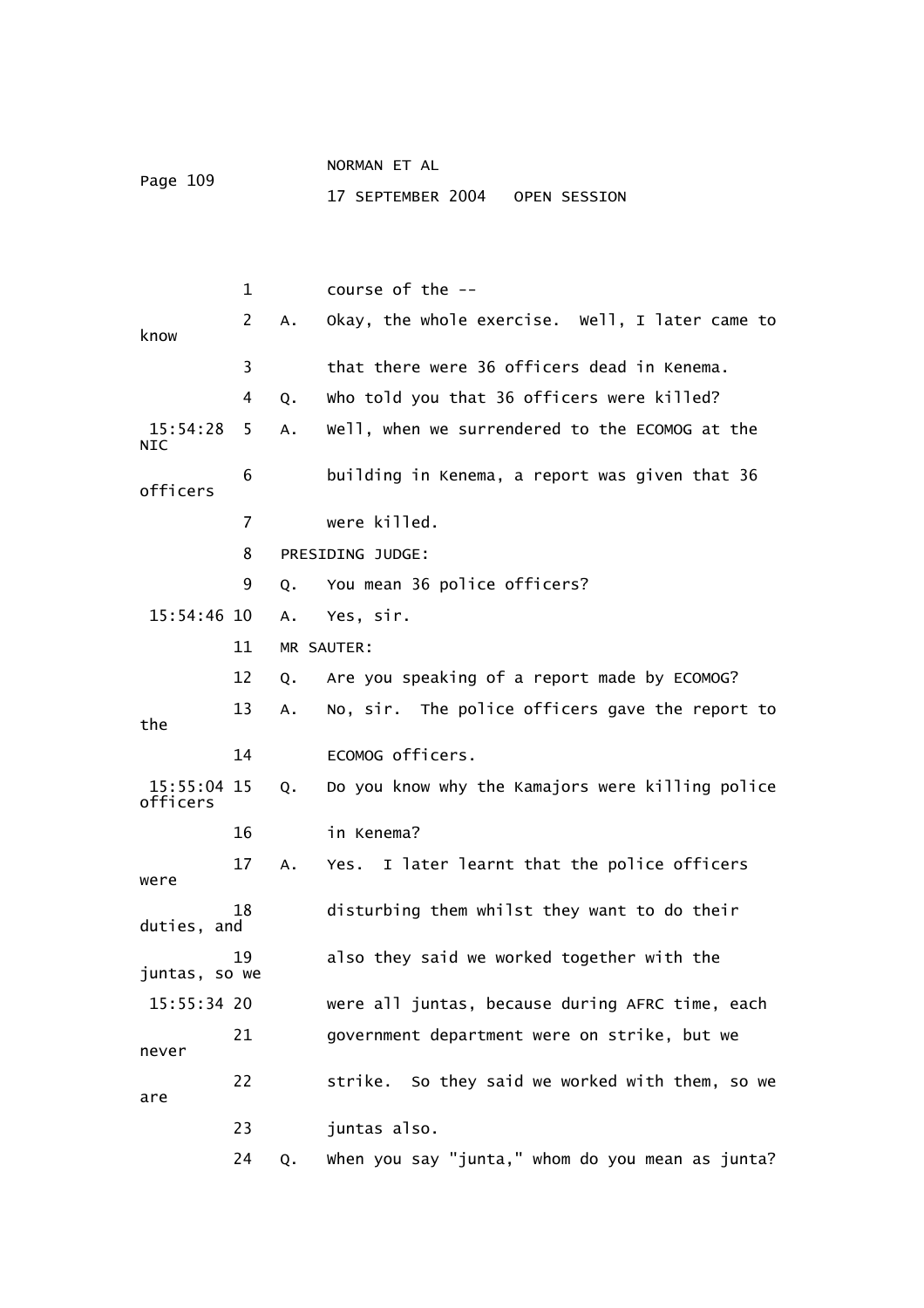| rebels. So |       | 15:55:54 25 A. Junta -- junta comprises of the soldiers and |
|------------|-------|-------------------------------------------------------------|
|            | 26    | they classed us all as juntas.                              |
| Massaquoi? | -27 - | Q. Did you know one person by the name of                   |
|            |       | 28 A. Yes sir.                                              |
|            | 29    | Q. Who was Mr Massaquoi?                                    |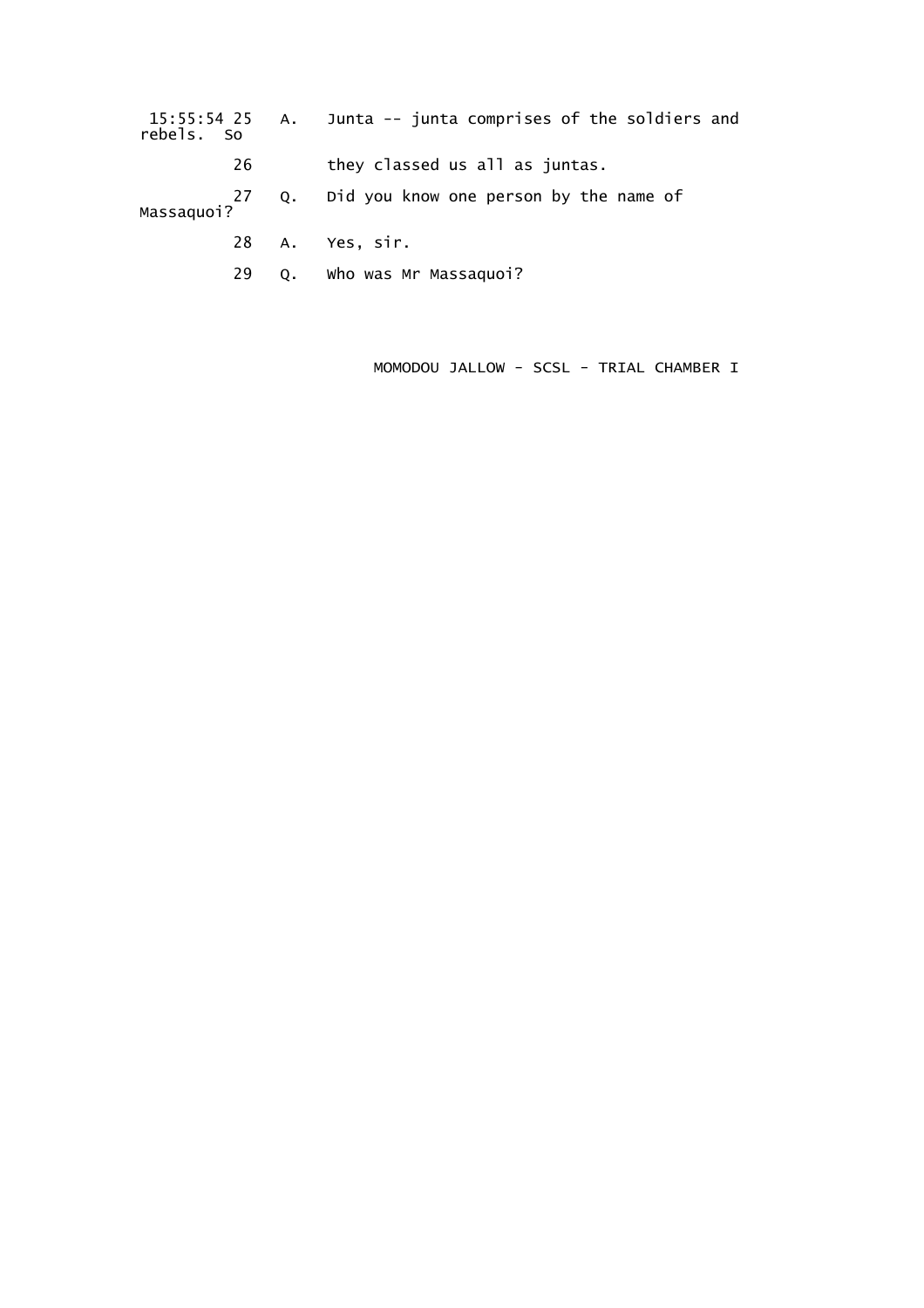|          | NORMAN ET AL                   |  |
|----------|--------------------------------|--|
| Page 110 | 17 SEPTEMBER 2004 OPEN SESSION |  |

| of Kenema                 | 1  | А. | Mr Massaquoi was the mayor by then -- the mayor  |
|---------------------------|----|----|--------------------------------------------------|
|                           | 2  |    | township by then.                                |
|                           | 3  | Q. | Do you know whether or not anything happened to  |
|                           | 4  |    | Mr Massaquoi?                                    |
| 15:56:44<br>and taken     | 5  | Α. | Yes, sir. Mr Massaquoi was arrested by Maskita   |
| taken to                  | 6  |    | to the police station for interrogation. He was  |
| sometime,                 | 7  |    | CID and later he was placed in cells, and after  |
| police                    | 8  |    | he, the Maskita came, and collected him from the |
|                           | 9  |    | cells.                                           |
| 15:57:06 10<br>Massaquoi? |    | Q. | Sorry, I did not understand. Who arrested Mr     |
| He was                    | 11 | А. | Maskita took Mr Massaquoi to the police station. |
|                           | 12 |    | taken to the CID headquarters in Kenema for      |
|                           | 13 |    | interrogation.                                   |
|                           | 14 | Q. | Who was Maskita?                                 |
| 15:57:24 15               |    | А. | He was one of the rebels.                        |
|                           | 16 | Q. | And a rebel leader?                              |
|                           | 17 | А. | Yes, sir.                                        |
| was                       | 18 | Q. | Sorry. Did I get you right, that Mr Massaquoi    |
|                           | 19 |    | arrested by the junta?                           |
| 15:57:48 20               |    | Α. | The junta, yes, sir.                             |
|                           | 21 | Q. | And brought to Kenema police?                    |
|                           | 22 | Α. | Yes, sir.                                        |
|                           | 23 | Q. | And what after that happened with Mr Massaquoi?  |
| people.                   | 24 | Α. | Mr Massaquoi was placed in cells by the CID      |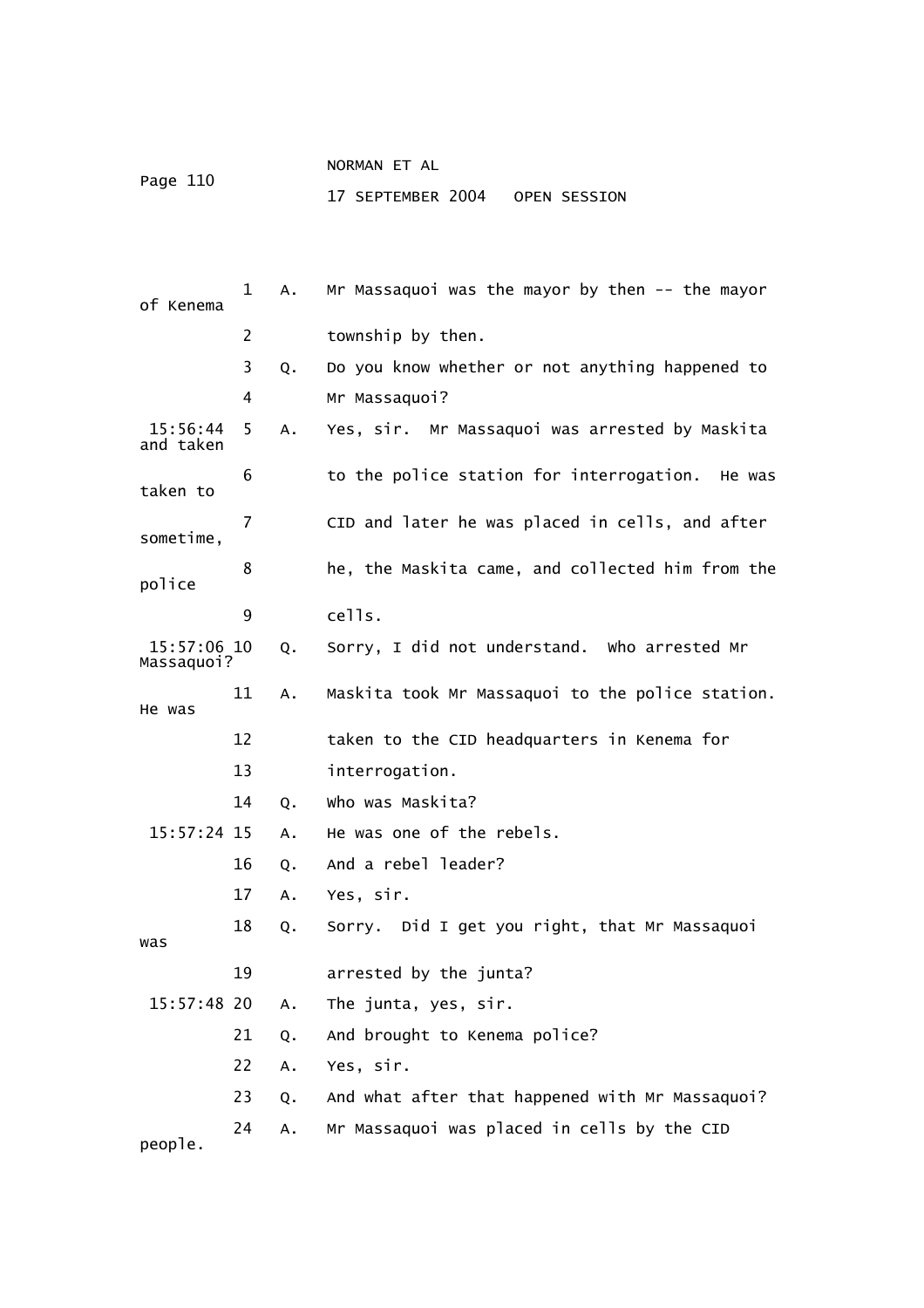15:58:02 25 Later on, he was taken from the cells by the same 26 Maskita. 27 Q. And did he ever return? 28 A. No, he never returned with him.

29 Q. After this time did you ever see Mr Massaquoi

again?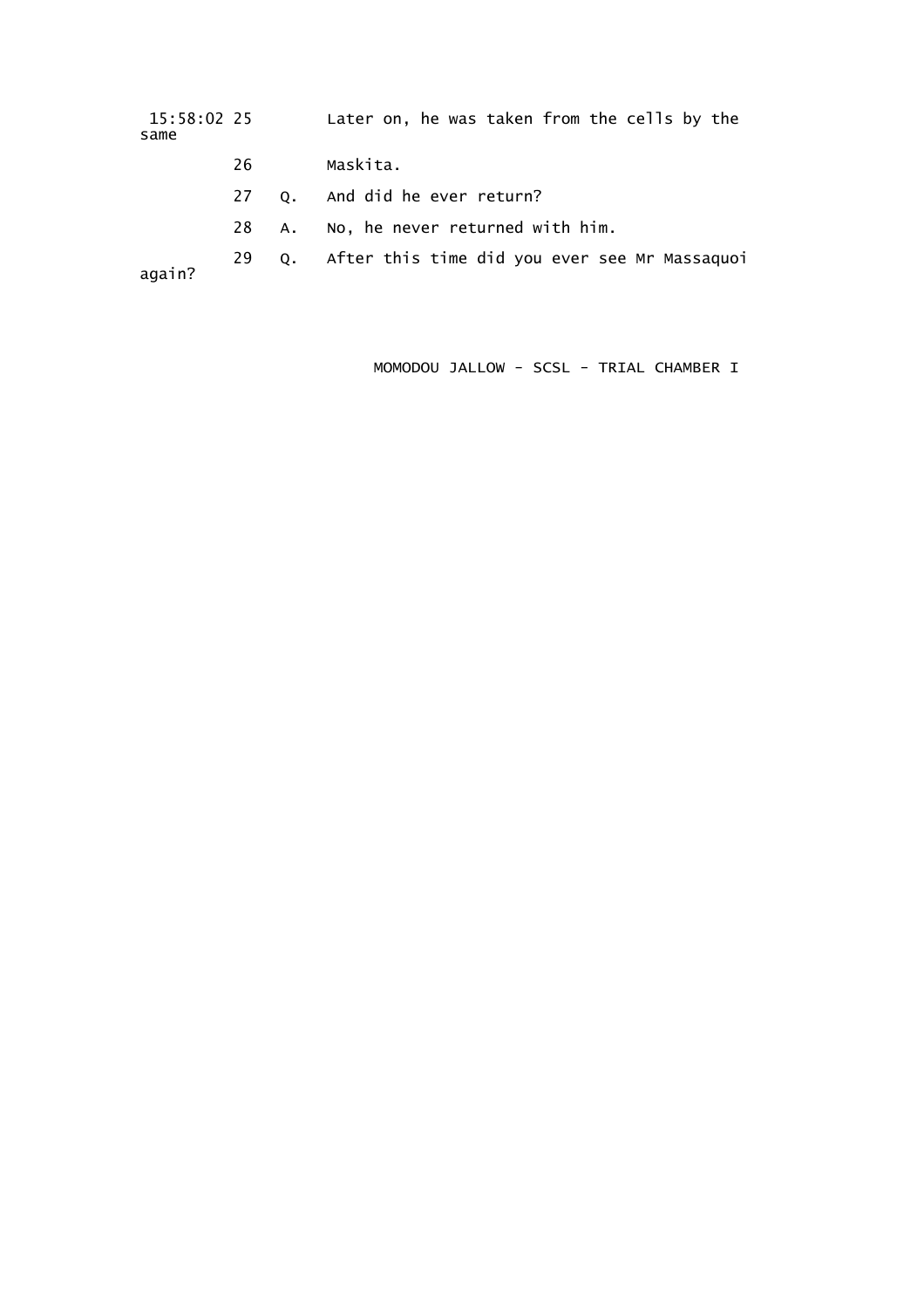NORMAN ET AL Page 111 17 SEPTEMBER 2004 OPEN SESSION 1 A. No, sir. I only heard about his dead body. 2 Q. Did you hear who allegedly killed Mr Massaquoi? 3 A. No, sir. 4 Q. Did the Kamajors blame you, xxxxxxx -- 15:58:54 5 MR WILLIAMS: I object, My Lord. My Lord, it's clearly 6 suggestive. 7 PRESIDING JUDGE: Can you sit down whilst your colleague is on 8 his feet, please. 9 MR WILLIAMS: My Lord, I will take an objection, My Lord, to 15:59:10 10 that question, My Lord, that it's suggestive. 11 PRESIDING JUDGE: He did not even complete it. Let him -- 12 MR WILLIAMS: It's pre-emptive, My Lord. 13 PRESIDING JUDGE: Yes, let him complete it, then you can -- I 14 didn't hear -- he started. I had the impression that you 15:59:28 15 have, but we didn't know. Let him ask the question 16 again. 17 MR WILLIAMS: As My Lord pleases. 18 MR SAUTER: 19 Q. Did the Kamajors blame the police of having anything to 15:59:56 20 do with the death of Mr Massaquoi? 21 A. Yes, the Kamajors said that the police sold Mr Massaquoi 22 to the junta. 23 Q. When did the situation start to calm down in Kenema after 24 Kamajors has taken over control?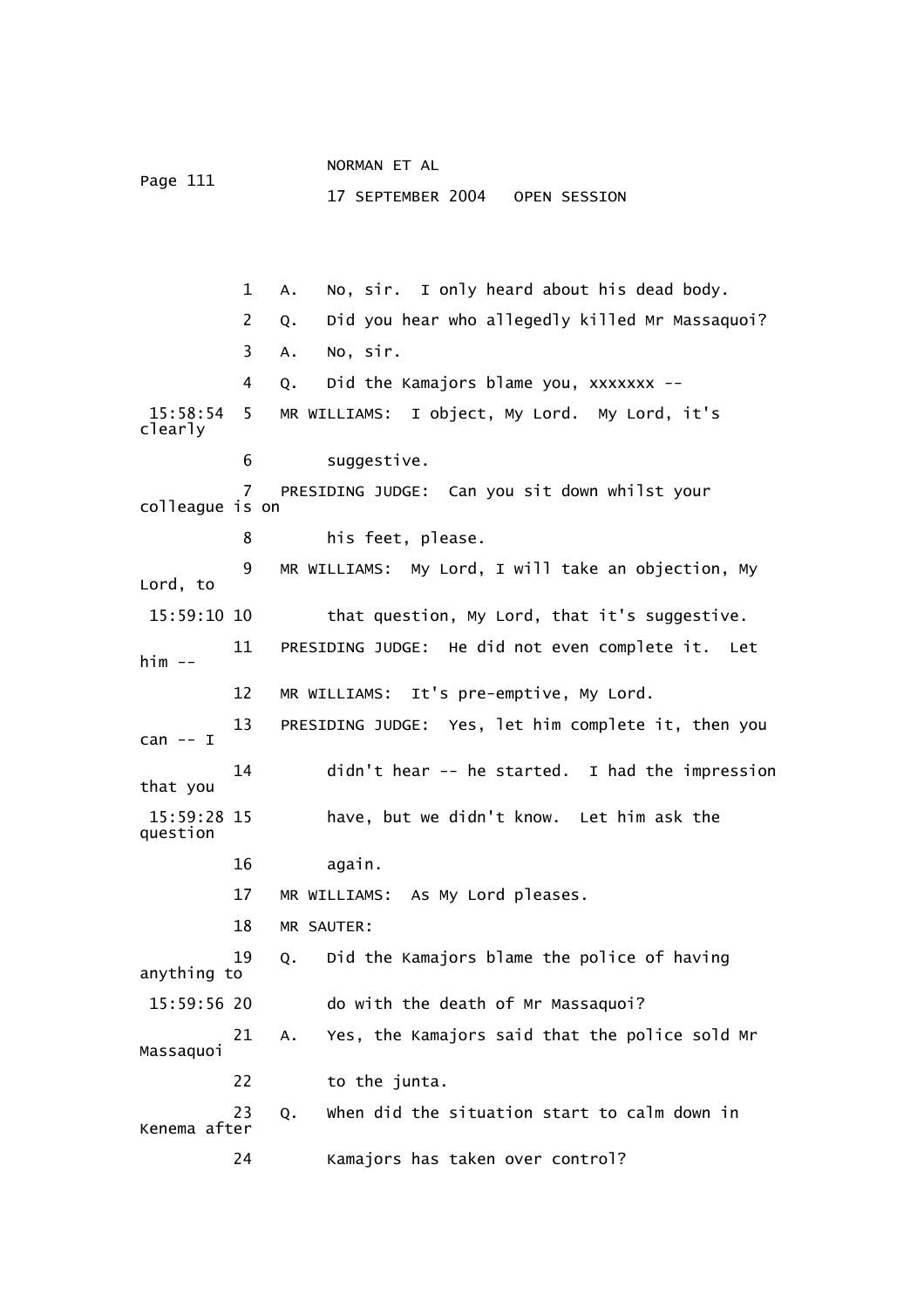| cooled down. |    |    | 16:00:28 25 A. Well, when the ECOMOG arrived, the situation |
|--------------|----|----|-------------------------------------------------------------|
|              | 26 |    | Q. Could you tell us when ECOMOG arrived?                   |
| was          | 27 |    | A. Well, a few days after the ECOMOG arrived. That          |
|              | 28 |    | towards the weekend.                                        |
| office again | 29 | Q. | when did you the police personally take up                  |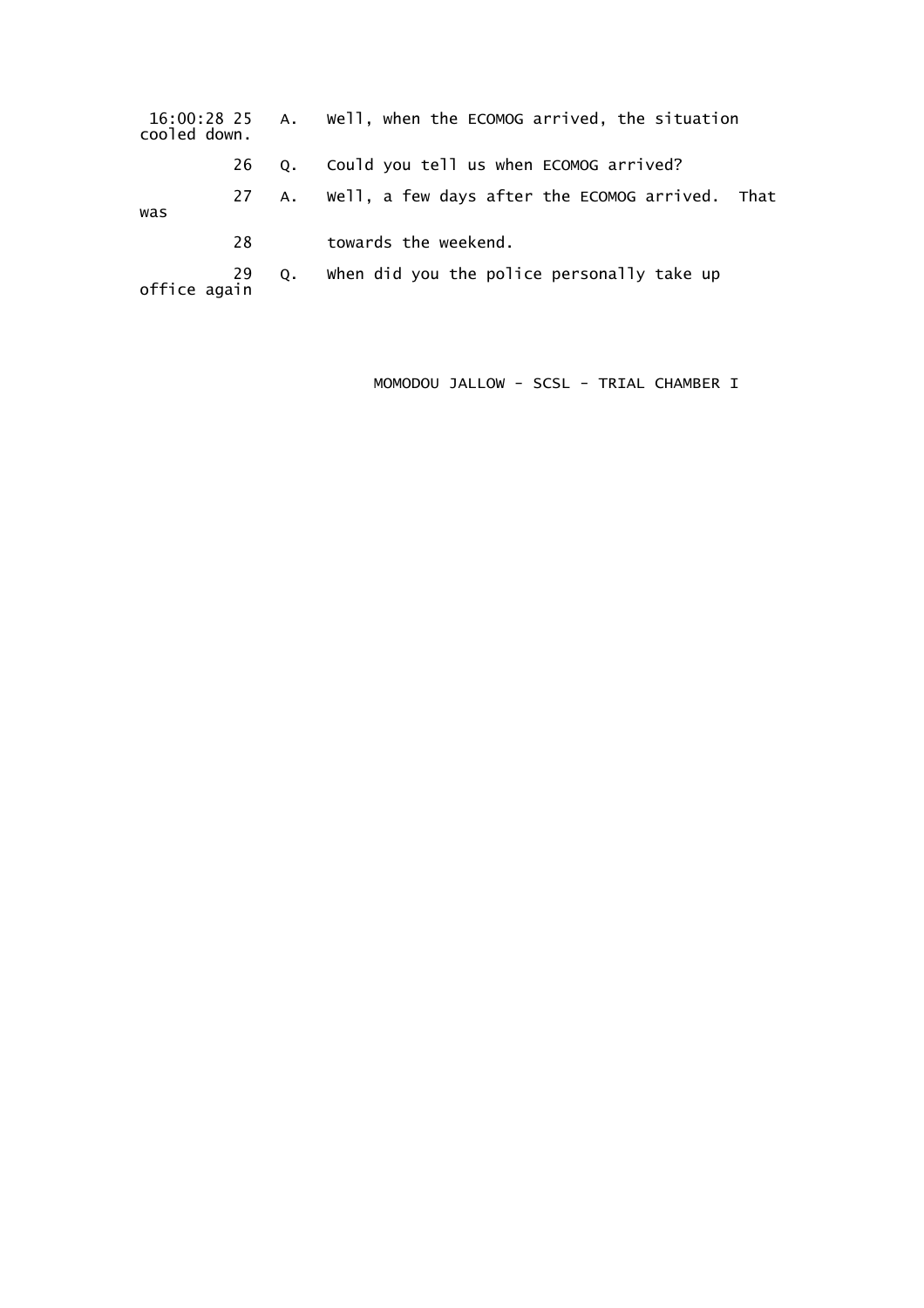|          | NORMAN ET AL                   |  |
|----------|--------------------------------|--|
| Page 112 | 17 SEPTEMBER 2004 OPEN SESSION |  |

|                          | 1    |    | after this incident?                             |
|--------------------------|------|----|--------------------------------------------------|
| announcement             | 2    | А. | Well, as soon as the ECOMOG came, they made      |
| at the                   | 3    |    | that any police officer or soldier should report |
| ECOMOG.                  | 4    |    | NIC headquarter to surrender themselves to the   |
| $16:01:12$ 5<br>up       |      |    | So some xxxxx xxxxxxx, xxxxx went and xxxx gave  |
|                          | 6    |    | xxxxxx to the ECOMOG soldiers.                   |
| surrendered              | 7    | Q. | Have xxxx personally been among those ones who   |
|                          | 8    |    | to ECOMOG?                                       |
|                          | 9    | А. | Yes, sir.                                        |
| 16:01:42 10<br>surrender |      | Q. | Have the Kamajors been involved in any of the    |
|                          | 11   |    | process?                                         |
| the NIC                  | 12   | Α. | Yes, sir. Whilst we were inside the compound of  |
| were                     | 13   |    | building, they were there threatening us; they   |
| were                     | 14   |    | scratching the ground with the machetes. They    |
| $16:02:02$ 15<br>hearts. | It's |    | making sounds, "Crat, crat. We want their        |
| hearts," in              | 16   |    | their hearts that we need. We want their         |
|                          | 17   |    | Krio.                                            |
|                          | 18   | Q. | Do you know any Mr Eddie Mansaray?               |
|                          | 19   | Α. | Yes, sir.                                        |
| 16:02:24 20<br>ECOMOG?   |      | Q. | Has he been present when xxxx surrendered to     |
|                          | 21   | Α. | Yes, sir.                                        |
|                          | 22   | Q. | Did he address the xxxxxxx being present in the  |
|                          | 23   |    | ECOMOG headquarters?                             |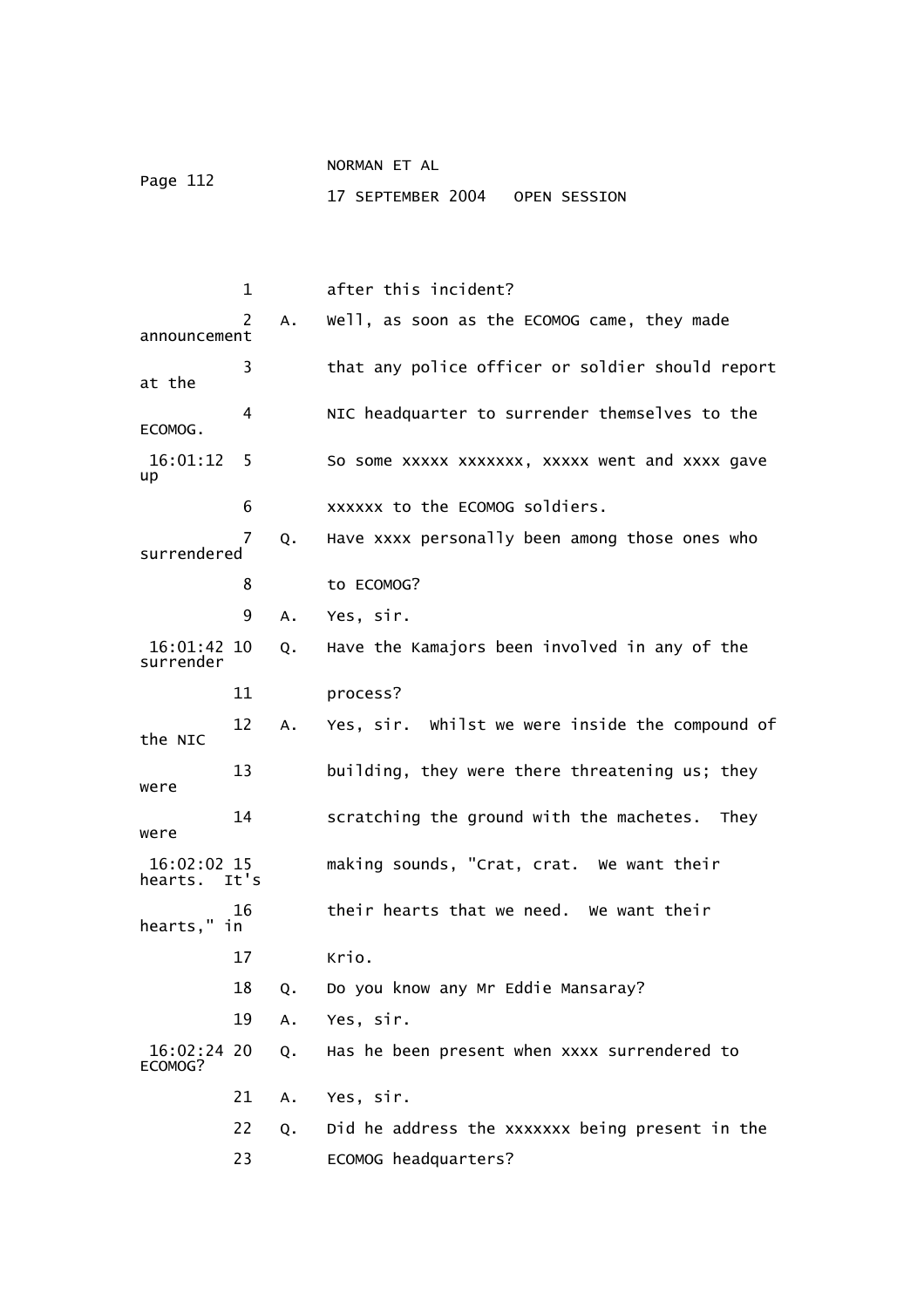24 A. Yes, sir. 16:02:42 25 MR JABBI: Objection, My Lord. My Lord, the Prosecutor is 26 constantly suggesting and leading the witness in various 27 ways. This is a very clear example. 28 PRESIDING JUDGE: Sustained. Learned counsel, please, you 29 will avoid -- you are not giving evidence. You are not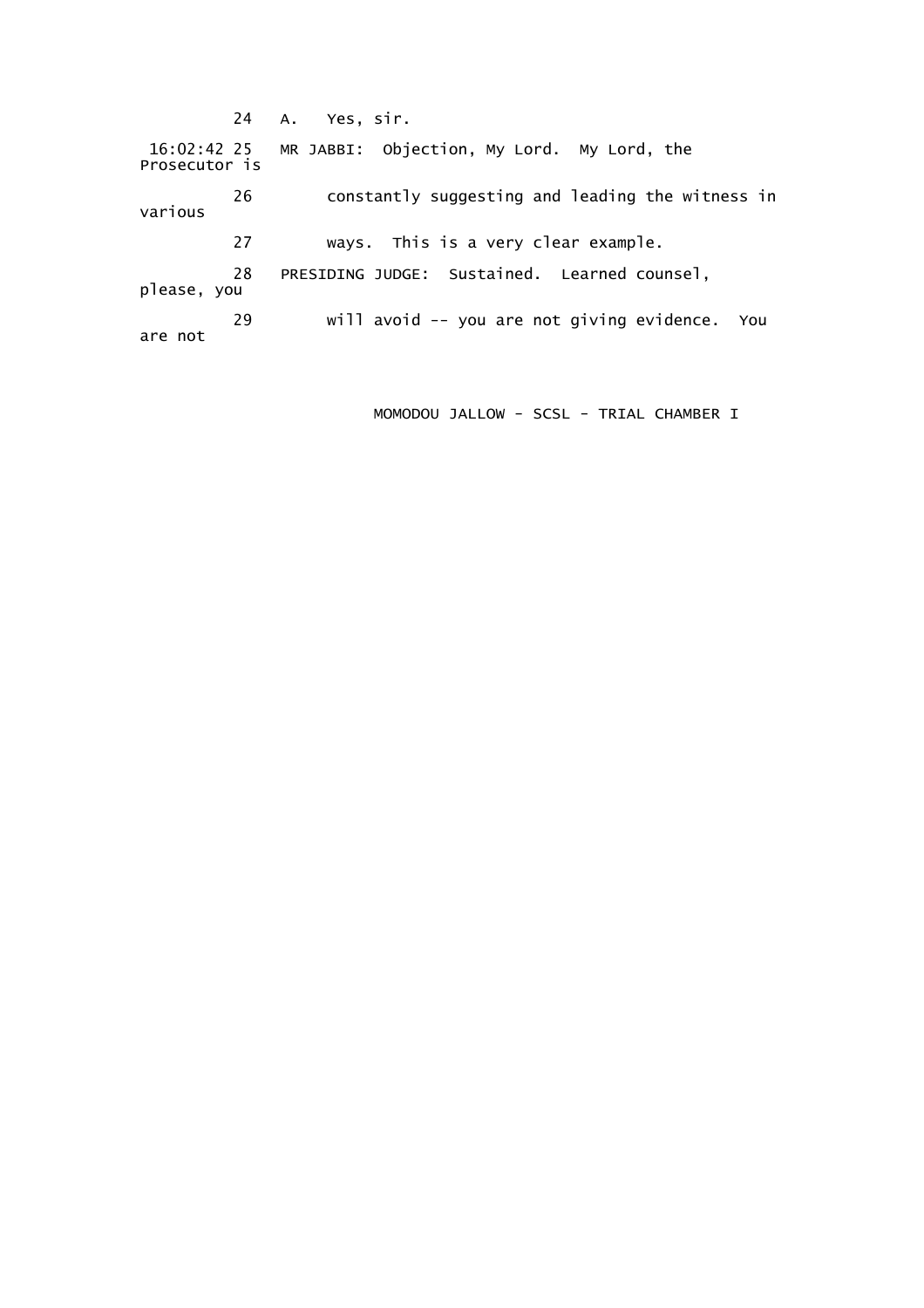NORMAN ET AL Page 113 17 SEPTEMBER 2004 OPEN SESSION

 1 giving evidence. Please ask questions to -- put 2 questions to the witness. It is important that you put 3 questions. Don't suggest answers to him or convert it to -- convex yourself to a witness; it's not allowed 16:03:16 5 procedurally. 6 MR SAUTER: I beg your pardon, but in my understanding it is a 7 question that I asked the witness, whether or not a 8 certain person addressed them -- certain persons. 9 JUDGE THOMPSON: But, why not, "Did it happen? Did anything 16:03:36 10 -- did," you know, that kind of thing. I mean, you don't 11 have to suggest what you want as the answer to her. That 12 is suggestive; that's leading. You don't have to suggest 13 what you want as the answer to her. That is suggestive; 14 that's leading. I mean, she can tell her story on an 16:03:48 15 episodical basis, you know, episode by episode. You 16 confine yourself to a certain event and later come out 17 with the answers. 18 PRESIDING JUDGE: And you are very lucky to have an 19 enlightened witness, who knows what she is talking about. 16:04:10 20 SAUTER: Of course.

21 PRESIDING JUDGE: So, please.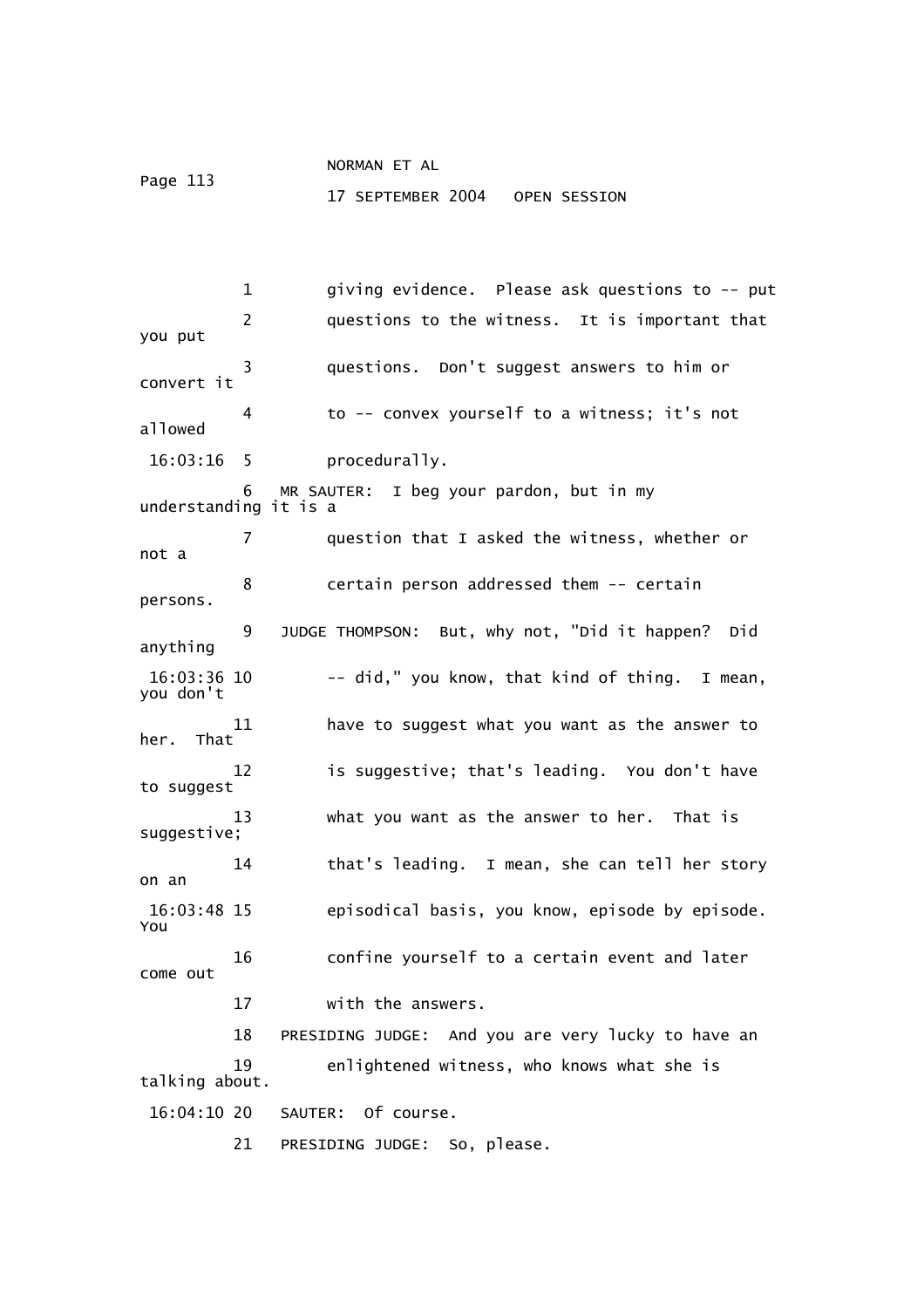22 JUDGE THOMPSON: [Overlapping microphones] it in episodes. 23 MR SAUTER: 24 Q. You said before Kamajors were present when xxxxx colleagues -- some of xxxx colleagues 16:04:22 25<br>surrendered? 26 A. Yes, sir. 27 Q. Is that right? 28 A. Yes sir. 29 Q. What did members of the -- or did members of the Kamajors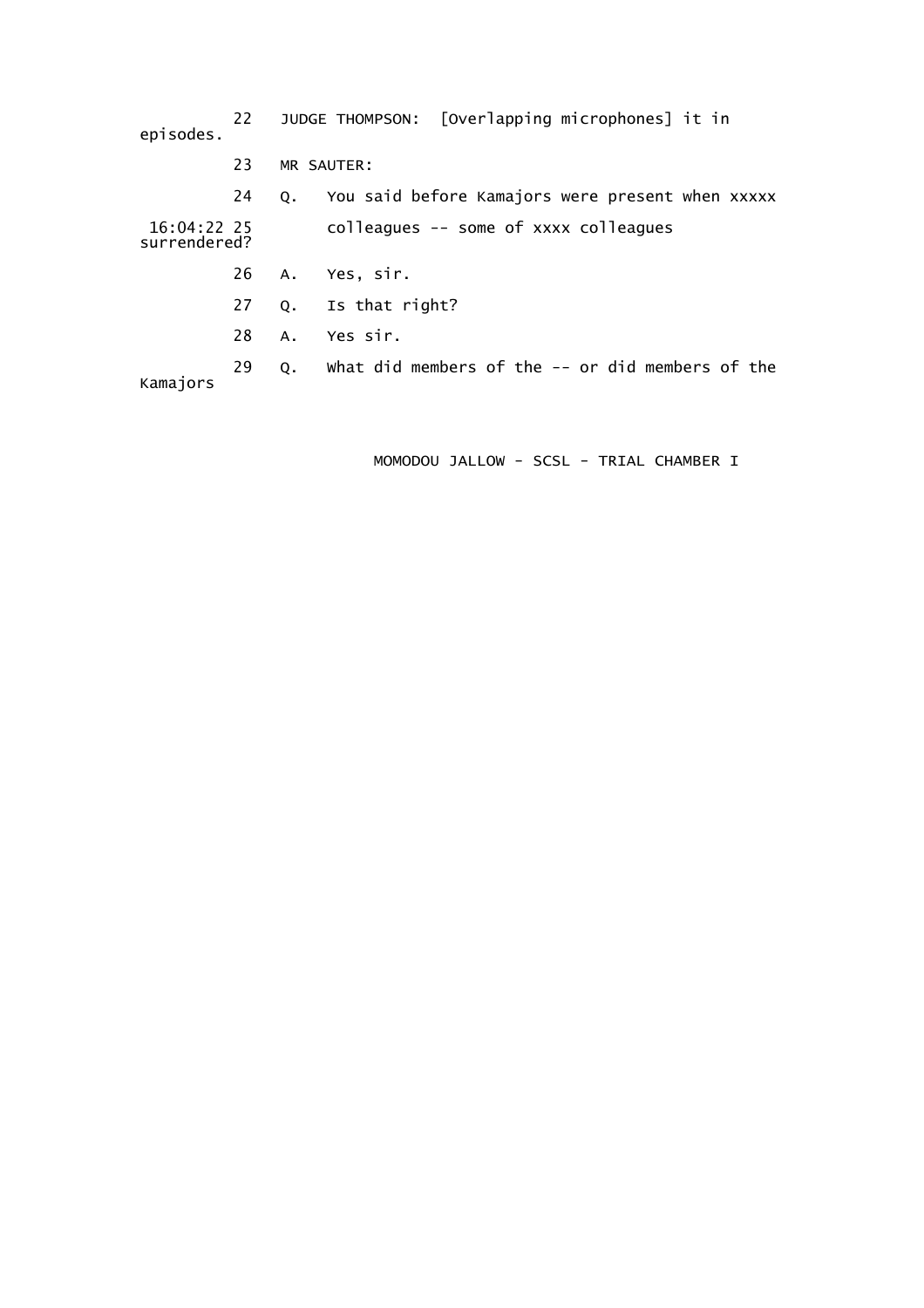|          | NORMAN ET AL                   |  |
|----------|--------------------------------|--|
| Page 114 | 17 SEPTEMBER 2004 OPEN SESSION |  |

| surrendered to               | 1              |    | do anything while xxxxx xxxx colleagues           |
|------------------------------|----------------|----|---------------------------------------------------|
|                              | $\overline{2}$ |    | ECOMOG?                                           |
| there                        | 3              | А. | Yes, sir. Whilst at the NIC compound, they were   |
| they want                    | 4              |    | threatening us with their machetes saying that    |
| 16:04:50<br>leaders,         | 5              |    | our hearts, and after some time one of their      |
|                              | 6              |    | Eddie Mansaray came in and spoke to us.           |
|                              | 7              | Q. | what did he say?                                  |
| safe,                        | 8              | А. | well, he told us to prepare and know that we are  |
| by the                       | 9              |    | and he also told us that promotions were given    |
| 16:05:20 10<br>says that     |                |    | AFRC and transfers were made by the AFRC.<br>- не |
| also told                    | 11             |    | they are not valid; they are all void. And he     |
| lot of                       | 12             |    | us to stay calm and fear nothing. He spoke a      |
| said.                        | 13             |    | things, but I can't remember the balance that he  |
| able - you                   | 14             | Q. | After having surrendered to ECOMOG, were you      |
| 16:05:52 15<br><b>XXXXXX</b> |                |    | and your colleagues, were you able to take up     |
|                              | 16             |    | duties?                                           |
| clear to                     | 17             | A. | well, the day we surrendered, the ECOMOG made it  |
| home, but                    | 18             |    | us, "Those who think they are safe, you can go    |
| the                          | 19             |    | if you think you are not safe, you can stay in    |
| 16:06:10 20<br>have          |                |    | compound with them." So I myself, I know that I   |
| morning I                    | 21             |    | nothing, so I left for my xxxxx and every         |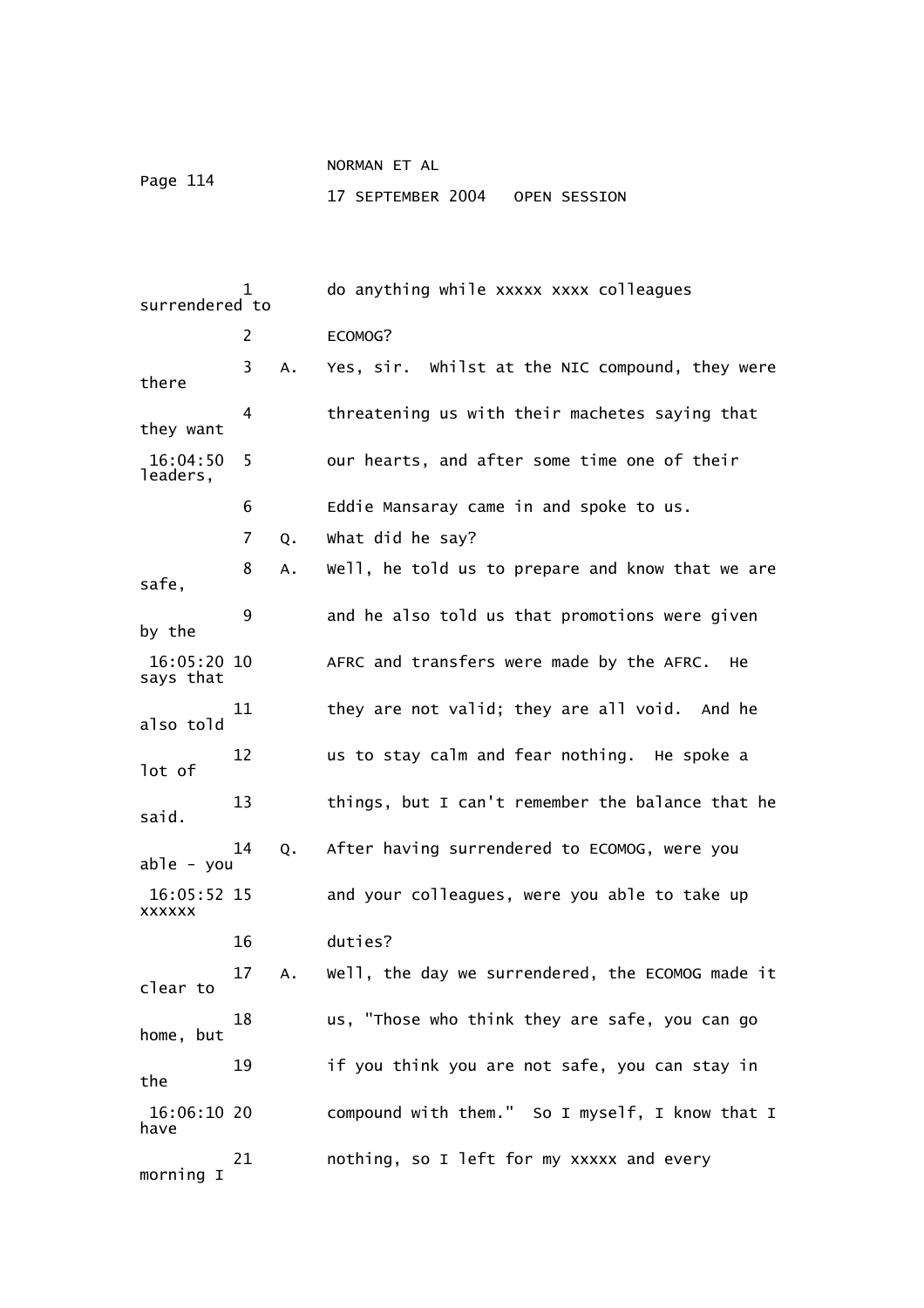| spent some   | 22 |    | come to the ECOMOG and reported myself. We                   |
|--------------|----|----|--------------------------------------------------------------|
| visit the    | 23 |    | days reporting before later ECOMOG told us to                |
|              | 24 |    | station.                                                     |
| <b>XXXXX</b> |    |    | 16:06:32 25 Q. When you say "station," I assume you mean the |
|              | 26 |    | station; am I correct?                                       |
|              | 27 |    | A. Yes, sir. The xxxxx station, sir.                         |
|              | 28 | 0. | And what did you find when you went to the xxxxx             |
|              | 29 |    | station?                                                     |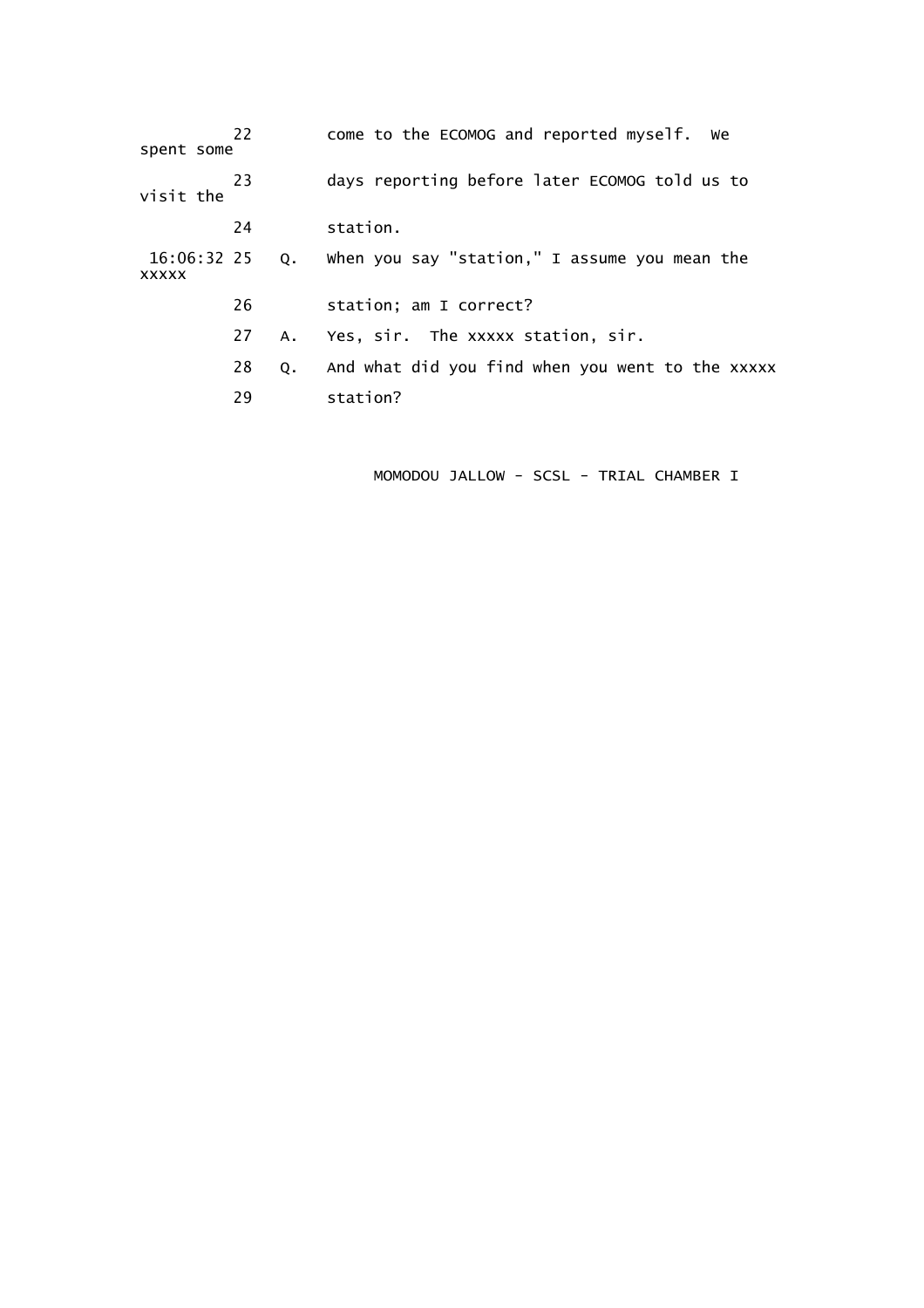## NORMAN ET AL Page 115 17 SEPTEMBER 2004 OPEN SESSION

| everywhere             | 1  | Α. | Well, we met the $xxxx$ station ransacked $-$     |
|------------------------|----|----|---------------------------------------------------|
| dirt that              | 2  |    | was turned over and there were a lot of papers,   |
| the                    | 3  |    | was left outside. There were no furniture in      |
| packed it              | 4  |    | station. So we have to clear all the dirt and     |
| 16:07:10<br>Kamajors   | 5  |    | into one pile. We were in this process when the   |
| told them              | 6  |    | entered. They asked us what are we doing. We      |
| station,               | 7  |    | that we were ordered by the ECOMOG to clean the   |
| said                   | 8  |    | and they told us to get out of the station, they  |
| have                   | 9  |    | because we are no more xxxxxx xxxxxx and so we    |
| 16:07:26 10            |    |    | nothing to do with the xxxxx station.             |
|                        | 11 |    | [HM170904E 4.10 p.m.]                             |
| station --             | 12 | Q. | And what did you do? Did you go out of the        |
| process when           | 13 | А. | No, we never went out. They were in this          |
| soldiers               | 14 |    | the ECOMOG soldiers came in. When the ECOMOG      |
| 16:11:17 15<br>so they |    |    | came in, they asked them what they were doing,    |
| asked                  | 16 |    | all ran away, but they got hold of some and they  |
| left, they             | 17 |    | them to go out $-$ - the remaining ones that were |
|                        | 18 |    | asked them to get out of the station.             |
| perform your           | 19 | Q. | And were you able, from this moment on, to        |
| 16:11:39 20            |    |    | xxxxxx duties?                                    |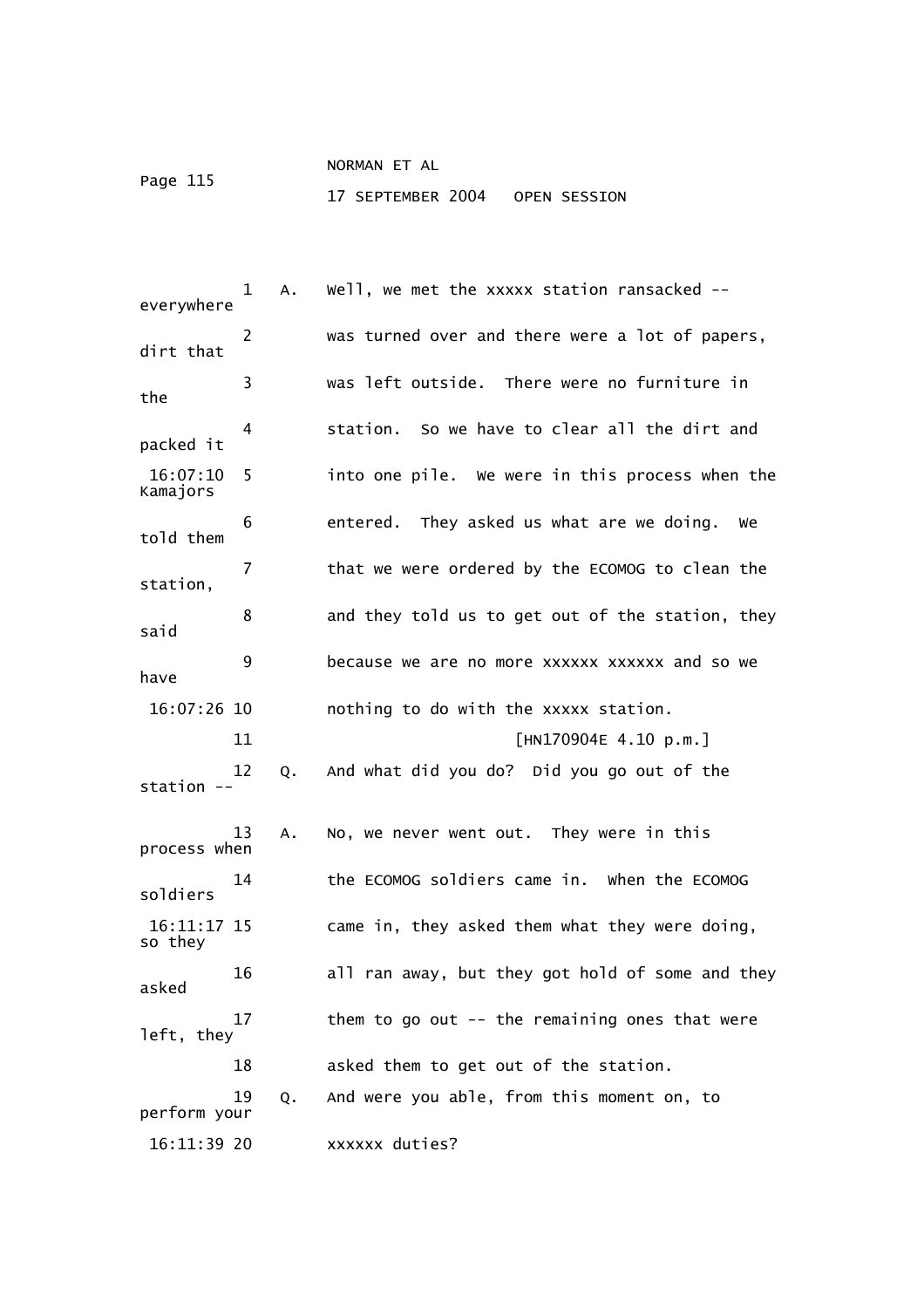| every                      | 21 | A. Yes, from this moment, we went to the station |
|----------------------------|----|--------------------------------------------------|
| normally                   | 22 | morning, but there was no place to sit, so we    |
| we sit                     | 23 | take stones, put it inside the charge office and |
| in the                     | 24 | on the stones. So -- but still, whilst we are    |
| $16:11:59$ 25<br>Kamajors. |    | station, there was a lot of threats by the       |
| this made                  | 26 | They normally come in to ask us questions, so    |
| <b>ECOMOG</b>              | 27 | us to go fear, so we made the reports to the     |
| soldiers to                | 28 | soldiers and every morning they gave us some     |
| the                        | 29 | be with us in the station. Some were sitting at  |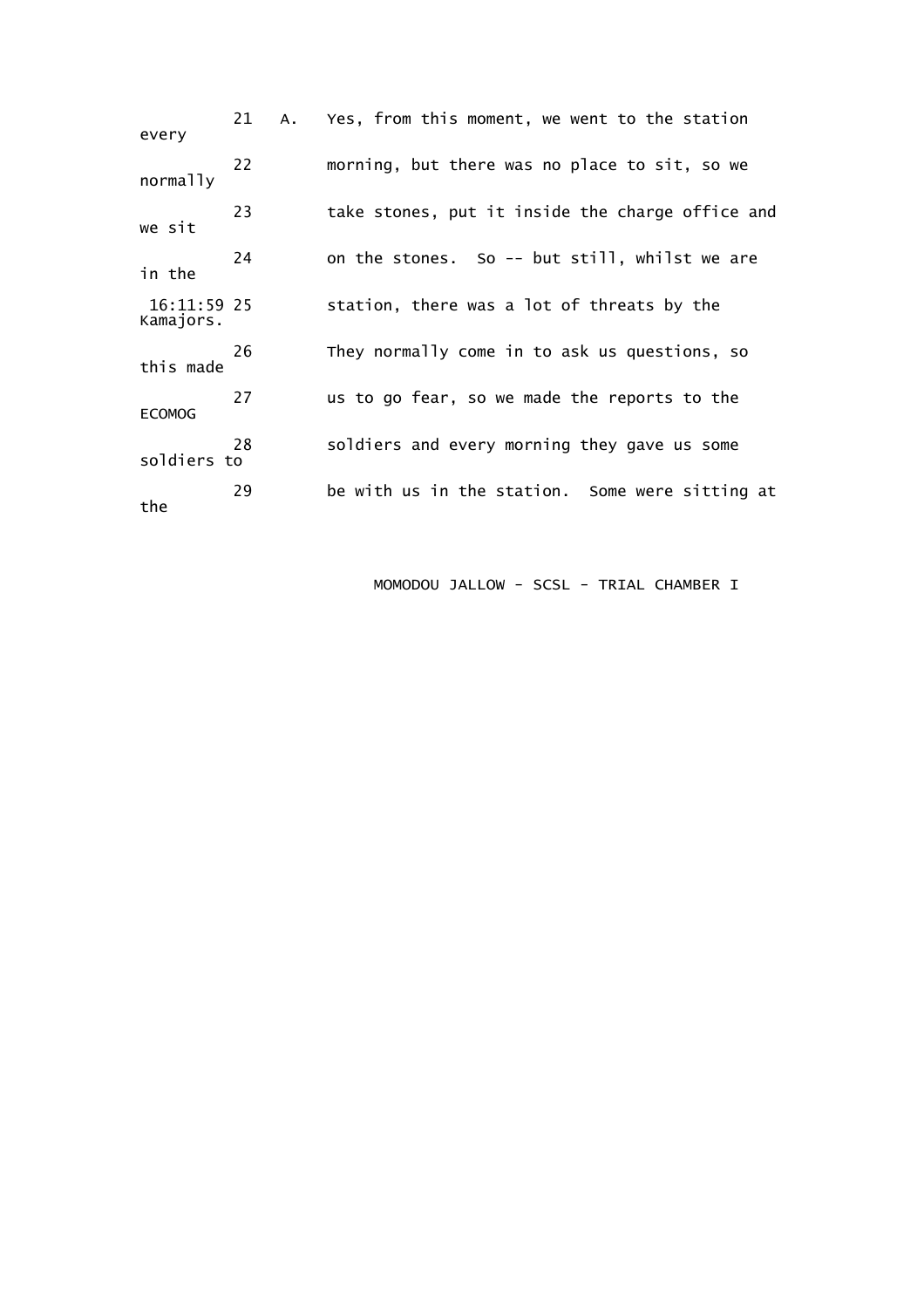## NORMAN ET AL Page 116 17 SEPTEMBER 2004 OPEN SESSION

 1 charge office end and the others were by the CID end of 2 the police station -- every day. 3 MR SAUTER: Thank you. One moment, please, Your Honours. 4 more questions, thank you. Thank you very much. 16:12:55 5 JUDGE BOUTET: First accused, are you ready to proceed with 6 your cross-examination of this witness -- either yourself 7 or your counsel, as you wish? 8 THE ACCUSED NORMAN: I won't be long. 9 CROSS-EXAMINED BY THE ACCUSED NORMAN: 16:13:15 10 Q. Madam Witness -- 11 A. Yes, sir. 12 0. You made a statement or statements to the Prosecution, 13 did you? 14 A. Yes, sir. 16:13:31 15 Q. How many statements? 16 A. Well, I can't tell, sir. 17 Q. One or two? 18 A. You mean the pages, sir? 19 Q. No, how many times you made the statements? 16:13:51 20 A. To the Prosecution side? 21 Q. Yes. 22 A. I made one statement, sir. 23 Q. Thank you. Are you sure you made only one statement? 24 A. Yes, sir, but after I have made the statement, they 16:14:08 25 normally come and check on me to know whether  $\overline{I}$ <sup>'</sup>m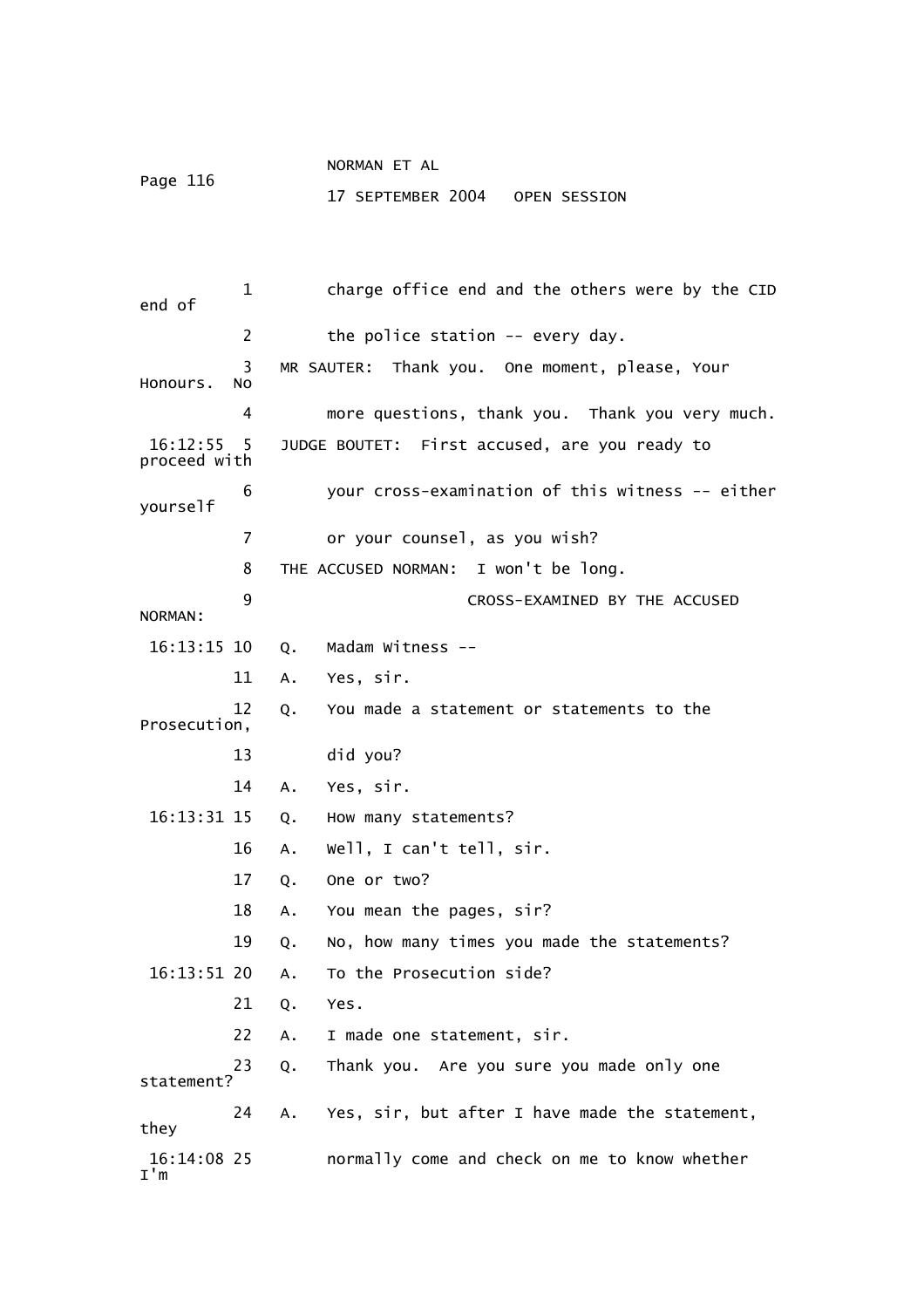26 constant with the statement that I've made. 27 Q. Thank you. Apart from the Prosecutors of the Special 28 Court, were you approached by any other group or person 29 to make statement?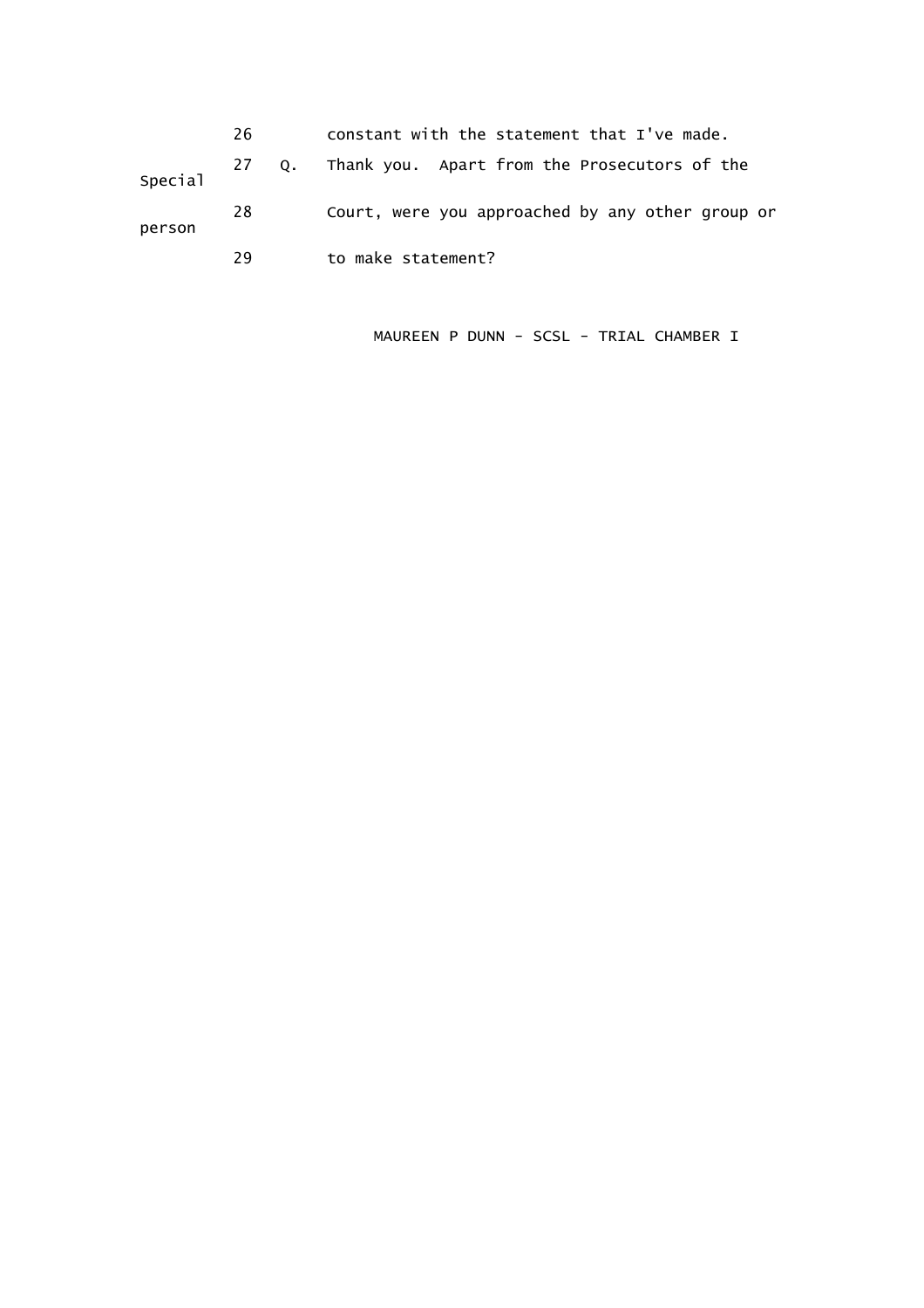|          | NORMAN ET AL                   |  |
|----------|--------------------------------|--|
| Page 117 | 17 SEPTEMBER 2004 OPEN SESSION |  |

|                         | 1  | А. | No, sir.                                        |
|-------------------------|----|----|-------------------------------------------------|
|                         | 2  | Q. | If I may remind you, not even the TRC?          |
|                         | 3  | А. | No, sir.                                        |
| this                    | 4  | Q. | Thank you. Do you remember when you first made  |
| $16:14:40$ 5            |    |    | statement -- the date?                          |
| January 2003.           | 6  | А. | I cannot remember the date, but it was in       |
| you                     | 7  | Q. | Thank you. If I help you with the date, maybe   |
|                         | 8  |    | agree - 10 January 2003?                        |
|                         | 9  | Α. | Maybe, sir.                                     |
| 16:15:05 10<br>I'm just |    | Q. | Thank you. You have stated a few things, but    |
|                         | 11 |    | interested in a few. When you said, under your  |
| over Kenema,            | 12 |    | examination-in-chief, that the Kamajors took    |
|                         | 13 |    | what did you mean?                              |
| until that              | 14 | Α. | Yes, sir. The AFRC was in control of Kenema     |
| 16:15:46 15<br>will be  |    |    | time, but towards the weekend - I think that    |
| Kenema.                 | 16 |    | around the 13th or the 14th - they fled out of  |
|                         | 17 |    | So when the Kamajors came, they took over.      |
| administration of       | 18 | Ο. | By "took over", did you mean all the            |
|                         | 19 |    | Kenema?                                         |
| 16:16:10 20             |    | Α. | Yes, sir.                                       |
| оf                      | 21 | Q. | To control Kenema in township and in every form |
|                         | 22 |    | administration?                                 |
|                         | 23 | Α. | Yes, sir.                                       |
| administration?         | 24 | Q. | And that the police were under that             |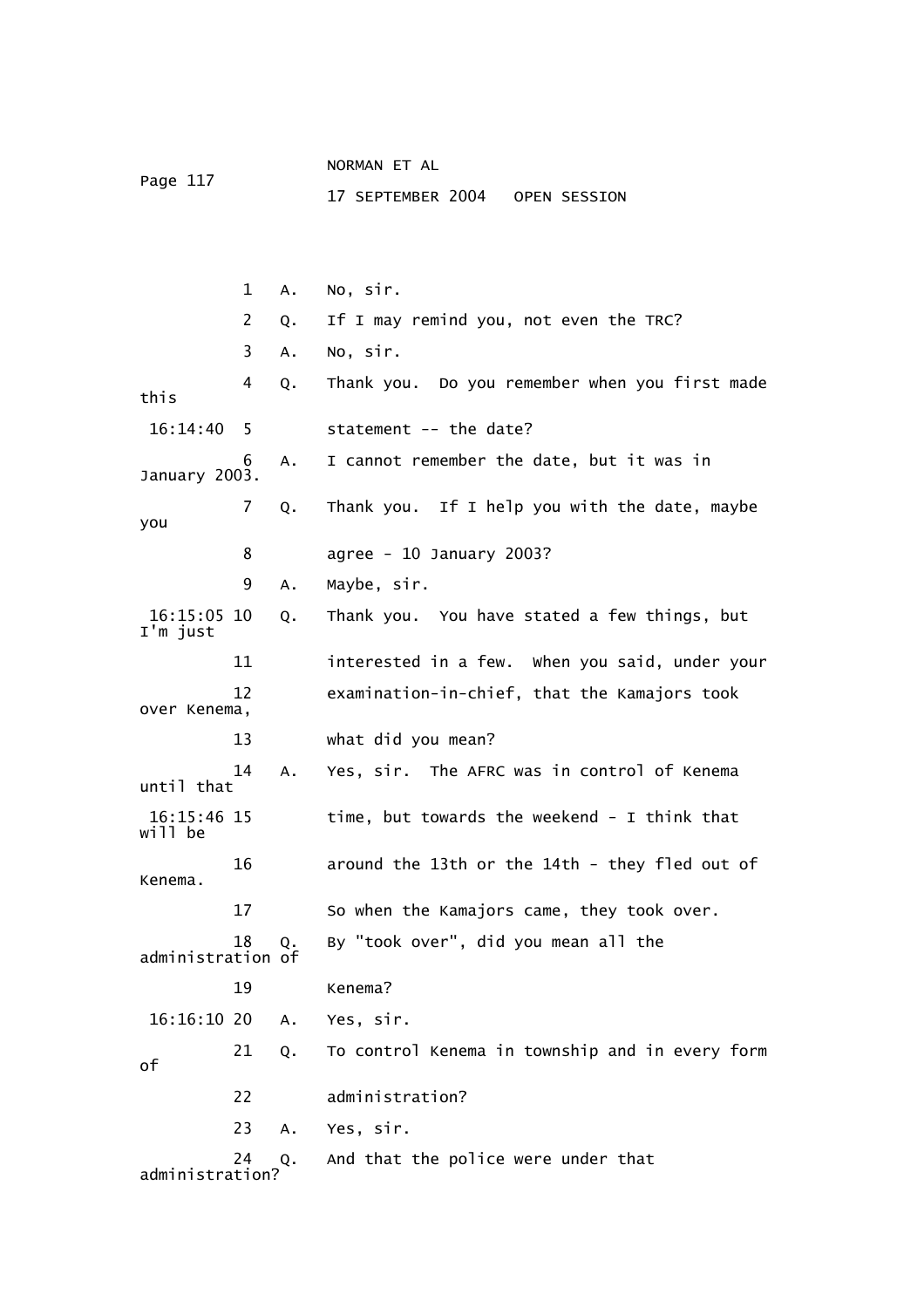| week         |     | 16:16:25 25 A. Well, it was not so long, sir $-$ - it never took a |
|--------------|-----|--------------------------------------------------------------------|
|              | 26  | when the ECOMOG came.                                              |
| police under | -27 | Q. Whether it was one day or two days, were the                    |
|              | 28  | that Kamajor administration?                                       |
|              |     | 29 A. Yes sir.                                                     |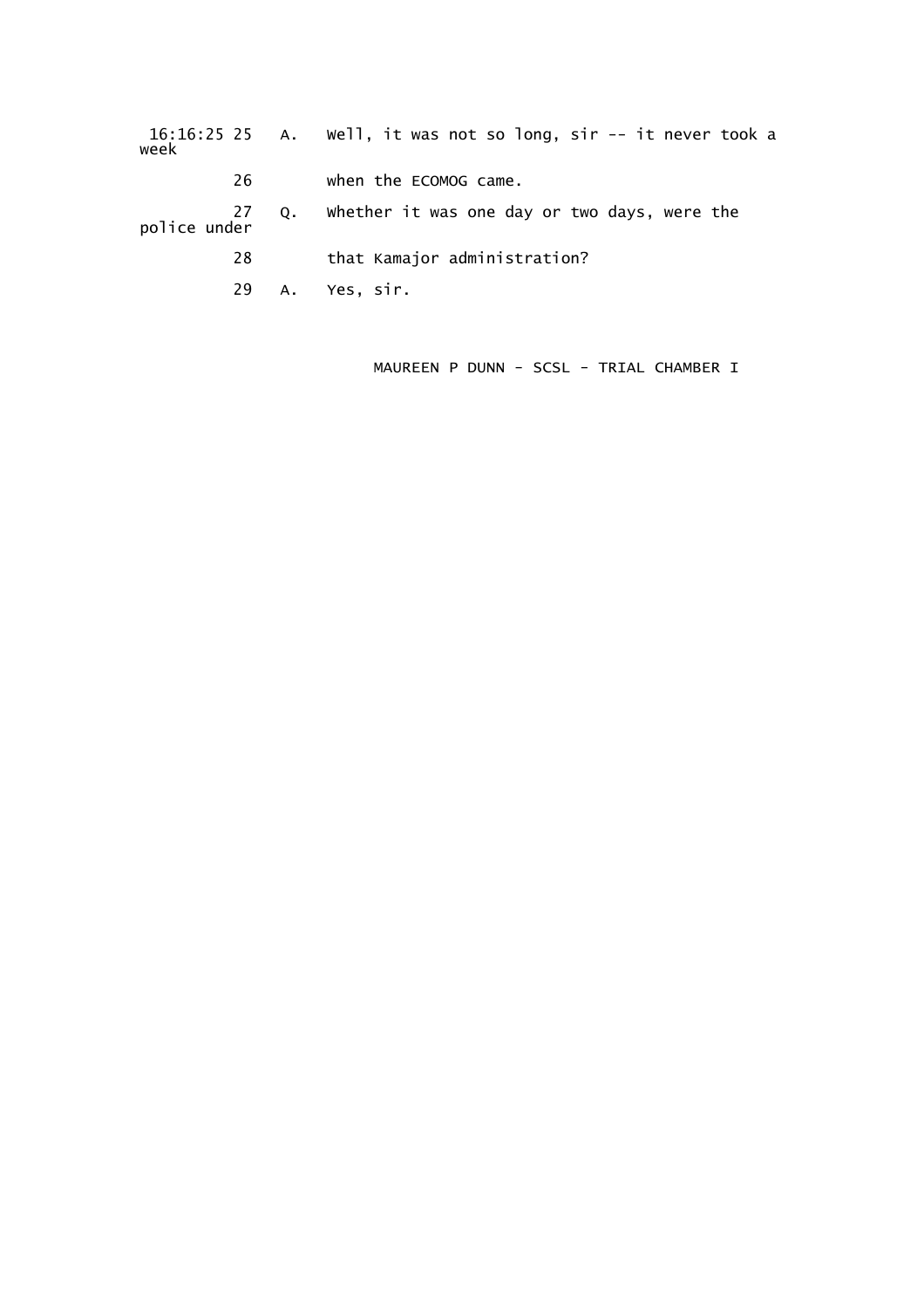|          | NORMAN ET AL                   |  |
|----------|--------------------------------|--|
| Page 118 | 17 SEPTEMBER 2004 OPEN SESSION |  |

| single                      | 1  | Q. | Who was the Kamajor administrator in charge as a |
|-----------------------------|----|----|--------------------------------------------------|
|                             | 2  |    | person; do you know?                             |
|                             | 3  | А. | Well, we all knew you as the head, sir.          |
|                             | 4  | Q. | who was the head?                                |
| 16:16:54                    | 5  | Α. | You, sir, Mr Hinga Norman.                       |
|                             | 6  | Q. | Did you see me in Kenema?                        |
|                             | 7  | А. | No, sir, but you are the figurehead, sir.        |
| thought                     | 8  | Q. | Fine. Is it because I'm the figurehead, so you   |
|                             | 9  |    | because I was, so I took over Kenema?            |
| 16:17:05 10                 |    | Α. | No, sir. But we thought you gave orders, sir.    |
| would                       | 11 | Q. | Fine. So whenever Kamajors were in Kenema you    |
|                             | 12 |    | think that I gave orders?                        |
|                             | 13 | Α. | Yes, sir.                                        |
|                             | 14 | Q. | Was the Kamajor a Norman creation?               |
| 16:17:25 15                 |    | А. | We are made to know that you are the head, sir.  |
|                             | 16 | Q. | who made you to know?                            |
|                             | 17 | А. | Yourself, sir.                                   |
| that you                    | 18 | Q. | Fine. So I made a proclamation in Sierra Leone   |
|                             | 19 |    | should know me as Kamajor head?                  |
| 16:17:37 20<br>station, you |    | А. | At the meeting that was held in the police       |
| sir.                        | 21 |    | were introduced as the head of the Kamajors,     |
|                             | 22 | Q. | who did that introduction?                       |
|                             | 23 | A. | Well, I cannot remember, because time's passed.  |
| remember                    | 24 | Q. | Yes, you remember Hinga Norman, but you cannot   |
| 16:17:52 25                 |    |    | who introduced Norman?                           |
|                             | 26 | Α. | Yes, sir.                                        |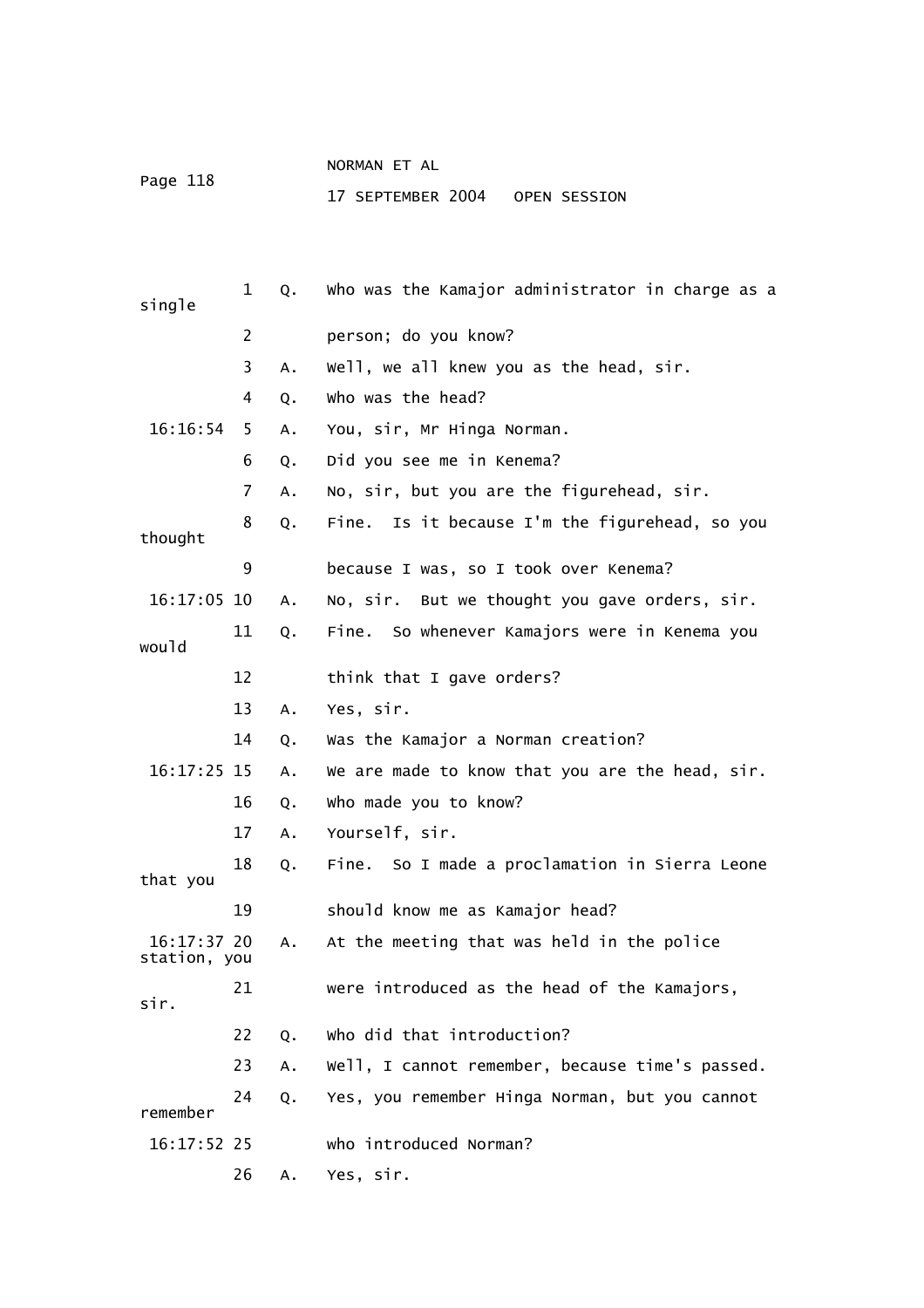- 27 Q. Madam Witness?
- 28 A. Yes, sir.

 29 Q. At the time when Hinga Norman was introduced as Kamajor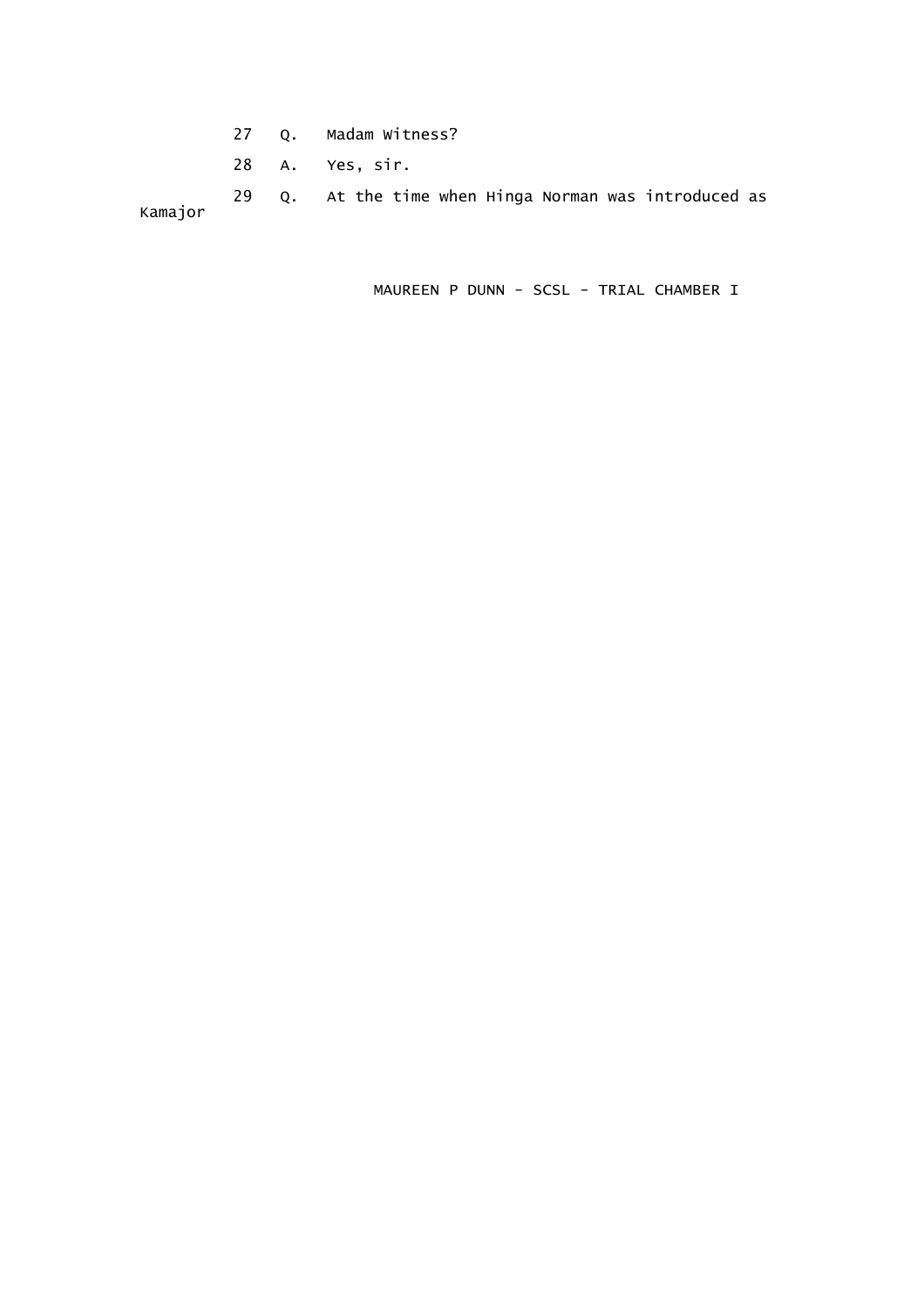|          | NORMAN ET AL                   |  |
|----------|--------------------------------|--|
| Page 119 | 17 SEPTEMBER 2004 OPEN SESSION |  |

|             | 1  |                | boss, was there a government in Sierra Leone?        |
|-------------|----|----------------|------------------------------------------------------|
|             | 2  | Α.             | Yes, sir.                                            |
| that is,    | 3  | Q.             | what type of government - de facto or de jure;       |
|             | 4  |                | government by the ballot box, or government by a     |
| 16:18:20    | 5  |                | military?                                            |
|             | 6  | А.             | Government by the ballot box, sir.                   |
|             | 7  | Q.             | And who was the president of that government?        |
|             | 8  | Α.             | Honourable Tejan Kabbah, sir.                        |
| Norman was  | 9  | Q.             | And it was at that time you said that Hinga          |
| 16:18:35 10 |    |                | introduced?                                          |
|             | 11 | Α.             | Yes, sir.                                            |
|             | 12 | Q.             | Was there a resident minister in Kenema?             |
|             | 13 | А.             | By then, yes, sir.                                   |
|             | 14 | Q.             | Good. Who was the resident Minister?                 |
| 16:18:44 15 |    |                | PRESIDING JUDGE: Mr Norman, slowly, please.          |
| sorry.      | 16 |                | THE ACCUSED NORMAN: Sorry; I get carried away, I'm   |
|             | 17 |                | PRESIDING JUDGE: I know.                             |
|             | 18 |                | JUDGE BOUTET: Still, you can say it [microphone not  |
|             | 19 |                | activated]                                           |
| 16:18:56 20 |    |                | PRESIDING JUDGE: It's in your interests to make sure |
|             | 21 |                | THE ACCUSED NORMAN:                                  |
|             | 22 | Q.             | Was there a resident minister?                       |
|             | 23 | Α.             | Yes, sir.                                            |
|             | 24 | Q <sub>1</sub> | who was?                                             |
| 16:19:02 25 |    | А.             | I can't remember him, sir.                           |
|             | 26 | Q.             | Was there a permanent secretary in Kenema?           |
|             | 27 | А.             | I don't know, sir.                                   |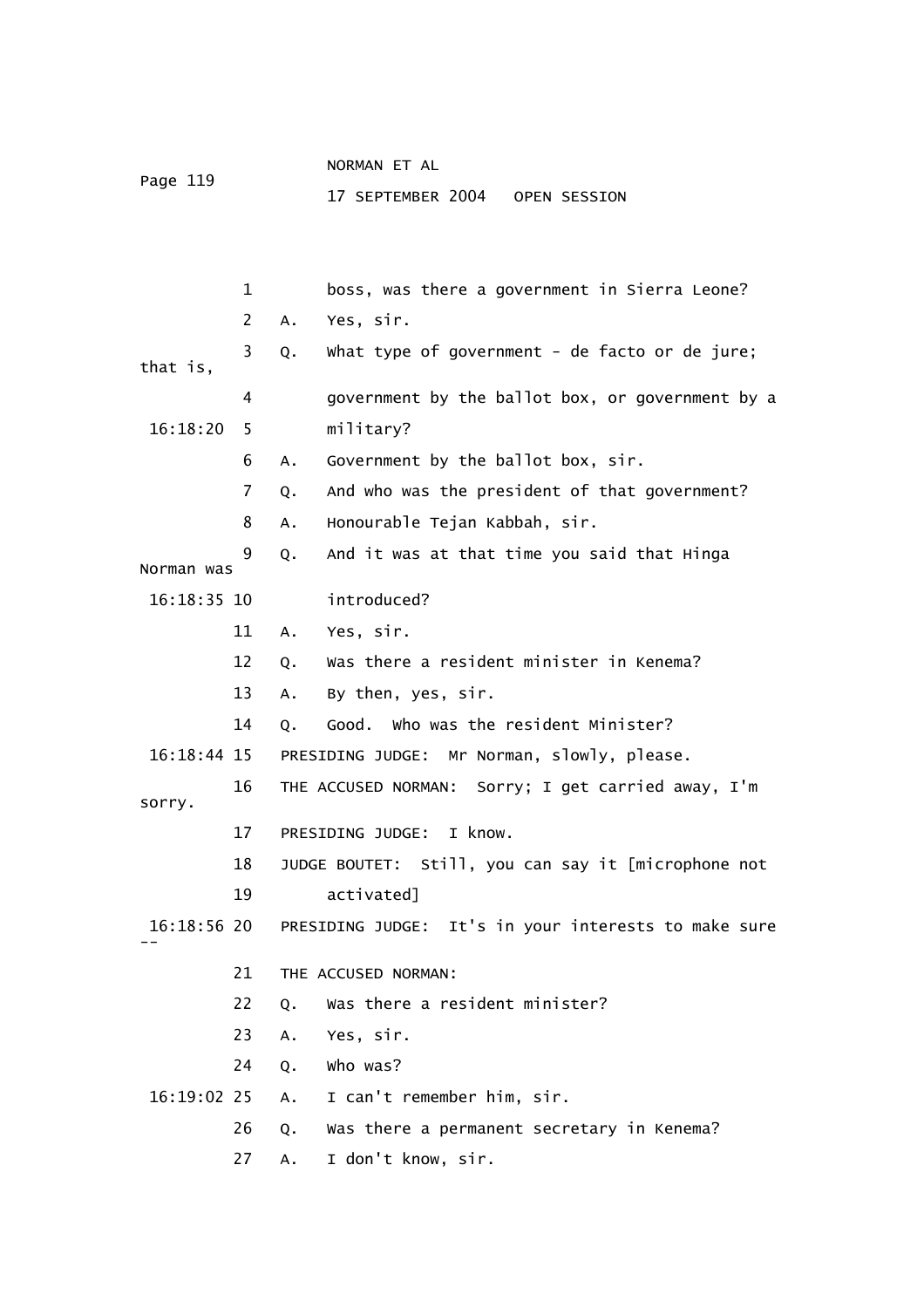- 28 Q. You don't know?
- 29 A. I don't know, sir.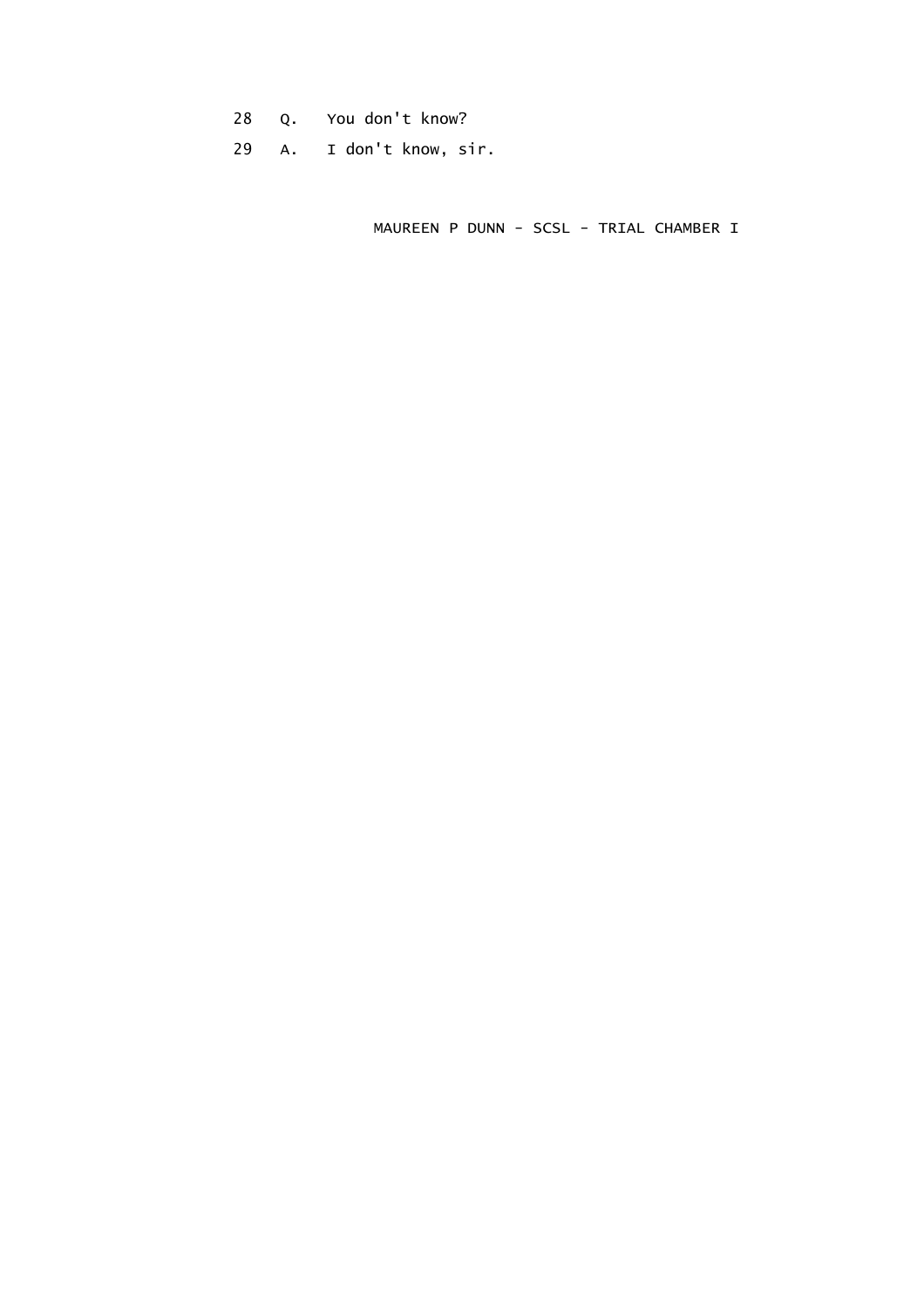|                         |    |                | NORMAN ET AL                                     |
|-------------------------|----|----------------|--------------------------------------------------|
| Page 120                |    |                | 17 SEPTEMBER 2004 OPEN SESSION                   |
|                         |    |                |                                                  |
|                         |    |                |                                                  |
|                         | 1  | Q.             | Was there a chief police officer in Kenema?      |
|                         | 2  | А.             | Yes, sir.                                        |
|                         | 3  | Q.             | who was?                                         |
|                         | 4  | А.             | By then -- the time you entered yourself?        |
| $16:19:25$ 5            |    | Q.             | Yes.                                             |
|                         | 6  | А.             | I can't remember --                              |
|                         | 7  | Q.             | Thank you.                                       |
|                         | 8  | А.             | But I think it was Mr xxxx[phon].                |
|                         | 9  | Q.             | Thank you. You cannot remember, but you think?   |
| 16:19:33 10             |    | А.             | Yes, sir.                                        |
|                         | 11 | Q.             | It was Mr who?                                   |
|                         | 12 | А.             | Mr xxxx [phon].                                  |
|                         | 13 | Q.             | Could he have been at that meeting?              |
|                         | 14 | Α.             | Yes, sir, he was.                                |
| 16:19:41 15             |    | Q.             | He was. Is that Mr xxxx [phon] still in the      |
| police?                 |    |                |                                                  |
|                         | 16 | А.             | No, sir.                                         |
|                         | 17 | Q <sub>1</sub> | Has he left the police?                          |
|                         | 18 |                | A. Yes, sir, he has retired.                     |
|                         | 19 | Q.             | He has retired?                                  |
| 16:19:57 20             |    | Α.             | Yes, sir.                                        |
| be in                   | 21 | Q.             | Would you know whether that Mr xxxx [phon] would |
|                         | 22 |                | Sierra Leone?                                    |
|                         | 23 | А.             | I can't tell, sir.                               |
| be the best             | 24 | Q.             | Fine. And you and Mr xxxxxx [phon], who would    |
| 16:20:11 25<br>the boss |    |                | to tell whether Hinga Norman declared himself as |
|                         | 26 |                | of the Kamajors who took over?                   |
|                         | 27 |                | JUDGE THOMPSON: Argumentative.                   |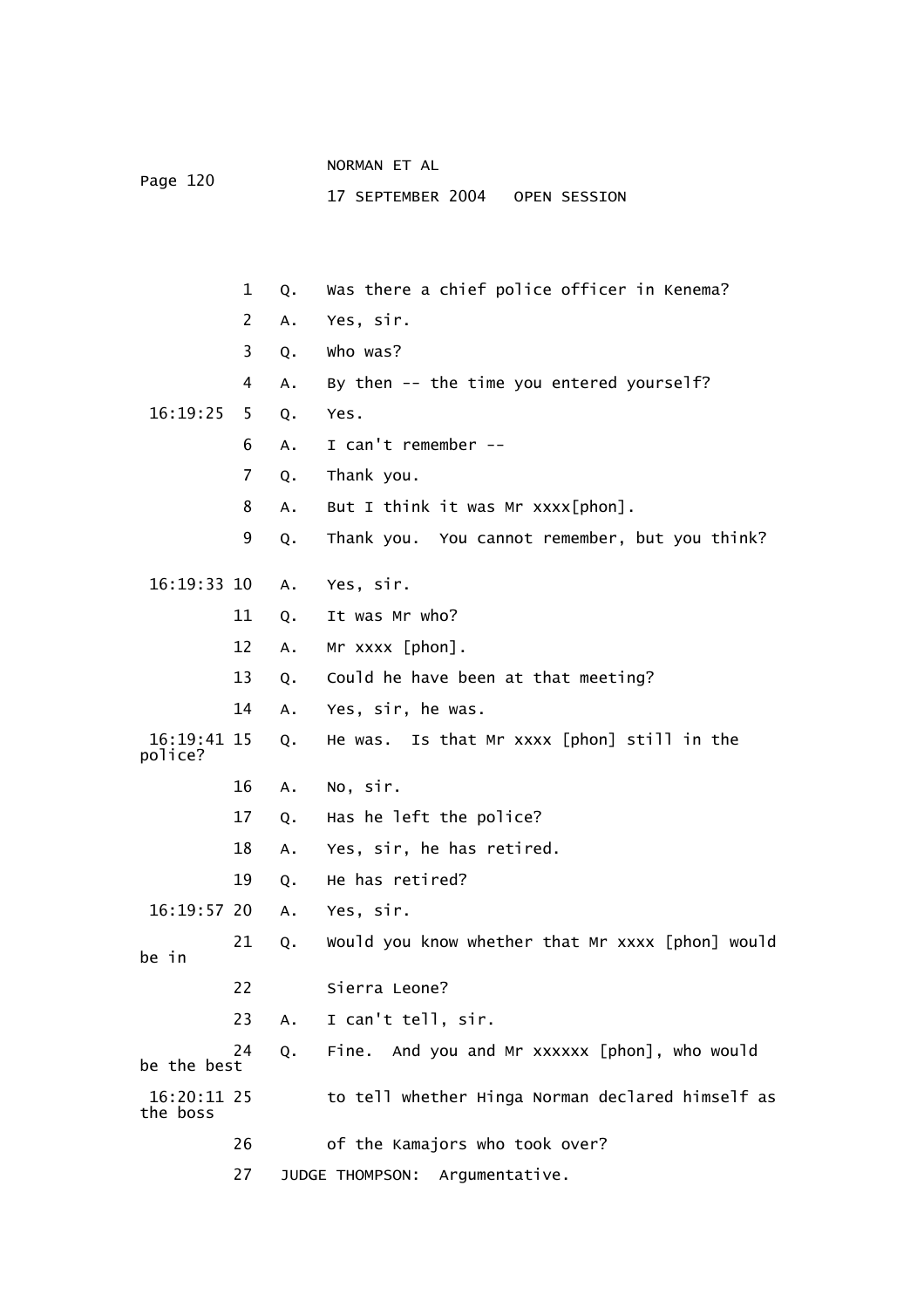28 THE ACCUSED NORMAN: Thank you.

 29 Q. Would you say that you are the proper person to say Hinga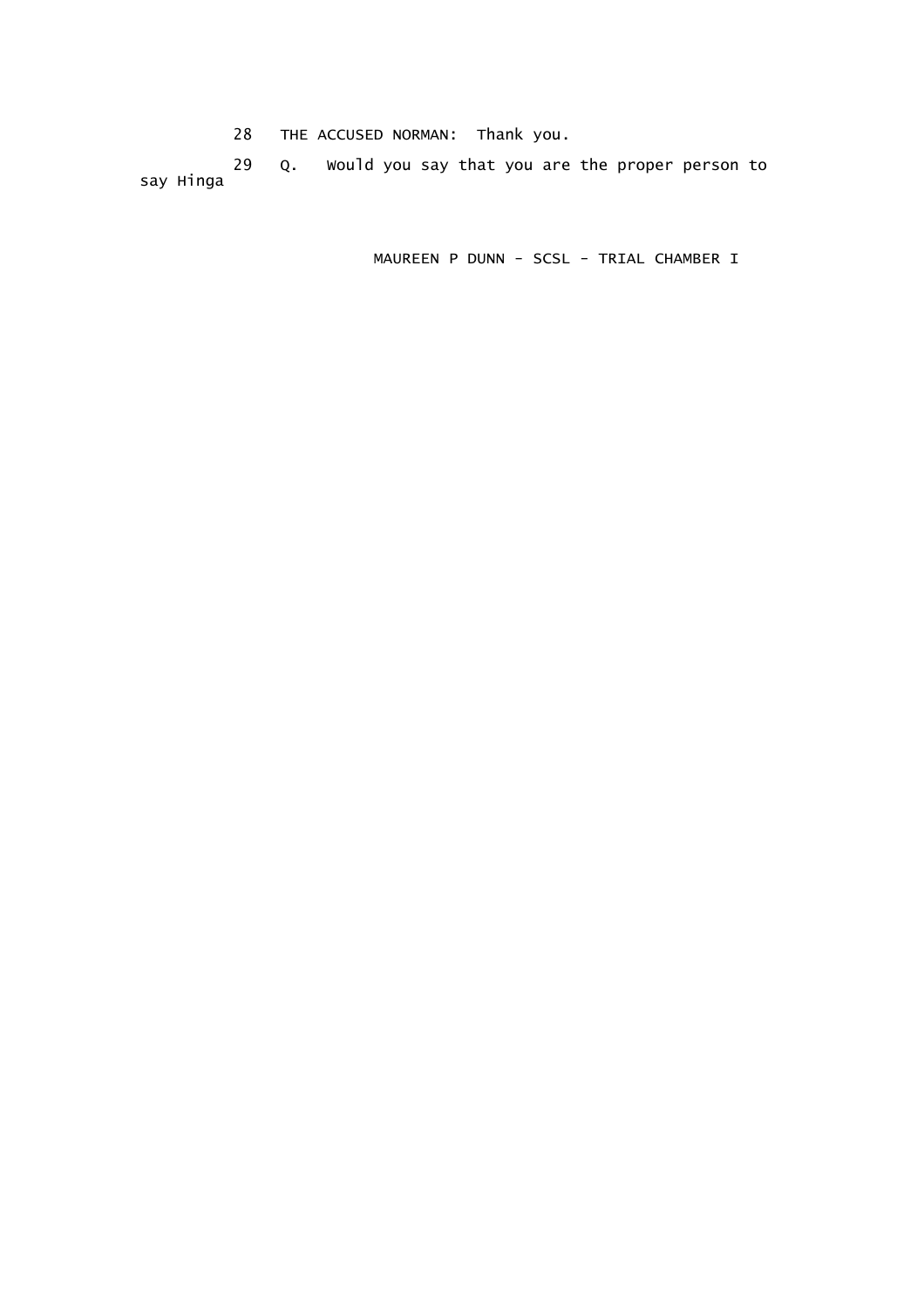NORMAN ET AL Page 121 17 SEPTEMBER 2004 OPEN SESSION

|                          | 1  |    | Norman took over Kenema?                         |
|--------------------------|----|----|--------------------------------------------------|
| what                     | 2  | Α. | Well, I did not say that you take over Kenema.   |
| gave                     | 3  |    | I said -- I said I thought you were the one who  |
|                          | 4  |    | orders to the Kamajors.                          |
| 16:20:40<br>thinking?    | 5  | Q. | Thank you. Thank you. So you were just           |
|                          | 6  | Α. | Yes.                                             |
| an                       | 7  | Q. | Thank you. And I'm sure, Madam Witness, you are  |
|                          | 8  |    | experienced xxxxx xxxxxx.                        |
|                          | 9  | Α. | Yes, sir.                                        |
| 16:21:03 10<br>that were |    | Q. | You witnessed the laying to rest those bodies    |
|                          | 11 |    | decomposed?                                      |
|                          | 12 | Α. | Yes, sir.                                        |
| buried?                  | 13 | Q. | And you will know the spot where they were       |
|                          | 14 | Α. | Yes, sir.                                        |
| 16:21:19 15<br>spot?     |    | Q. | As you are sitting here, you could tell us that  |
|                          | 16 | A. | Yes, sir.                                        |
|                          | 17 | Q. | where was it?                                    |
|                          | 18 | Α. | It was very near Mr - Sergeant Vandi's quarters. |
|                          | 19 | Q. | That is in the police barracks?                  |
| 16:21:35 20              |    | Α. | Yes, sir.                                        |
|                          | 21 | Q. | And that place can be identified by you?         |
|                          | 22 | Α. | Yes, sir.                                        |
| could go and             | 23 | Q. | And that if they requested, their Lordships      |
| to them,                 | 24 |    | see that place -- you would identify the place   |
| 16:21:52 25              |    |    | would you?                                       |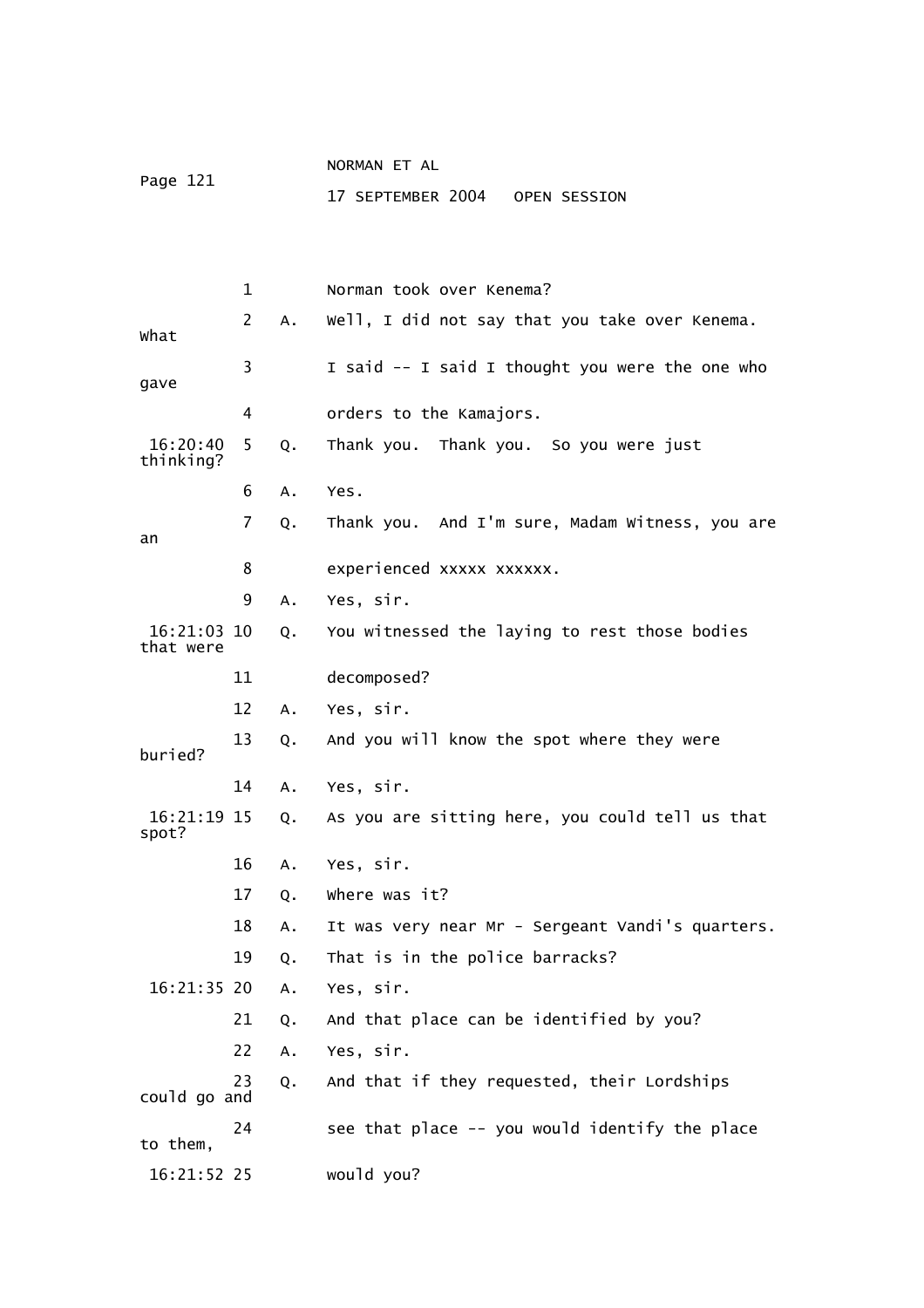| are | 26 A. | well, the place is now mixed up, because people |
|-----|-------|-------------------------------------------------|
|     | 27 a  | planting different types of crops in that area. |
|     |       | $28$ Q. But surely $-$                          |

29 A. But I know the point.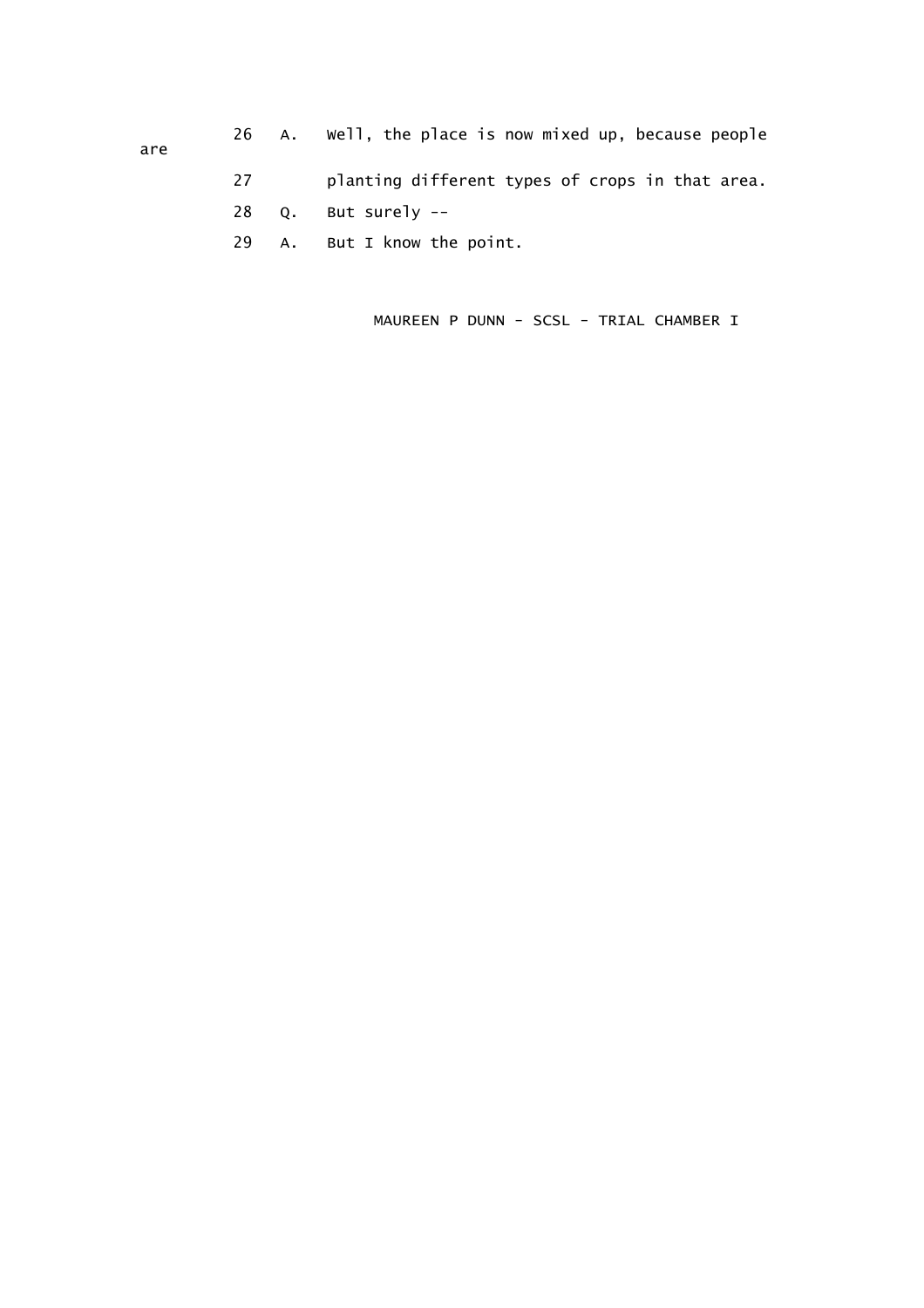|          | NORMAN ET AL                   |  |
|----------|--------------------------------|--|
| Page 122 | 17 SEPTEMBER 2004 OPEN SESSION |  |

|                        | 1  | Q. | You know the place?                               |
|------------------------|----|----|---------------------------------------------------|
|                        | 2  | Α. | Yes, sir.                                         |
|                        | 3  | Q. | You can manage at least to point to the place?    |
|                        | 4  | Α. | Yes, sir.                                         |
| 16:22:07<br>your       | 5  | Q. | Thank you. Again, I'm emphasising that I admire   |
| <b>XXXX</b>            | 6  |    | eloquence, and I suppose you are a very trained   |
|                        | 7  |    | xxxxx. Have you ever investigated a murder case   |
|                        | 8  |    | before?                                           |
|                        | 9  | A. | I assist in investigating murder cases.           |
| 16:22:34 10            |    | Q. | You assist in investigating --                    |
|                        | 11 | Α. | Murder cases, yes, sir.                           |
| for                    | 12 | Q. | Then you assist, also, in compiling the report    |
|                        | 13 |    | prosecution if an accused is identified?          |
|                        | 14 | Α. | Can't get you, sir. Say it again.                 |
| 16:22:53 15            |    | Q. | I'm saying it slowly.                             |
|                        | 16 | Α. | Yes, sir.                                         |
| assist                 | 17 | Q. | You assist in the investigation. You would also   |
| you                    | 18 |    | in compiling the report. When you investigate,    |
|                        | 19 |    | compile reports?                                  |
| 16:23:08 20<br>case is |    |    | A. No -- well, the investigator in charge of that |
| interim                | 21 |    | responsible to make a report -- to write an       |
|                        | 22 |    | report about his findings.                        |
| investigation.         | 23 | Q. | I'm talking about you assisting in the            |
| - never                | 24 | A. | No, normally the assistants never made reports -  |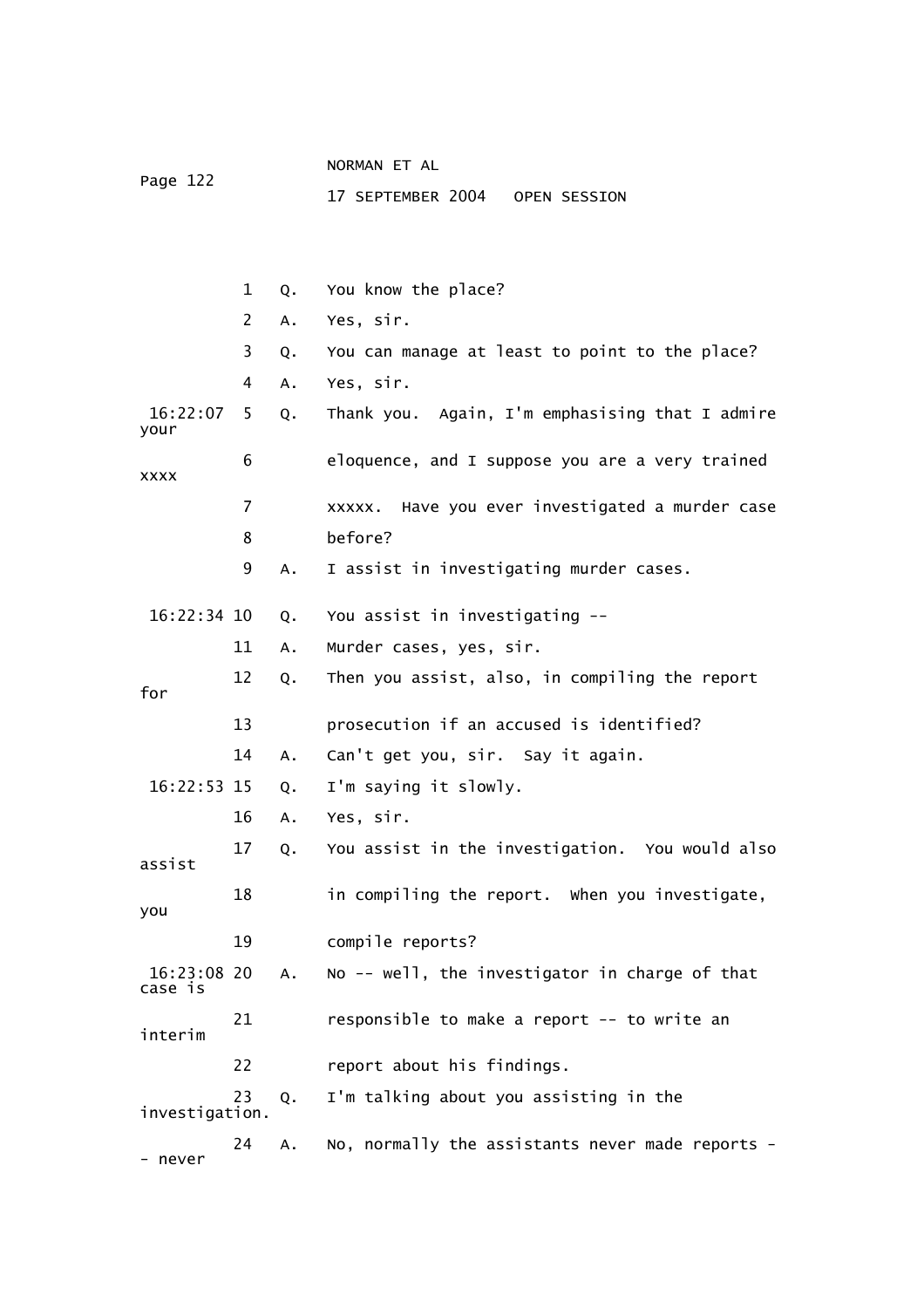16:23:24 25 compiled reports.

- 26 Q. No, I said you assist in compiling.
- 27 A. Maybe.

| compiling |    |  |  |  |  | 28 Q. Now, in your case, have you ever assisted in |  |
|-----------|----|--|--|--|--|----------------------------------------------------|--|
|           | 29 |  |  |  |  | murder reports? You are an experienced --          |  |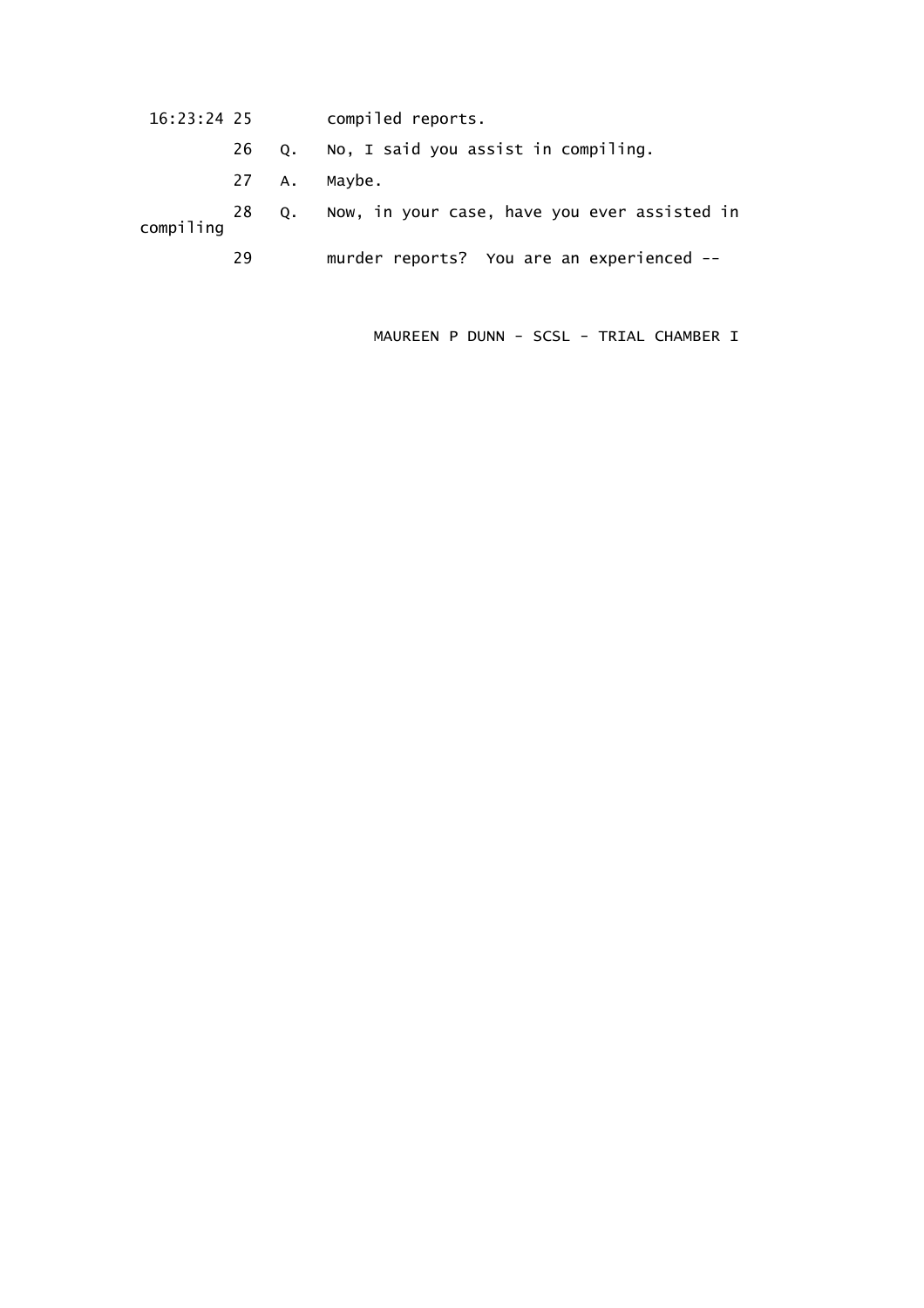|          | NORMAN ET AL                   |  |
|----------|--------------------------------|--|
| Page 123 | 17 SEPTEMBER 2004 OPEN SESSION |  |

| assist in              | $\mathbf{1}$ | А. | Yes, I assist in investigating. I normally      |
|------------------------|--------------|----|-------------------------------------------------|
|                        | 2            |    | taking one or two statements.                   |
|                        | 3            | Q. | Yes.                                            |
|                        | 4            | А. | Then, that's my own part.                       |
| 16:23:48<br>you do     | 5.           | Q. | Fine. Now, when you take a statement, what do   |
|                        | 6            |    | with that statement?                            |
| to the                 | 7            | A. | when we take the statement, you have to give it |
| him.                   | 8            |    | person concerned to read it, or you read it for |
|                        | 9            | Q. | Yes.                                            |
| 16:24:02 10<br>over to |              | A. | If he can't read, you can read and explain it   |
|                        | 11           |    | him.                                            |
|                        | 12           | Q. | Yes.                                            |
|                        | 13           | Α. | And later you ask him to sign.                  |
|                        | 14           | Q. | Fine. And --                                    |
| $16:24:10$ 15          |              | Α. | And I also sign as the recorder.                |
| as an                  | 16           | Q. | Fine. And I suppose that you've done all that   |
|                        | 17           |    | experienced xxxx lady?                          |
|                        | 18           | Α. | Yes, sir.                                       |
| actual                 | 19           | Q. | After all that is done, what do you do with the |
| 16:24:21 20            |              |    | compiled and signed statement?                  |
|                        | 21           | Α. | I hand it over to the investigator, sir.        |
| "Here it is,"          | 22           | Q. | Fine. How do you hand it over -- just say,      |
| and then               | 23           |    | or you make a sort of report to conclude on it  |
|                        | 24           |    | give it?                                        |
| 16:24:34 25            |              | Α. | No, I normally hand it over personally to the   |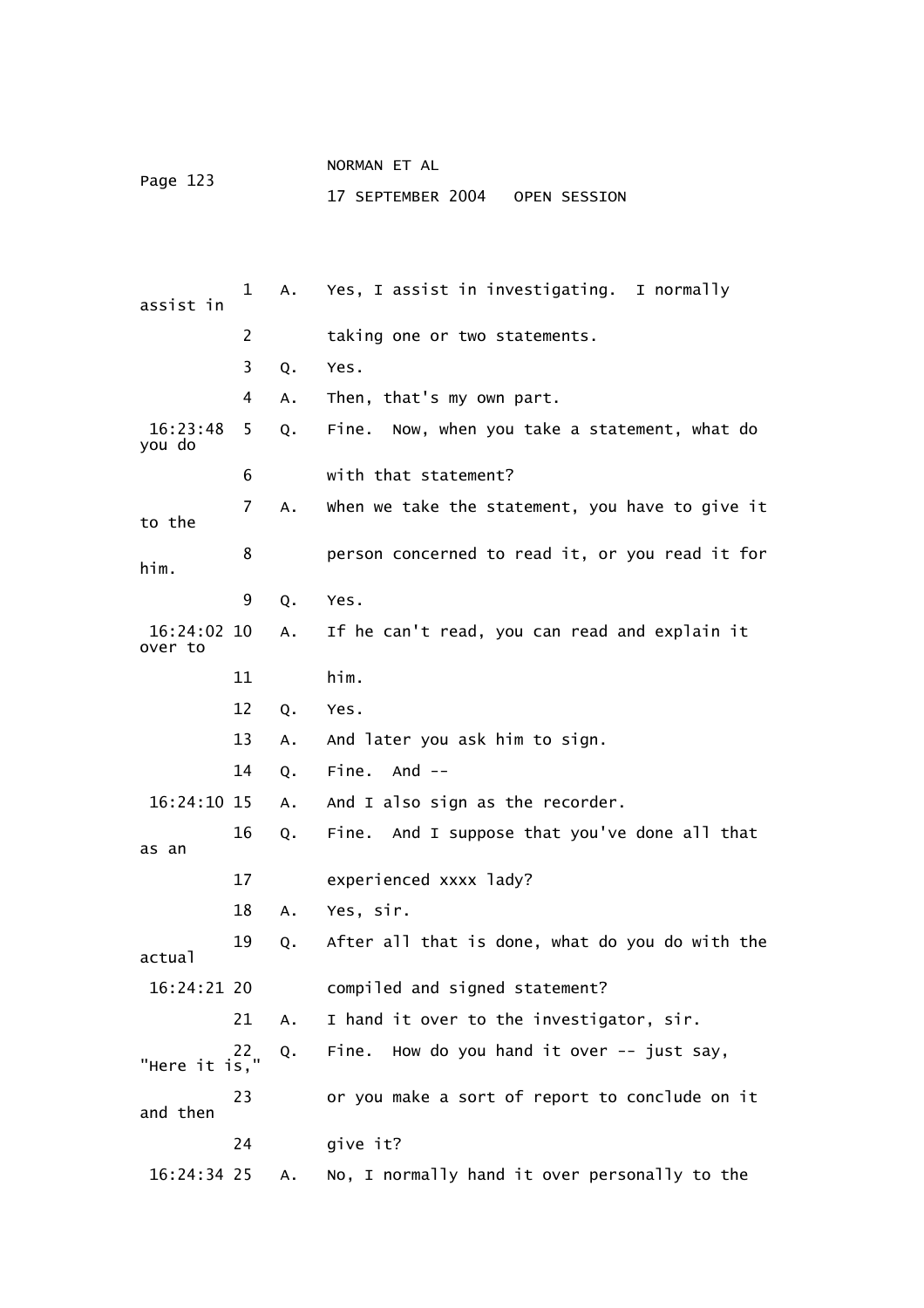- 26 investigator.
- 27 Q. Fine. And apart from murder, have you done an
- 28 investigation of any case before?
- 29 A. Yes, sir.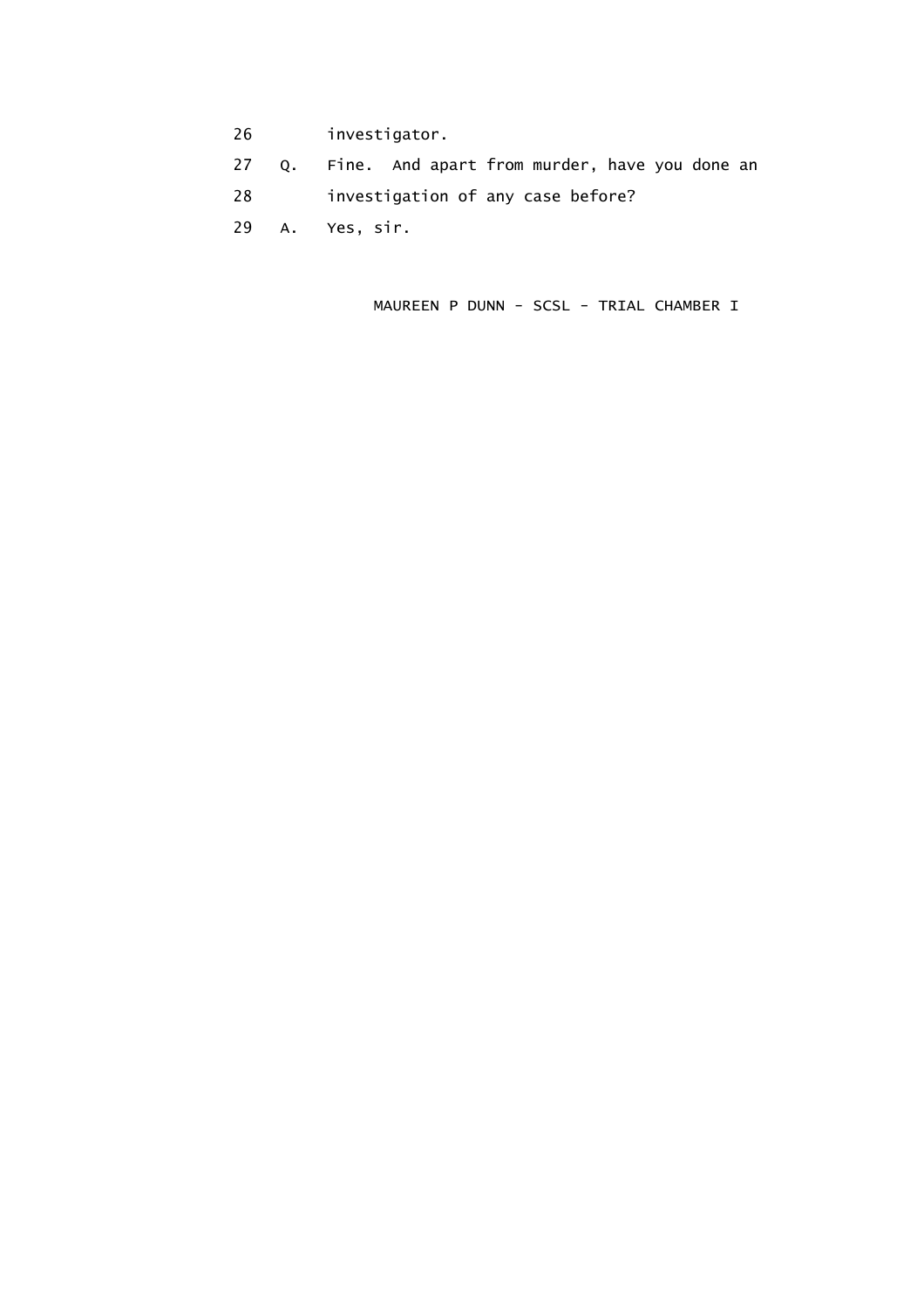|                              |    | NORMAN ET AL                                           |
|------------------------------|----|--------------------------------------------------------|
| Page 124                     |    | 17 SEPTEMBER 2004<br><b>OPEN SESSION</b>               |
|                              |    |                                                        |
|                              |    |                                                        |
|                              | 1  | Like what case?<br>Q.                                  |
|                              | 2  | Well, in criminal cases --<br>А.                       |
|                              | 3  | Fine.<br>Q.                                            |
|                              | 4  | -- assault cases, et cetera.<br>А.                     |
| 16:24:53<br>investigate, who | 5. | Hold on. In a criminal case, when you<br>Q.            |
|                              | 6  | are you looking for in that investigation?             |
|                              | 7  | You are trying to get the suspect.<br>А.               |
|                              | 8  | The suspects?<br>Q.                                    |
|                              | 9  | Yes, the accused.<br>А.                                |
| 16:25:04 10<br>suspicion,    |    | The accused. The one who really, by your<br>Q.         |
|                              | 11 | would have committed the crime?                        |
| are                          | 12 | THE INTERPRETER: My Lords, he's moving too fast.<br>we |
| accused                      | 13 | finding it difficult to interpret for the              |
|                              | 14 | persons.                                               |
| 16:25:19 15<br>you,          |    | PRESIDING JUDGE: A complaint has been lodged against   |
| want to                      | 16 | Mr Norman, by the translation booth. We don't          |
|                              | 17 | investigate that complaint.                            |
|                              | 18 | THE ACCUSED NORMAN: [Inaudible].                       |
|                              | 19 | I'm sorry?<br>Q.                                       |
| 16:25:33 20                  |    | JUDGE BOUTET: Can you repeat your last question?       |
|                              | 21 | THE ACCUSED NORMAN:                                    |
| submit                       | 22 | Madam Witness, when you investigate crimes, you<br>Q.  |
| are                          | 23 | your report -- the investigation; that is, you         |
| who may                      | 24 | finding out who may have committed the crime --        |
| 16:25:52 25                  |    | have?                                                  |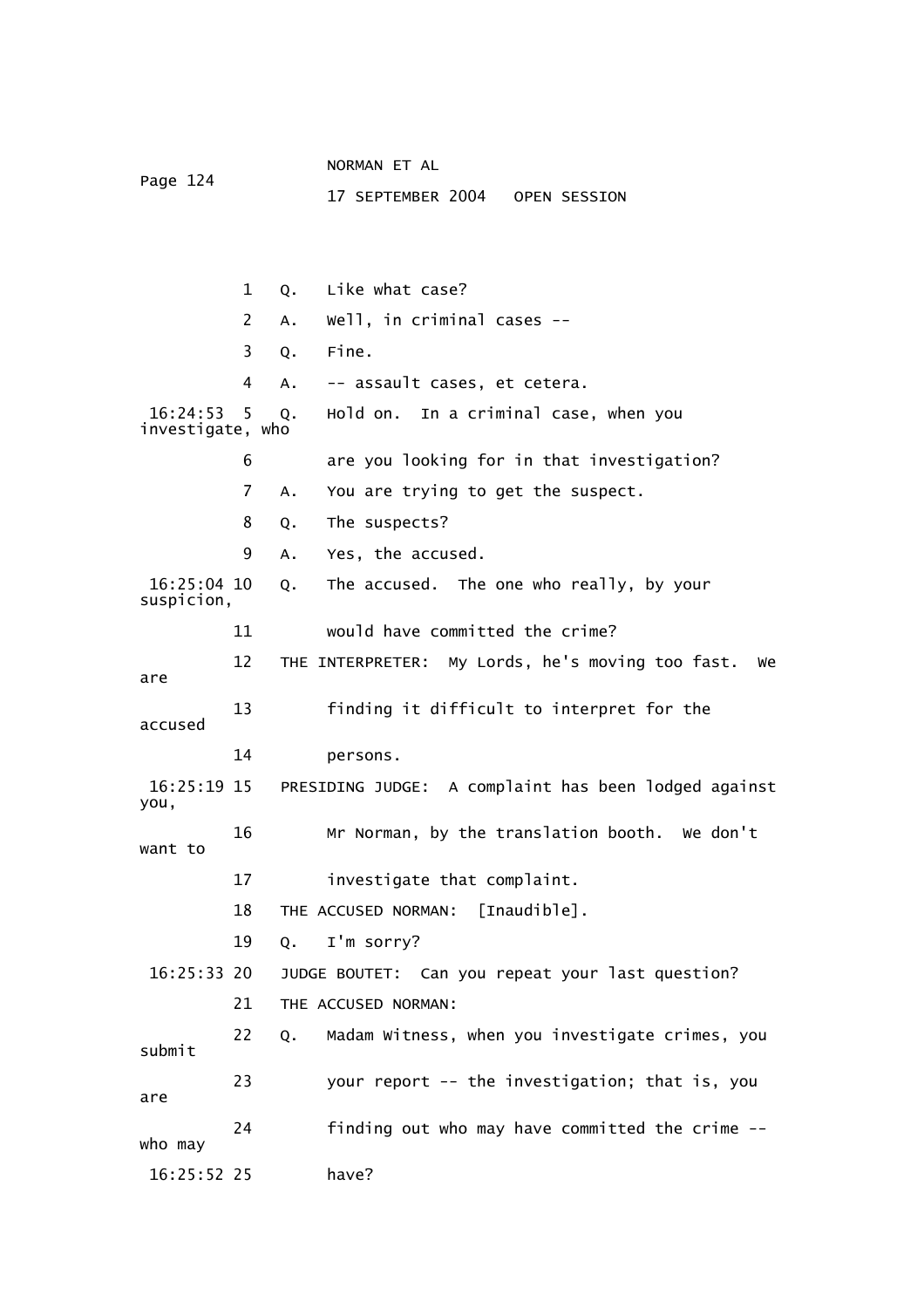26 A. Yes, sir. Q. And after that, that report to you will go somewhere? 28 A. Yes, sir. 29 Q. Where does it go?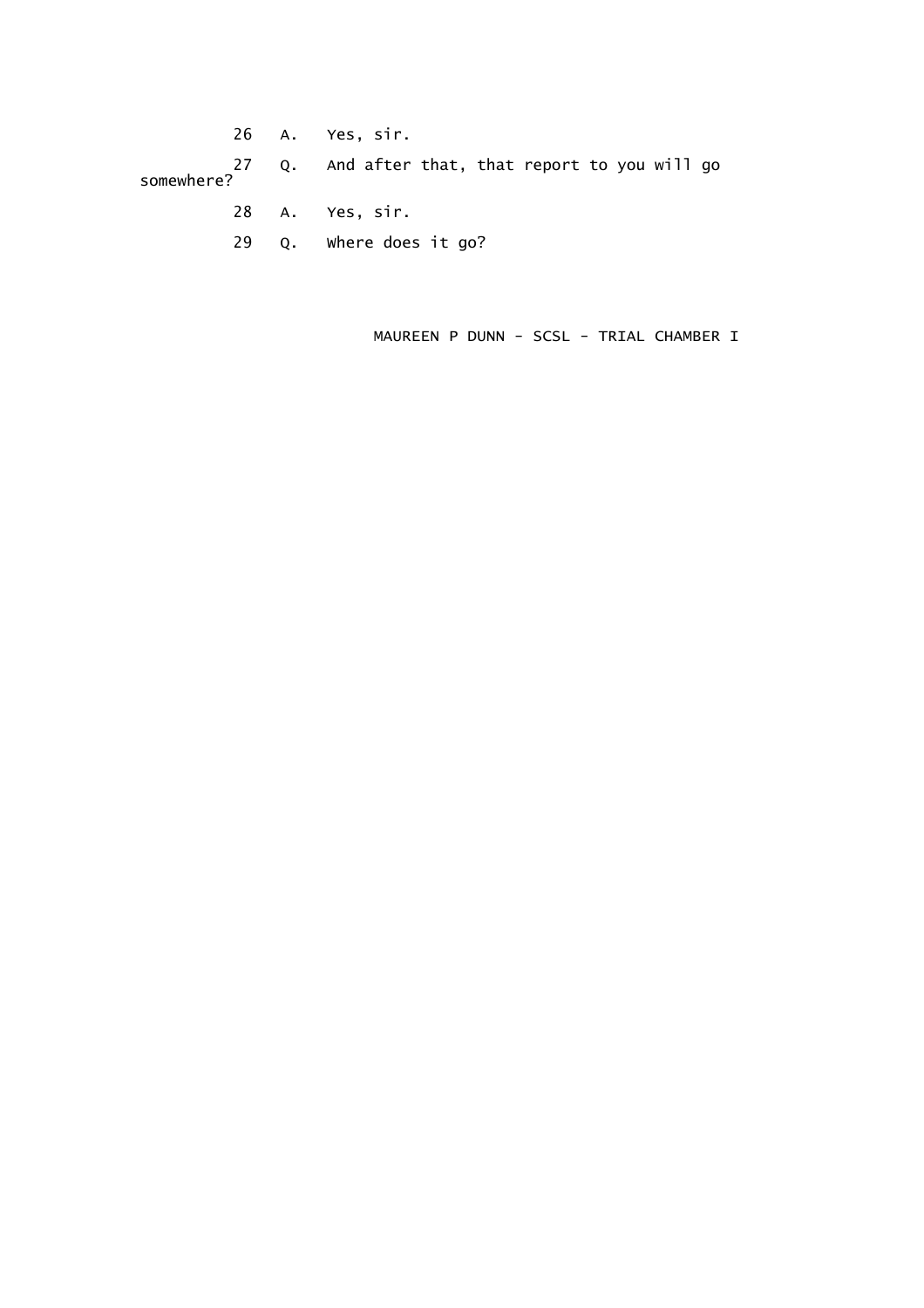NORMAN ET AL Page 125 17 SEPTEMBER 2004 OPEN SESSION

| in                    | 1              | А. | Well, after compiling the report, there's an NCO    |
|-----------------------|----------------|----|-----------------------------------------------------|
| NCO in                | $\overline{2}$ |    | charge of crime. You deposit the files to the       |
| station               | 3              |    | charge of crime, who later take it to the           |
|                       | 4              |    | officer, and then the OC.                           |
| 16:26:12<br>there was | 5              | Q. | Yes. Now, who does the recommendation whether       |
|                       | 6              |    | someone to follow or nothing to follow?             |
|                       | $\overline{7}$ | А. | The officer in charge.                              |
|                       | 8              | Q. | The officer in charge?                              |
|                       | 9              | Α. | Yes, sir.                                           |
| 16:26:22 10           |                | Q. | Based upon you, the investigator's, report?         |
|                       | 11             | Α. | Yes, sir.                                           |
| suspicion             | 12             | Q. | Now, who normally is charged with an offence of     |
|                       |                |    |                                                     |
|                       | 13             |    | by the police?                                      |
|                       | 14             |    | MR SAUTER: Your Honours, I object. I cannot see the |
| 16:26:48 15<br>police |                |    | relevance of these questions. We are not in a       |
|                       | 16             |    | exam.                                               |
| examination.          | 17             |    | PRESIDING JUDGE: Overruled. He's in cross-          |
|                       | 18             |    | Continue, Mr Norman.                                |
|                       | 19             |    | THE ACCUSED NORMAN: Thank you, My Lord.             |
| 16:27:00 20<br>"This  |                | Q. | who is normally recommended for charging -- say,    |
|                       | 21             |    | person is recommended to be charged"?               |
| think fit has         | 22             | А. | Yes, sir. You can recommend the person you          |
|                       | 23             |    | committed the offence.                              |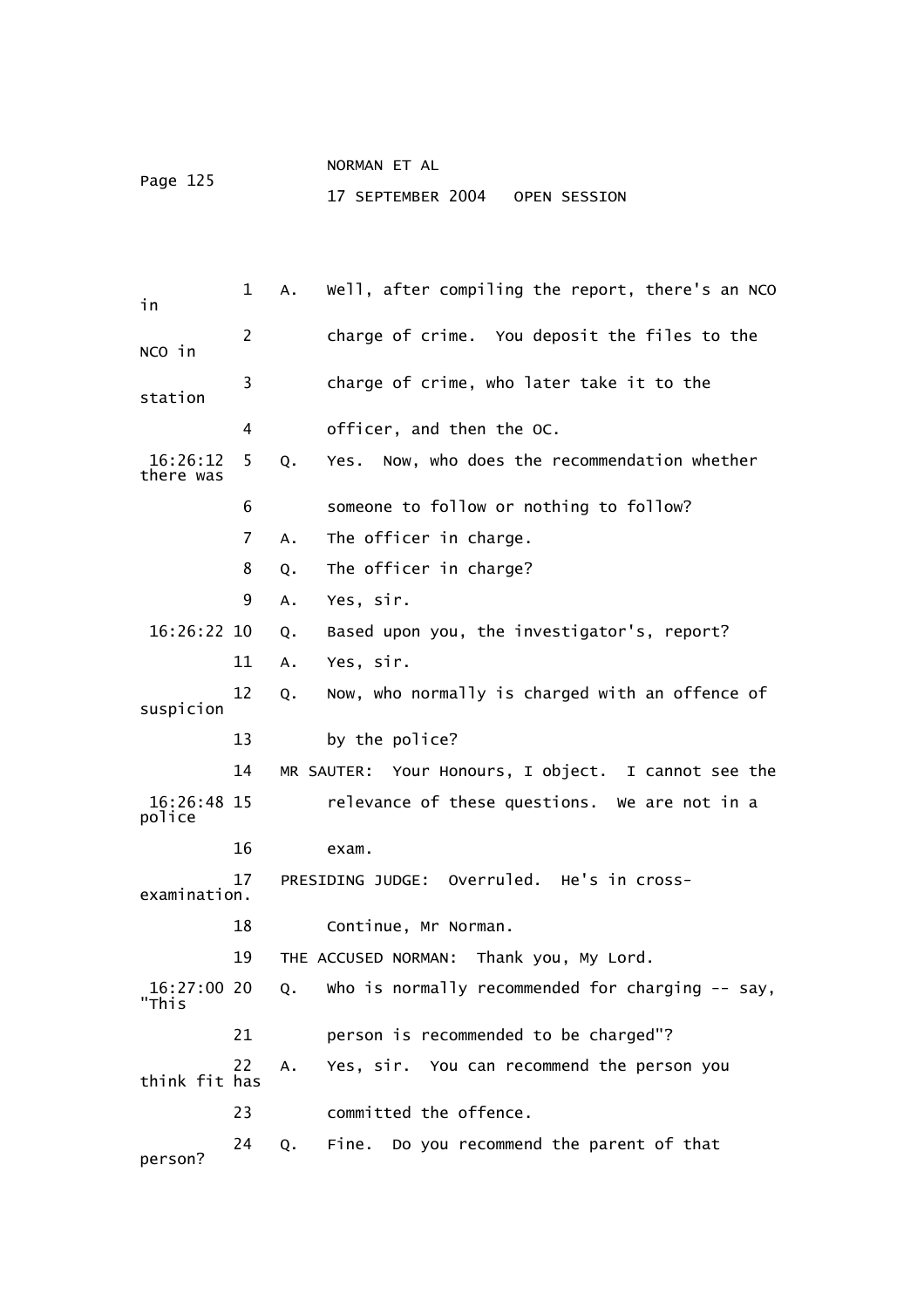16:27:18 25 A. No, sir. 26 Q. Do you recommend the boss of that person? 27 A. No, sir. 28 Q. Thank you. In the case of murder -- 29 PRESIDING JUDGE: Mr Norman, you will cut it short,

because we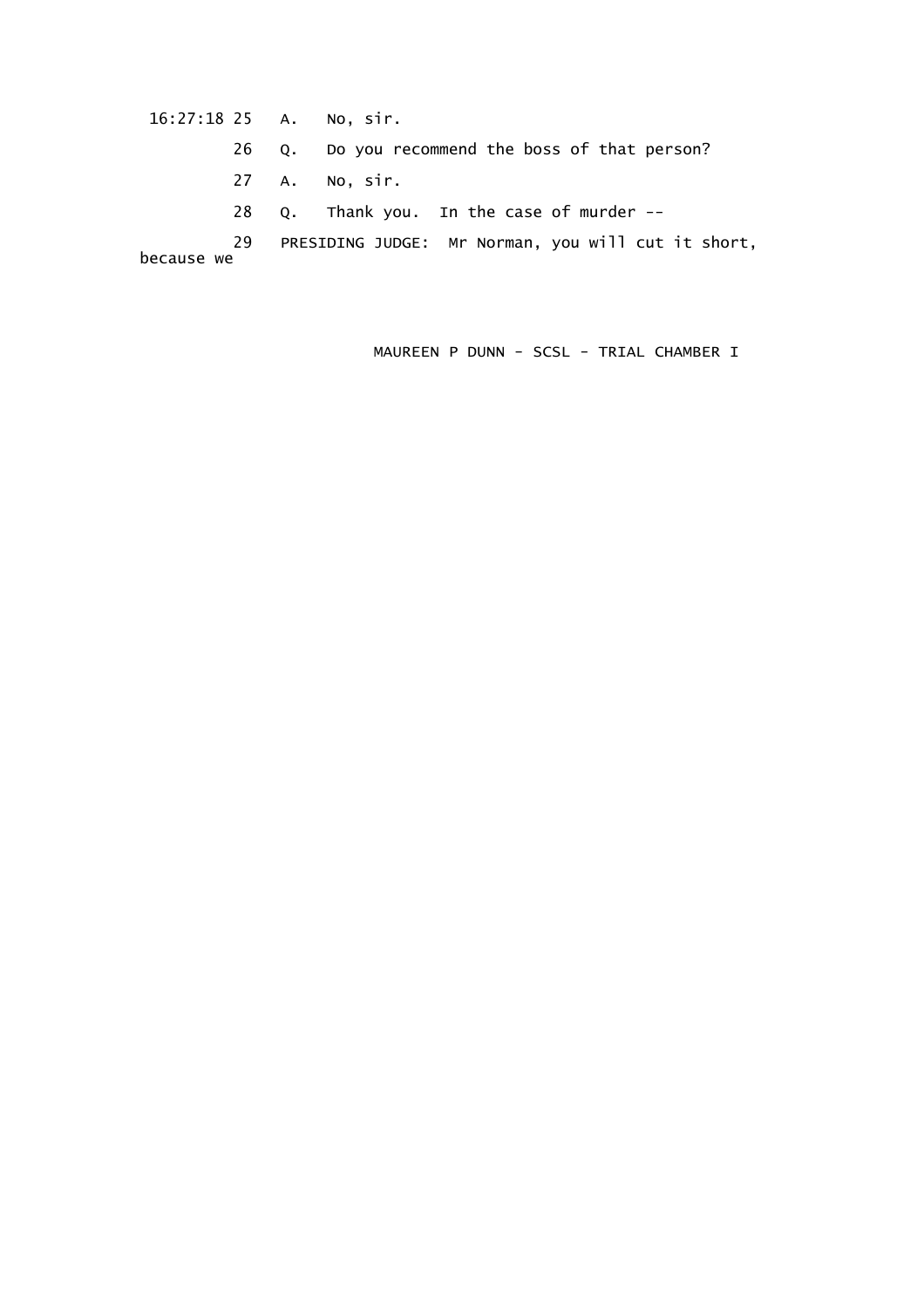17 SEPTEMBER 2004 OPEN SESSION 1 will soon start questioning the relevance. 2 THE ACCUSED NORMAN: The relevance -- 3 PRESIDING JUDGE: If you pursue it too far. 4 THE ACCUSED NORMAN: Thank you. 16:27:40 5 PRESIDING JUDGE: Please. 6 THE ACCUSED NORMAN: The relevance is -- 7 JUDGE THOMPSON: You don't need to tell us what the relevance 8 is. We just remind you that even crossexamination has 9 relevance boundaries. 16:27:53 10 THE ACCUSED NORMAN: Thank you, sir. Thank you, My Lords. 11 Q. It is not the parent nor the boss that is recommended for 12 charging but the one who is surely suspected to have 13 committed the crime; not so? 14 A. Yes, sir. 16:28:08 15 Q. Thank you. And do you know that there are laws under 16 which people, who eat their fellow human beings in this 17 country, are charged?

NORMAN ET AL

Page 126

18 A. Yes, sir.

19 Q. That is what law -- the law of --

16:28:29 20 A. It's under the Murder Act, sir.

21 Q. You first kill --

22 A. Yes, and then you eat.

23 Q. Then you eat?

24 A. Yes, sir.

16:28:36 25 Q. What would be the act of eating?

26 A. We normally call it "cannibalism".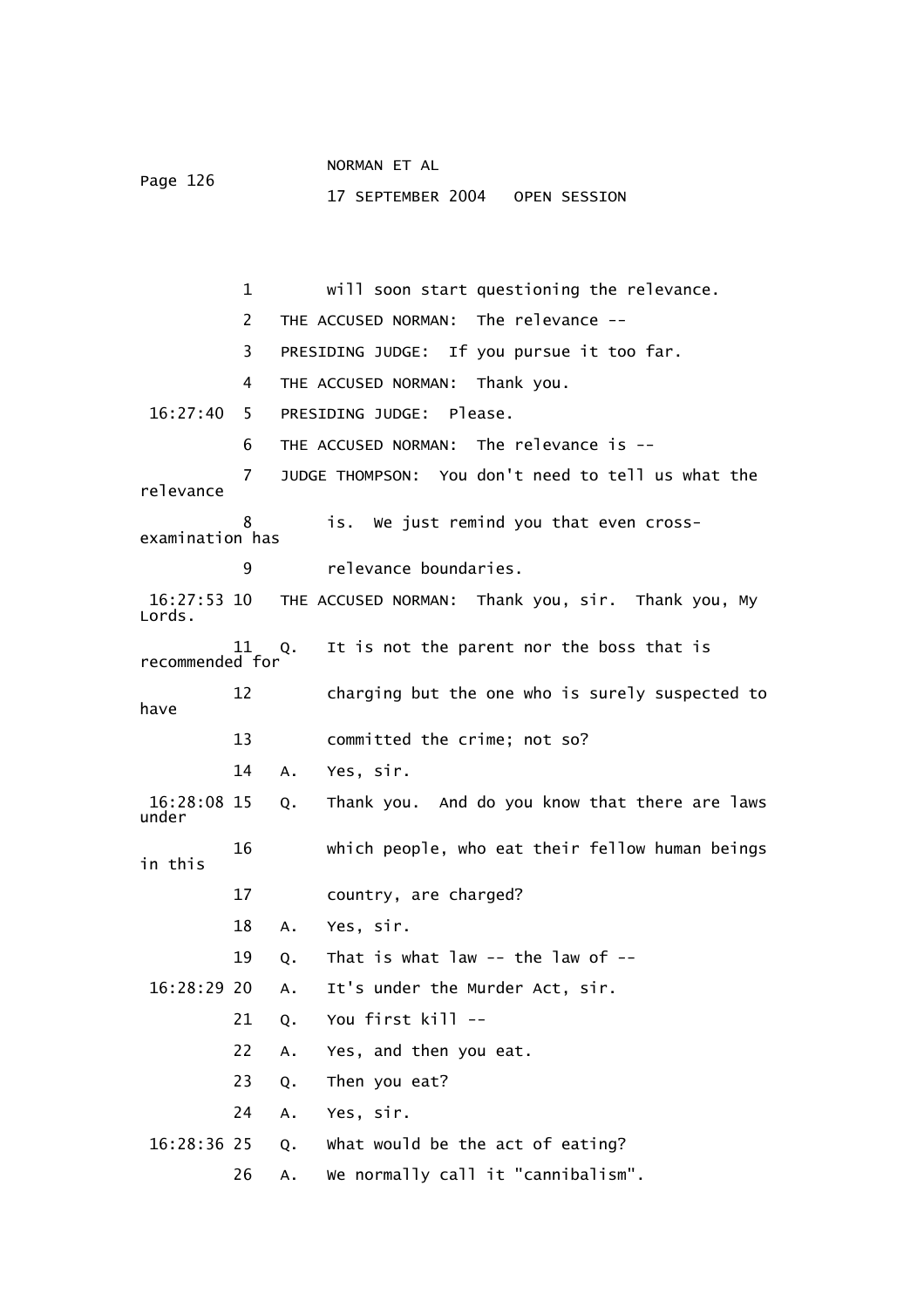- 27 Q. Cannibalism?
- 28 A. Yes, sir.

 29 Q. So normally, if somebody eats another person, they charge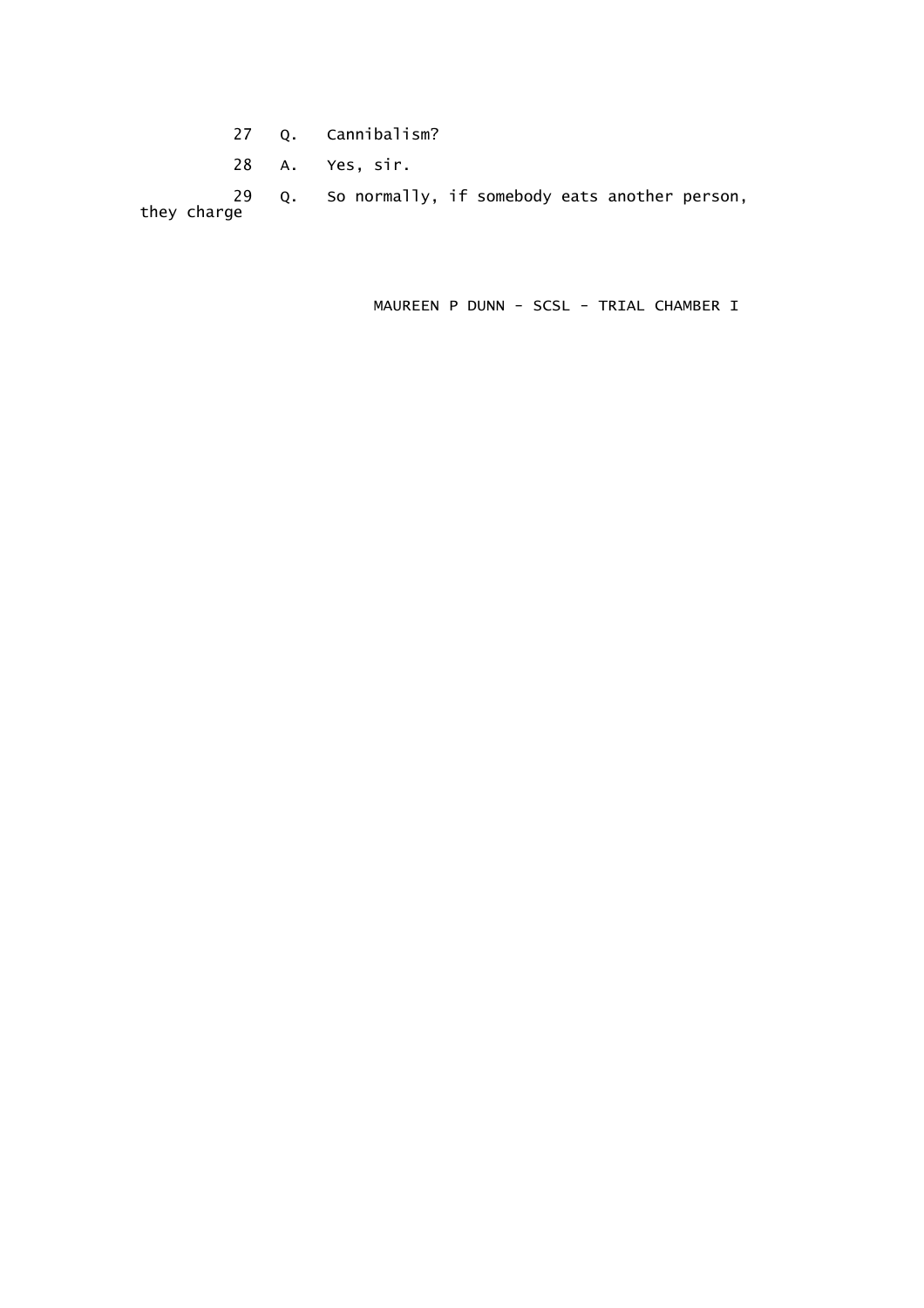|          | NORMAN ET AL                   |  |
|----------|--------------------------------|--|
| Page 127 | 17 SEPTEMBER 2004 OPEN SESSION |  |

|                         | 1  |    | that person with cannibalism?                   |
|-------------------------|----|----|-------------------------------------------------|
|                         | 2  | Α. | Yes, sir.                                       |
| with                    | 3  | Q. | The one that doesn't eat, is he or she charged  |
|                         | 4  |    | cannibalism?                                    |
| 16:28:57                | 5  | Α. | He's charged with murder.                       |
| $kill$ -- if            | 6  | Q. | No, the one who doesn't eat and also does not   |
| murder?                 | 7  |    | you don't kill, would they charge you for       |
|                         | 8  | Α. | No, sir.                                        |
| eating?                 | 9  | Q. | If you don't eat, would they charge you for     |
| 16:29:07 10             |    | А. | No, sir. Most --                                |
|                         | 11 | Q. | Thank you.                                      |
| Court will              | 12 | Α. | Let me canvass more, sir. I don't know if the   |
| sent by                 | 13 |    | permit me. Most of the Kamajors say they are    |
|                         | 14 |    | That was what they normally tell us.<br>you.    |
| 16:29:19 15<br>granted? |    | Q. | Fine. So whatever they told you, you took for   |
|                         | 16 | Α. | Yes, sir.                                       |
| the                     | 17 | Q. | Because it is Hinga Norman. If I told you that  |
| you                     | 18 |    | president of Sierra Leone told me to eat, would |
|                         | 19 |    | believe?                                        |
| 16:29:34 20             |    | Α. | No, sir.                                        |
|                         | 21 | Q. | You wouldn't?                                   |
|                         | 22 | Α. | Yes, sir.                                       |
|                         | 23 | Q. | You would believe --                            |
|                         | 24 | Α. | No, sir, I wouldn't believe.                    |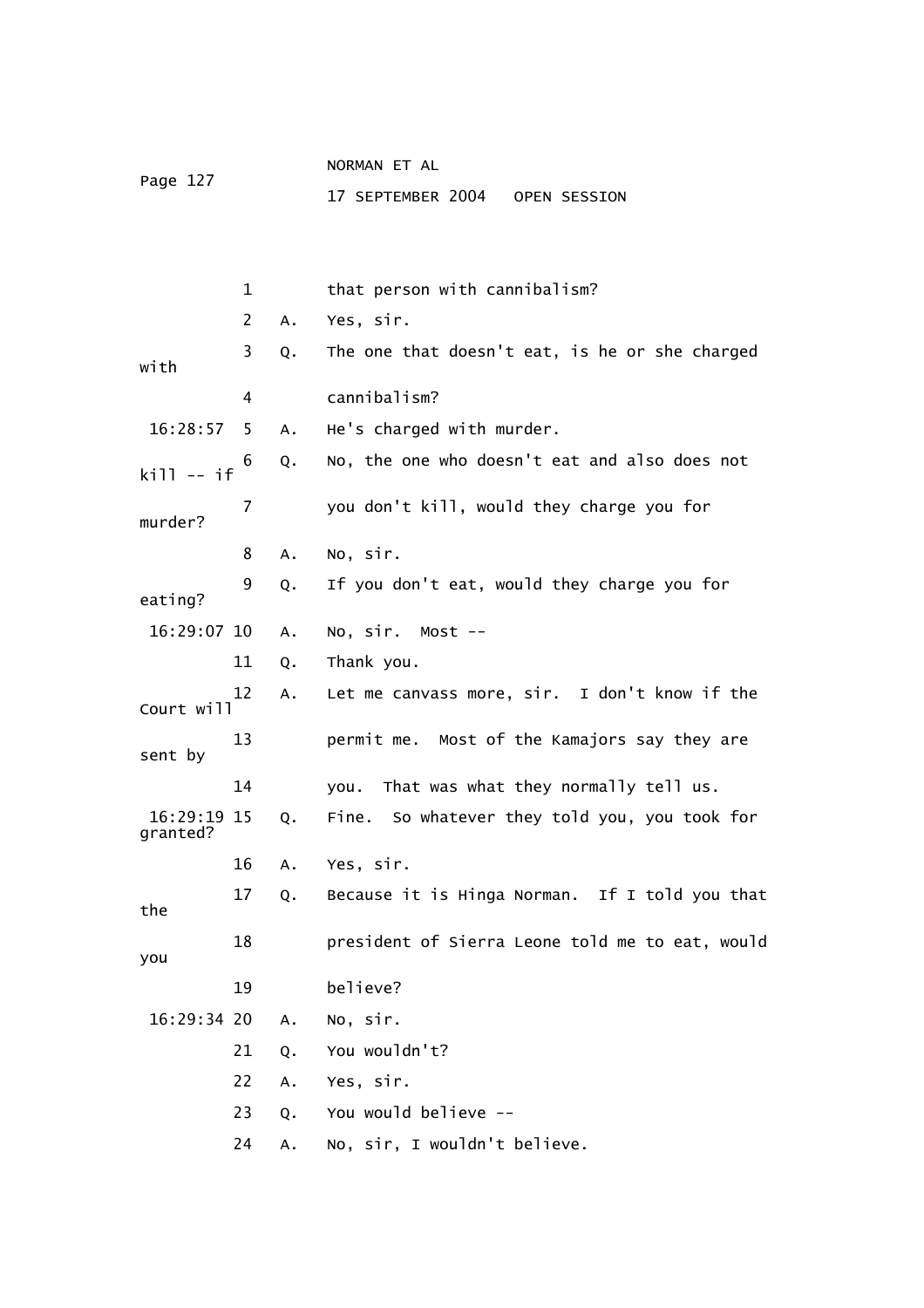16:29:40 25 Q. But if they told you that, "Hinga Norman told me to eat," 26 you'd believe? Madam Witness? 27 A. Yes, sir. The way they acted and what they said, that 28 also made us believe that you sent them. 29 Q. Fine. Now, the way I acted and the way I said it here,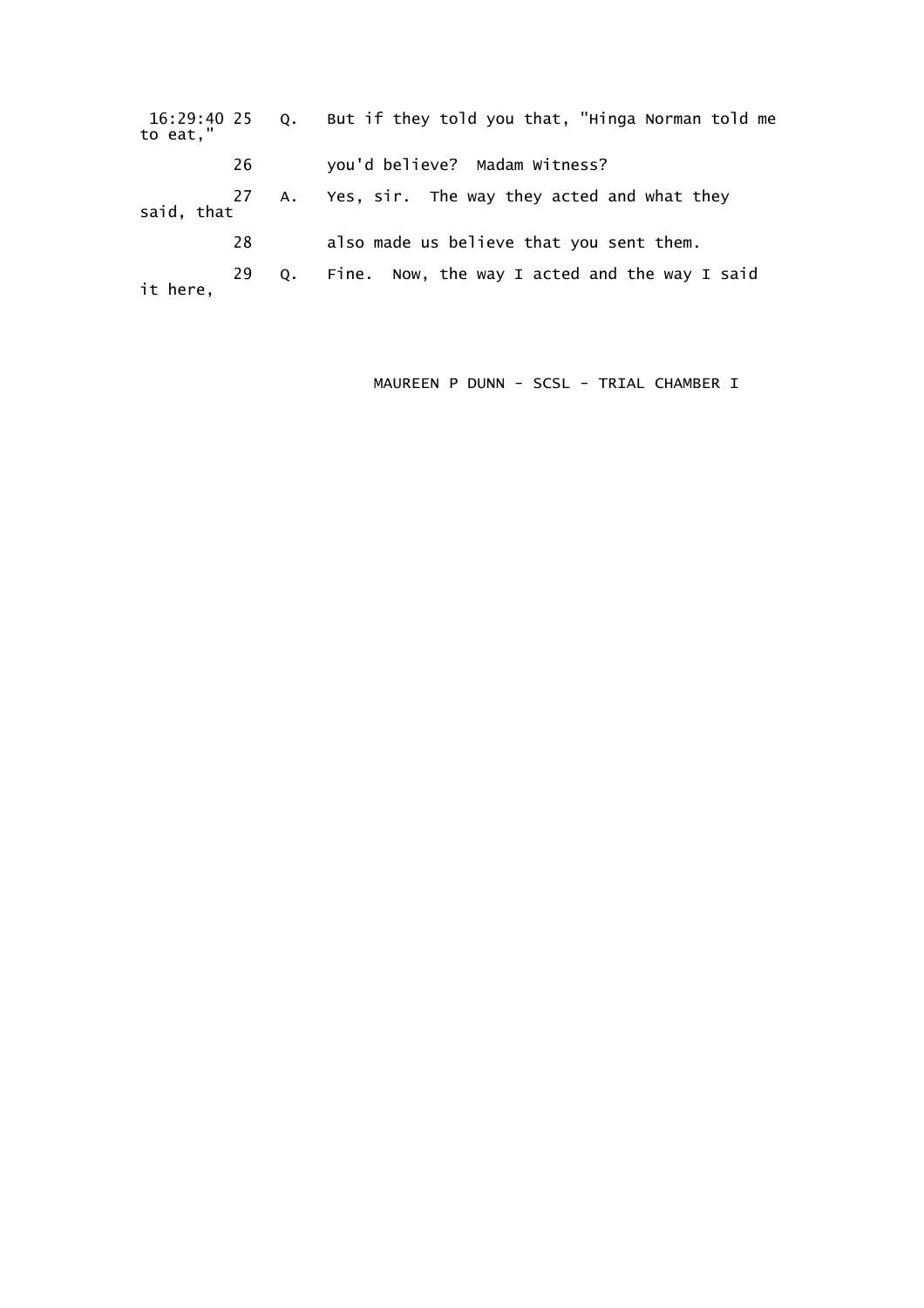|          | NORMAN ET AL                   |  |
|----------|--------------------------------|--|
| Page 128 | 17 SEPTEMBER 2004 OPEN SESSION |  |

| eat human   | 1  |    | would you believe that the president sent me to    |
|-------------|----|----|----------------------------------------------------|
|             | 2  |    | beings?                                            |
|             | 3  | Α. | No, sir.                                           |
|             | 4  | Q. | You wouldn't believe?                              |
| 16:30:06    | 5  | Α. | I wouldn't believe, sir.                           |
|             | 6  | Q. | Do you have anything against Hinga Norman?         |
| you were    | 7  | Α. | No, sir. I only met you for the first time --      |
|             | 8  |    | introduced to us in the station.                   |
|             | 9  | Q. | As a xxx xxx --                                    |
| 16:30:19 10 |    | Α. | Yes, sir.                                          |
| tells me to | 11 | Q. | -- when somebody tells you that, "This person      |
|             | 12 |    | do so," do you believe immediately?                |
|             | 13 | Α. | I have to investigate, sir.                        |
| indeed,     | 14 | Q. | Fine. Did you investigate the Kamajors whether,    |
| 16:30:31 15 |    |    | Hinga Norman sent them, or told them to eat?       |
| sir.        | 16 | Α. | well, most of them, they were just saying that,    |
|             | 17 | Q. | That is what I'm saying. They said it. Did you     |
|             | 18 |    | investigate?                                       |
|             | 19 | А. | I have no power to investigate the matter, sir.    |
| 16:30:45 20 |    | Q. | So you would believe without the power to<br>Fine. |
|             | 21 |    | investigate?                                       |
|             | 22 | Α. | Yes, sir.                                          |
| have        | 23 | Q. | Fine. So as the xxx xxx, because you do not        |
| you?        | 24 |    | power to investigate, you would believe, would     |
| 16:31:02 25 |    |    | A. Yes, sir.                                       |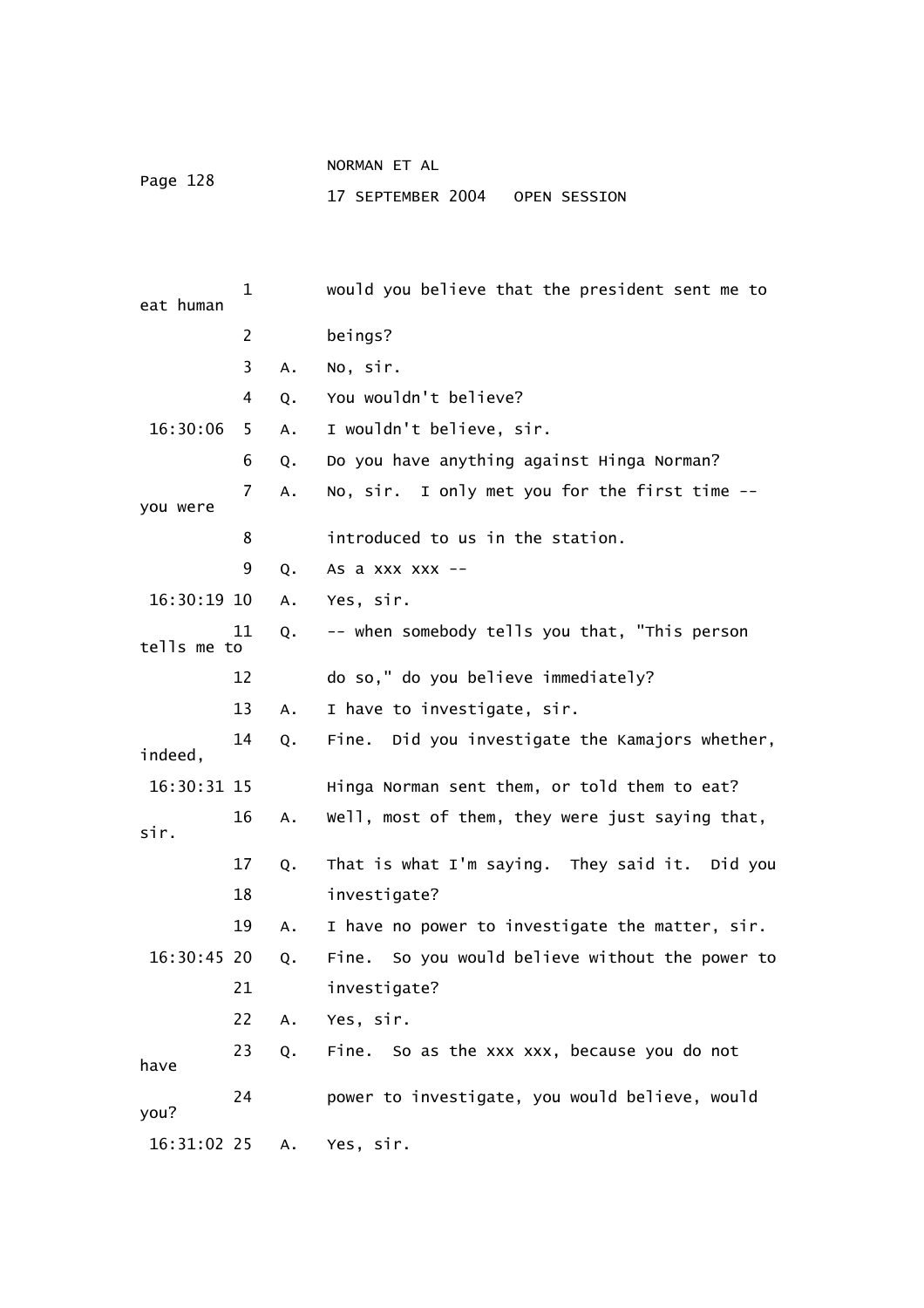Q. Thank you. So, in the xxxxx, when you were being taught 27 the elementary of law, were you told to believe every 28 statement that somebody told you of another person? 29 A. I have to investigate, sir.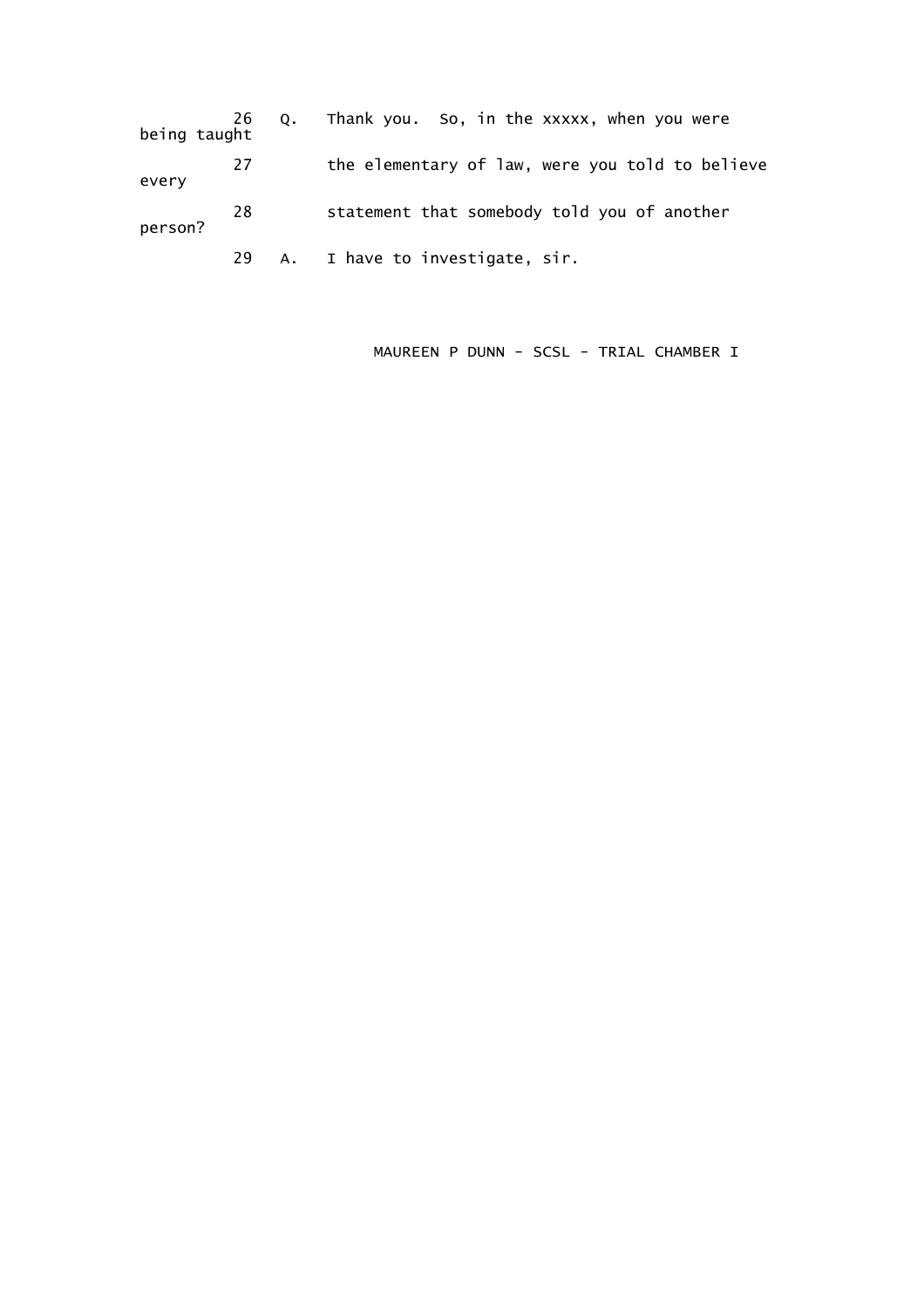|          | NORMAN ET AL                   |  |
|----------|--------------------------------|--|
| Page 129 | 17 SEPTEMBER 2004 OPEN SESSION |  |

| another                | 1              | Q. | Fine. And the statement of another person for      |
|------------------------|----------------|----|----------------------------------------------------|
|                        | 2              |    | person, what would you call that statement?        |
|                        | 3              | Α. | Hearsay.                                           |
| the xxxxxx,            | 4              | Q. | Hearsay. Now, in the law that you studied in       |
| $16:31:46$ 5           |                |    | is hearsay a reliable statement?                   |
|                        | 6              | Α. | $well, in that case --$                            |
|                        | $\overline{7}$ | Q. | Is hearsay?                                        |
| be                     | 8              | А. | Yes, in that case it's hearsay, but it seems to    |
|                        | 9              |    | believable.                                        |
| 16:32:00 10            |                | Q. | In my case?                                        |
| were                   | 11             | Α. | Because the way they were acting and what they     |
| correct                | 12             |    | doing, because there's no-one to control them or   |
|                        | 13             |    | them, so we thought you were behind them.          |
| right?                 | 14             | Q. | Fine. So you're thinking -- you think it's         |
| $16:32:15$ 15          |                | Α. | Yes, sir.                                          |
|                        | 16             | Q. | You think your thoughts are right?                 |
|                        | 17             | Α. | Yes, sir.                                          |
|                        | 18             | Q. | Fine. And you think that, as a very experienced    |
| thinking as            | 19             |    | xxxxxxxx, you want the Court to take your          |
| 16:32:36 20            |                |    | being right?                                       |
|                        | 21             | Α. | No, sir.                                           |
| Thank you,             | 22             | Q. | Fine. Thank you. Madam, that will be all.          |
|                        | 23             |    | My Lords.                                          |
|                        | 24             | Α. | Thank you.                                         |
| 16:32:54 25<br>Norman? |                |    | JUDGE BOUTET: Thank you, Mr Norman. Counsel for Mr |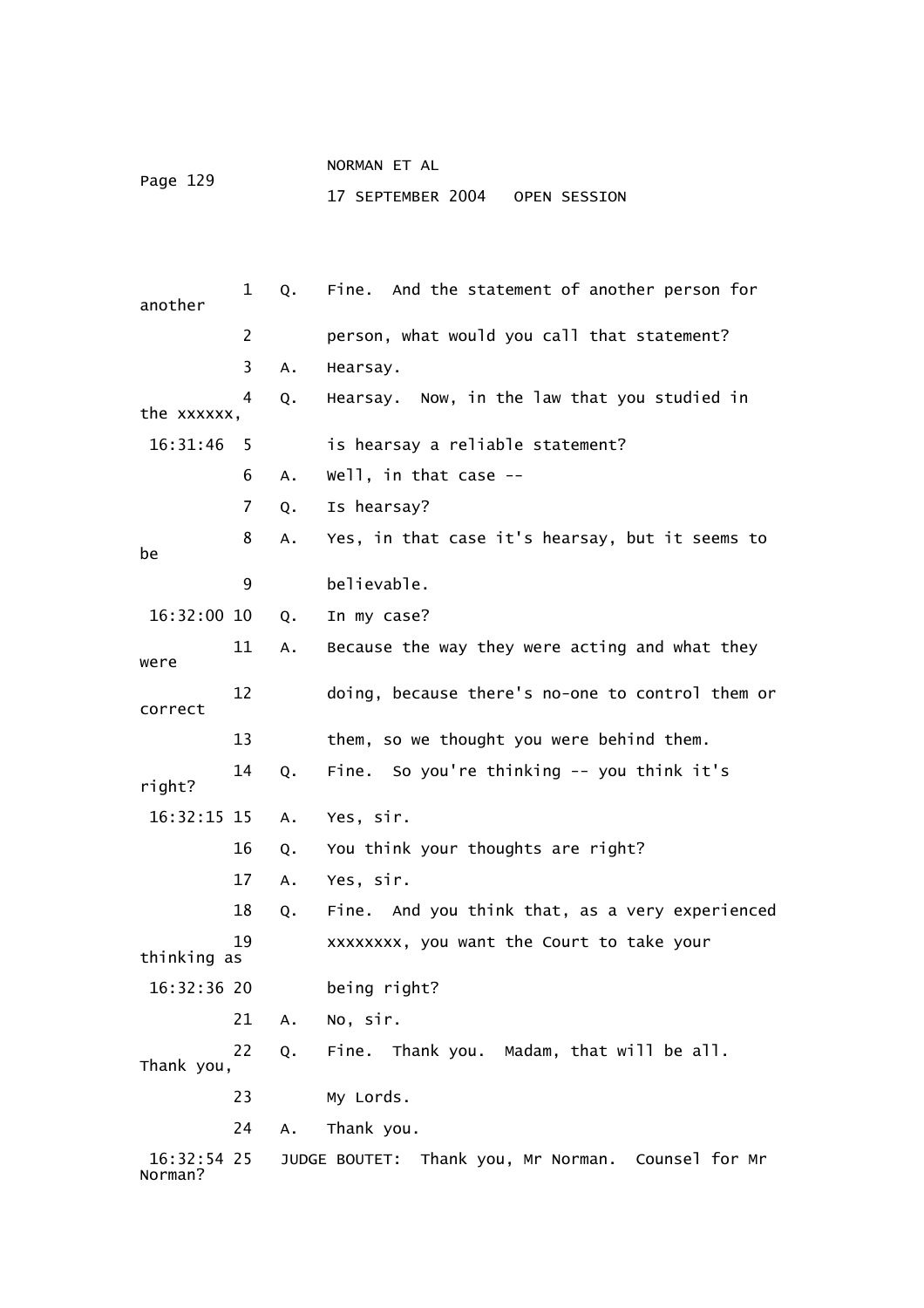26 Thank you, Mr Norman, you may be seated.

27 MS WHITAKER: Thank you, Your Honour.

 28 JUDGE THOMPSON: Learned counsel, our injunction remains, that

29 you must not traverse grounds already covered by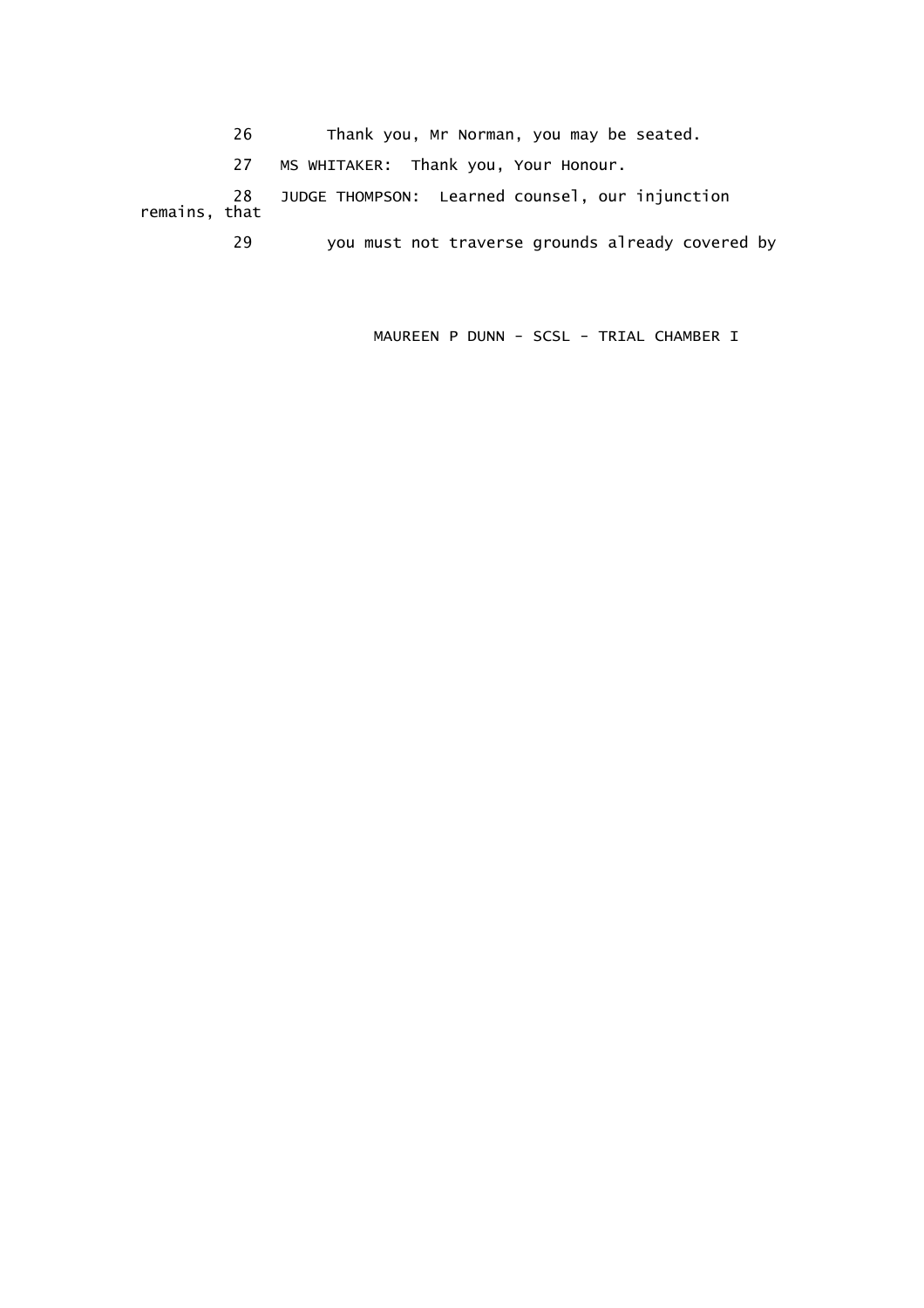| Page 130 | NORMAN ET AL                   |  |  |
|----------|--------------------------------|--|--|
|          | 17 SEPTEMBER 2004 OPEN SESSION |  |  |

|                           | 1              | Mr Norman.                                           |
|---------------------------|----------------|------------------------------------------------------|
|                           | $\overline{2}$ | Indeed.<br>MS WHITAKER:                              |
|                           | 3              | CROSS-EXAMINED BY MS WHITAKER:                       |
|                           | 4              | MS WHITAKER:                                         |
| 16:33:15<br>questions     | 5              | Madam Witness, I'm going to ask you a few more<br>Q. |
|                           | 6              | on behalf of Chief Norman.                           |
|                           | 7              | Yes, sir.<br>A.                                      |
| period of                 | 8              | Now, I think you said that during the AFRC's<br>Q.   |
|                           | 9              | illegal government that all the other government     |
| 16:33:33 10               |                | departments were on strike; is that correct?         |
|                           | 11             | Yes, madam.<br>А.                                    |
| government?               | 12             | Was that because they didn't recognise the<br>Q.     |
|                           | 13             | Yes, madam.<br>А.                                    |
|                           | 14             | Because it was illegal?<br>Q.                        |
| 16:33:42 15               |                | A.<br>Yes.                                           |
|                           | 16             | Thank you. But the police officers remained --<br>Q. |
|                           | 17             | PRESIDING JUDGE: Slowly.                             |
|                           | 18             | MS WHITAKER: Sorry, sorry.                           |
|                           | 19             | PRESIDING JUDGE: Ms Whitaker, slowly.                |
| 16:33:53 20<br>again from |                | JUDGE THOMPSON: Ms whitaker, could we go over it     |
|                           | 21             | the start?                                           |
| other                     | 22             | MS WHITAKER: The witness confirmed that all the      |
| period                    | 23             | government departments were on strike during the     |
| didn't                    | 24             | of the illegal AFRC government, because they         |
| 16:34:06 25               |                | recognise the government.                            |
|                           | 26             | JUDGE BOUTET: Go ahead.                              |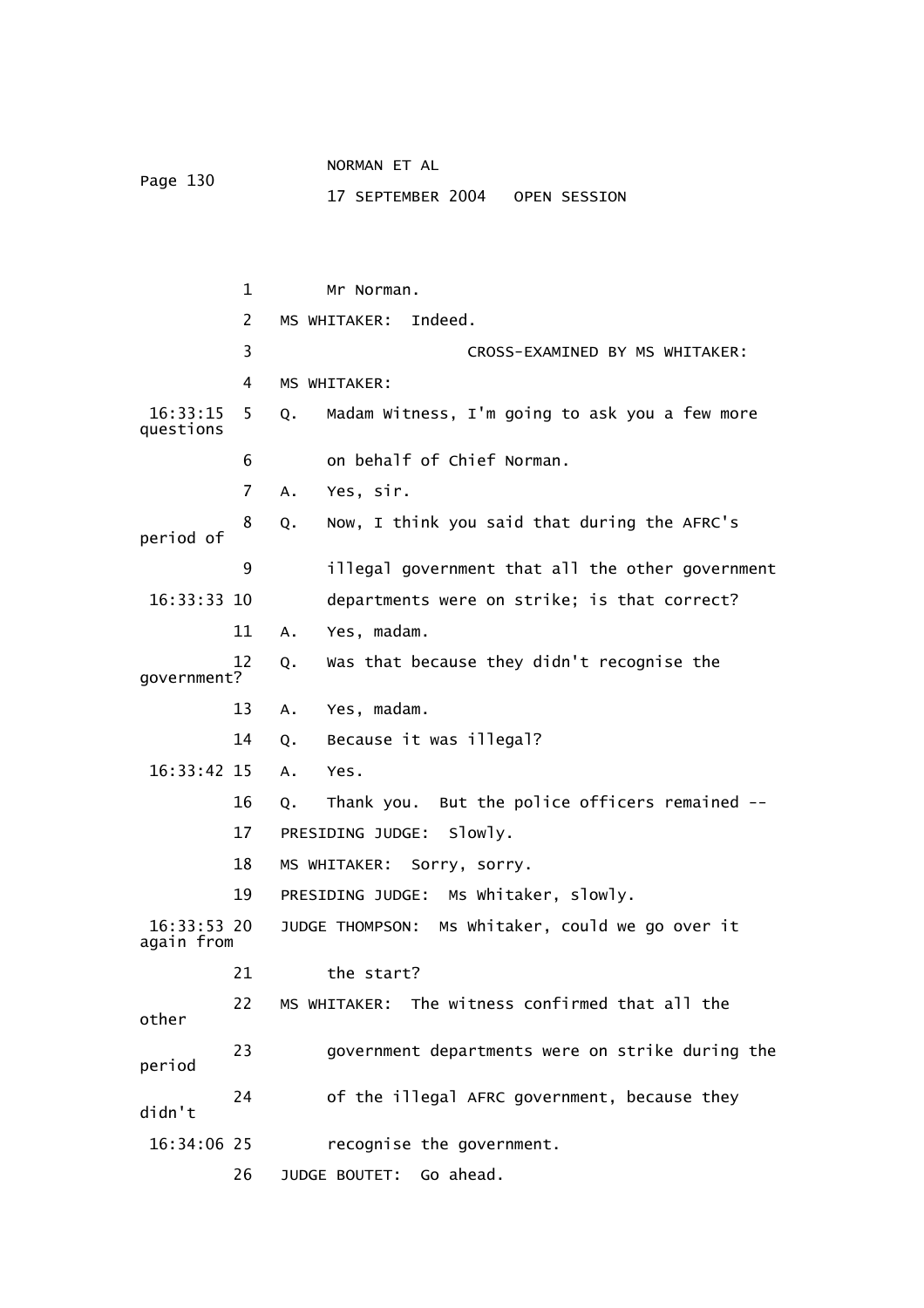27 MS WHITAKER:

Q. The police officers continued working during this period? 29 A. Yes.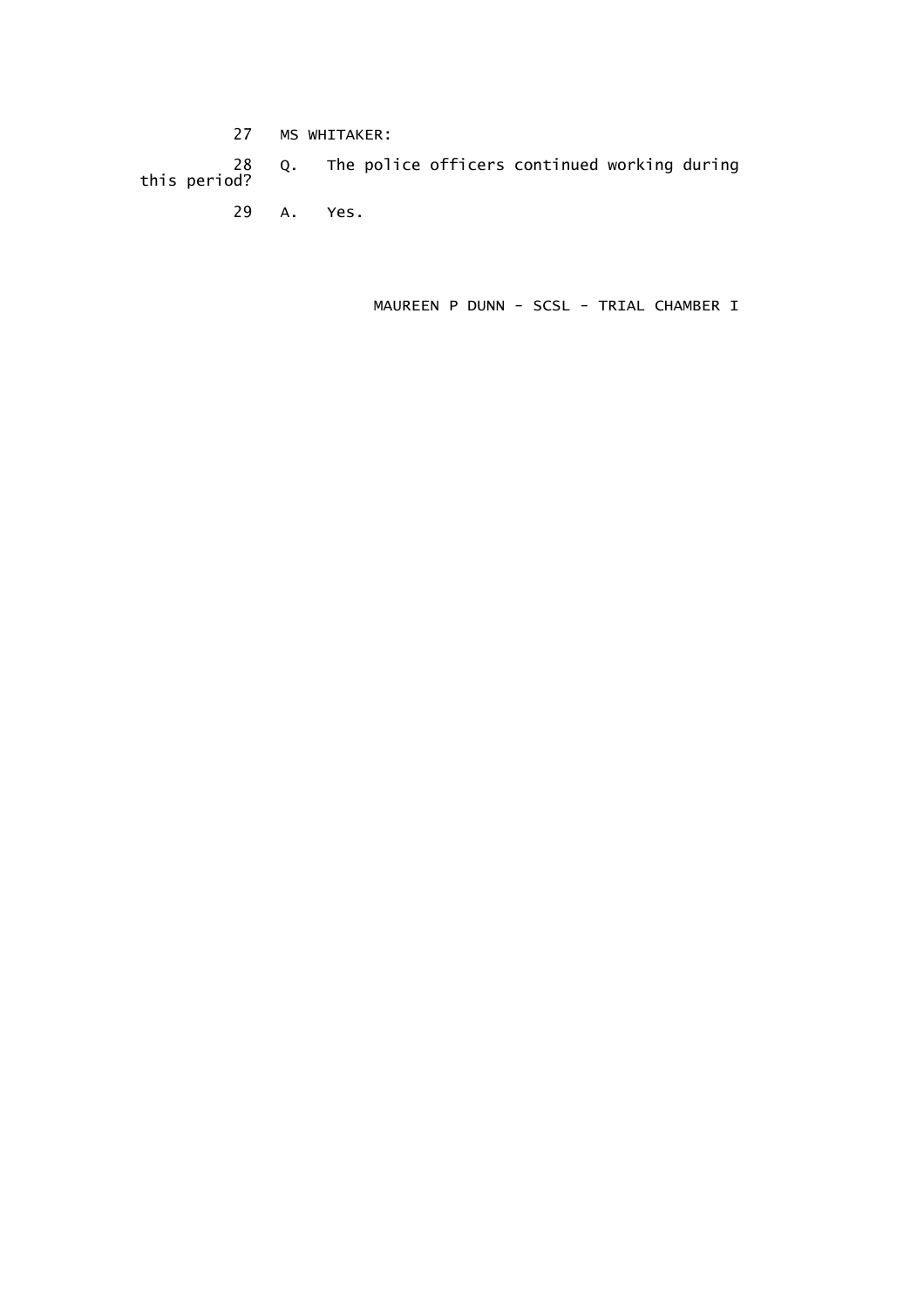|          | NORMAN ET AL                   |  |
|----------|--------------------------------|--|
| Page 131 | 17 SEPTEMBER 2004 OPEN SESSION |  |

| from the           | 1  | Q. | And police officers took directions and orders  |
|--------------------|----|----|-------------------------------------------------|
|                    | 2  |    | AFRC government?                                |
|                    | 3  | Α. | Yes.                                            |
| make               | 4  | Q. | Including handing people over to the AFRC who'd |
| $16:34:57$ 5       |    |    | complaints against them, for them to deal with? |
| "we                | 6  | Α. | well, they normally come to the xxxxx, tell us, |
| alternative but to |    |    | want so-and-so person," so we have no           |
|                    | 8  |    | give the person to them.                        |
|                    | 9  | Q. | This is the AFRC saying, "We want so-and-so"?   |
| $16:35:14$ 10      |    | Α. | Yes.                                            |
|                    | 11 | Q. | And you would go and get that person --         |
|                    | 12 | Α. | Yes.                                            |
|                    | 13 | Q. | -- for the AFC?                                 |
| them, they         | 14 | А. | Yes, because if you did not give the person to  |
| $16:35:24$ 15      |    |    | would break the cells and take them off.        |
|                    | 16 | Q. | They would take them anyway?                    |
|                    | 17 | Α. | Yes.                                            |
| is                 | 18 | Q. | Thank you. And you wear uniforms as xxxx xxxx;  |
|                    | 19 |    | that correct?                                   |
| 16:35:34 20        |    | A. | Yes.                                            |
| generally?         | 21 | Q. | And were you also armed xx xxxx xxxxx,          |
|                    | 22 | А. | Some xxxxx were armed -- not all.               |
| coming to          | 23 | Q. | Now, in your evidence, you described Kamajors   |
|                    | 24 |    | your xxxxx. These are in the xxxx xxxx, are     |
| 16:36:05 25        |    |    | they?                                           |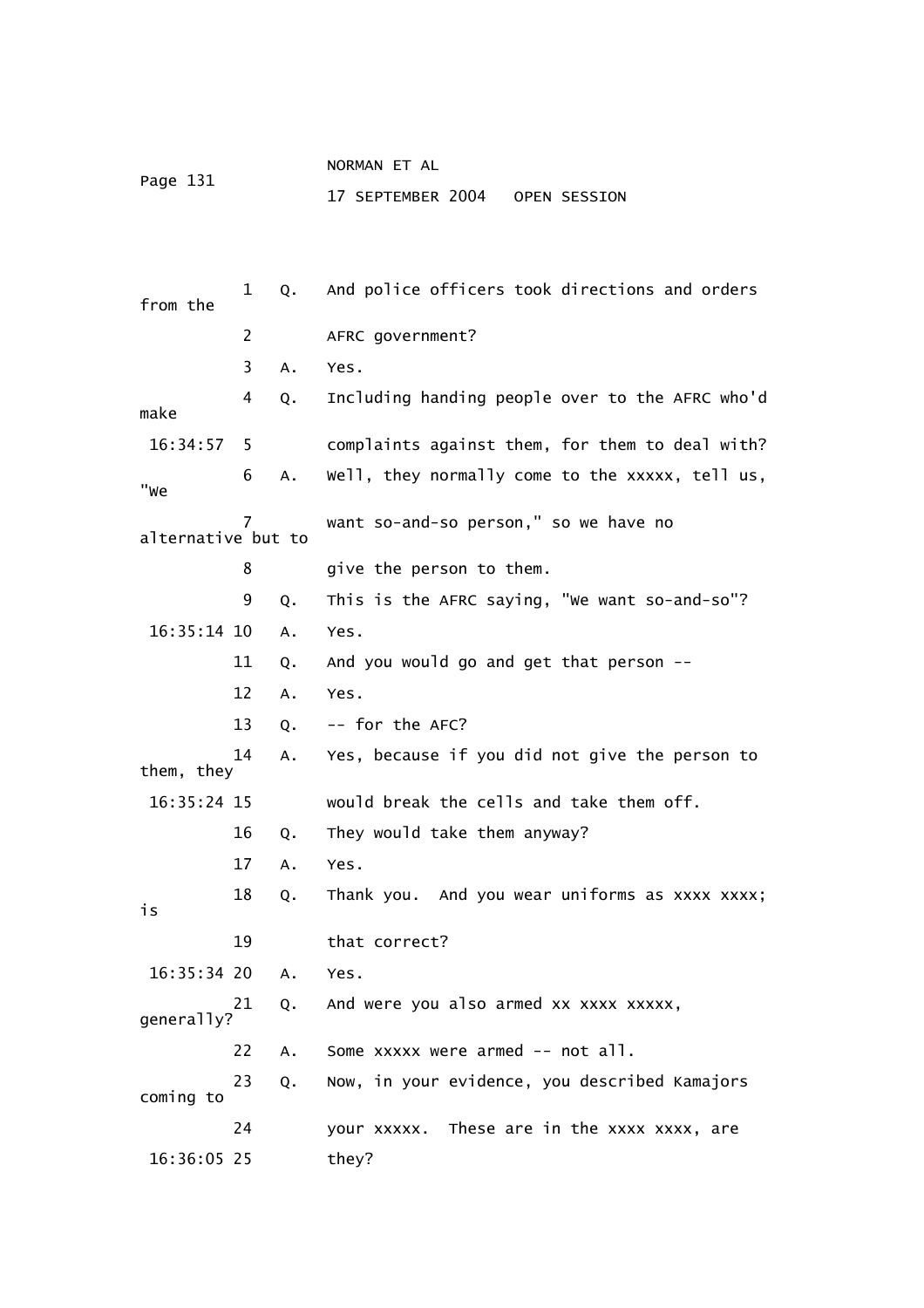|         |      | 26 A. Yes, in the xxxx xxxxx.                         |
|---------|------|-------------------------------------------------------|
| in your |      | 27 Q. And they were searching for arms and ammunition |
|         | 28 — | xxxxxx?                                               |
| never   |      | 29 A. They asked me for arms and ammunition. They     |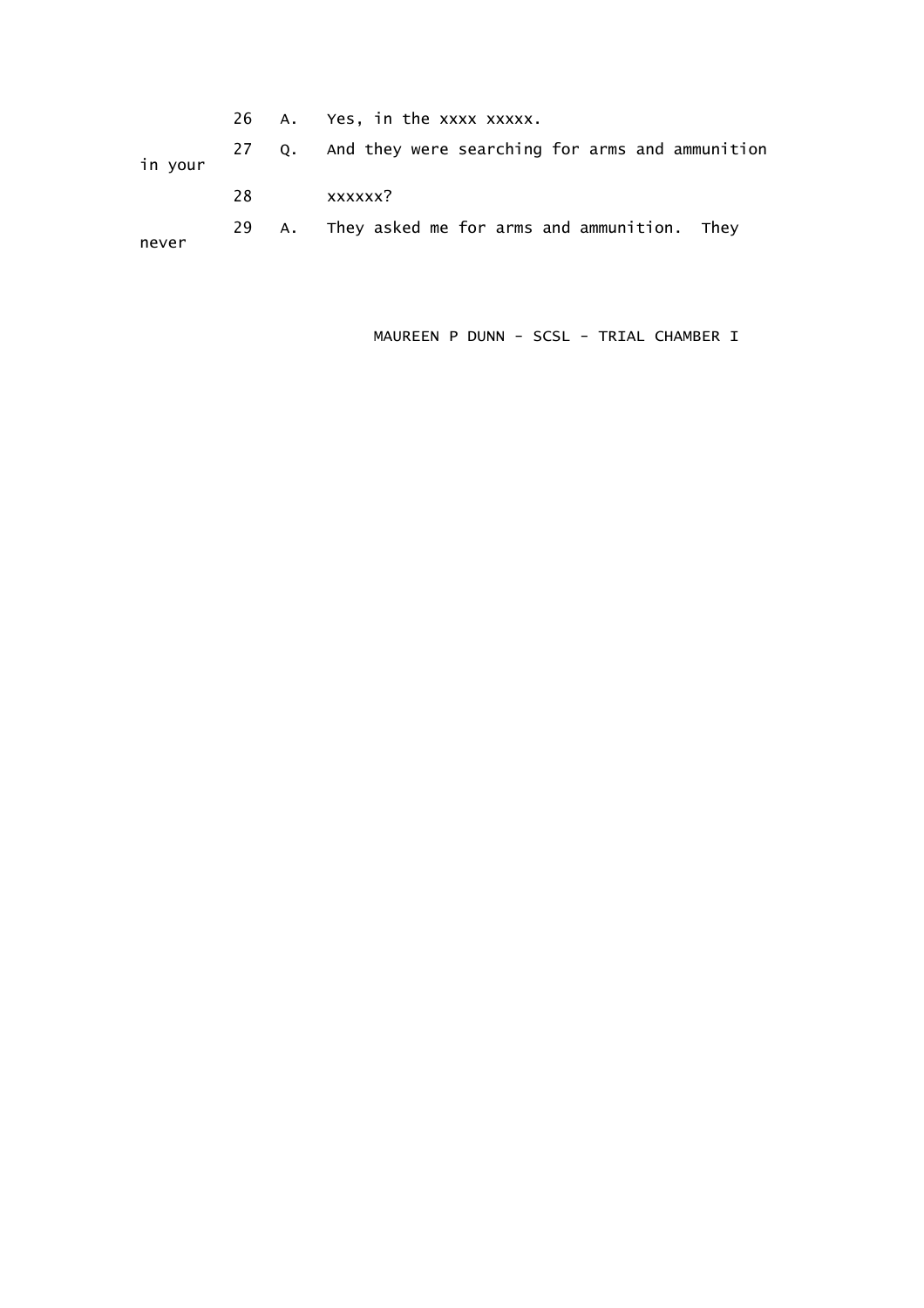|          | NORMAN ET AL                   |  |
|----------|--------------------------------|--|
| Page 132 | 17 SEPTEMBER 2004 OPEN SESSION |  |

|                        | 1  |    | searched, but they asked me.                     |
|------------------------|----|----|--------------------------------------------------|
|                        | 2  | Q. | And you said you didn't have any?                |
|                        | 3  | Α. | Yes.                                             |
|                        | 4  | Q. | And they accepted that?                          |
| 16:36:21<br>they left. | 5. | А. | They asked a few more questions and then<br>Yes. |
| your                   | 6  | Q. | So they questioned you about arms and accepted   |
|                        | 7  |    | answers and left?                                |
|                        | 8  | А. | I can't hear you.                                |
| of arms --             | 9  | Q. | Sorry. They questioned you about the presence    |
| 16:36:36 10            |    | А. | $Mmm-hmm$ .                                      |
| left?                  | 11 | Q. | -- and they eventually accepted your answers and |
|                        | 12 | Α. | No, there was a big argument before they left.   |
| elder                  | 13 | Q. | Okay. And I think you also said that a Kamajor   |
| is                     | 14 |    | helped you to enable your xxxxxxx to be buried;  |
| 16:36:59 15            |    |    | that correct?                                    |
|                        | 16 | Α. | Yes, madam.                                      |
| <b>ECOMOG</b>          | 17 | Q. | You stated that, when you surrendered to the     |
| given of a             | 18 |    | forces at the NIC building, there was a report   |
|                        | 19 |    | number of police officers being killed?          |
| 16:37:19 20            |    | Α. | Yes, madam.                                      |
| being                  | 21 | Q. | Is it correct that you didn't see that number    |
|                        | 22 |    | killed; this is just what you heard --           |
| town.                  | 23 | Α. | No, some of them were not killed inside Kenema   |
| they                   | 24 |    | Some of them -- while they were going to hide,   |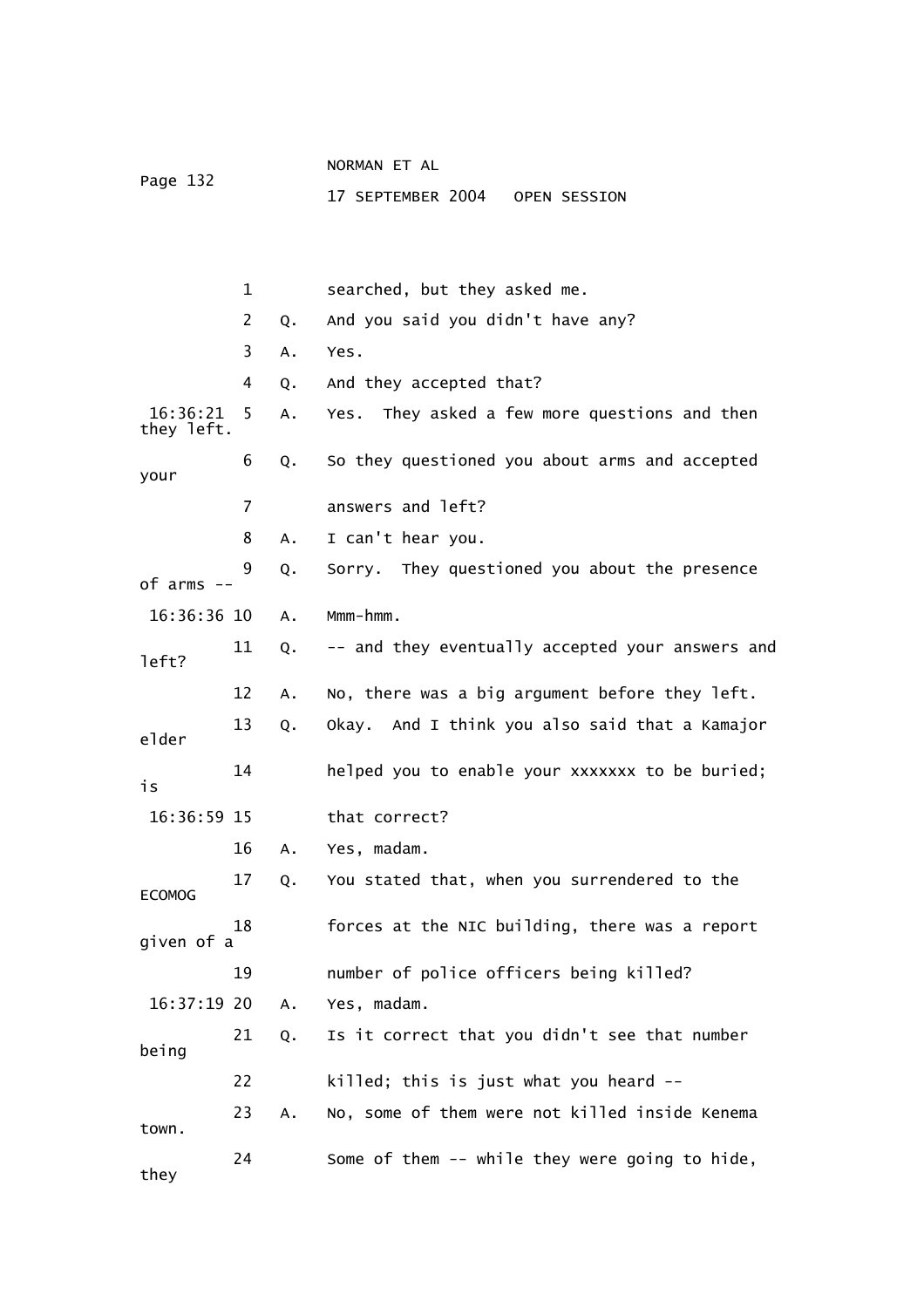caught them and killed them. As soon as they 16:37:34 25<br>knew they 26 were police officers, they were killed. 27 Q. This was a report given by someone at the NIC building, 28 is it? 29 A. Yes, madam.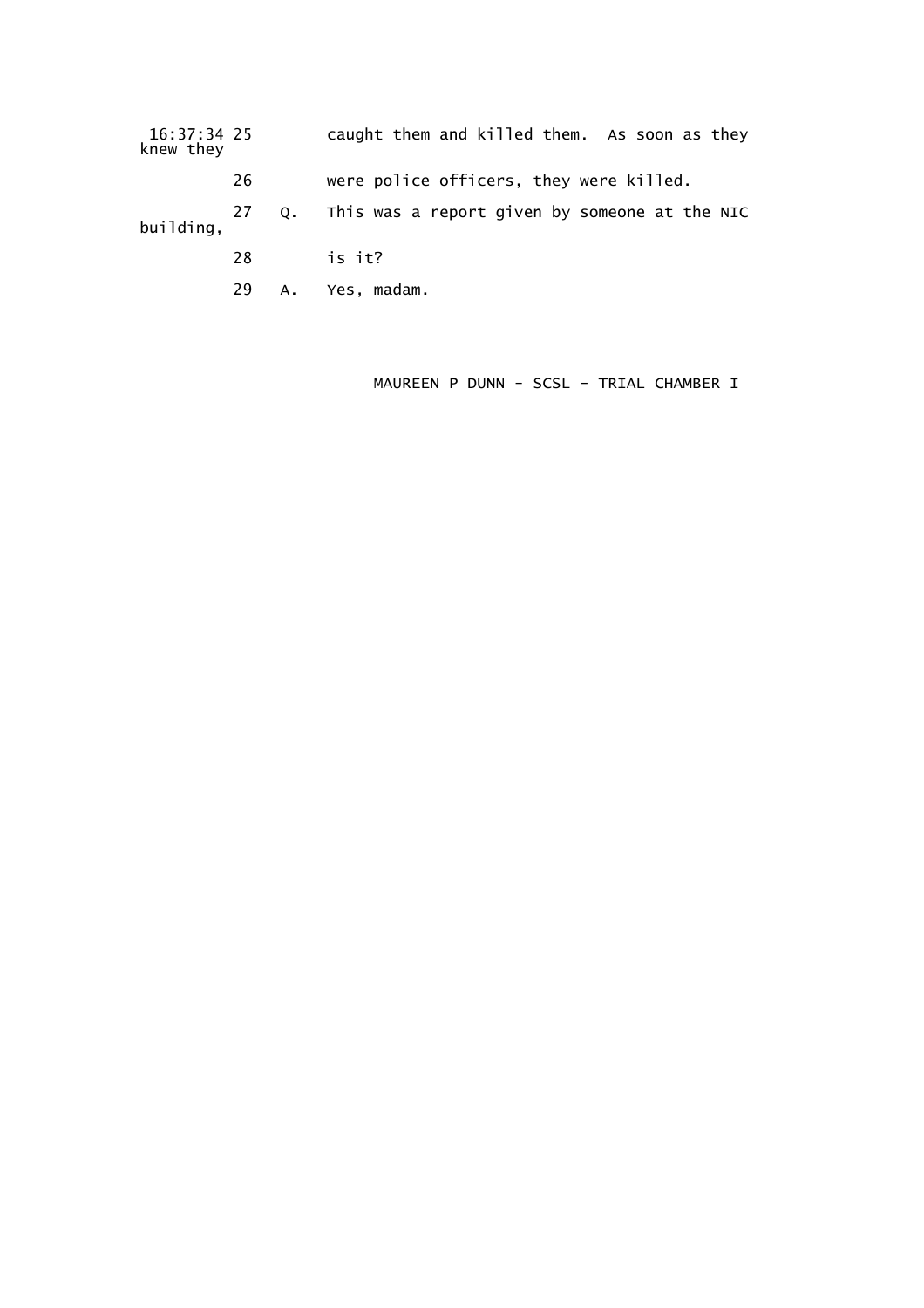|                        |              | NORMAN ET AL                                           |
|------------------------|--------------|--------------------------------------------------------|
| Page 133               |              | 17 SEPTEMBER 2004 OPEN SESSION                         |
|                        |              |                                                        |
|                        |              |                                                        |
|                        | $\mathbf{1}$ | Do you remember who that person was?<br>Q.             |
|                        | 2            | I cannot remember.<br>А.                               |
|                        | 3            | Was he a police officer?<br>Q.                         |
|                        | 4            | He was a police officer.<br>А.                         |
| 16:37:50               | 5.           | A male police officer?<br>Q.                           |
|                        | 6            | A male.<br>Α.                                          |
|                        | 7            | But you don't recall his name?<br>Q.                   |
|                        | 8            | No, I don't.<br>Α.                                     |
|                        | 9            | And, finally, I think you described being in the<br>Q. |
| 16:38:10 10            |              | returning to the police station.                       |
|                        | 11           | Yes.<br>Α.                                             |
| harassment?            | 12           | And the Kamajors were giving you some<br>Q.            |
|                        | 13           | Yes.<br>А.                                             |
| leave?                 | 14           | And ECOMOG came in and told the Kamajors to<br>Q.      |
| 16:38:23 15            |              | Yes.<br>Α.                                             |
|                        | 16           | And the Kamajors obeyed ECOMOG?<br>Q <sub>1</sub>      |
|                        | 17           | Yes, they left.<br>Α.                                  |
|                        | 18           | MS WHITAKER: Thank you.                                |
| accused.               | 19           | JUDGE BOUTET: Thank you. Counsel for second            |
| 16:38:44 20            |              | PRESIDING JUDGE: Mr Koppe, you'll go slowly.           |
|                        | 21           | MR KOPPE: Yes, I will.                                 |
| you fall               | 22           | PRESIDING JUDGE: I don't want you to start before      |
|                        | 23           | into the same trap.                                    |
| mike.<br>Ιt            | 24           | JUDGE BOUTET: I know you're some distance from your    |
| 16:38:56 25<br>we hear |              | may cause some difficulties -- just to make sure       |
|                        | 26           | what you're saying. Thank you.                         |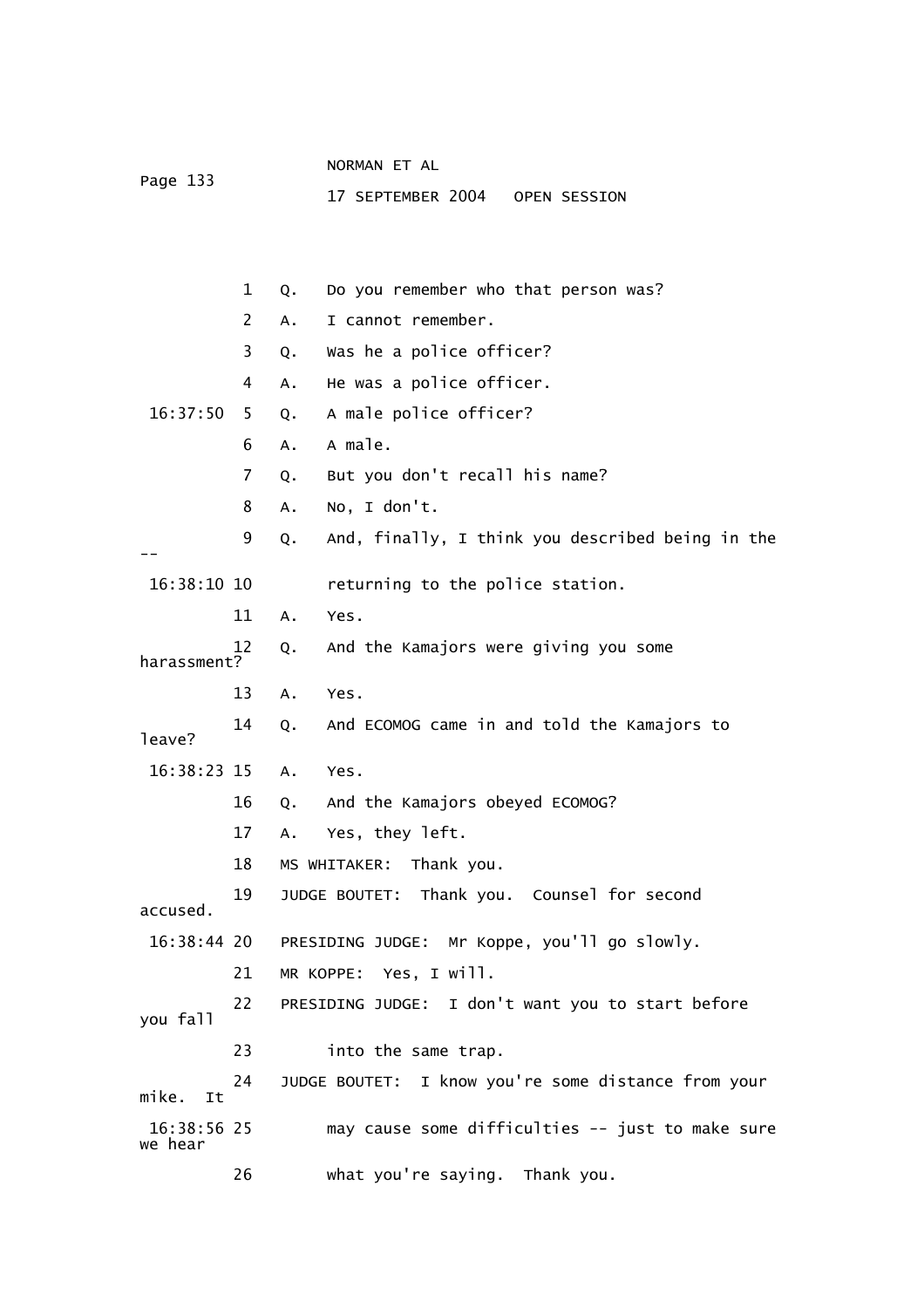27 CROSS-EXAMINED BY MR KOPPE: 28 MR KOPPE: 29 Q. Madam Witness, you have mentioned earlier in your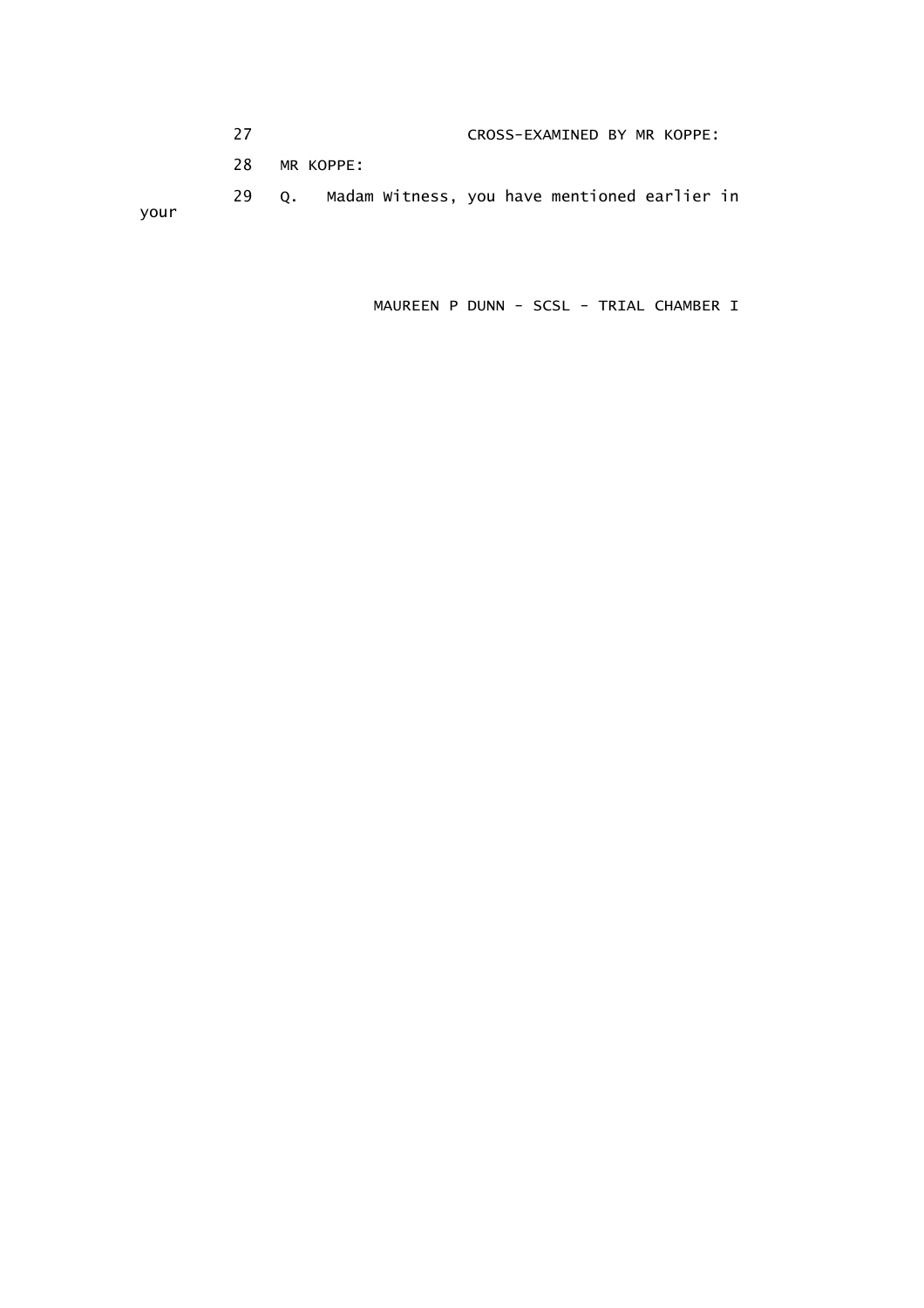|          | NORMAN ET AL                   |  |
|----------|--------------------------------|--|
| Page 134 | 17 SEPTEMBER 2004 OPEN SESSION |  |

 1 statement that Eddy Mansaray addressed police officers in 2 Kenema; is that correct? 3 A. Yes, sir. 4 Q. And you've also stated that he apologised to the people 16:39:24 5 gathered there; is that correct? 6 A. No, he never apologised. He only said that the things 7 that were done, he promised would never -- he did not 8 apologise -- he said they will not happen -- he said, 9 "The only thing that what the AFRC has done, the 16:39:43 10 promotions, the transfers, are not valid." He said, 11 "They are void." 12 Q. Can you explain? I'm not quite sure if I understand you. 13 A. When Mr Eddy Mansaray went to the NIC to address us, he 14 told us that we have nothing to fear -- that was the 16:40:02 15 first word he told us. Then, after he told us that, 16 everything -- 17 JUDGE BOUTET: Slowly, please. 18 THE WITNESS: After that he told us that everything that the 19 AFRC had done is void. He said the promotions and the 16:40:13 20 transfers are not valid. They are all void. 21 MR KOPPE: 22 Q. Thank you. During the attack on Kenema and your 23 subsequent contacts with Kamajors, was there, in your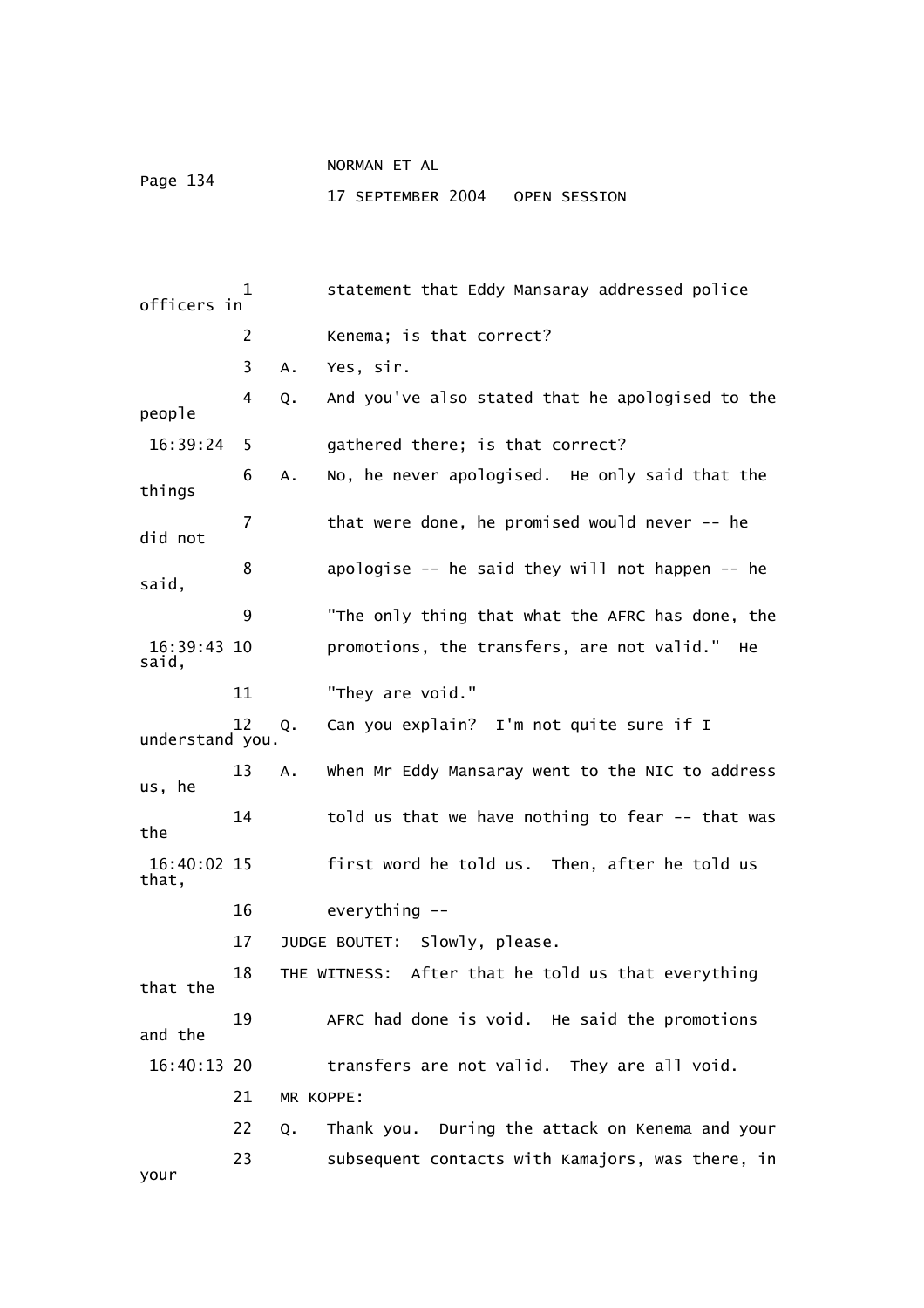| there              | 24 | opinion, anybody in charge of the Kamajors? Was  |
|--------------------|----|--------------------------------------------------|
| 16:40:43 25<br>was |    | somebody to address problems to; in other words, |
|                    | 26 | there a boss of the Kamajors?                    |
| because we         | 27 | A. Yes, there were bosses -- they have bosses,   |
| while and          | 28 | have Mr Eddy Mansaray. He comes in once in a     |
|                    | 29 | we have another man called Arthur.               |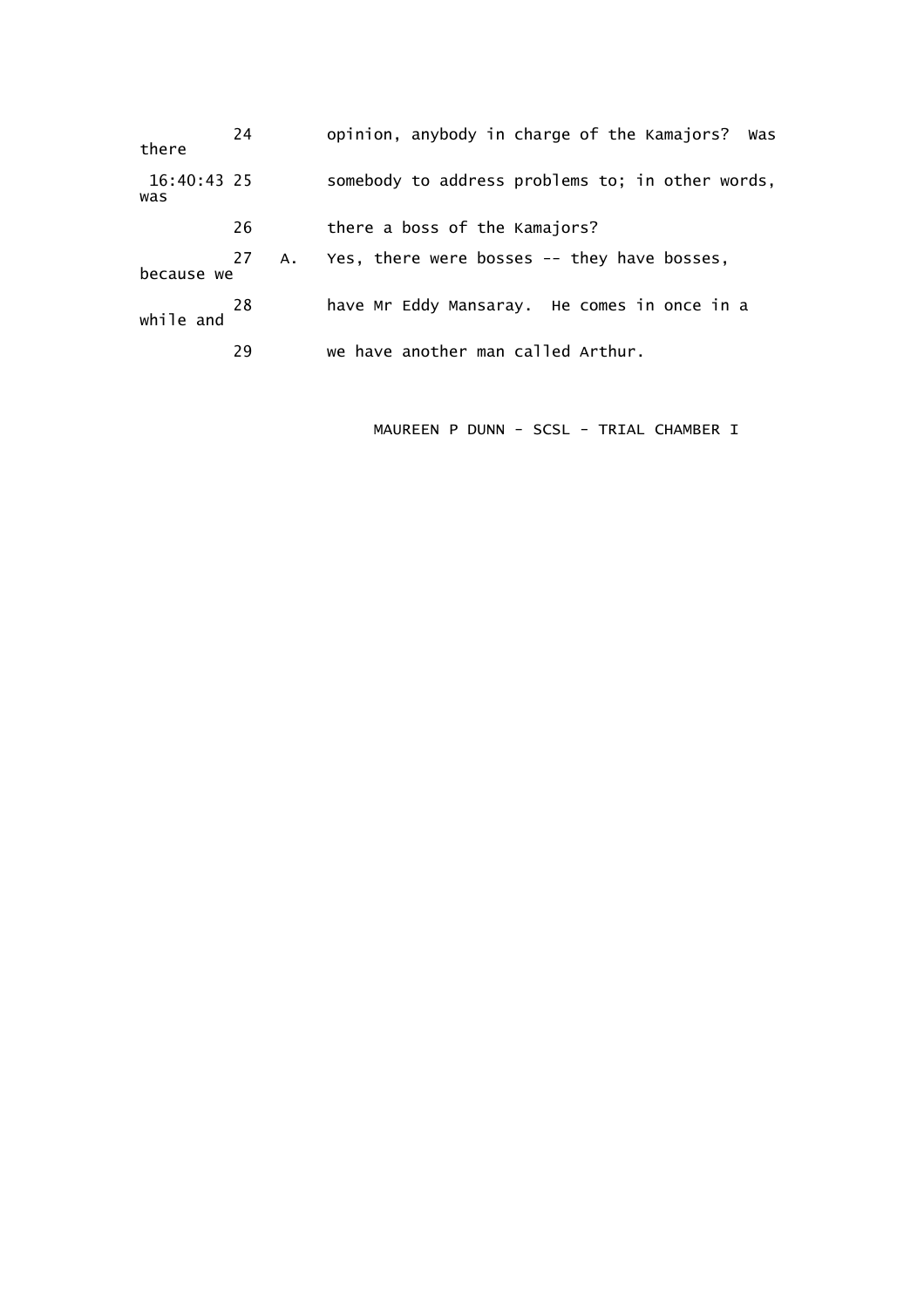|          | NORMAN ET AL                   |  |
|----------|--------------------------------|--|
| Page 135 | 17 SEPTEMBER 2004 OPEN SESSION |  |

|                      | 1              | JUDGE BOUTET: What's the name?                          |  |
|----------------------|----------------|---------------------------------------------------------|--|
|                      | 2              | Arthur, and there were all the bosses.<br>А.            |  |
|                      | 3              | MR KOPPE:                                               |  |
| these                | 4              | And when questions were asked, did they solve<br>Q.     |  |
| 16:41:19             | 5              | issues -- solve these problems?                         |  |
| solve the            | 6              | You mean what the Kamajors were doing, did they<br>А.   |  |
|                      | $\overline{7}$ | problem -- the problems?                                |  |
| violence             | 8              | No, if there was a situation, for instance, of<br>Q.    |  |
| in charge,           | 9              | and somebody would report that to the Kamajors          |  |
| 16:41:42 10          |                | would anybody take that complaint seriously?            |  |
| by then,             | 11             | Well, everybody was afraid to report the Kamajor<br>Α.  |  |
| have the             | 12             | until after the ECOMOG came, and then people            |  |
| doing.               | 13             | guts to report to ECOMOG what the Kamajors were         |  |
|                      | 14             | MR KOPPE: Thank you, I have no further questions.       |  |
| 16:42:05 15<br>third |                | JUDGE BOUTET: Thank you. Cross-examination for          |  |
|                      | 16             | accused?                                                |  |
| witness.             | 17             | MR WILLIAMS: I don't have any questions for this        |  |
| examination?         | 18             | JUDGE BOUTET: Thank you, Mr Williams. Re-               |  |
|                      | 19             | MR SAUTER: Thank you, My Lords. No questions now.       |  |
| 16:42:27 20          |                | Thank you.<br>JUDGE BOUTET:                             |  |
| We are               | 21             | Madam Witness, thank you very much.<br>PRESIDING JUDGE: |  |
|                      | 22             | very appreciative that you came.                        |  |
|                      | 23             | Yes.<br>Α.                                              |  |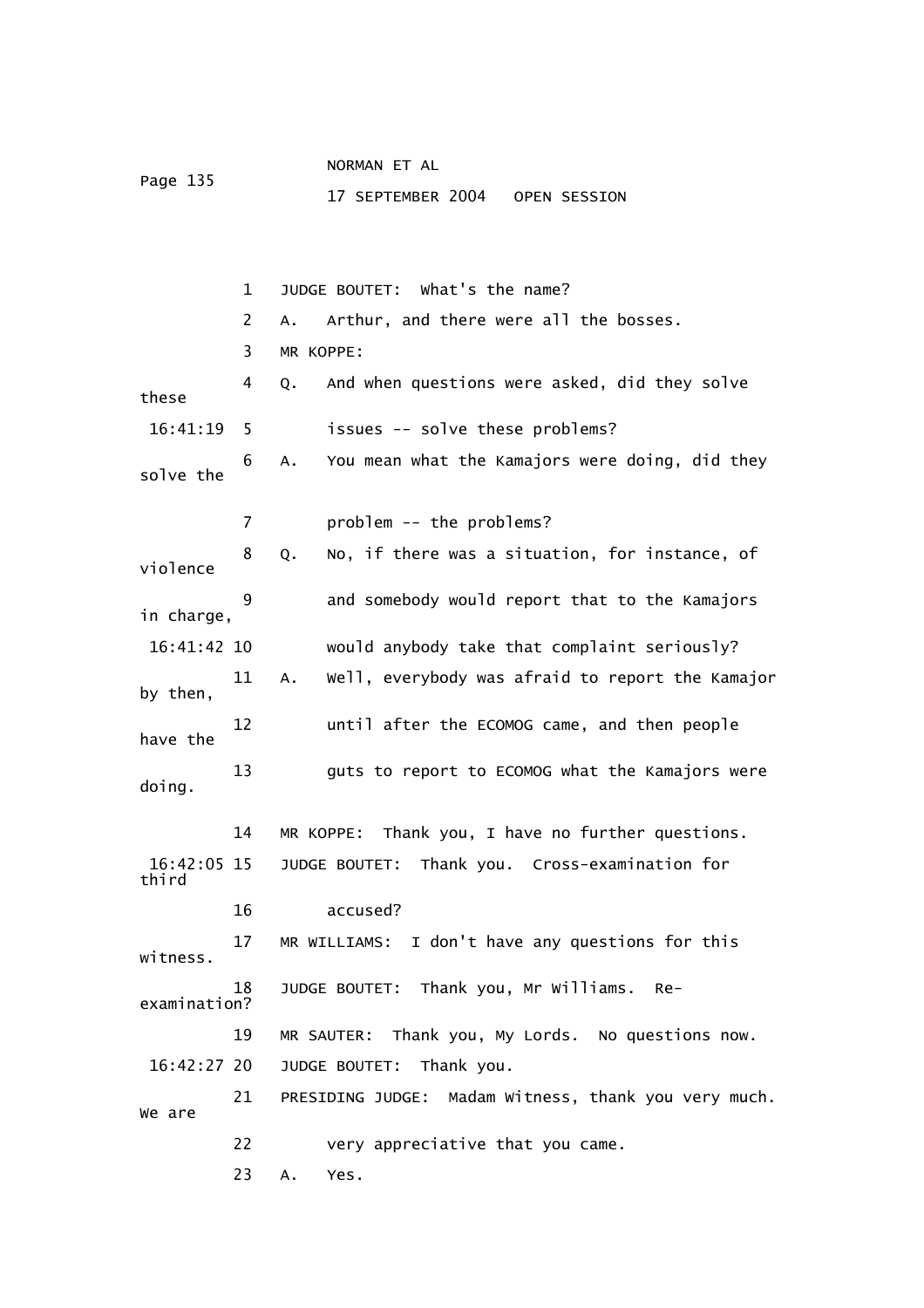|           |    | 24 Q. And we thank you for your precision and clarity  |
|-----------|----|--------------------------------------------------------|
|           |    | 16:43:40 25 A. Yes, sir.                               |
| Tribunal. |    | 26 $Q.$ -- in the evidence you have given before this  |
|           |    | 27 A. Yes, sir.                                        |
| safely    |    | 28 Q. I won't say we've finished with you, but I could |
| in due    | 29 | say that we have, unless circumstances do arise        |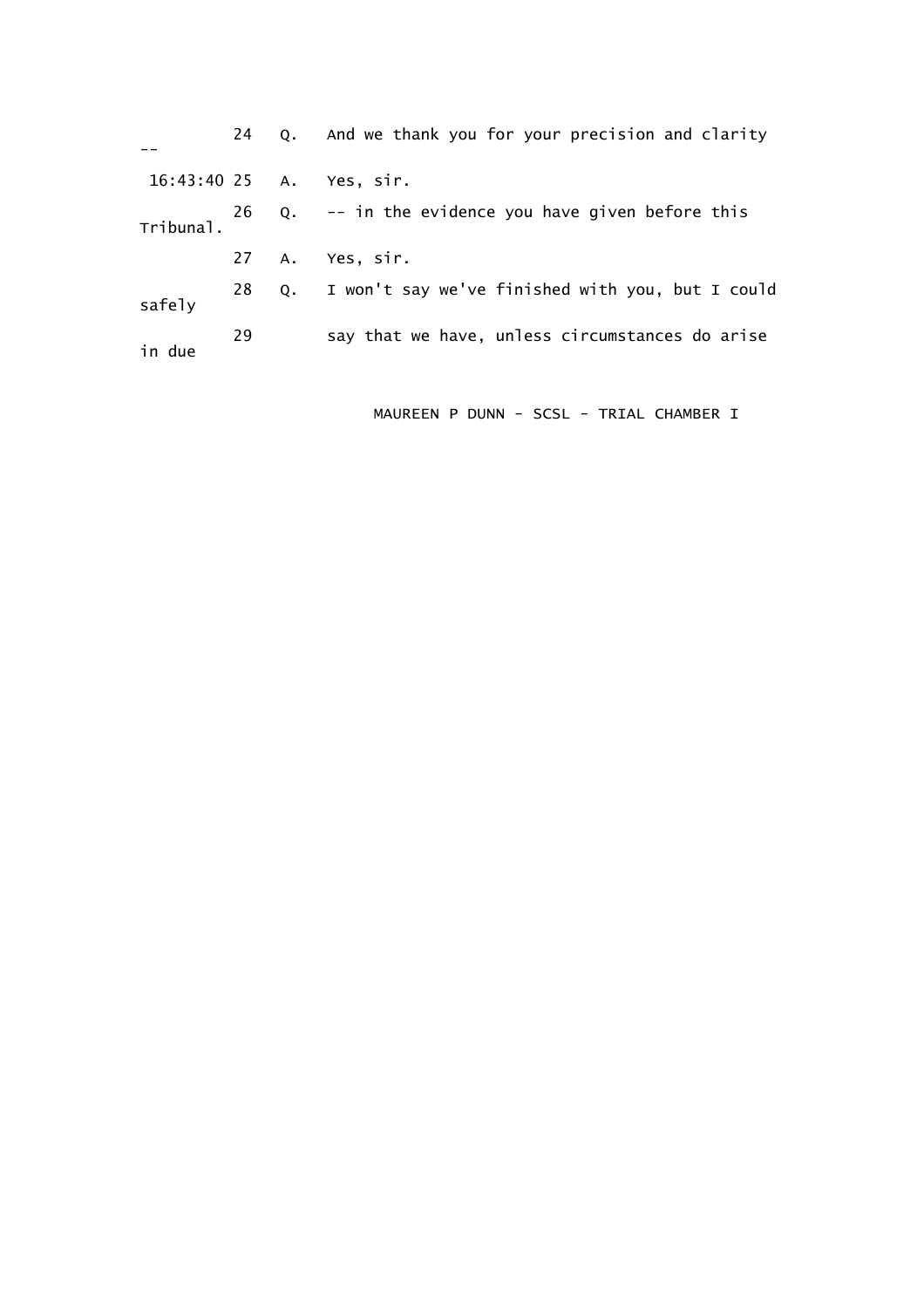|          | NORMAN ET AL                   |  |
|----------|--------------------------------|--|
| Page 136 | 17 SEPTEMBER 2004 OPEN SESSION |  |

 1 course for us to call you back here. 2 A. Yes, sir. 3 Q. But I think for now you stand as a discharged witness. 4 A. Yes, sir. 16:44:04 5 Q. Thank you very much. 6 A. Yes, sir. I thank you, too, sir. I thank the whole 7 Court. 8 [The witness withdrew] 9 PRESIDING JUDGE: The Tribunal will rise, because we cannot 16:44:22 10 take on another Prosecution witness. It's about a 11 quarter to 5.00 and, if we take any witness now and go 12 either at the pace of the Prosecution or Mr Norman and 13 Defence counsel, we may only be leaving here for a very 14 late weekend at 9.00. So I think it's a convenient point 16:44:47 15 for us to break off, and to resume here on Monday at 16 9.30. The Court will rise and resume at 9.30. The Court 17 rises, please. 18 [Whereupon the hearing adjourned at 4.45 p.m., to be 19 reconvened on Monday, the 20th day of September 2004, at 20 9.30 a.m.] 21 22 23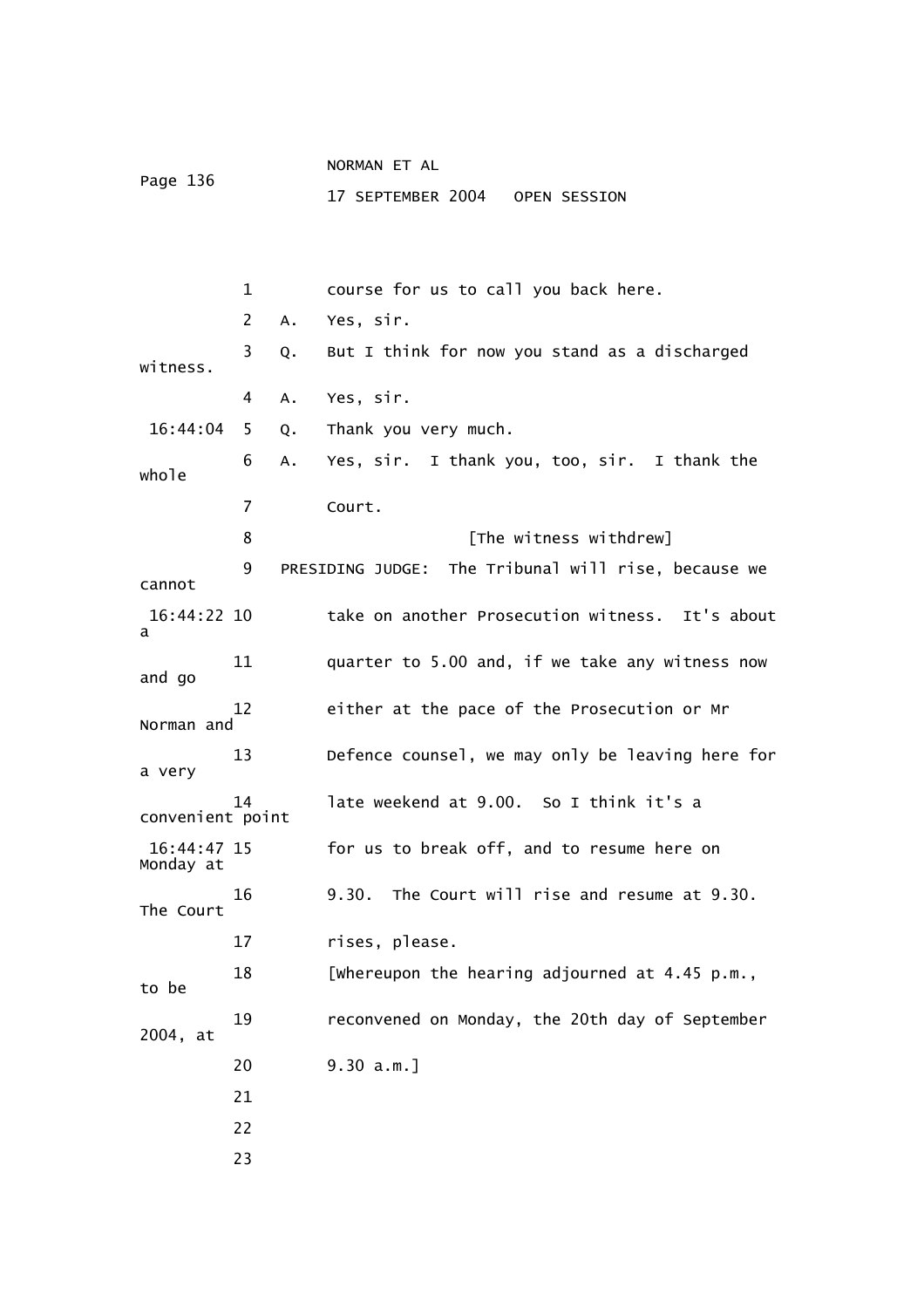- 
-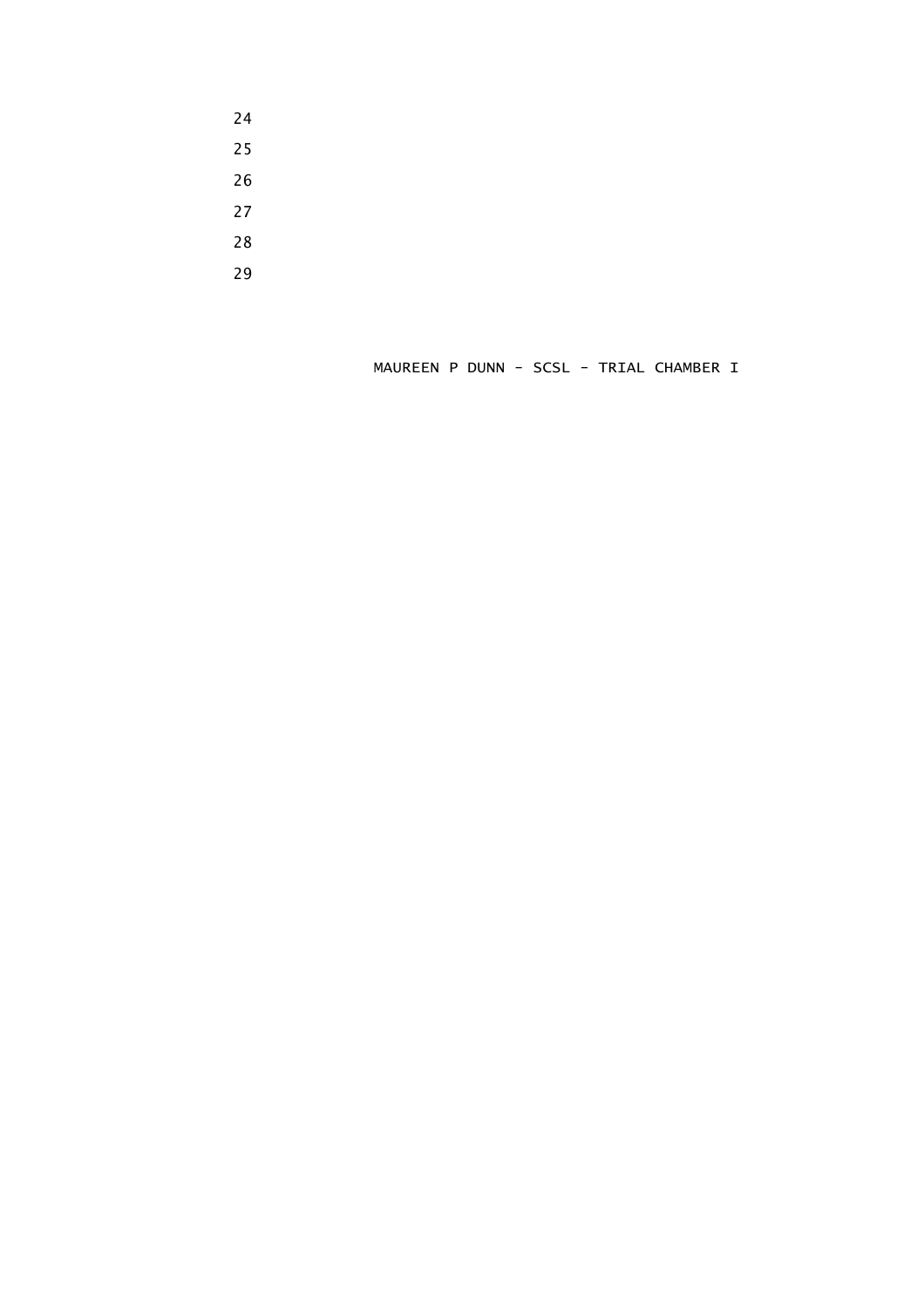## C E R T I F I C A T E

| court            | We, Momodou Jallow and Maureen P Dunn, official  |
|------------------|--------------------------------------------------|
| Leone, do        | reporters for the Special Court for Sierra       |
| the              | hereby certify that the foregoing proceedings in |
| place            | above-entitled cause were taken at the time and  |
| (machine writer) | as stated; that it was taken in shorthand        |
| foregoing        | and thereafter transcribed by computer, that the |
| of said          | pages contain a true and correct transcription   |
| understanding.   | proceedings to the best of our ability and       |

| nor related | We further certify that we are not of counsel   |
|-------------|-------------------------------------------------|
| are in      | to any of the parties to this cause and that we |
|             | nowise interested in the results of said cause. |

\_\_\_\_\_\_\_\_\_\_\_\_\_\_\_\_\_\_\_\_\_ MOMDOU JALLOW

\_\_\_\_\_\_\_\_\_\_\_\_\_\_\_\_\_\_\_\_ MAUREEN P DUNN